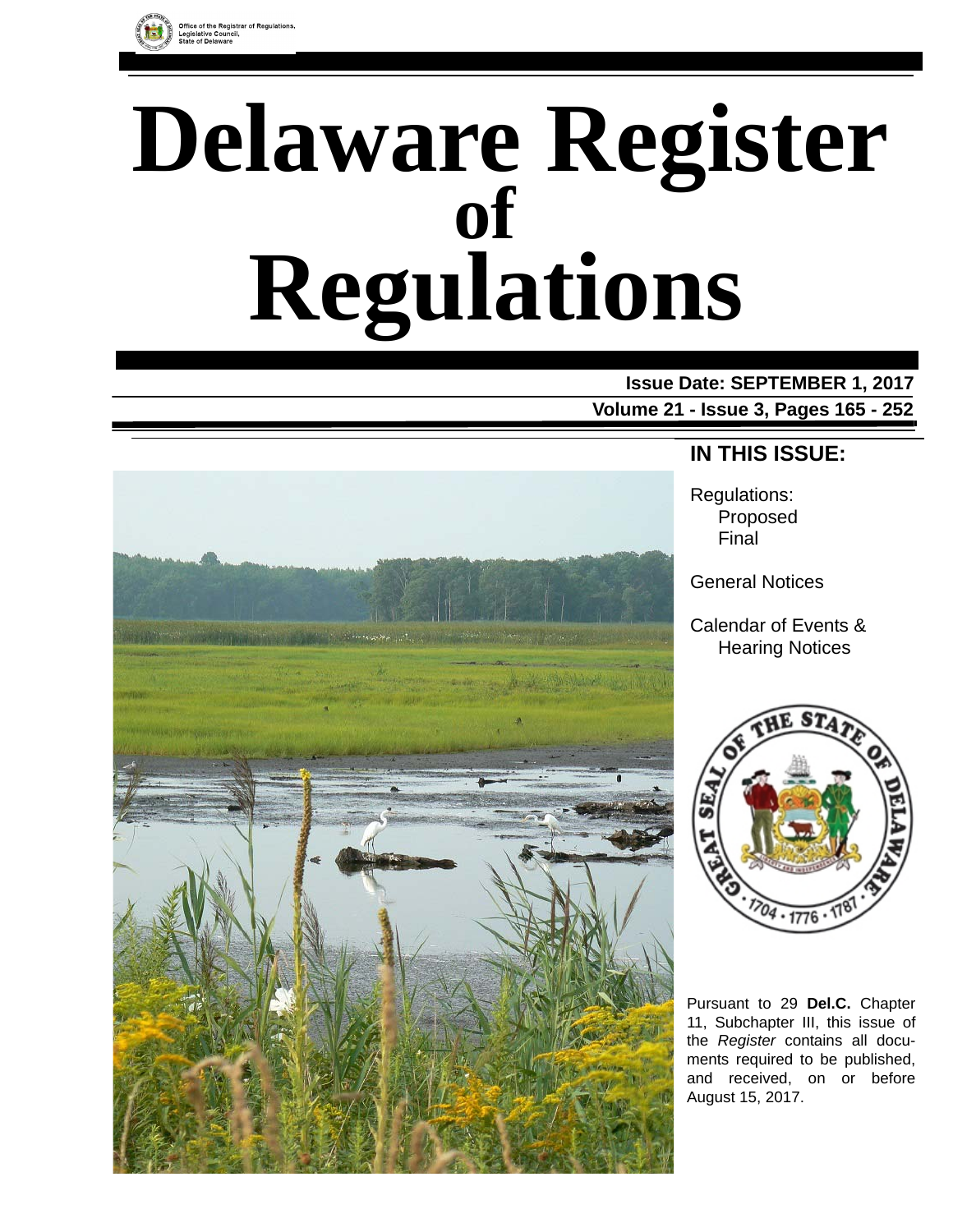**166**

# **INFORMATION ABOUT THE DELAWARE REGISTER OF REGULATIONS**

# **DELAWARE REGISTER OF REGULATIONS**

The *Delaware Register of Regulations* is an official State publication established by authority of 69 *Del. Laws*, c. 107 and is published on the first of each month throughout the year.

The *Delaware Register* will publish any regulations that are proposed to be adopted, amended or repealed and any emergency regulations promulgated.

The *Register* will also publish some or all of the following information:

- Governor's Executive Orders
- Governor's Appointments
- Agency Hearing and Meeting Notices
- Other documents considered to be in the public interest.

# **CITATION TO THE DELAWARE REGISTER**

The *Delaware Register of Regulations* is cited by volume, issue, page number and date. An example would be:

19 **DE Reg.** 1100 (06/01/16)

Refers to Volume 19, page 1100 of the *Delaware Register* issued on June 1, 2016.

# **SUBSCRIPTION INFORMATION**

The cost of a yearly subscription (12 issues) for the *Delaware Register of Regulations* is \$135.00. Single copies are available at a cost of \$12.00 per issue, including postage. For more information contact the Division of Research at 302-744-4114 or 1-800-282-8545 in Delaware.

# **CITIZEN PARTICIPATION IN THE REGULATORY PROCESS**

Delaware citizens and other interested parties may participate in the process by which administrative regulations are adopted, amended or repealed, and may initiate the process by which the validity and applicability of regulations is determined.

Under 29 **Del.C.** §10115 whenever an agency proposes to formulate, adopt, amend or repeal a regulation, it shall file notice and full text of such proposals, together with copies of the existing regulation being adopted, amended or repealed, with the Registrar for publication in the *Register of Regulations* pursuant to §1134 of this title. The notice shall describe the nature of the proceedings including a brief synopsis of the subject, substance, issues, possible terms of the agency action, a reference to the legal authority of the agency to act, and reference to any other regulations that may be impacted or affected by the proposal, and shall state the manner in which persons may present their views; if in writing, of the place to which and the final date by which such views may be submitted; or if at a public hearing, the date, time and place of the hearing. If a public hearing is to be held, such public hearing shall not be scheduled less than 20 days following publication of notice of the proposal in the *Register of Regulations*. If a public hearing will be held on the proposal, notice of the time, date, place and a summary of the nature of the proposal shall also be published in at least 2 Delaware newspapers of general circulation. The notice shall also be mailed to all persons who have made timely written requests of the agency for advance notice of its regulation-making proceedings.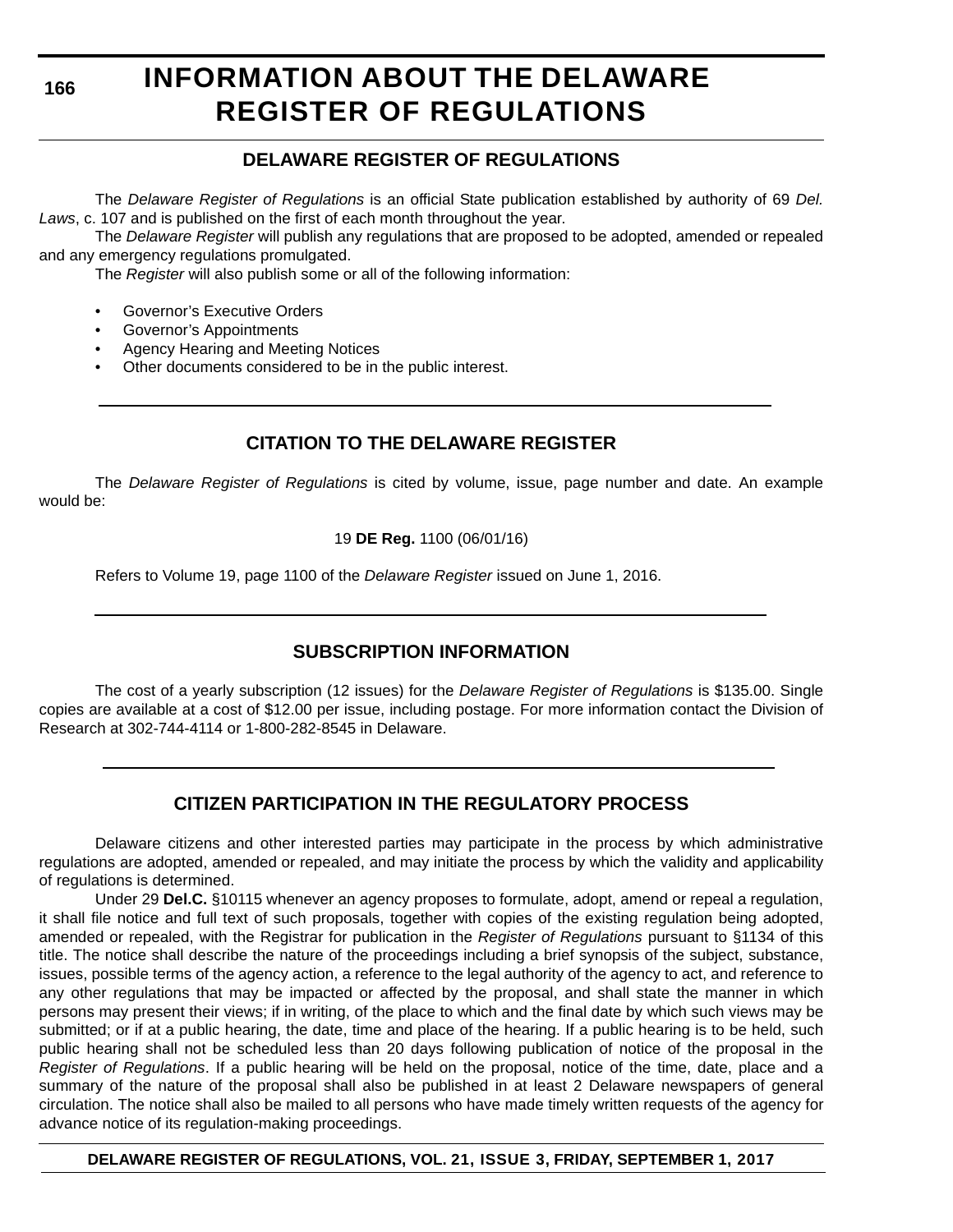# **INFORMATION ABOUT THE DELAWARE REGISTER OF REGULATIONS**

The opportunity for public comment shall be held open for a minimum of 30 days after the proposal is published in the *Register of Regulations*. At the conclusion of all hearings and after receipt, within the time allowed, of all written materials, upon all the testimonial and written evidence and information submitted, together with summaries of the evidence and information by subordinates, the agency shall determine whether a regulation should be adopted, amended or repealed and shall issue its conclusion in an order which shall include: (1) A brief summary of the evidence and information submitted; (2) A brief summary of its findings of fact with respect to the evidence and information, except where a rule of procedure is being adopted or amended; (3) A decision to adopt, amend or repeal a regulation or to take no action and the decision shall be supported by its findings on the evidence and information received; (4) The exact text and citation of such regulation adopted, amended or repealed; (5) The effective date of the order; (6) Any other findings or conclusions required by the law under which the agency has authority to act; and (7) The signature of at least a quorum of the agency members.

The effective date of an order which adopts, amends or repeals a regulation shall be not less than 10 days from the date the order adopting, amending or repealing a regulation has been published in its final form in the *Register of Regulations*, unless such adoption, amendment or repeal qualifies as an emergency under §10119.

Any person aggrieved by and claiming the unlawfulness of any regulation may bring an action in the Court for declaratory relief.

No action of an agency with respect to the making or consideration of a proposed adoption, amendment or repeal of a regulation shall be subject to review until final agency action on the proposal has been taken.

When any regulation is the subject of an enforcement action in the Court, the lawfulness of such regulation may be reviewed by the Court as a defense in the action.

Except as provided in the preceding section, no judicial review of a regulation is available unless a complaint therefor is filed in the Court within 30 days of the day the agency order with respect to the regulation was published in the *Register of Regulations*.

# **CLOSING DATES AND ISSUE DATES FOR THE DELAWARE REGISTER OF REGULATIONS**

| <b>ISSUE DATE</b> | <b>CLOSING DATE</b> | <b>CLOSING TIME</b> |
|-------------------|---------------------|---------------------|
| October 1         | September 15        | 4:30 p.m.           |
| November 1        | October 16          | 4:30 p.m.           |
| December 1        | November 15         | 4:30 p.m.           |
| January 1         | December 15         | 4:30 p.m.           |
| February 1        | January 16          | 4:30 p.m.           |
|                   |                     |                     |

### **DIVISION OF RESEARCH STAFF**

**Lori Christiansen**, Director; **Mark J. Cutrona**, Deputy Director; **Julia Dumas-Wilks**, Administrative Specialist II; **Julie Fedele**, Joint Sunset Research Analyst; **Bethany Fiske**, Assistant Registrar of Regulations; **Deborah Gottschalk**, Legislative Attorney; **Robert Lupo**, Graphics and Printing Technician IV; **Dawn Morales**, Graphics and Printing Technician I; **Kathleen Morris**, Human Resources/Financial Manager; **Victoria Schultes,** Administrative Specialist II; **Don Sellers,** Print Shop Supervisor; **Yvette W. Smallwood**, Registrar of Regulations; **Holly Vaughn Wagner**, Legislative Attorney; **Natalie White**, Administrative Specialist II; **Rochelle Yerkes**, Office Manager; **Sara Zimmerman**, Legislative Librarian.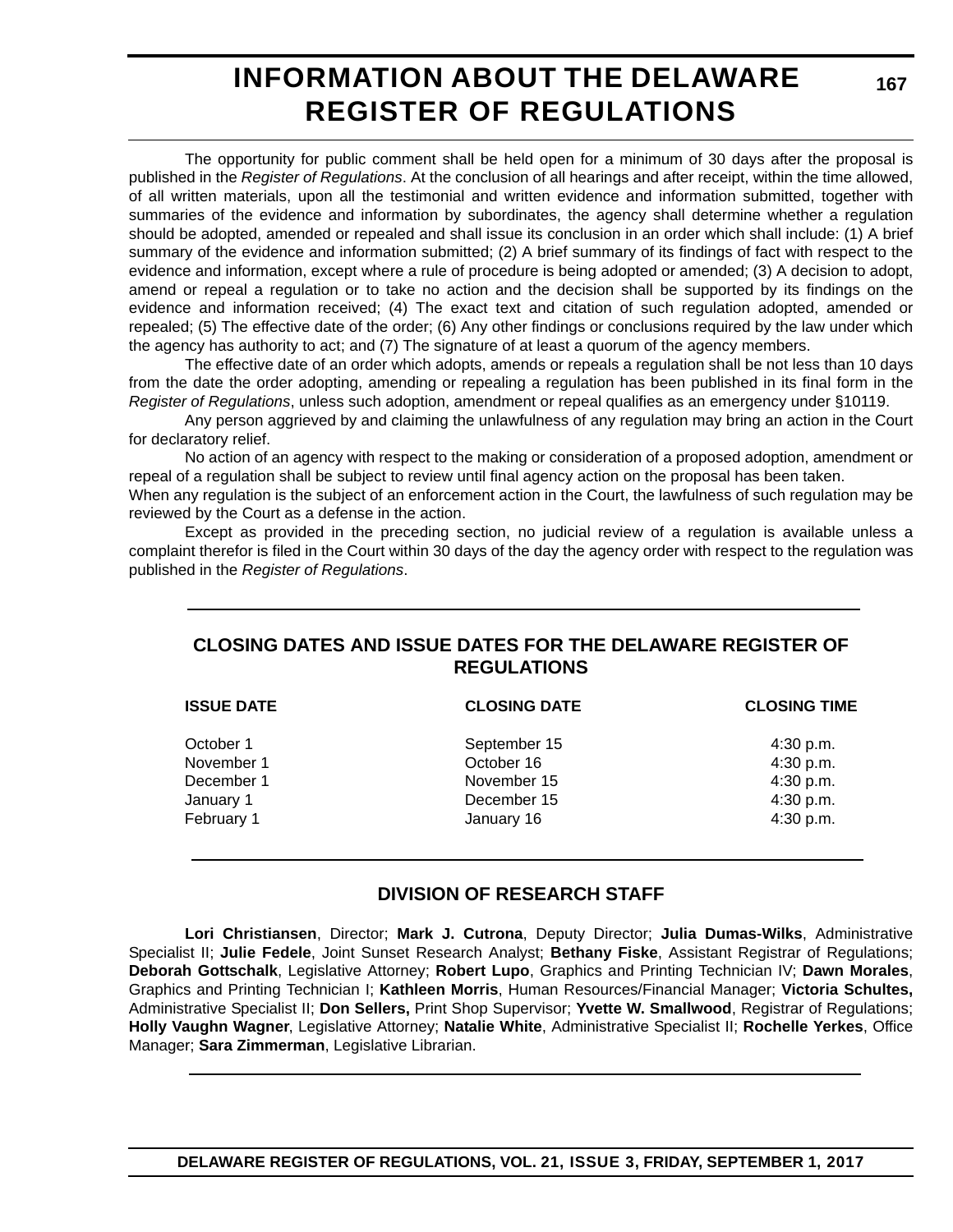<span id="page-3-0"></span>**168**

# **TABLE OF CONTENTS**

[Cumulative Tables............................................................................................................................. ............ 170](#page-5-0)

# **PROPOSED**

| <b>DEPARTMENT OF AGRICULTURE</b>                                                        |     |
|-----------------------------------------------------------------------------------------|-----|
| <b>Harness Racing Commission</b>                                                        |     |
|                                                                                         | 173 |
| <b>Office of the Secretary</b>                                                          |     |
|                                                                                         | 175 |
| <b>DEPARTMENT OF EDUCATION</b>                                                          |     |
| <b>Office of the Secretary</b>                                                          |     |
| 903 Best Interest Determination Process for School Placement - Students in Foster Care. | 176 |
| <b>Professional Standards Board</b>                                                     |     |
|                                                                                         | 179 |
| DEPARTMENT OF HEALTH AND SOCIAL SERVICES                                                |     |
| <b>Division of Medicaid and Medical Assistance</b>                                      |     |
|                                                                                         | 185 |
|                                                                                         | 187 |
| <b>Division of Public Health</b>                                                        |     |
|                                                                                         | 190 |
| <b>DEPARTMENT OF INSURANCE</b>                                                          |     |
| <b>Office of Legal and Special Projects</b>                                             |     |
|                                                                                         | 191 |
| 1301 Internal Review and Independent Utilization Review of Health Insurance Claims      | 192 |
| 1315 Arbitration of Health Insurance Disputes Between Individuals and Carriers          | 196 |
| DEPARTMENT OF NATURAL RESOURCES AND ENVIRONMENTAL CONTROL                               |     |
| <b>Division of Water</b>                                                                |     |
|                                                                                         | 199 |
| <b>DEPARTMENT OF STATE</b>                                                              |     |
| <b>Division of Professional Regulation</b>                                              |     |
|                                                                                         | 200 |
| <b>Public Service Commission</b>                                                        |     |
| 3008 Rules and Procedures to Implement the Renewable Energy Portfolio Standard (Opened  |     |
|                                                                                         | 205 |
|                                                                                         |     |

# **FINAL**

#### **[DEPARTMENT OF EDUCATION](https://www.doe.k12.de.us/)**

#### **[Office of the Secretary](https://pubapps.doe.k12.de.us/EducationalDirectoryPublic/pages/DDOE/Branches.aspx?page=branches&BID=1)**

| 292 Post Secondary Institutions and Degree Granting Institutions of Higher Education        | 208 |
|---------------------------------------------------------------------------------------------|-----|
|                                                                                             | 209 |
| 734 District School Board and Charter School Board Member Financial Responsibility Training | 210 |
| 736 Local School District and Charter School Citizen Budget Oversight Committees            | 213 |
|                                                                                             | 218 |
|                                                                                             | 219 |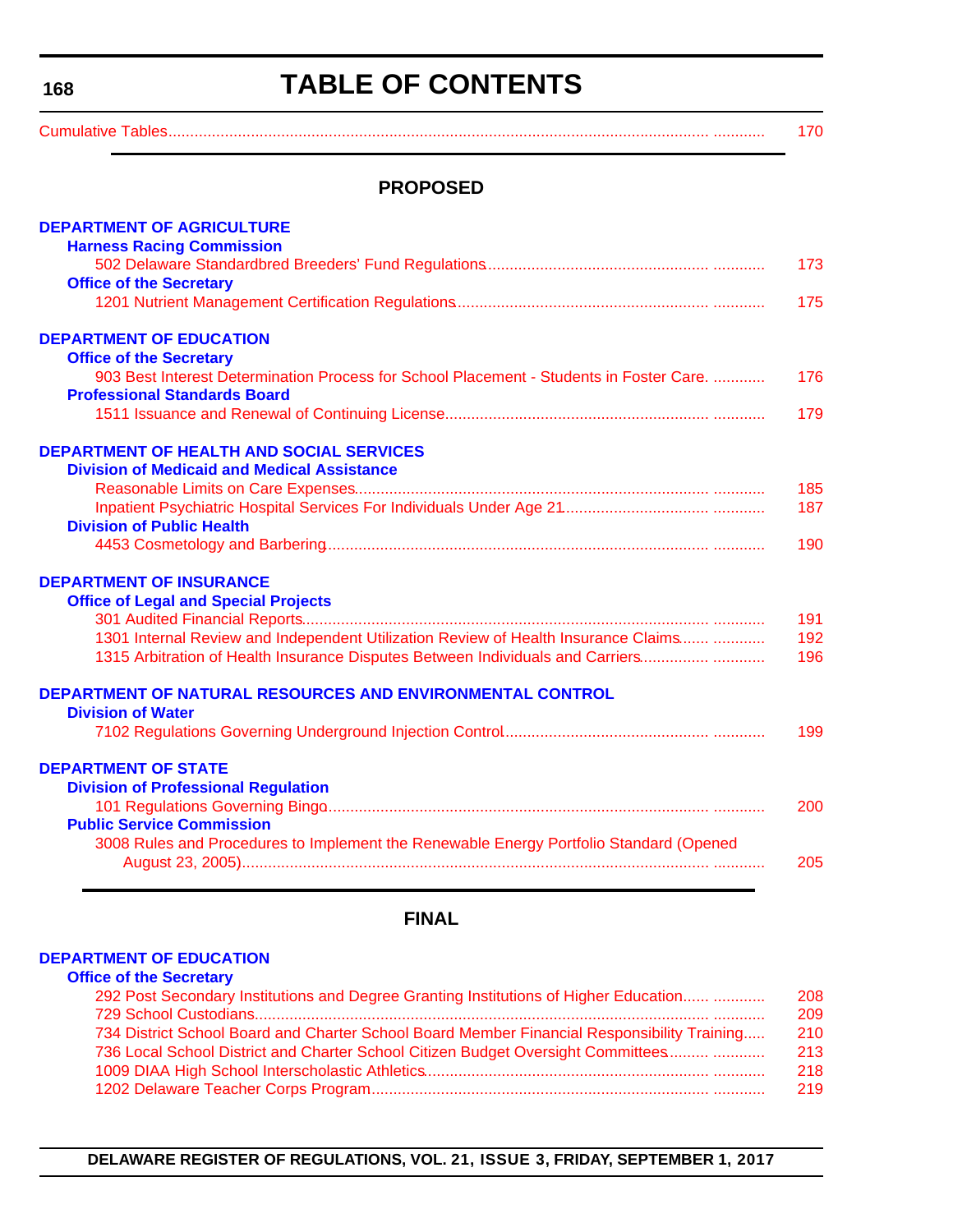# **TABLE OF CONTENTS**

| <b>DEPARTMENT OF HEALTH AND SOCIAL SERVICES</b><br><b>Delaware Health Care Commission</b> |     |
|-------------------------------------------------------------------------------------------|-----|
|                                                                                           | 222 |
|                                                                                           |     |
| <b>Division of Long Term Care Residents Protection</b>                                    |     |
|                                                                                           | 229 |
| <b>Division of Public Health</b>                                                          |     |
|                                                                                           | 233 |
| <b>DEPARTMENT OF HUMAN RESOURCES</b>                                                      |     |
| <b>Division of Statewide Benefits</b>                                                     |     |
|                                                                                           | 234 |
| <b>DEPARTMENT OF INSURANCE</b>                                                            |     |
| <b>Office of Legal and Special Projects</b>                                               |     |
|                                                                                           | 237 |
| <b>DEPARTMENT OF LABOR</b>                                                                |     |
| <b>Division of Industrial Affairs</b>                                                     |     |
|                                                                                           | 237 |
| DEPARTMENT OF NATURAL RESOURCES AND ENVIRONMENTAL CONTROL                                 |     |
| <b>Division of Fish and Wildlife</b>                                                      |     |
|                                                                                           | 239 |
| <b>Division of Watershed Stewardship</b>                                                  |     |
|                                                                                           | 241 |
|                                                                                           |     |
| <b>DEPARTMENT OF STATE</b>                                                                |     |
| <b>Division of Professional Regulation</b>                                                |     |
|                                                                                           | 244 |

# **GENERAL NOTICES**

| <b>DEPARTMENT OF HEALTH AND SOCIAL SERVICES</b> |     |
|-------------------------------------------------|-----|
| <b>Division of Social Services</b>              |     |
| <b>TANF State Plan</b>                          | 246 |

# **CALENDAR OF EVENTS/HEARING NOTICES**

| Dept. of Agriculture, Harness Racing Commission; Office of the Secretary, Notice of Public Comment   |             |     |
|------------------------------------------------------------------------------------------------------|-------------|-----|
| <b>Periods</b>                                                                                       |             | 247 |
|                                                                                                      |             | 247 |
| Dept. of Health and Social Services, Div. of Medicaid and Medical Assistance; Div. of Public Health, |             |     |
|                                                                                                      | $247 - 248$ |     |
| Dept. of Insurance, Office of Legal and Special Projects, Notices of Public Comment Periods          | $249 - 250$ |     |
| Dept. of Natural Resources and Environmental Control, Div. of Water, Notice of Public Comment        |             |     |
| Period                                                                                               |             | 251 |
| Dept. of State, Div. of Professional Regulation, Gaming Control Board; Public Service Commission,    |             |     |
|                                                                                                      |             | 251 |
|                                                                                                      |             |     |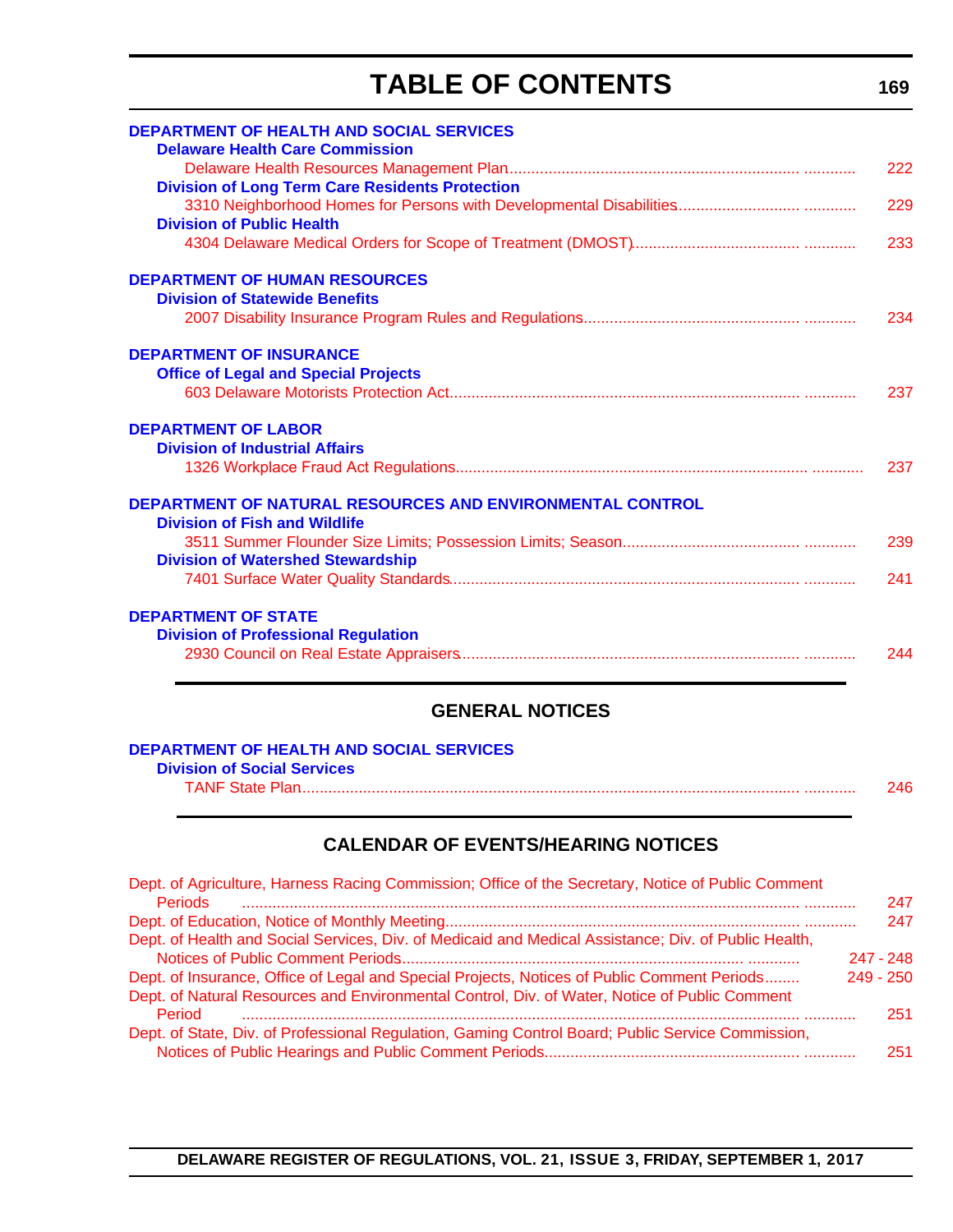# **[CUMULATIVE TABLES](#page-3-0)**

<span id="page-5-0"></span>The table printed below lists the regulations that have been proposed, adopted, amended or repealed in the preceding issues of the current volume of the *Delaware Register of Regulations*.

The regulations are listed alphabetically by the promulgating agency, followed by a citation to that issue of the *Register* in which the regulation was published. Proposed regulations are designated with (Prop.); Final regulations are designated with (Final); Emergency regulations are designated with (Emer.); and regulations that have been repealed are designated with (Rep.).

| DELAWARE HEALTH INFORMATION NETWORK                                                      |            |                        |  |
|------------------------------------------------------------------------------------------|------------|------------------------|--|
| 103 Delaware Health Care Claims Database Data Collection Regulation                      | 21 DE Reg. | 9 (Prop.)              |  |
| <b>DEPARTMENT OF AGRICULTURE</b>                                                         |            |                        |  |
|                                                                                          |            |                        |  |
| <b>Harness Racing Commission</b><br>502 Delaware Standardbred Breeders' Fund Regulations |            | 21 DE Reg. 146 (Final) |  |
| <b>Office of the Secretary</b>                                                           |            |                        |  |
|                                                                                          |            | 21 DE Reg. 10 (Prop.)  |  |
|                                                                                          |            |                        |  |
| DEPARTMENT OF EDUCATION                                                                  |            |                        |  |
| <b>Office of the Secretary</b>                                                           |            |                        |  |
| 106A Teacher Appraisal Process Delaware Performance Appraisal System                     |            |                        |  |
|                                                                                          |            | 21 DE Reg. 37 (Final)  |  |
| 107A Specialist Appraisal Process Delaware Performance Appraisal System                  |            |                        |  |
|                                                                                          |            | 21 DE Reg. 38 (Final)  |  |
| 108A Administrator Appraisal Process Delaware Performance Appraisal System               |            |                        |  |
|                                                                                          |            | 21 DE Reg. 40 (Final)  |  |
| 292 Post Secondary Institutions and Degree Granting Institutions of Higher               |            |                        |  |
|                                                                                          |            | 21 DE Reg. 11 (Prop.)  |  |
| 613 Uniform Procedures for Processing Attorney General's Reports                         |            | 21 DE Reg. 41 (Final)  |  |
|                                                                                          |            | 21 DE Reg. 76 (Prop.)  |  |
|                                                                                          |            | 21 DE Reg. 2 (Prop.)   |  |
|                                                                                          |            | 21 DE Reg. 147 (Final) |  |
|                                                                                          |            | 21 DE Reg. 15 (Prop.)  |  |
| <b>Professional Standards Board</b>                                                      |            |                        |  |
|                                                                                          |            | 21 DE Reg. 81 (Prop.)  |  |
|                                                                                          |            | 21 DE Reg. 86 (Prop.)  |  |
|                                                                                          |            | 21 DE Reg. 91 (Prop.)  |  |
|                                                                                          |            | 21 DE Reg. 93 (Prop.)  |  |
|                                                                                          |            | 21 DE Reg. 95 (Prop.)  |  |
|                                                                                          |            | 21 DE Reg. 97 (Prop.)  |  |
|                                                                                          |            | 21 DE Reg. 99 (Prop.)  |  |
|                                                                                          |            | 21 DE Reg. 101 (Prop.) |  |
|                                                                                          |            | 21 DE Reg. 103 (Prop.) |  |
|                                                                                          |            | 21 DE Reg. 105 (Prop.) |  |
|                                                                                          |            | 21 DE Reg. 107 (Prop.) |  |
|                                                                                          |            | 21 DE Reg. 109 (Prop.) |  |
|                                                                                          |            | 21 DE Reg. 111 (Prop.) |  |
| 1553 Driver Education and Traffic Safety Education Teacher                               |            | 21 DE Reg. 113 (Prop.) |  |
|                                                                                          |            | 21 DE Reg. 115 (Prop.) |  |
|                                                                                          |            | 21 DE Reg. 117 (Prop.) |  |
|                                                                                          |            | 21 DE Reg. 119 (Prop.) |  |
|                                                                                          |            | 21 DE Reg. 121 (Prop.) |  |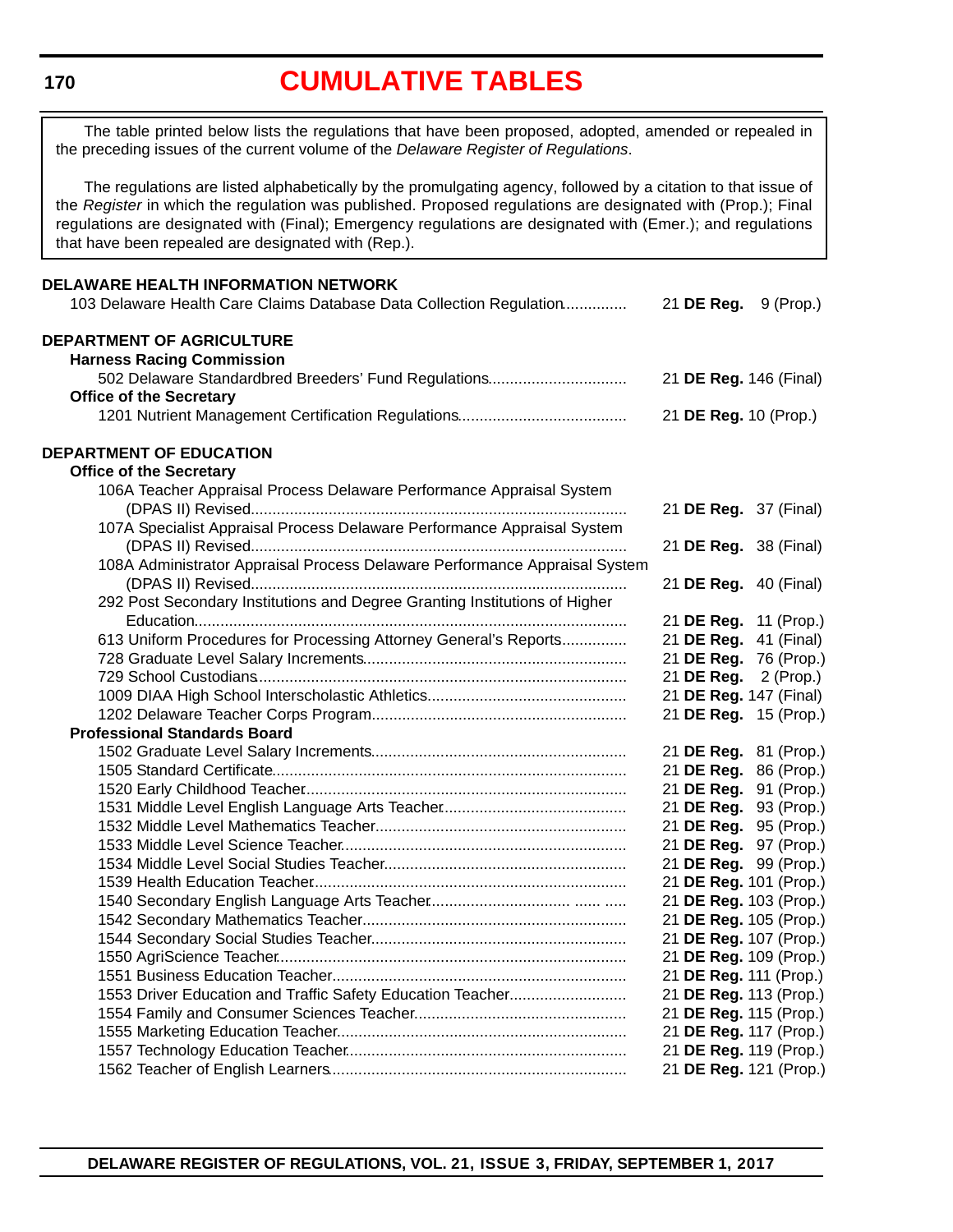# **CUMULATIVE TABLES**

| <b>DEPARTMENT OF FINANCE</b><br><b>Office of Unclaimed Property, State Escheator</b><br>104 Department of Finance Abandoned or Unclaimed Property Reporting and |                                                  |
|-----------------------------------------------------------------------------------------------------------------------------------------------------------------|--------------------------------------------------|
|                                                                                                                                                                 | 21 DE Reg. 123 (Prop.)                           |
| <b>DEPARTMENT OF HEALTH AND SOCIAL SERVICES</b><br><b>Division of Public Health</b>                                                                             |                                                  |
| <b>Division of Medicaid and Medical Assistance</b>                                                                                                              | 21 DE Reg. 18 (Prop.)                            |
| DSSM 30000 Delaware Prescription Assistance Program                                                                                                             | 21 DE Reg. 124 (Prop.)<br>21 DE Reg. 127 (Prop.) |
| <b>DEPARTMENT OF INSURANCE</b>                                                                                                                                  |                                                  |
| <b>Office of Legal and Special Projects</b>                                                                                                                     | 21 DE Reg. 150 (Final)                           |
| <b>Office of the Commissioner</b>                                                                                                                               | 21 DE Reg. 19 (Prop.)                            |
| <b>DEPARTMENT OF LABOR</b>                                                                                                                                      |                                                  |
| <b>Division of Industrial Affairs</b>                                                                                                                           | 21 DE Reg. 22 (Prop.)                            |
|                                                                                                                                                                 | 21 DE Reg. 23 (Prop.)                            |
| DEPARTMENT OF NATURAL RESOURCES AND ENVIRONMENTAL CONTROL<br><b>Division of Air Quality</b>                                                                     |                                                  |
|                                                                                                                                                                 | 21 DE Reg. 46 (Final)                            |
| <b>Division of Energy and Climate</b><br>2102 Implementation of Renewable Energy Portfolio Standards Cost Cap                                                   |                                                  |
| <b>Division of Fish and Wildlife</b>                                                                                                                            | 21 DE Reg. 152 (Final)                           |
| 3511 Summer Flounder Size Limits; Possession Limits; Season                                                                                                     | 21 DE Reg. 6 (Emer.)                             |
| <b>Division of Waste and Hazardous Substances</b>                                                                                                               |                                                  |
| <b>Division of Water</b>                                                                                                                                        | 21 DE Reg. 129 (Prop.)                           |
| 7204 Regulations for Licensing Operators Of Wastewater Facilities<br><b>Office of the Secretary</b>                                                             | 21 DE Reg. 31 (Prop.)                            |
| 109 Regulations Governing the Guidelines to Evaluate Land Being Considered                                                                                      | 21 DE Reg. 130 (Prop.)                           |
| DEPARTMENT OF SAFETY AND HOMELAND SECURITY                                                                                                                      |                                                  |
| <b>Division of State Police</b>                                                                                                                                 |                                                  |
|                                                                                                                                                                 | 21 DE Reg. 32 (Prop.)<br>21 DE Reg. 49 (Final)   |
| DEPARTMENT OF SERVICES FOR CHILDREN, YOUTH AND THEIR FAMILIES                                                                                                   |                                                  |
| <b>Division of Family Services</b><br>101 DELACARE: Regulations for Early Care and Education and School-Age                                                     |                                                  |
|                                                                                                                                                                 | 21 DE Reg. 133 (Prop.)                           |
| 103 Regulations for Family and Large Family Child Care Homes                                                                                                    | 21 DE Reg. 134 (Prop.)                           |
| <b>DEPARTMENT OF STATE</b><br>Abandoned or Unclaimed Property Voluntary Disclosure Agreement Program                                                            |                                                  |
| 301 Department of State Abandoned or Unclaimed Property Voluntary Disclosure<br>Agreement Program Regulations Relating to Estimation                            | 21 <b>DE Reg.</b> 50 (Final)                     |
|                                                                                                                                                                 |                                                  |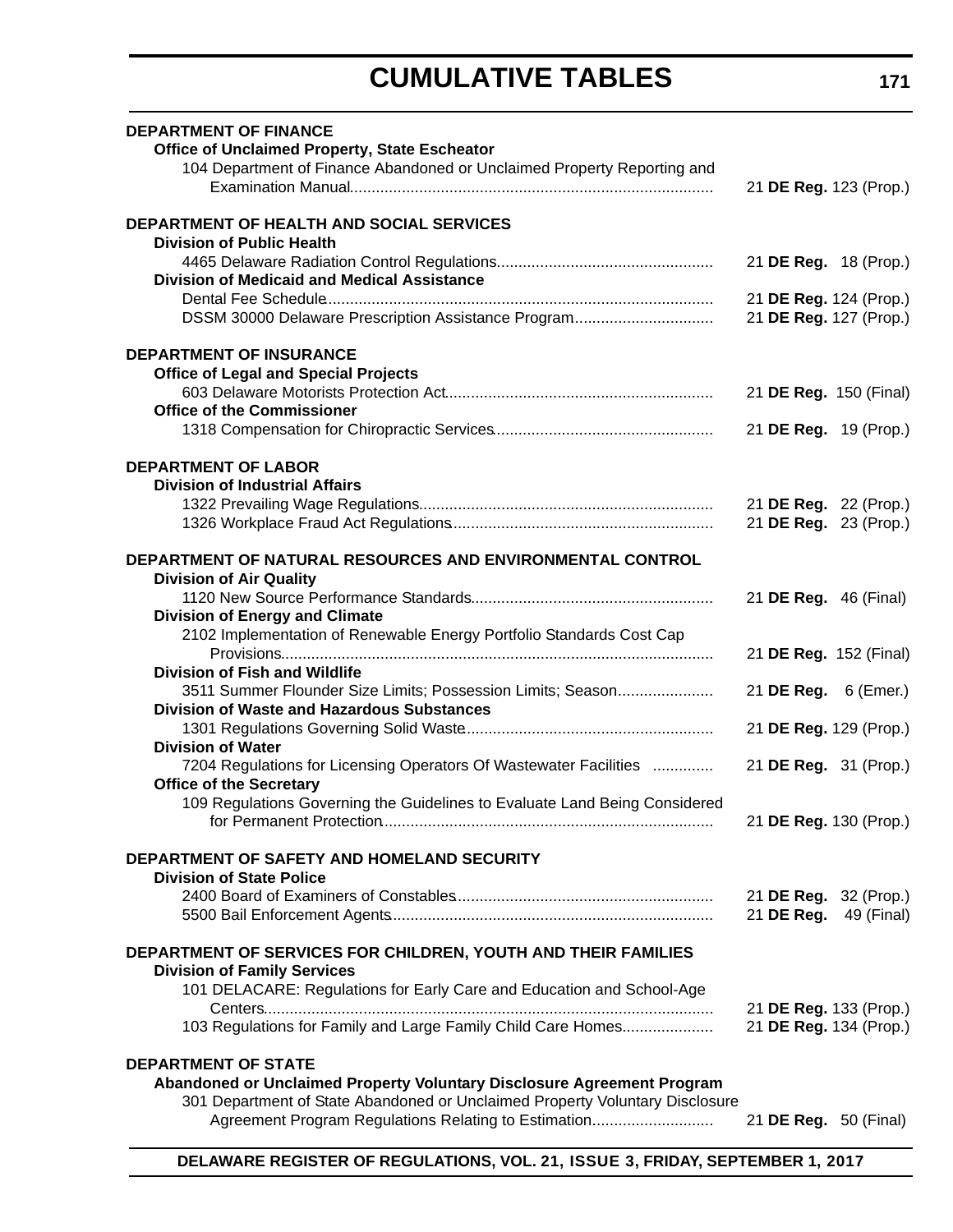# **CUMULATIVE TABLES**

# **Division of Professional Regulation**

|                                                            | 21 <b>DE Reg.</b> 53 (Final) |  |
|------------------------------------------------------------|------------------------------|--|
|                                                            | 21 DE Reg. 54 (Final)        |  |
|                                                            | 21 DE Reg. 34 (Prop.)        |  |
| 2700 Board of Registration for Professional Land Surveyors | 21 DE Reg. 35 (Prop.)        |  |
|                                                            | 21 DE Reg. 135 (Prop.)       |  |
|                                                            | 21 DE Reg. 154 (Final)       |  |
| 5200 Board of Examiners of Nursing Home Administrators     | 21 DE Reg. 138 (Prop.)       |  |
|                                                            |                              |  |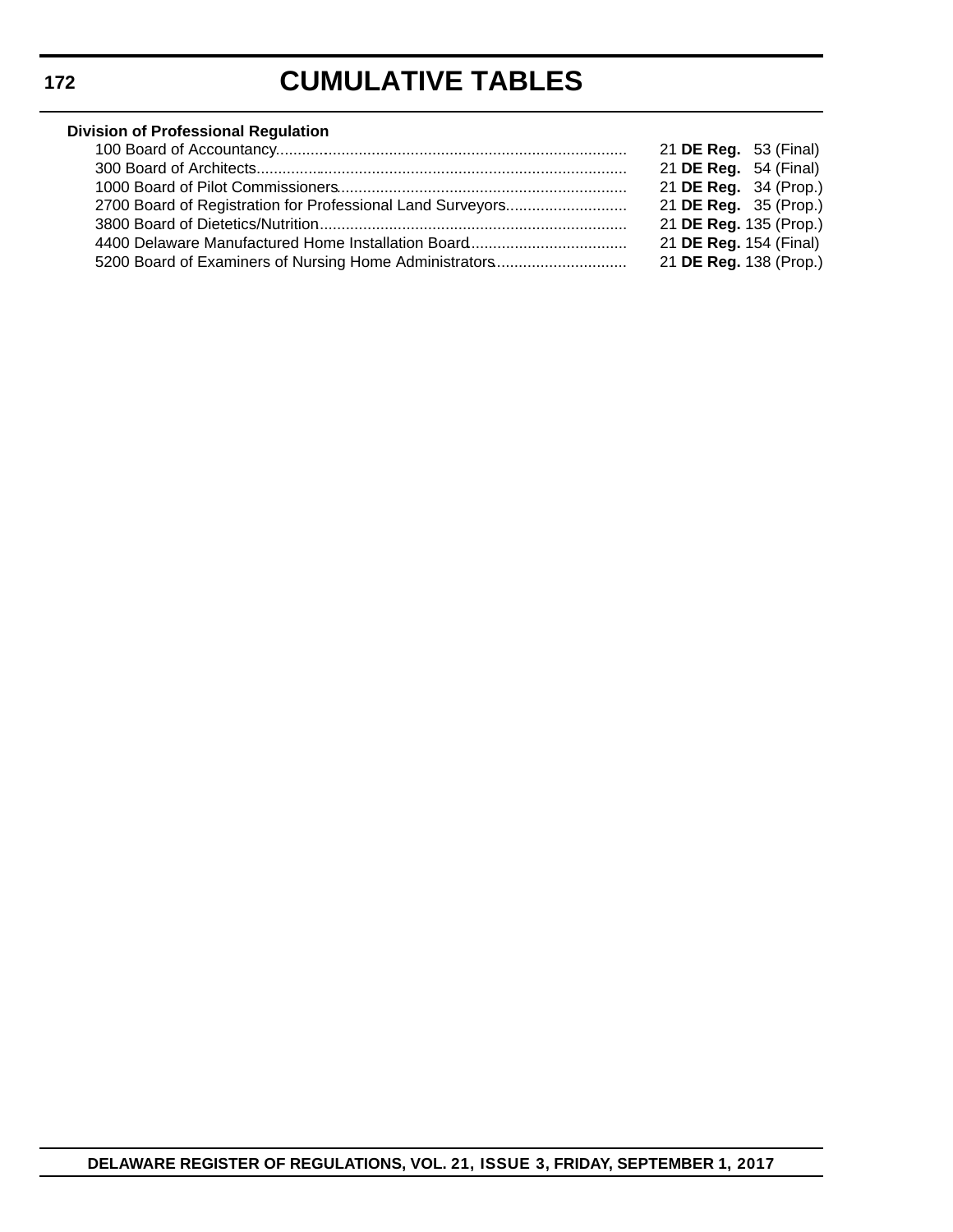# **Symbol Key**

<span id="page-8-0"></span>Arial type indicates the text existing prior to the regulation being promulgated. Underlined text indicates new text. Language which is stricken through indicates text being deleted.

### **Proposed Regulations**

Under 29 **Del.C.** §10115 whenever an agency proposes to formulate, adopt, amend or repeal a regulation, it shall file notice and full text of such proposals, together with copies of the existing regulation being adopted, amended or repealed, with the Registrar for publication in the *Register of Regulations* pursuant to §1134 of this title. The notice shall describe the nature of the proceedings including a brief synopsis of the subject, substance, issues, possible terms of the agency action, a reference to the legal authority of the agency to act, and reference to any other regulations that may be impacted or affected by the proposal, and shall state the manner in which persons may present their views; if in writing, of the place to which and the final date by which such views may be submitted; or if at a public hearing, the date, time and place of the hearing. If a public hearing is to be held, such public hearing shall not be scheduled less than 20 days following publication of notice of the proposal in the *Register of Regulations*. If a public hearing will be held on the proposal, notice of the time, date, place and a summary of the nature of the proposal shall also be published in at least 2 Delaware newspapers of general circulation. The notice shall also be mailed to all persons who have made timely written requests of the agency for advance notice of its regulation-making proceedings.

# **[DEPARTMENT OF AGRICULTURE](http://dda.delaware.gov/) [HARNESS RACING COMMISSION](http://dda.delaware.gov/harness/index.shtml)**

**[DELAWARE STANDARDBRED BREEDERS' FUND](http://desbf.delaware.gov/)**

Statutory Authority: 29 Delaware Code, Section 4815(b)(4)b.2 (29 **Del.C.** §4815(b)(4)b.2) 3 **DE Admin. Code** 502

### **PUBLIC NOTICE**

#### **502 Delaware [Standardbred Breeders' Fund Regulations](#page-3-0)**

The State of Delaware, Department of Agriculture's Standardbred Breeders' Fund ("the Fund") hereby gives notice of its intention to adopt an amended regulation pursuant to the General Assembly's delegation of authority to do so found at 29 **Del.C.** §4815(b)(4)b.2 and in compliance with Delaware's Administrative Procedures Act at 29 **Del.C.** §10115. The proposed amended regulations under 4.2, 9.2,13.7, and 14.5 address the fiduciary responsibility of "the Fund" to sustain the program into the future while maintaining the current status.

The Fund solicits, and will consider, timely filed written comments from interested individuals and groups concerning these proposed amended regulations. The deadline for the filing of such written comments will be thirty days (30) after these proposed amended regulations are promulgated in the Delaware *Register of Regulations*. Any such submissions should be mailed or hand-delivered to Ms. Judy Davis-Wilson, Administrator, Delaware Standardbred Breeders' Fund Program whose address is State of Delaware, Department of Agriculture, 2320 South DuPont Highway, Dover, Delaware 19901 by October 2, 2017.

#### **\*Please Note: The Regulatory Flexibility Analysis and Impact Statement for this regulation, as required by 29 Del.C. Ch. 104, is available at:**

**<http://regulations.delaware.gov/register/september2017/proposed/21 DE Reg 173RFA 09-01-17.pdf>**

**502 Delaware Standardbred Breeders' Fund Regulations** *(Break in Continuity of Sections)*

**4.0 Eligibility of Breeders for Bonus Payments**

*(Break in Continuity Within Section)*

### **DELAWARE REGISTER OF REGULATIONS, VOL. 21, ISSUE 3, FRIDAY, SEPTEMBER 1, 2017**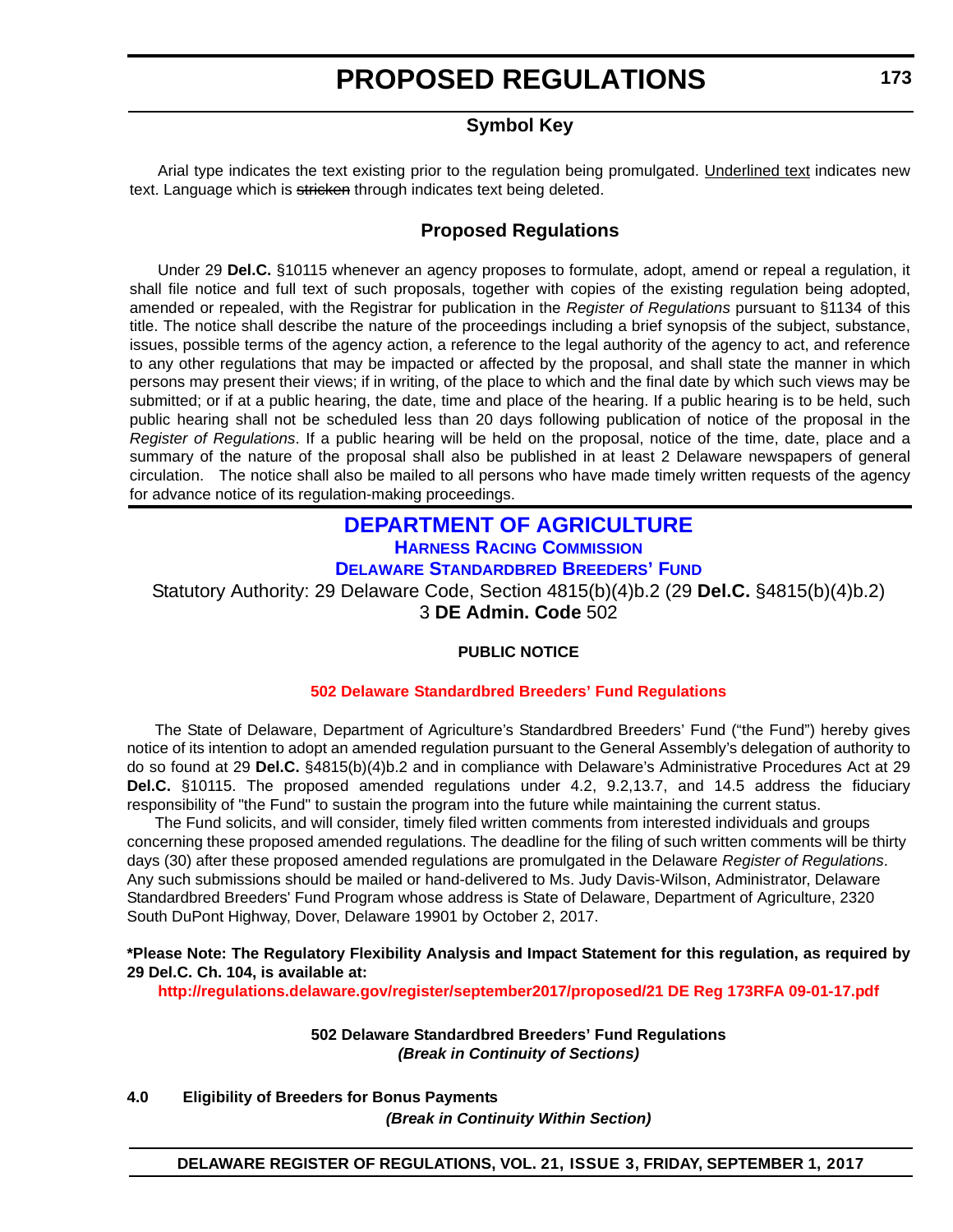#### **174**

# **PROPOSED REGULATIONS**

4.2 Beginning in race year 2012 2018, any four year old horse that was nominated by May 15th of its yearling year or supplemented by March 15<sup>th</sup> of its two year old year will be eligible to earn a bonus in overnight races conducted by a licensed harness race track in Delaware. A bonus payment of ten percent (10%) of any overnight purse earned shall be paid to the breeder of the eligible four year old and ten percent (10%) of any overnight purse earned shall be paid to the owner(s) or legal entity of record at the time of the race the four year old bonus program will be terminated.

#### *(Break in Continuity of Sections)*

#### **9.0 Purses and Bonus Awards**

#### *(Break in Continuity Within Section)*

9.2 Administrator of the Program shall compile bonus payments earned by breeders of Delaware Sires and Dams and maintain a separate ledger of them. Starting in race year 2012 2018, the Administrator of the Program shall compile bonus payments earned by breeders and owners of Delaware Standardbred Breeders' Fund four year olds in overnight races at each racing meet and maintain a separate ledger for them. Starting in race year 2015 bonus payments will be paid on consolation races the four year old Bonus and the Consolation race bonus will be terminated. Bonus payments will be paid out at the end of the racing year.

*(Break in Continuity of Sections)*

#### **13.0 Races**

#### *(Break in Continuity Within Section)*

13.7 No horse is eligible to declare unless it has at least one charted satisfactory performance line within 60 days of declaration and must meet the following qualifying standards:

| 2 Year Olds          |                      |        | 3 Year Olds          |  |  |
|----------------------|----------------------|--------|----------------------|--|--|
| <b>Pacers</b>        | <b>Trotters</b>      | Pacers | <b>Trotters</b>      |  |  |
| <del>2:10</del> 2:08 | <del>2:14</del> 2:10 | 2:06   | <del>2:12</del> 2:09 |  |  |
|                      |                      | .      |                      |  |  |

*(Break in Continuity Within Section)*

#### **14.0 Nomination and Sustaining Payments**

#### *(Break in Continuity Within Section)*

- 14.5 The May 15<sup>th</sup> nomination payment or the March 15<sup>th</sup> \$350 supplement nomination must be made to be eligible to the four (4) year old bonus program.
- 14.6 If the May 15th deadline to nominate a yearling is missed, a late supplemental payment of \$350 shall be required. The late supplemental payment shall be accepted if it is received by March 15th of the two (2) year old year. This payment is in addition to the regular sustaining payment due on March 15th.
- 14.76 Sustaining payments shall be as follows:
	- 14.76.1 Two (2) Year Old payments

| March 15th                     | \$100 (must be made to ensure eligibility as a three (3) year old) |  |
|--------------------------------|--------------------------------------------------------------------|--|
| Mav 15th                       | \$200                                                              |  |
| Declaration Fee                | \$500 (for each track)                                             |  |
| rhraa (?) Yaar Old naymante) ( |                                                                    |  |

14.76.2 Three (3) Year Old payments

| February 15 <sup>th</sup> | \$300                  |
|---------------------------|------------------------|
| <b>Declaration Fee</b>    | \$500 (for each track) |

#### **\*Please Note: As the rest of the sections were not amended, they are not being published. A copy of the regulation is available at:**

**502 Delaware [Standardbred Breeders' Fund Regulations](http://regulations.delaware.gov/register/september2017/proposed/21 DE Reg 173 09-01-17.htm)**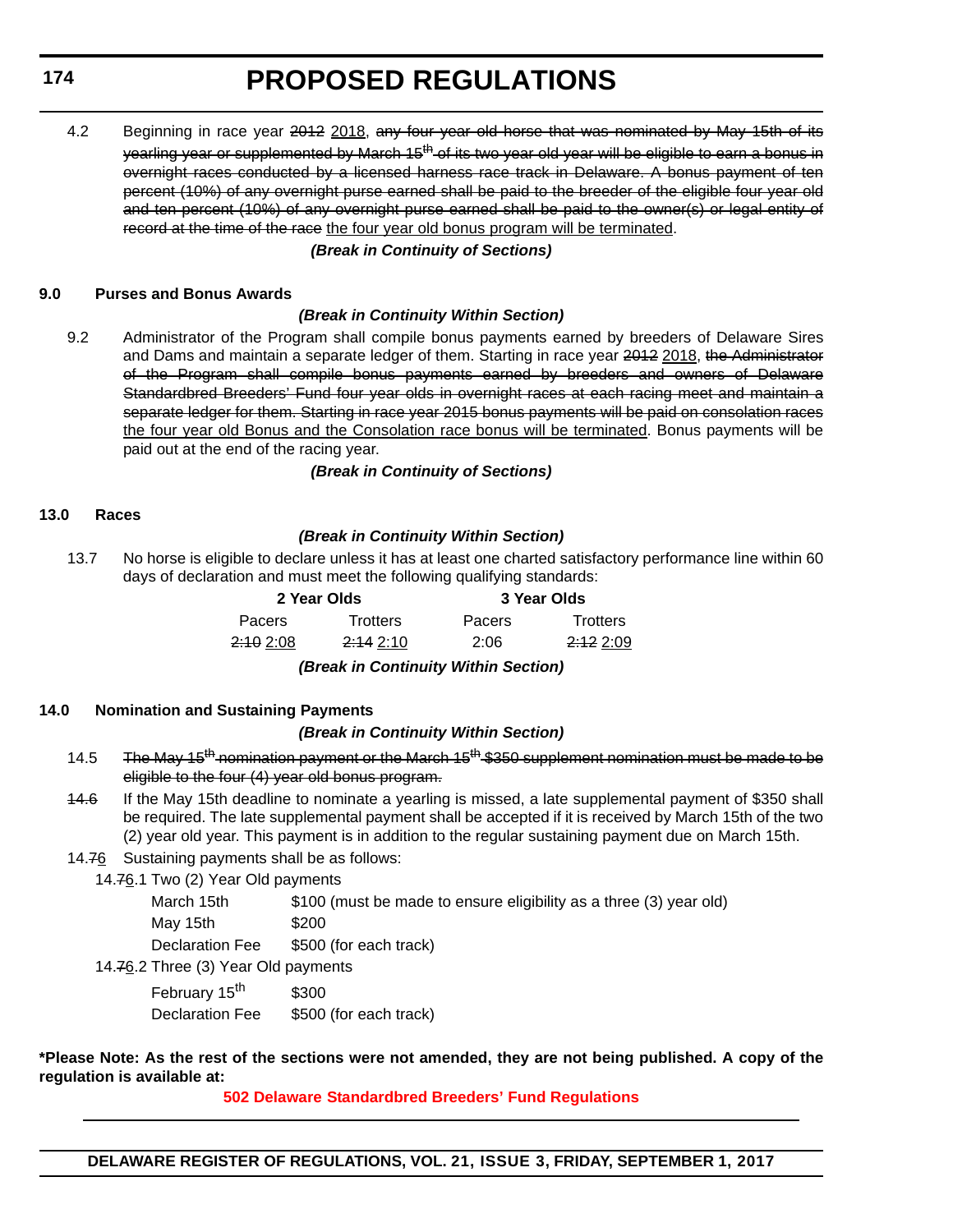#### <span id="page-10-0"></span>**OFFICE OF [THE SECRETARY](http://dda.delaware.gov/nutrients/index.shtml)** Statutory Authority: 3 Delaware Code, Section 2220(a) (3 **Del.C.** §2220(a)) 3 **DE Admin. Code** 1201

#### **PUBLIC NOTICE**

#### **[1201 Nutrient Management Certification Regulations](#page-3-0)**

The Delaware Nutrient Management Commission, pursuant to 3 **Del.C.** §2220(a), proposes to revise its regulations incorporating by reference the State Technical Standards developed by an appointed committee to establish appropriate standards for nutrient application, development and implementation of nutrient management and animal waste management plans, compliance with CAFO permits, and siting new CAFO facilities. The State Technical Standards can be viewed in person at the Delaware Department of Agriculture or online at [http://](http://dda.delaware.gov/nutrients/NM_TechStandards.shtml) [dda.delaware.gov/nutrients/NM\\_TechStandards.shtml](http://dda.delaware.gov/nutrients/NM_TechStandards.shtml).

The Commission originally published the proposed regulation change and technical standards on July 1, 2017. As a result of the submission of a public comment, the Commission voted to substantively amend the State Technical Standard regarding temporary field staging to allow for 120 days instead of 90. As such, the Commission will now allow for written comments to be sent to Chris Brosch, Administrator of the Delaware Nutrient Management Commission, 2320 S. DuPont Highway, Dover DE 19901, until October 2, 2017 pursuant to 29 **Del.C.** §10118(a).

**\*Please Note: The Regulatory Flexibility Analysis and Impact Statement for this regulation, as required by 29 Del.C. Ch. 104, is available at:**

**<http://regulations.delaware.gov/register/september2017/proposed/21 DE Reg 175RFA 09-01-17.pdf>**

### **1201 Nutrient Management Certification Regulations** *(Break in Continuity of Sections)*

#### **3.0 Definitions**

For purposes of these regulations, the following words or terms shall have the meanings as indicated: *(Break in Continuity Within Section)*

**"State Technical Standards"** are the practices and conduct required of individuals or entities overseen by the Nutrient Management Commission that were developed by a group of environmental scientists, agronomists, engineers, planners, agricultural operators, and policy makers from the Nutrient Management Commission, Department of Agriculture, the Department of Natural Resources and Environmental Control, the University of Delaware, USDA NRCS and the private sector. The Commission hereby adopts the State Technical Standards in their entirety by reference.

#### **\*Please Note: As the rest of the sections were not amended, they are not being published. A copy of the regulation is available at:**

**[1201 Nutrient Management Certification Regulations](http://regulations.delaware.gov/register/september2017/proposed/21 DE Reg 175 09-01-17.htm)**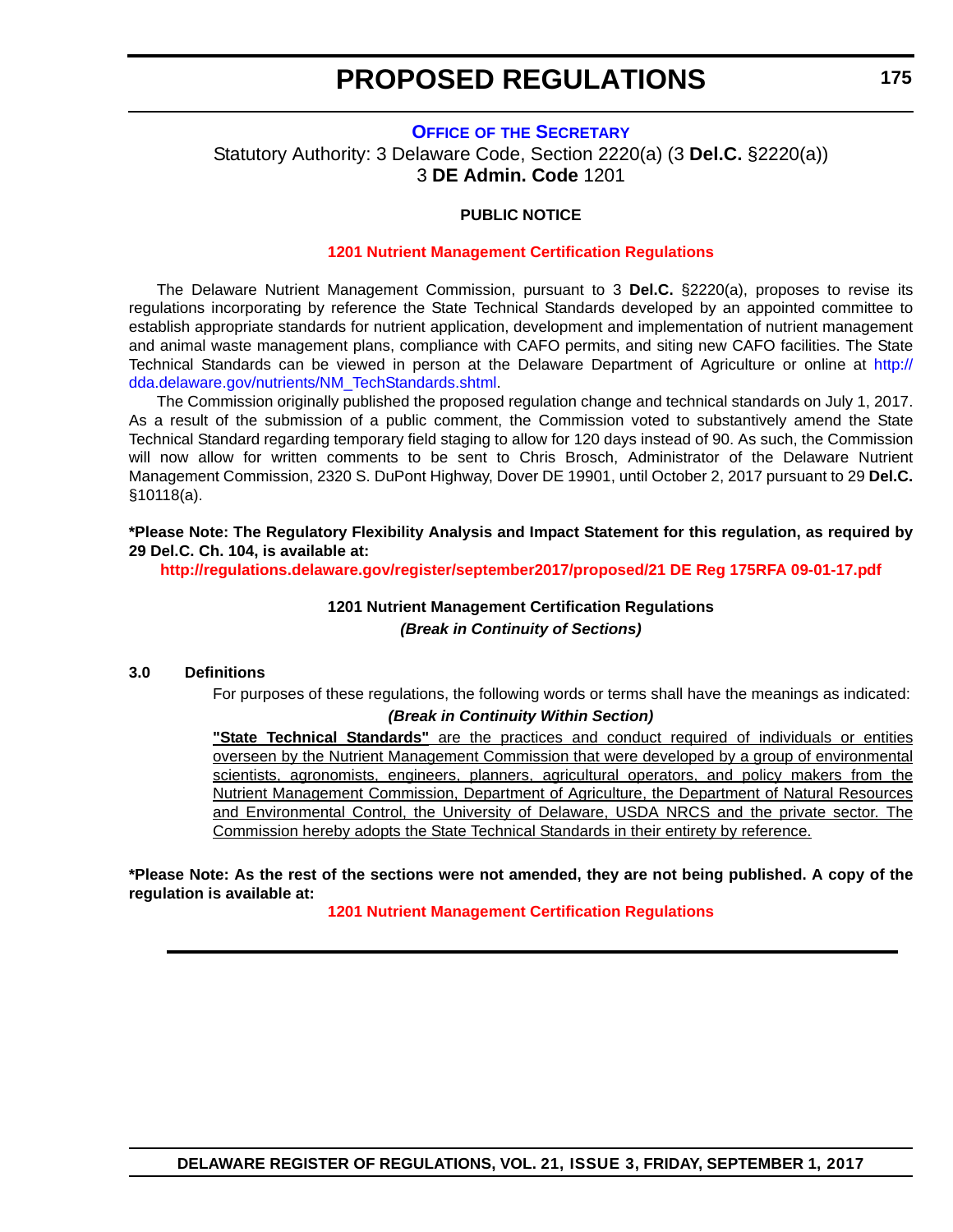# **[DEPARTMENT OF EDUCATION](https://www.doe.k12.de.us/)**

**OFFICE OF [THE SECRETARY](https://pubapps.doe.k12.de.us/EducationalDirectoryPublic/pages/DDOE/Branches.aspx?page=branches&BID=1)**

<span id="page-11-0"></span>Statutory Authority: 14 Delaware Code, Section 122(b) (14 **Del.C.** §122(b))

#### **PUBLIC NOTICE**

**Education Impact Analysis Pursuant To 14 Del.C**. **§122(d)**

**[903 Best Interest Determination Process for School Placement - Students in Foster Care](#page-3-0)**

#### **A. TYPE OF REGULATORY ACTION REQUIRED**

New Regulation

#### **B. SYNOPSIS OF SUBJECT MATTER OF THE REGULATION**

The Secretary of Education intends to amend 14 **DE Admin. Code** by adding a new regulation 903 Best Interest Determination Process for School Placement - Students in Foster Care. The regulation is required by Senate Bill 87 of the 149th General Assembly. Specifically, this regulation outlines the process for determining whether remaining in the school of origin is in the best interest of a student in foster care, including: 1) the timeline for the best interest meetings; 2) mandatory participants in the best interest meetings; and 3) how the decisions for best interest is determined.

Persons wishing to present their views regarding this matter may do so in writing by the close of business on or before October 5, 2017 to Susan K Haberstroh, Department of Education, Regulatory Review, at 401 Federal Street, Suite 2, Dover, Delaware 19901. A copy of this regulation may be viewed online at the Registrar of Regulation's website, [http://regulations.delaware.gov/services/current\\_issue.shtml](http://regulations.delaware.gov/services/current_issue.shtml), or obtained at the Department of Education, Finance Office located at the address listed above.

#### **C. IMPACT CRITERIA**

1. Will the amended regulation help improve student achievement as measured against state achievement standards? The new regulation is intended to help improve student achievement specifically as measured against state achievement standards by encouraging school stability for students in foster care.

2. Will the amended regulation help ensure that all students receive an equitable education? The new regulation is intended to continue to help ensure all students receive an equitable education.

3. Will the amended regulation help to ensure that all students' health and safety are adequately protected? The new regulation does not address students' health and safety.

4. Will the amended regulation help to ensure that all students' legal rights are respected? The new regulation continues to help ensure that all student's legal rights are respected.

5. Will the amended regulation preserve the necessary authority and flexibility of decision making at the local board and school level? The new regulation preserves the necessary authority and flexibility of decision making at the local board and school level.

6. Will the amended regulation place unnecessary reporting or administrative requirements or mandates upon decision makers at the local board and school levels? The new regulation does not place any unnecessary reporting or administrative requirements on decision makers.

7. Will the decision making authority and accountability for addressing the subject to be regulated be placed in the same entity? The decision making authority and accountability for addressing the subject to be regulated does not change because of the new regulation.

8. Will the amended regulation be consistent with and not an impediment to the implementation of other state educational policies, in particular to state educational policies addressing achievement in the core academic subjects of mathematics, science, language arts and social studies? The new regulation is consistent with and not an impediment to the implementation of other state educational policies.

9. Is there a less burdensome method for addressing the purpose of the regulation? There is not a less burdensome method for addressing the purpose of the regulation.

10. What is the cost to the State and to the local school boards of compliance with the regulation? There is no expected cost to implementing this new regulation.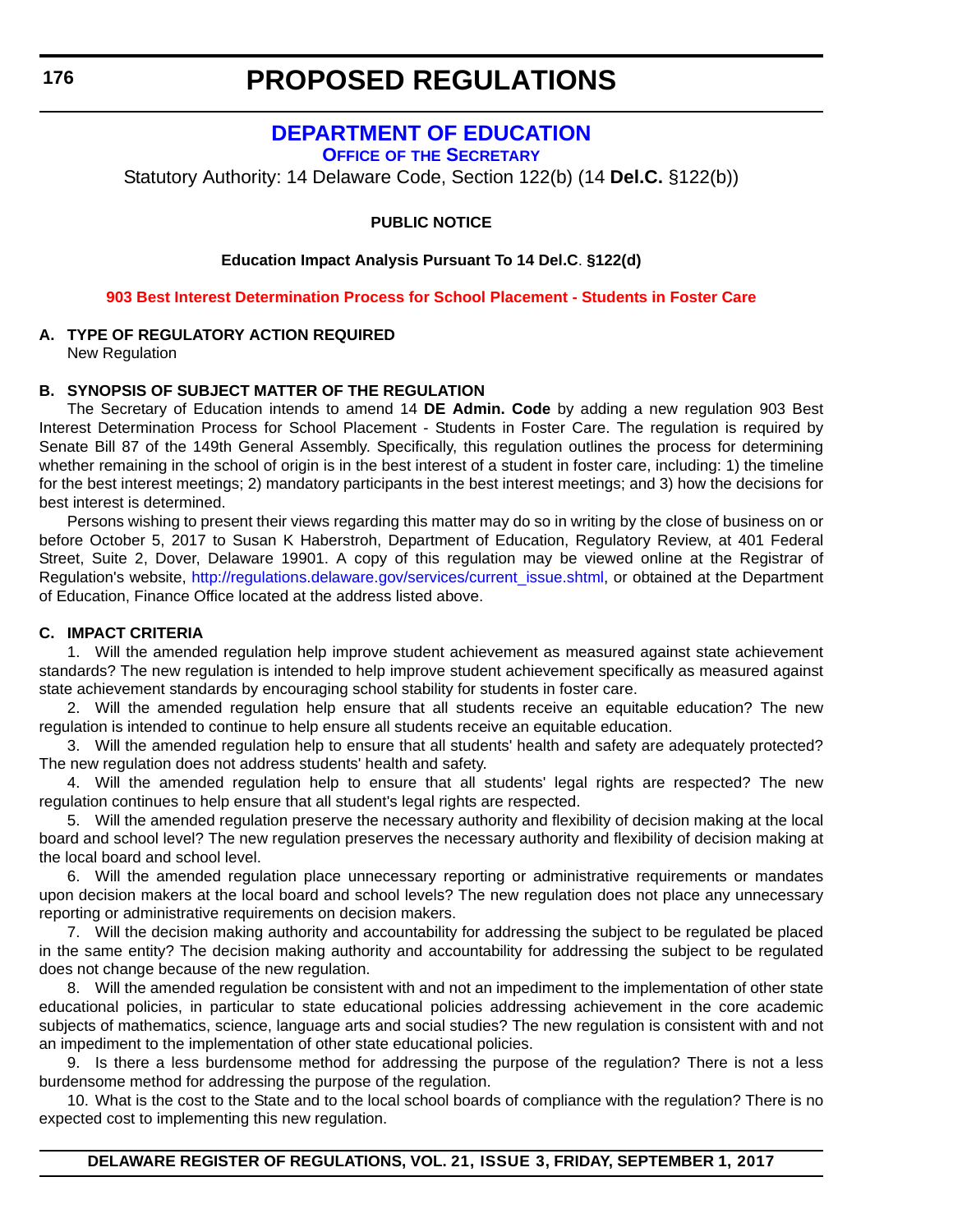**\*Please Note: The Regulatory Flexibility Analysis and Impact Statement for this regulation, as required by 29 Del.C. Ch. 104, is available at:**

**<http://regulations.delaware.gov/register/september2017/proposed/21 DE Reg 176RFA 09-01-17.pdf>**

#### **903 Best Interest Determination Process for School Placement - Students in Foster Care**

#### **1.0 Purpose**

Under 14 **Del.C.** §202A, a student in the custody of DSCYF must remain in the student's School of Origin unless a determination is made that it is not in the student's best interest to attend such school. The purpose of this regulation is to provide the process for the determination of best interest in school placement decisions for students in foster care.

#### **2.0 Definitions**

The following words and terms, when used in this regulation, shall have the following meaning unless the context clearly states otherwise:

> "**Best Interest Meeting**" means the convening of certain individuals as noted within this regulation to determine if the student should remain in the "school of origin".

> "**Best Interest Meeting Determination Form (Foster Care)**" means the document, which may be amended from time to time, approved by the Department for use in the determination of best interest in school placement decisions for students in foster care.

> "**Charter School**" means a charter school board established pursuant to Chapter 5 of Title 14 of the Delaware Code.

> "**Child in DSCYF custody**" or "**student in foster care**" means a student in the custody of the Department of Services for Children, Youth and Their Families (DSCFY) pursuant to Chapter 25 of Title 13 of the Delaware Code.

"**Department**" means the Delaware Department of Education.

"**DFS**" means the Division of Family Services, a unit of the Delaware Department of Services for Children, Youth and Their Families.

"**DFS Caseworker**" means the caseworker assigned to the student in foster care.

"**DSCYF**" means the Delaware Department of Services for Children, Youth and Their Families.

"**LEA Foster Liaison**" means the Local Educational Agency Liaison for students in foster care.

"**Local School District**" shall mean a reorganized school district or vocational technical school district established by 14 **Del.C.** Ch. 10.

"**Secretary**" means the Secretary of Education.

"**State Coordinator**" means the Delaware Coordinator for Education of Students in Foster Care.

#### **3.0 School of Origin for Students in Foster Care**

- 3.1 "**School of Origin**" means the following:
	- 3.1.1 the school in which the student is enrolled at the time of entry into the foster care;
	- 3.1.2 the school in which the student is enrolled at the time of change of placement while in foster care; or
	- 3.1.3 the school identified for the next grade level in the same Local School District where the child in foster care is enrolled.

#### **4.0 Best Interest Meeting Timeline**

- 4.1 A Best Interest meeting must occur within five (5) school days based on the School of Origin's school calendar:
	- 4.1.1 when a student is placed into foster care;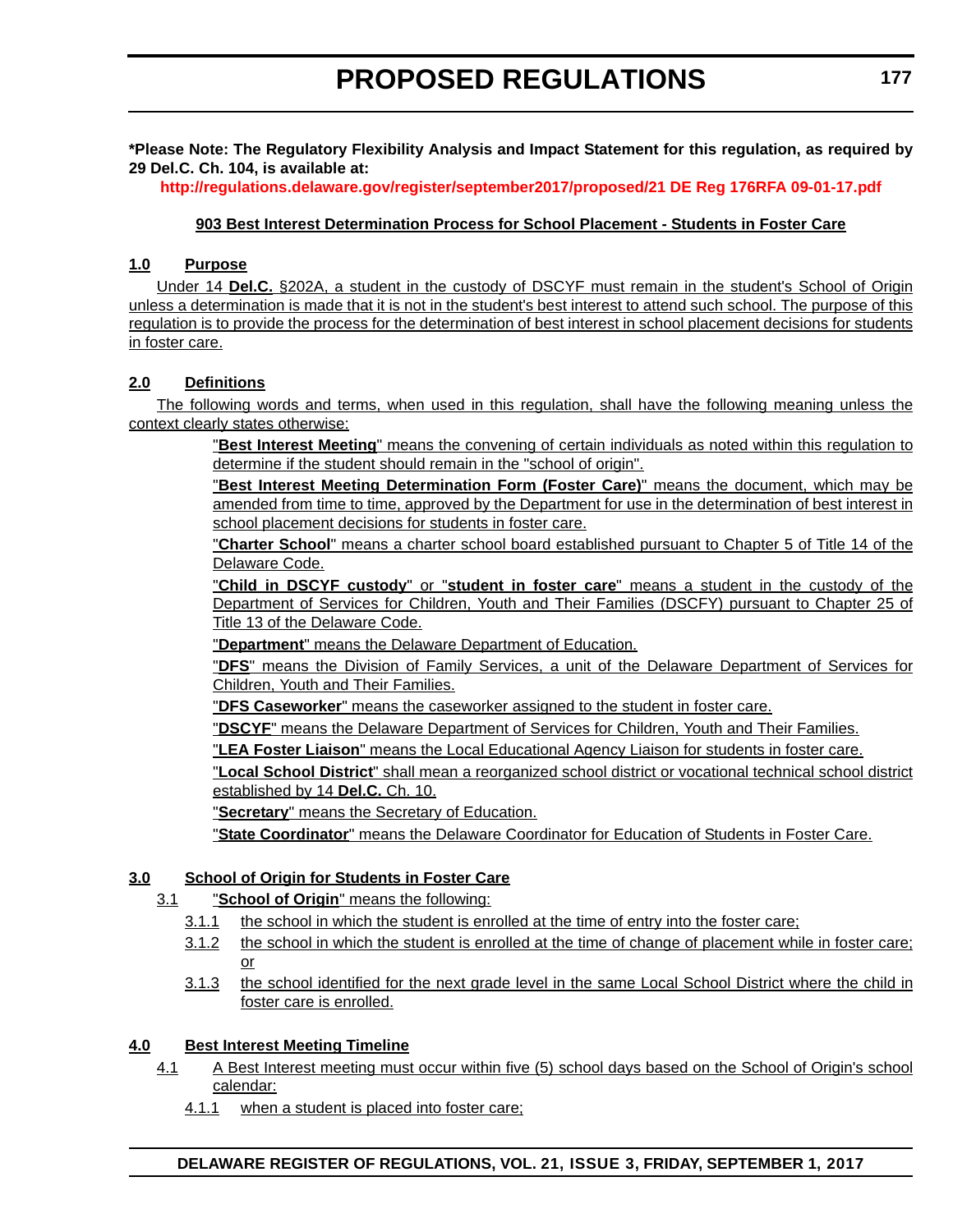- 4.1.2 when there is a change in foster care placement; or
- 4.1.3 when the student leaves the custody of DSCYF.
- 4.2 If it is determined a Best Interest Meeting under subsection 4.1 cannot occur within the specified time, documentation identifying the reason for the meeting delay shall be provided to the State Coordinator within ten (10) working days. This information shall be provided annually to the chief school officer of the local school district or charter school.
- 4.3 If subsection 4.1 is not applicable, a Best Interest meeting shall be held at least once a year, preferably within the last two (2) months of the school calendar.

### **5.0 Process for the Determination of Best Interest**

- 5.1 The DFS Caseworker and LEA Foster Care Liaison shall be responsible for the coordination of the date, time, and method for the Best Interest Meeting using available technology; however, in person attendance is preferred.
	- 5.1.1 The LEA Foster Liaison shall:
		- 5.1.1.1 invite needed educationally related participants; and
		- 5.1.1.2 invite the special education administrator or designee from the student's school of residence, based on the address of the DSCYF custody placement at the time of the meeting, and the student's School of Origin to participate in the Best Interest meeting if the student is eligible for or receiving special education services.
	- 5.1.2 The DFS Caseworker shall:
		- 5.1.2.1 invite the parent(s) or legal guardian(s) or Relative Caregiver, foster care parent(s), attorney for the child or CASA, and educational decision maker, as applicable; and
		- 5.1.2.2 invite the student to attend when it is determined to be developmentally appropriate by the DFS Caseworker.
- 5.2 The Best Interest Meeting shall be conducted in a manner that results in the Best Interest Determination Form (Foster Care) being completed.
- 5.3 The Best Interest determination shall be made by the following individuals:
	- 5.3.1 a representative of DSCYF, preferable the DFS Caseworker,
	- 5.3.2 a representative of the student's School of Origin, and
	- 5.3.3 a representative of the student's school of residence based on the address of the DSCYF custody placement at the time of the meeting.
- 5.4 If no agreement is reached by all of the representatives specified in subsection 5.3 for changing the school placement from the School of Origin to the student's school of residence, based on the address of the DSCYF custody placement at the time of the meeting, then the student shall remain in the School of Origin.
	- 5.4.1 Except in accordance with subsection 5.4.2, a subsequent Best Interest Meeting shall not occur unless subsection 4.1 or subsection 4.3 applies.
	- 5.4.2 If exigent circumstances exist for a subsequent Best Interest Meeting to occur, an application shall be submitted on a form approved by the Department to the State Coordinator. The Secretary or designee will determine whether to approve the application for the requested subsequent Best Interest Meeting.

### **DELAWARE REGISTER OF REGULATIONS, VOL. 21, ISSUE 3, FRIDAY, SEPTEMBER 1, 2017**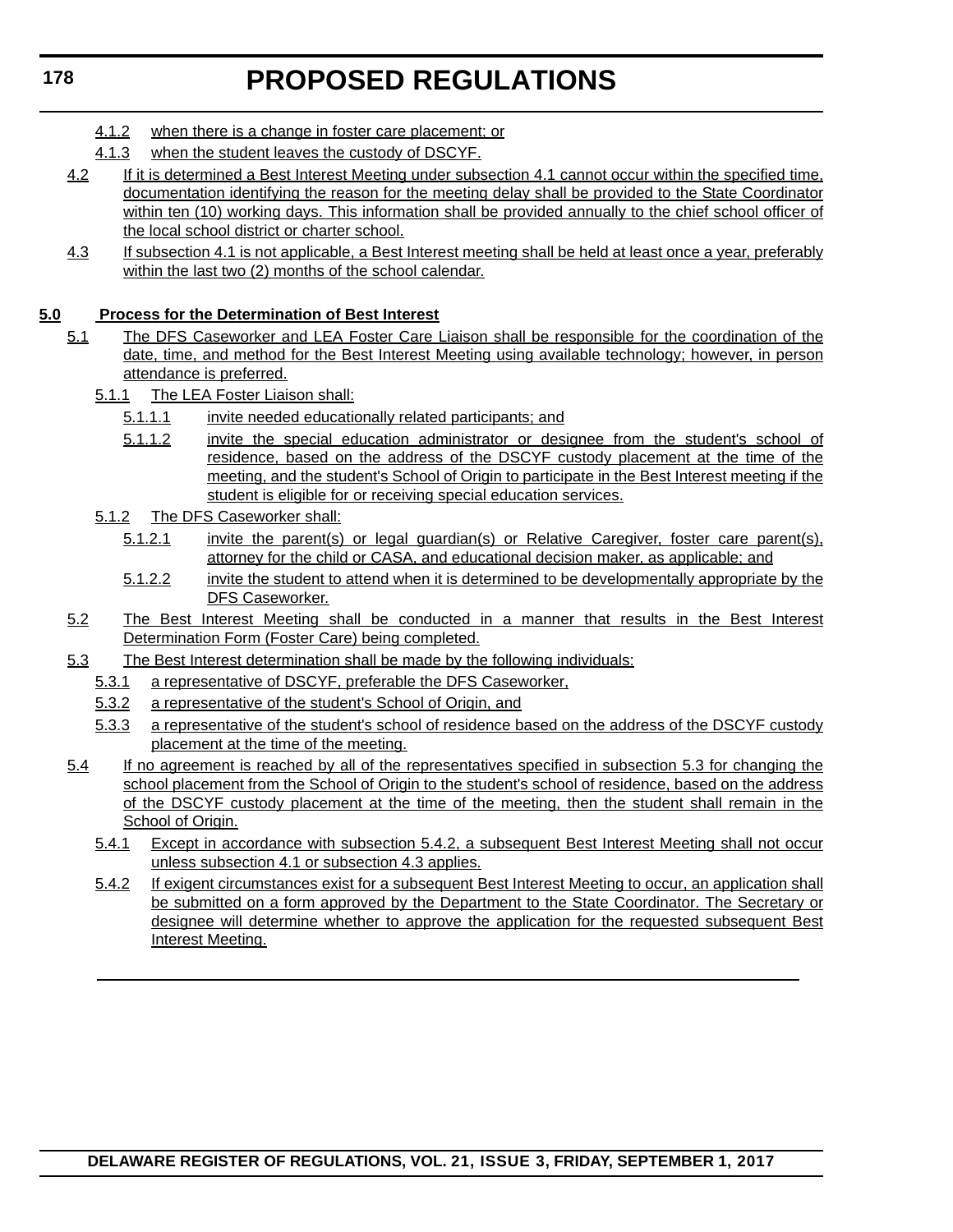**[PROFESSIONAL STANDARDS BOARD](https://pubapps.doe.k12.de.us/EducationalDirectoryPublic/pages/DDOE/WorkGroupStaff.aspx?page=branches&WGID=75&BID=1)**

<span id="page-14-0"></span>Statutory Authority: 14 Delaware Code, Sections 1203 and 1205(b) (14 **Del.C.** §§1203 & 1205(b))

14 **DE Admin. Code** 1511

#### **PUBLIC NOTICE**

#### **Educational Impact Analysis Pursuant to 14 Del.C. Section 122(d)**

#### **[1511 Issuance and Renewal of Continuing License](#page-3-0)**

#### **A. TYPE OF REGULATORY ACTION REQUESTED**

Amendment to Existing Regulation

#### **B. SYNOPSIS OF SUBJECT MATTER OF REGULATION**

The Professional Standards Board ("Board"), acting in consultation and cooperation with the Department of Education ("Department"), seeks the approval of the State Board of Education to amend 14 **DE Admin. Code** 1511 Issuance and Renewal of Continuing License. This regulation concerns the requirements for issuance and renewal of a continuing license for educators pursuant to 14 **Del.C.** Ch. 12. Proposed changes to the regulation were initially published on March 1, 2017. Thereafter, 14 **Del.C.** Ch. 12 was amended, effective June 20, 2017. The proposed changes in this regulation include the changes that were initially published on March 1, 2017 and additional changes to bring this regulation in compliance with the recent amendments to 14 **Del.C.** Ch. 12. In addition, the reference to salary increments in Section 7.0 was stricken because it was determined that the Department has the authority to promulgate regulations concerning salary increments under 14 **Del.C.** Ch. 13.

Persons wishing to present their views regarding this matter may do so in writing by the close of business on or before October 2, 2017 to Mr. Chris Kenton, Executive Director, Delaware Professional Standards Board, The Townsend Building, 401 Federal Street, Suite 2, Dover, Delaware 19901. A copy of this regulation may be viewed online at the Registrar of Regulation's website, [http://regulations.delaware.gov/services/current\\_issue.shtml](http://regulations.delaware.gov/services/current_issue.shtml) or obtained at the Professional Standards Board's Office, located at the address above.

#### **C. IMPACT CRITERIA**

1. Will the amended regulation help improve student achievement as measured against state achievement standards? The amended regulation will help to improve the quality of the Delaware educator workforce and to improve student performance.

2. Will the amended regulation help ensure that all students receive an equitable education? The amended regulation will help to improve the quality of the Delaware educator workforce and to improve student performance.

3. Will the amended regulation help to ensure all student's health and safety are adequately protected? The amended regulation addresses educator certification, not students' health and safety.

4. Will the amended regulation help to ensure that all students' legal rights are respected? The amended regulation addresses educator certification, not students' legal rights.

5. Will the amended regulation preserve the necessary authority and flexibility of decision-makers at the local board and school level? The amended regulation does not change authority and flexibility of decision makers at the local board and school level.

6. Will the amended regulation place unnecessary reporting or administrative requirements or mandates upon decision makers at the local board and school levels? The amended regulation does not place unnecessary reporting or administrative requirements or mandates upon decision makers at the local board and school levels.

7. Will decision making authority and accountability for addressing the subject to be regulated be placed in the same entity? The Department implements the rules and regulations promulgated and adopted pursuant to 14 **Del.C.** Ch. 12 relating to certification of educators.

8. Will the amended regulation be consistent with and not an impediment to the implementation of other state educational policies, in particular to state educational policies addressing achievement in the core academic subjects of mathematics, science, language arts, and social studies? The amended regulation is consistent with, and not an impediment to, the implementation of other state educational policies, and in particular to state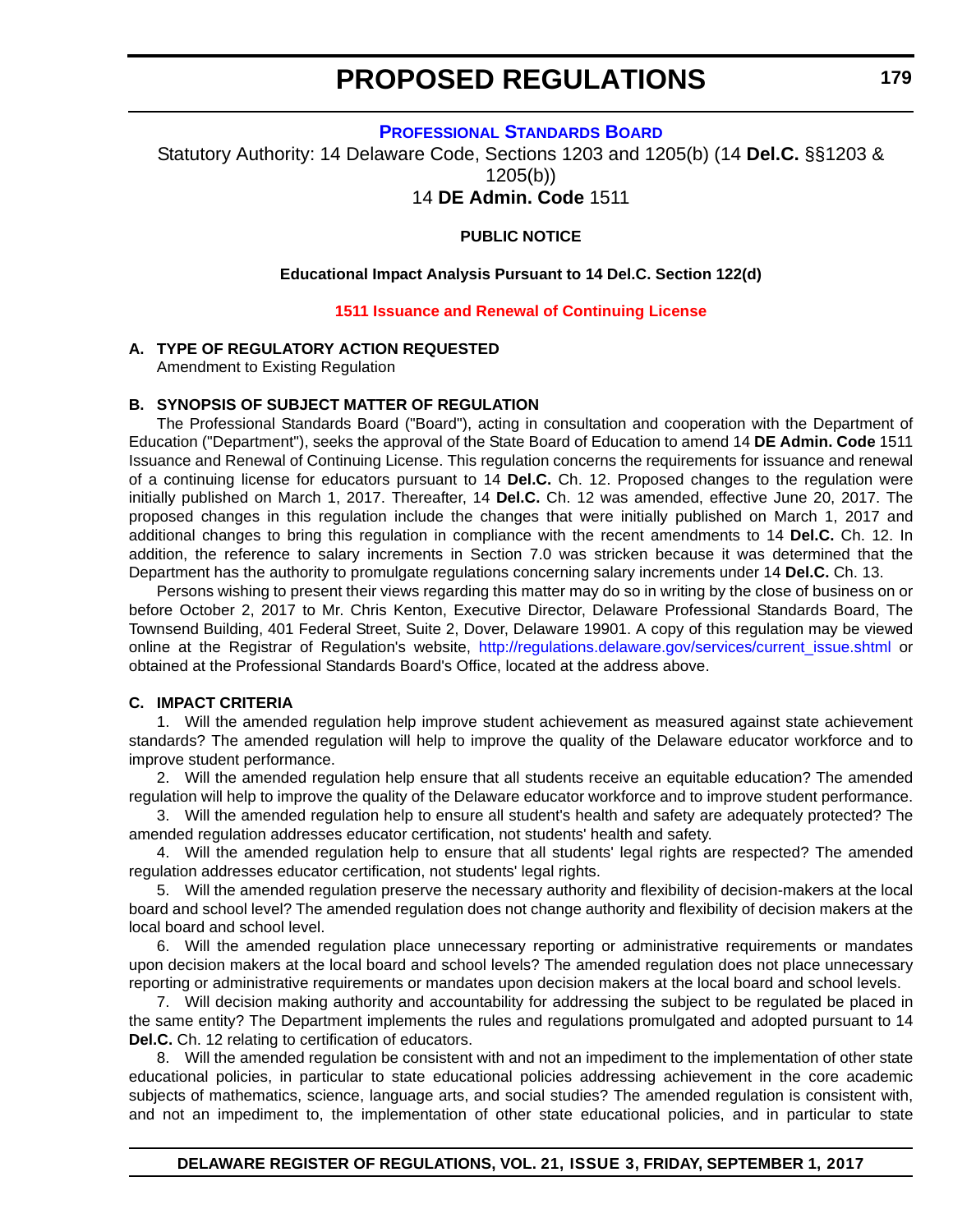educational policies addressing achievement in the core academic subjects of mathematics, science, language arts, and social studies.

9. Is there a less burdensome method for addressing the purpose of the amended regulation? There is not a less burdensome method for addressing the purpose of this amended regulation.

10. What is the cost to the state and to the local school boards of compliance with the adopted regulation? There is no expected cost to the state and to the local school boards of complying with this amended regulation.

#### **\*Please Note: The Regulatory Flexibility Analysis and Impact Statement for this regulation, as required by 29 Del.C. Ch. 104, is available at:**

**<http://regulations.delaware.gov/register/september2017/proposed/21 DE Reg 179RFA 09-01-17.pdf>**

#### **1511 Issuance and Renewal of Continuing License**

#### **1.0 Content**

This regulation shall apply to the issuance and renewal of a Continuing License for educators, pursuant to 14 **Del.C.** §§1211 and §1213.

#### **2.0 Definitions**

The following words and terms, when used in this regulation, shall have the following meaning unless the context clearly indicates otherwise:

#### *(Break in Continuity Within Section)*

"**Approved Mentoring Program**" means a mentoring program approved by either the Department or the Standards Board.

#### *(Break in Continuity Within Section)*

"**DPAS II**" means Delaware Performance Appraisal System II, an approved state State educator performance evaluation system pursuant to 14 **Del.C.** Chapter 12, Subchapter VII.

#### *(Break in Continuity Within Section)*

"**Employing Authority**" means any entity which employs educators, and includes, but is not limited to, school districts, charter schools, boards of directors, or and management companies.

**"Exigent Circumstances"** means unanticipated circumstances or circumstances beyond the educator's control, including, but not limited to, expiration of an Initial or Continuing a license during the school year, serious illness of the educator or a member of his/her his or her immediate family, activation to active military duty, and other serious emergencies which necessitate the educator's temporarily leaving active service.

"**Experienced Educator**" is an educator who holds a Continuing or Advanced License, or an educator who held a Professional Status Certificate issued prior to August 1, 2003. An educator from another jurisdiction who has completed three  $(3)$  four  $(4)$  or more years of successful teaching may be considered an experienced educator.

#### *(Break in Continuity Within Section)*

**"Mentoring"** means activities, training and service in mentoring support or assistance provided through a formally organized Department approved mentoring comprehensive induction program or such supplemental mentoring programs as required by regulation or the educator's employing authority. Mentoring includes, but is not limited to the mentoring programs that occurs in the approved comprehensive induction programs required for educators during  $\alpha$  three  $(3)$  their four (4) year Initial Licensure period, a Continuing Licensure period, or any other mentoring program as required by law.

#### *(Break in Continuity Within Section)*

**"Professional Development"** means a combination of focused, in-depth learning, practice, feedback, reflection, and expert support experiences designed to change participants' attitudes, insights, and/or perspectives; and ultimately results in improved professional practice. Effective professional development programs include ample opportunities for knowledge acquisition, skill mastery,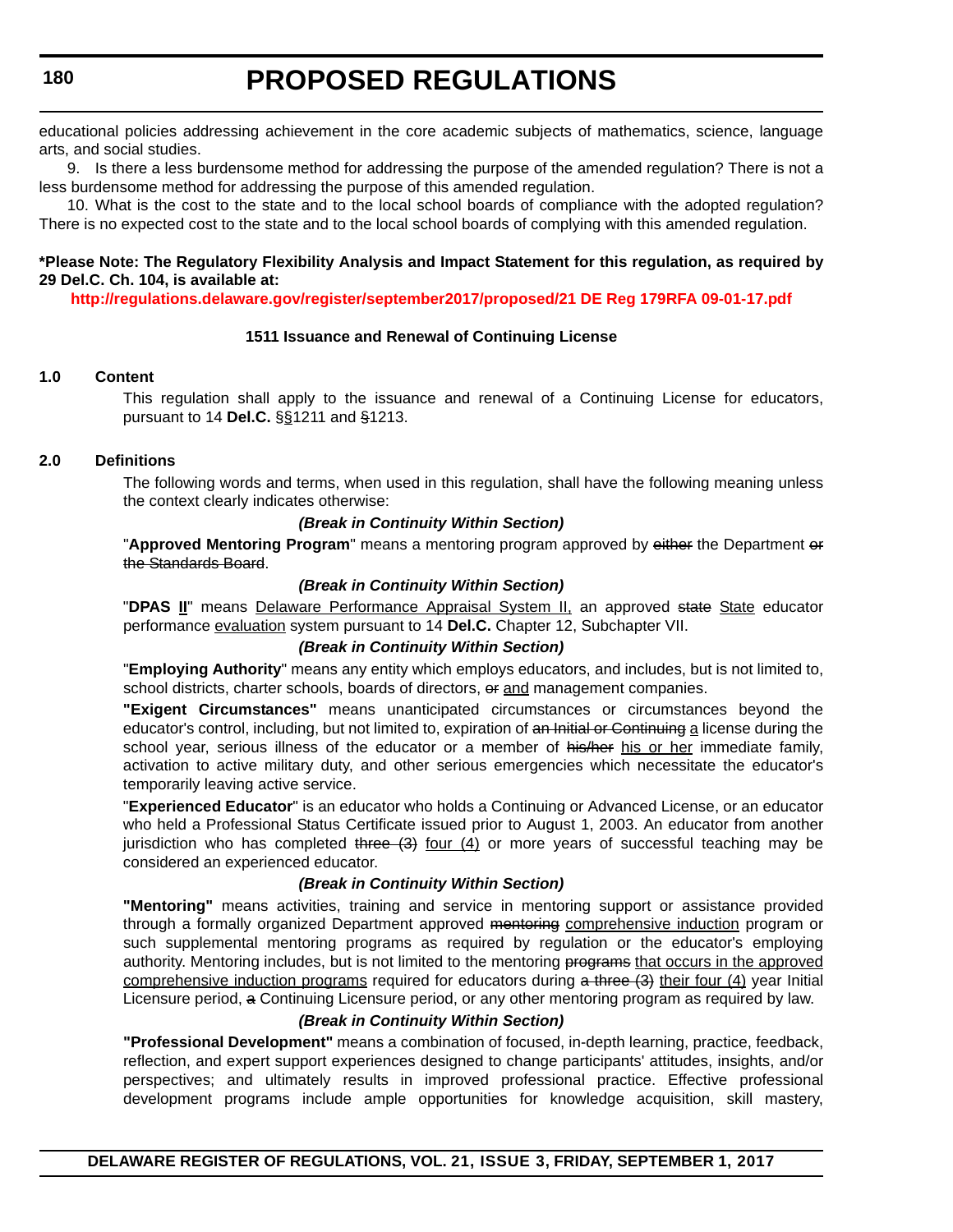descriptive feedback, and refinement of practice in the work setting as per 14 **DE Admin. Code** 1598 Delaware Professional Development Standards.

#### *(Break in Continuity Within Section)*

**"Standards Board"** means the Professional Standards Board established pursuant to 14 **Del.C.** §1041201.

**"State"** means State of Delaware.

"State Board" means the State Board of Education of the State of Delaware established in response pursuant to 14 **Del.C.** §104.

#### *(Break in Continuity Within Section)*

#### **3.0 Issuance of the Original Continuing License**

- 3.1 In accordance with 14 **Del.C.** §1211, the Department shall issue, upon application, a Continuing License to a qualified educator who has successfully completed the requirements under the of initial licensure as set forth in 14 **Del.C.** §1210 and §1211 and has not received more than one (1) unsatisfactory annual evaluation, as defined by DPAS II or a state-approved alternative educator evaluation system, during the period of initial licensure.
- 3.2 An applicant for a Continuing License shall submit a complete application on the Department approved application form to the Department. Verification by the school district, or charter school, or other employing authority of satisfactory DPAS II annual summative evaluations or the equivalent thereof on a state-approved alternative educator evaluation system for the period of initial licensure shall be submitted with an initial application for a Continuing License.
- 3.3 An applicant with more than one (1) unsatisfactory DPAS II annual summative evaluation or the equivalent thereof on a state-approved alternative educator evaluation system during the period of initial licensure is ineligible to be issued a Continuing License.
- 3.4 Incomplete applications shall not be processed. The applicant shall provide evidence that all requirements have been successfuly successfully met.

#### *(Break in Continuity Within Section)*

- 3.5 Applicants from Another Jurisdiction
	- 3.5.1 The Department shall may issue a Continuing License to a qualified applicant currently licensed as an educator in another jurisdiction who provides evidence of having completed three (3) four (4) or more years of successful teaching experience with the following conditions:
		- 3.5.1.1 The educator may demonstrate three  $(3)$  four  $(4)$  years of successful teaching experience by submitting documentation to the Department or employing authority of a minimum of three  $(3)$  four  $(4)$  years of teaching experience and of having received at least two  $(2)$ satisfactory evaluations from the other jurisdiction that the Department or employing authority finds are the equivalent of the two (2) satisfactory summative evaluations required of a Delaware educator.
		- 3.5.1.2 If the educator has been out of the profession for more than three (3) four (4) years, the educator must meet the following as a condition of maintaining the original Continuing License:

#### *(Break in Continuity Within Section)*

3.5.1.3 The educator shall be entitled to notice and the right to a hearing as provided within Section 12.0.

#### *(Break in Continuity Within Section)*

3.6 A Continuing License is valid for five (5) years unless extended pursuant to 14 **Del.C.** §1216 or revoked or suspended for cause, as defined in 14 **Del.C.** §1218, or suspended for failure to meet the other conditions of maintaining a License.

#### *(Break in Continuity Within Section)*

#### **4.0 Educators with Expired Delaware Licenses applying for their Original Continuing License**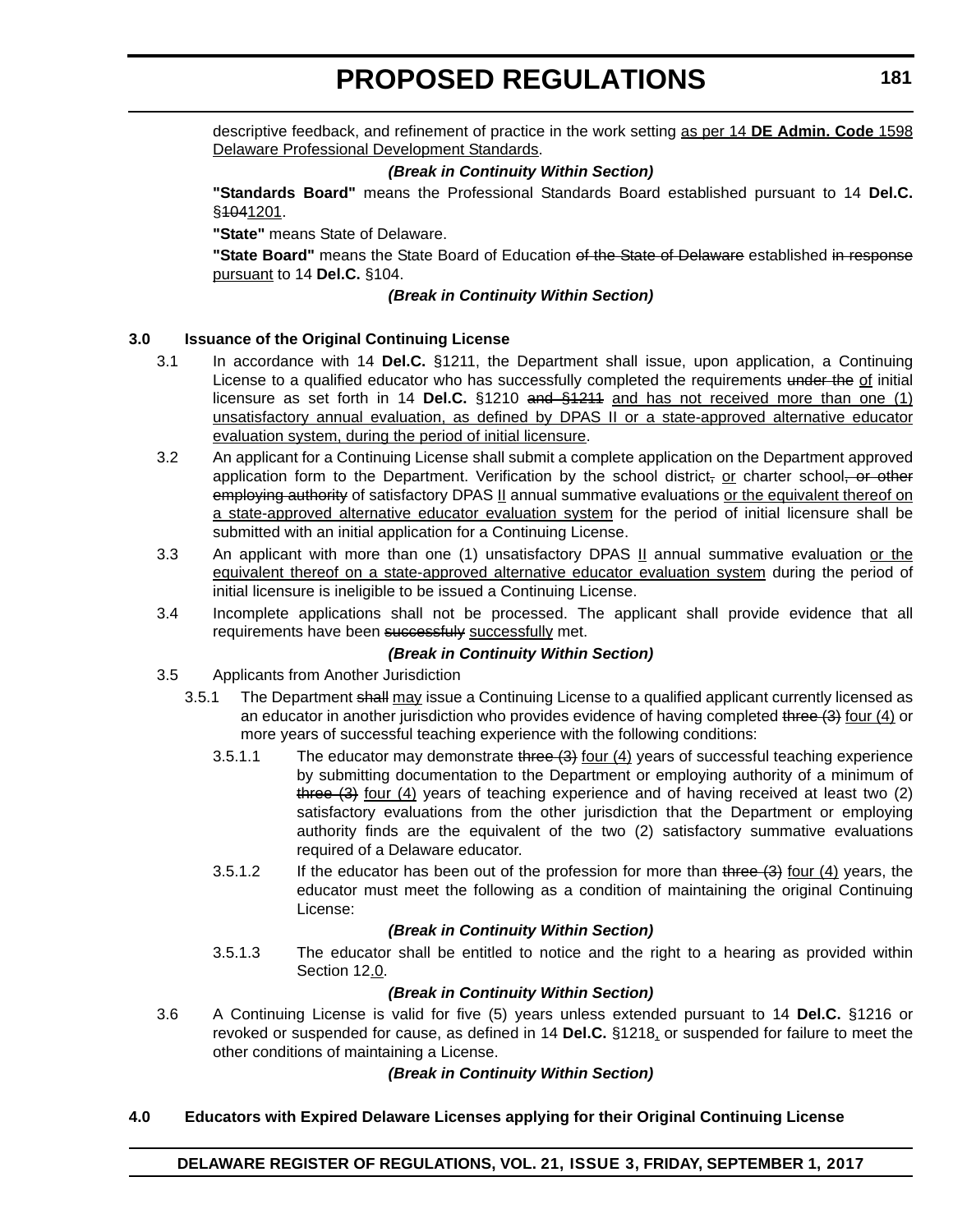**182**

# **PROPOSED REGULATIONS**

- 4.1 Delaware Certificates issued prior to July 2, 2001
	- 4.1.1 In accordance with 14 **Del.C.** §1215, the Department may shall issue an original Continuing License to qualified educator who holds a Delaware certificate issued by an education certifying board prior to July 13, 1971 or who previously held a valid Delaware Standard or Professional Status certificate that has expired.

#### *(Break in Continuity Within Section)*

4.1.1.2 The educator shall be entitled to notice and the right to a hearing as provided in Section 12.0.

#### *(Break in Continuity Within Section)*

4.3 A Continuing License is valid for five (5) years unless extended pursuant to 14 **Del.C.** §1216 or revoked or suspended for cause, as defined in 14 **Del.C.** §1218, or suspended for failure to meet the other conditions of maintaining a License.

#### **5.0 Renewal of a Continuing License**

- 5.1 In accordance with 14 **Del.C.** §1212, the Department shall renew a Continuing License, valid for an additional five (5) years, to a qualified educator who has fulfilled the ninety (90) clock hour requirement for professional development and other requirements of this regulation. At least one half of the required hours [forty-five (45) hours every five (5) years] for educators shall be in activities that relate to the educator's work with students or staff. Satisfactory evidence of such completion, as set forth in Section 15.0 or Section 16, shall be submitted to the Department with the application for renewal. The ninety (90) clock hours of professional development shall have taken place during the term of the Continuing License.
- 5.2 Renewal of Expired Delaware Continuing License
	- 5.2.1 The Department may issue a Continuing License to a qualified educator who previously held a Delaware Continuing License that expired not more than five years before the renewal application, with the following conditions:
		- 5.2.1.1 Prior to renewal of the License, the educator shall provide to the Department evidence of successfully completing ninety (90) clock hours of professional development during the five (5) years preceding application, pursuant to Section 7.0.

#### *(Break in Continuity Within Section)*

- 5.3 Professional Development Options for Relicensure are listed in Section 15.0 and Section 16.
- 5.4 Documentation of Clock Hours for Relicensure
	- 5.4.1 For renewal of the Continuing License, educators may complete and document clock hours for the variety of activities described under relicensure options. When college or university courses are used to fulfill the requirements, the following equivalencies shall be used: one (1) semester hour equals fifteen (15) clock hours, one (1) quarter hour equals ten (10) clock hours, one (1) CEU equals ten (10) clock hours. To be documented for clock hours, activities shall meet the criteria set forth in the regulations and shall be appropriately verified and applied for. Professional development activities that are part of a DPAS II assistance or improvement plan or the equivalent thereof on a state-approved alternative educator evaluation system may be used to satisfy this requirement. Individuals, schools or school districts, or other agencies organizing or conducting professional development activities which may be used for fulfilling the requirements for renewal of a license are responsible for providing documentation of participation to all participants. Each educator is responsible for obtaining any necessary approvals, as set forth in Section 14.0 and in Section 15.0, from his or her employer before participating in a professional development activity. An employer may not impose additional activity requirements on the award of clock hours towards renewal of a Continuing License.

### *(Break in Continuity Within Section)*

#### **6.0 Required Professional Development**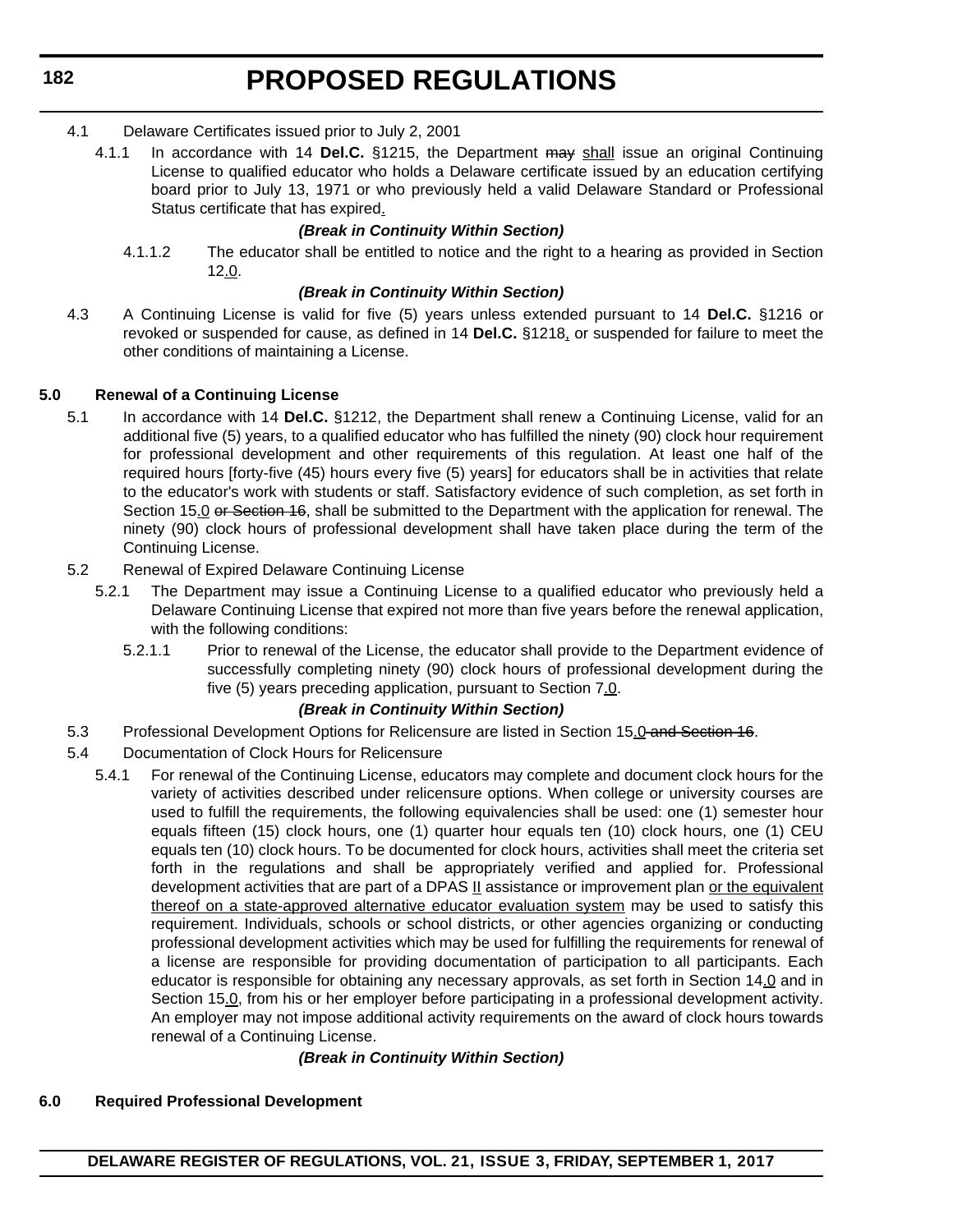To obtain renewal of a Continuing License, educators are required to participate in professional development activities totaling a minimum of ninety (90) clock hour every five (5) years and any other professional development or mentoring requirements required. The ninety (90) clock hours shall be completed during the five (5) year term of the license. All activities shall relate to the 14 **Del.C. DE Admin. Code** §1597, Delaware Professional Teaching Standards, or 14 **Del.C. DE Admin. Code** §1590, Delaware Administrator Standards, or appropriate specialty organization standards.

#### **7.0 Professional Development Options for Renewal of a Continuing License**

Candidates for renewal of a Continuing License may select from a variety of professional development options, as set forth in the relicensure options approved by the Professional Standards Board, set forth in Section 14.0 and in Section 15.0 and contained in the Guidelines for Renewal of a Continuing License. The activities selected must be beyond the normal or specified requirements of the position. Professional development activities which fulfill the criteria for relicensure for which educators receive compensation may be submitted in fulfillment of the ninety (90) clock hour requirement for relicensure. Graduate credits used to satisfy the ninety (90) clock hour requirement for license renewal may, if part of a matriculated program, also be used for a salary increment on the state salary schedule, if they meet the requirements set forth in 14 **DE Admin. Code** 1502. The activities or options used to satisfy the ninety (90) clock hour requirement for license renewal may be part of an approved professional development cluster eligible for a salary supplement.

#### **8.0 Extension of Continuing License for Exigent Circumstances**

- 8.1 The Department may extend a Continuing License for a period not to exceed one (1) year, upon the educator license holder's showing of exigent circumstances warranting the necessity of such extension.
	- 8.1.1 The expiration of an educator's License before the end of the school year shall be considered an exigent circumstance; however the educator's License may only be extended to the end of that current school year. A license holder whose Continuing License expires during the school year may have the Continuing License extended until the last day of the fiscal year upon a request from the district superintendent or charter school administrator. This extension shall be considered an exigent circumstance and shall not exceed 1 year in length.

#### *(Break in Continuity Within Section)*

#### **9.0 Leave of Absence**

- 9.1 An At the discretion of the hiring district or charter school, an educator may take an authorized a leave of absence of up to three years with no effect upon the validity or expiration of the Continuing License. The date of expiration of the Continuing License will be extended commensurate with the length of the leave of absence.
	- 9.1.1 Upon application by the educator to the Department on a Department approved form, the educator's Continuing License may be extended for up to three (3) years for the time period of an authorized leave of absence.
	- 9.1.2 The Department may require that the educator use a Department approved form.
- 9.1.3 9.2 The Department may require that the educator provide documentation sufficient to establish the authorized leave of absence.
- 9.1.4 9.3 An educator's Continuing License shall not be automatically extended under this section and the burden is on the educator to make proper application submit an extension request with sufficient documentation to the Department and to establish the authorized leave of absence.

#### **10.0 Criminal Conviction History and Investigation of Misconduct**

10.1 An applicant shall disclose his or her criminal conviction history upon application for a Continuing License, or within ninety (90) days prior to the expiration of a Continuing License if the applicant requests the renewal of their his or her Continuing License, or upon application of renewal of an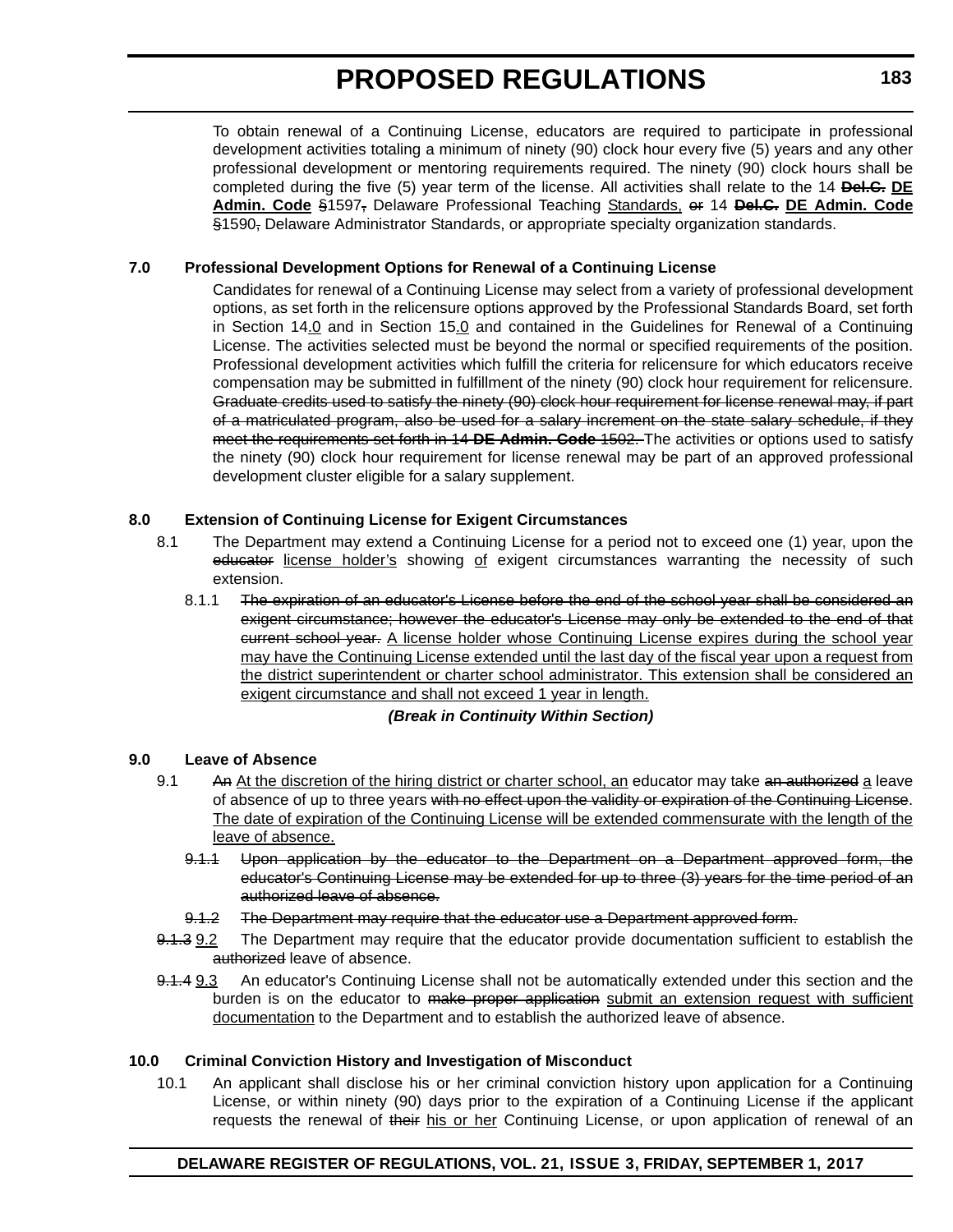**184**

# **PROPOSED REGULATIONS**

expired Continuing License. Failure to disclose a criminal conviction history is grounds for denial or revocation of a Continuing License as specified in 14 **Del.C.** §1219.

#### *(Break in Continuity Within Section)*

#### **11.0 Effect of Regulation**

- 11.1 This regulation shall apply to all requests for Continuing License, issuance and renewal, except as specifically addressed herein.
- 11.111.2 Effective February 11, 2010, as educators receive either their original Continuing License or as they renew their Continuing License, only the Options listed in Section 15.0 shall be valid.

### **12.0 Suspension of a Continuing License For Failure To Meet Conditions of Issuance** *(Break in Continuity Within Section)*

#### 12.2 Notice of Action

12.2.1 The Secretary of Education or his or her designee shall not take action against a person to suspend their Continuing License without providing the person with written notice of the suspension and the reasons therefore and with an opportunity for a full and fair hearing before the Standards Board.

#### *(Break in Continuity Within Section)*

#### **13.0 Secretary of Education Review**

The Secretary of Education may, upon the written request of the superintendent of a local public school district or charter school administrator or other employing authority, review licensure credentials submitted in application for a Continuing License on an individual basis and grant a Continuing License to an applicant who otherwise does not meet the requirements for a Continuing License, but whose effectiveness is documented by the local public school district or charter school administrator or other employing authority.

### **14.0 Continuing License Options for Relicensure**

Options for Relicensure

### *(Break in Continuity Within Section)*

14.2 Educators holding a Continuing License whose expiration date does not exceed February 10, 2015 may also use the Continuing License options listed in Section 15.0.

### *(Break in Continuity Within Section)*

14.4 Educators either receiving their original Continuing License after February 11, 2010 or upon renewing their Continuing License on or after February 11, 2010 shall use the options listed in Section 15.0.

#### **\*Please Note: As the rest of the sections were not amended, they are not being published. A copy of the regulation is available at:**

### **[1511 Issuance and Renewal of Continuing License](http://regulations.delaware.gov/register/september2017/proposed/21 DE Reg 179 09-01-17.htm)**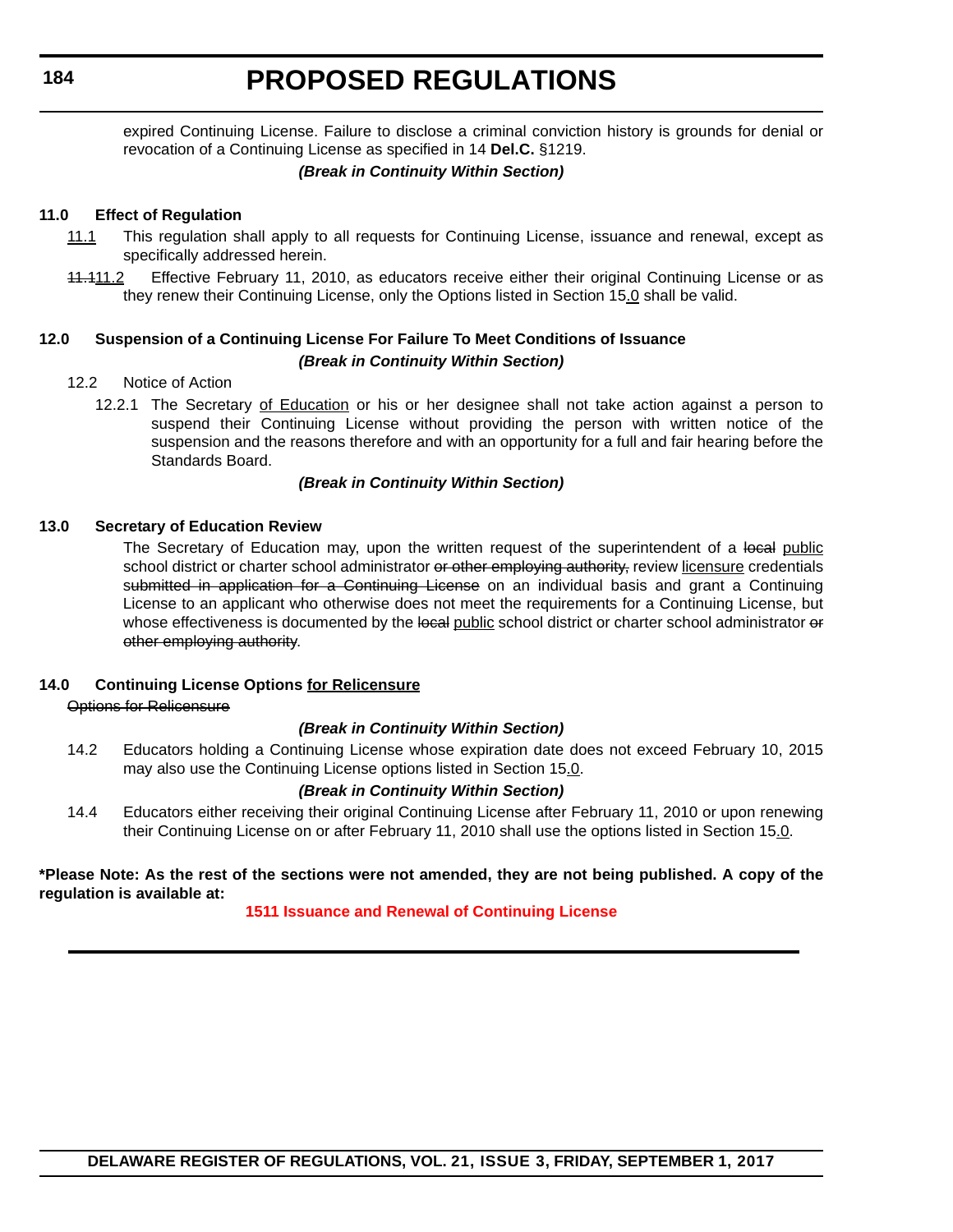# <span id="page-20-0"></span>**[DEPARTMENT OF HEALTH AND SOCIAL SERVICES](http://www.dhss.delaware.gov/dhss/index.html) DIVISION OF MEDICAID [AND MEDICAL ASSISTANCE](http://www.dhss.delaware.gov/dhss/dmma/)**

Statutory Authority: 31 Delaware Code, Section 512 (31 **Del.C.** §512)

16 **DE Admin. Code** 20620

#### **PUBLIC NOTICE**

#### **[Reasonable Limits on Care Expenses](#page-3-0)**

In compliance with the State's Administrative Procedures Act (APA - Title 29, Chapter 101 of the Delaware Code), 42 CFR §447.205, and under the authority of Title 31 of the Delaware Code, Chapter 5, Section 512, Delaware Health and Social Services (DHSS) / Division of Medicaid and Medical Assistance (DMMA) is proposing to amend Title XIX Medicaid State Plan regarding Reasonable Limits on Care Expenses, specifically, to *clarify remedial care deductions for pre-incurred Medical expenses*.

Any person who wishes to make written suggestions, compilations of data, testimony, briefs or other written materials concerning the proposed new regulations must submit same to, Planning, Policy and Quality Unit, Division of Medicaid and Medical Assistance, 1901 North DuPont Highway, P.O. Box 906, New Castle, Delaware 19720-0906, by email to [Nicole.M.Cunningham@state.de.us,](mailto:Nicole.M.Cunningham@state.de.us) or by fax to 302-255-4413 by 4:30 p.m. on October 2, 2017. Please identify in the subject line: Reasonable Limits on Care Expenses.

The action concerning the determination of whether to adopt the proposed regulation will be based upon the results of Department and Division staff analysis and the consideration of the comments and written materials filed by other interested persons.

#### **SUMMARY OF PROPOSAL**

The purpose of this notice is to advise the public that Delaware Health and Social Services (DHSS)/Division of Medicaid and Medical Assistance (DMMA) is proposing to amend Title XIX Medicaid State Plan regarding Reasonable Limits on Care Expenses, specifically, to *clarify remedial care deductions for pre-incurred Medical expenses*.

#### **Statutory Authority**

• 42 CFR 435.725(b)

#### **Background**

Section 1902(r)(1)(A) of the Social Security Act requires States to take into account, under the post-eligibility process, amounts for incurred medical and remedial care expenses that are not subject to payment by a third party. Section I 902(r)(I)(A)(ii) permits States to place "reasonable" limits on the amounts of necessary medical and remedial care expenses recognized under State law but not covered under the State plan. However, those reasonable limits must ensure that nursing home residents are able to use their funds to purchase necessary medical or remedial care not paid for by the State Medicaid program or another third party.

Delaware Health and Social Services (DHSS)/Division of Medicaid and Medical Assistance (DMMA) will be submitting a state plan amendment to recognize incurred medical or remedial care expenses as those that are incurred during the three months preceding the month of application.

#### **Summary of Proposal**

#### *Purpose*

The purpose of this proposed regulation is to clarify remedial care deductions for pre-incurred Medical expenses.

#### *Summary of Proposed Changes*

Effective for services provided on and after July 1, 2017 Delaware Health and Social Services/Division of Medicaid and Medical Assistance (DHSS/DMMA) proposes to amend Title XIX Medicaid State Plan *to clarify remedial care deductions for pre-incurred Medical expenses*.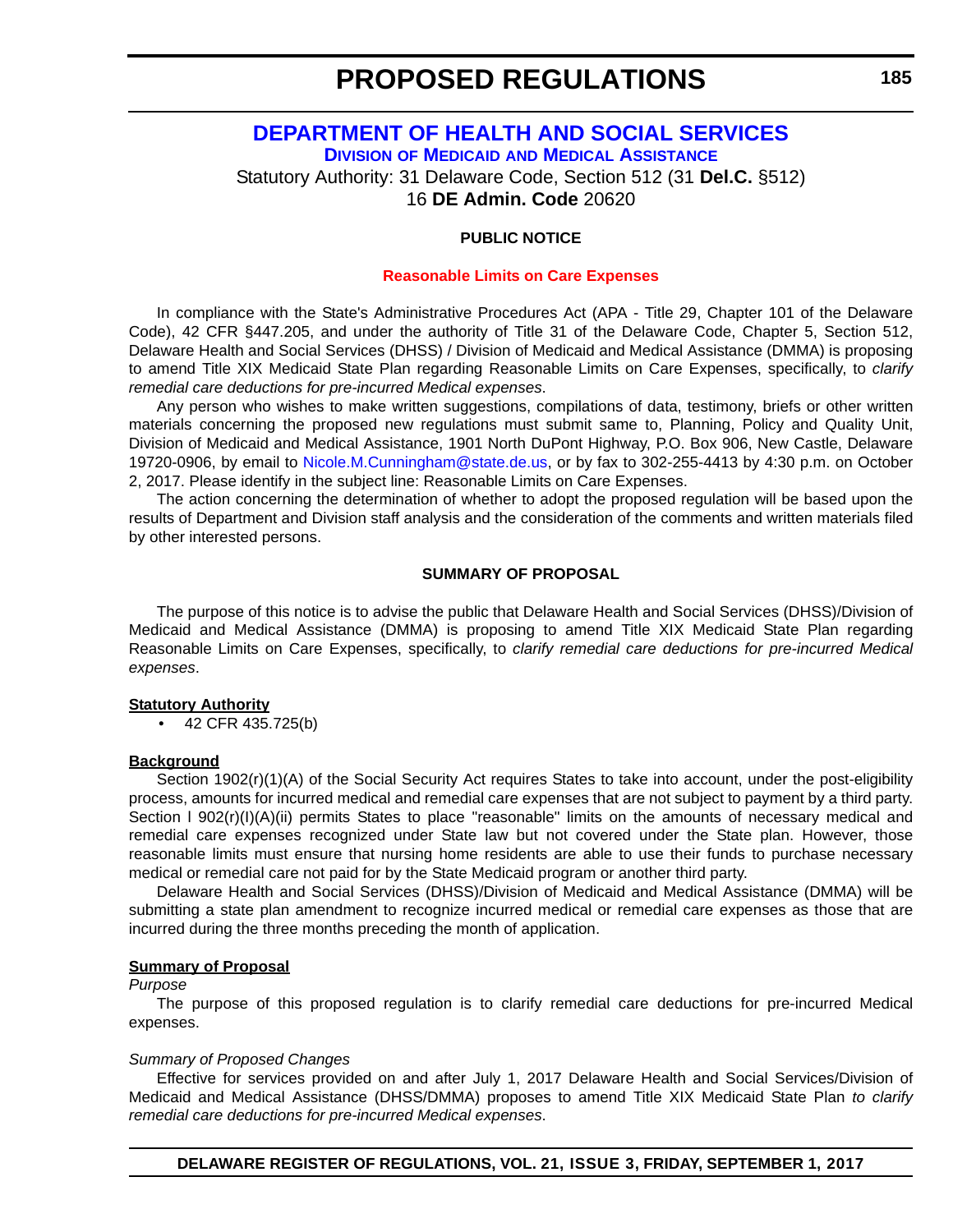#### *Public Notice*

In accordance with the *federal* public notice requirements established at Section 1902(a)(13)(A) of the Social Security Act and 42 CFR 447.205 and the state public notice requirements of Title 29, Chapter 101 of the Delaware Code, Delaware Health and Social Services (DHSS)/Division of Medicaid and Medical Assistance (DMMA) gives public notice and provides an open comment period for thirty (30) days to allow all stakeholders an opportunity to provide input on the proposed regulation. Comments must be received by 4:30 p.m. on October 2, 2017.

#### *Centers for Medicare and Medicaid Services Review and Approval*

The provisions of this state plan amendment (SPA) are subject to approval by the Centers for Medicare and Medicaid Services (CMS). The draft SPA page(s) may undergo further revisions before and after submittal to CMS based upon public comment and/or CMS feedback. The final version may be subject to significant change.

#### *Provider Manuals Update*

Also, upon CMS approval, the applicable Delaware Medical Assistance Program (DMAP) Provider Policy Specific Manuals will be updated. Manual updates, revised pages or additions to the provider manual are issued, as required, for new policy, policy clarification, and/or revisions to the DMAP program. Provider billing guidelines or instructions to incorporate any new requirement may also be issued. A newsletter system is utilized to distribute new or revised manual material and to provide any other pertinent information regarding manual updates.

DMAP provider manuals and official notices are available on the Delaware Medical Assistance Provider Portal website: <https://medicaid.dhss.delaware.gov/provider>

#### **Fiscal Impact**

The following fiscal impact is projected:

|                       | <b>Federal Fiscal Year 2017</b> | Federal Fiscal Year 2018 |
|-----------------------|---------------------------------|--------------------------|
| General (State) funds | $\frac{1}{2}$ \$ 5.725          | \$22,900                 |
| Federal funds         | \$6,775                         | \$27.100                 |

**\*Please Note: The Regulatory Flexibility Analysis and Impact Statement for this regulation, as required by 29 Del.C. Ch. 104, is available at:**

**<http://regulations.delaware.gov/register/september2017/proposed/21 DE Reg 185RFA 09-01-17.pdf>**

#### **AMENDED**

Supplement 3 to Attachment 2.6-A Page 1

#### STATE PLAN UNDER TITLE XIX OF THE SOCIAL SECURITY ACT STATE/TERRITORY: **DELAWARE**

#### REASONABLE LIMITS IN AMOUNTS FOR NECESSARY MEDICAL OR REMEDIAL CARE NOT COVERED UNDER MEDICAID

Reasonable and necessary medical expense not covered by Medicaid, incurred in the three (3) months period prior to the month of application are allowable deductions. Expenses incurred prior to this three month period are not allowable deductions.

The deduction for medical and remedial care expenses that were incurred as the result of imposition of a transfer of asset penalty period is limited to zero.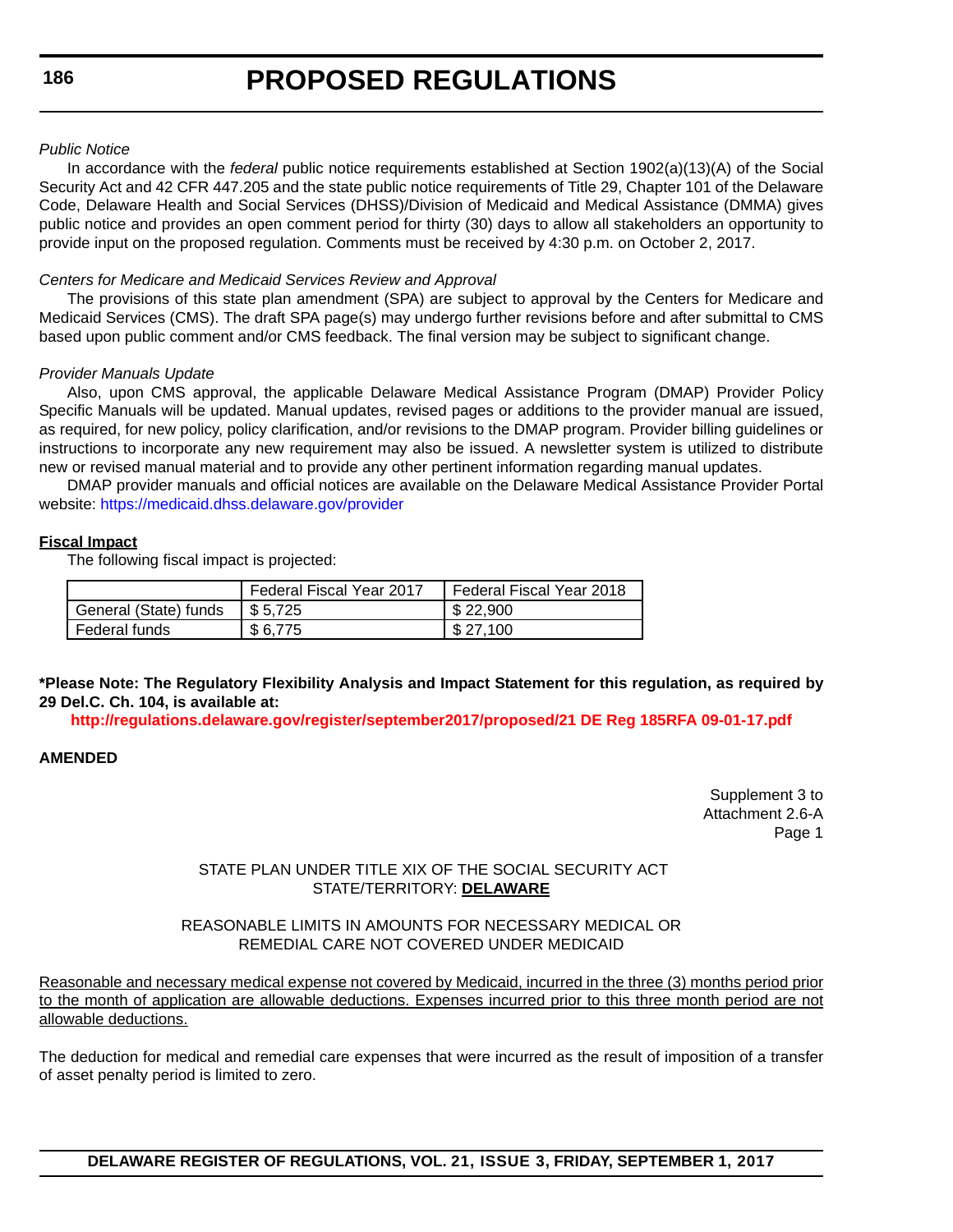<span id="page-22-0"></span>TN No. SPA #07‐023 Supersedes TN No. SPA 06‐003

Approval Date

Effective Date July 1, 2017

#### **AMENDED**

#### **20620.2.3 Prior Medical Costs**

Medical costs incurred in a prior period of ineligibility (if approved by Medicaid) may be protected from his/her income. Costs incurred in a period of ineligibility must be approved by the Medicaid State Office prior to being protected and will only be considered if incurred within 30 days three (3) months of the beginning date of Medicaid eligibility.

The recipient's reimbursement level and patient pay amount must be identified. Medicaid will protect at the Medicaid reimbursement rate, not the private pay rate.

The period of ineligibility may be caused by excess resources or excess income.

Protections for which the individual is seeking coverage will not be granted if the ineligible period occurred during a transfer of assets penalty phase.

#### **DIVISION OF MEDICAID [AND MEDICAL ASSISTANCE](http://www.dhss.delaware.gov/dhss/dmma/)**

Statutory Authority: 31 Delaware Code, Section 512 (31 **Del.C.** §512)

#### **PUBLIC NOTICE**

#### **[Inpatient Psychiatric Hospital Services For Individuals Under Age 21](#page-3-0)**

In compliance with the State's Administrative Procedures Act (APA - Title 29, Chapter 101 of the Delaware Code), 42 CFR §447.205, and under the authority of Title 31 of the Delaware Code, Chapter 5, Section 512, Delaware Health and Social Services (DHSS) / Division of Medicaid and Medical Assistance (DMMA) is proposing to amend Title XIX Medicaid State Plan regarding Inpatient Psychiatric Hospital Services for Individuals under Age 21, specifically, to *clarify reimbursement methodology for psychiatric residential treatment facilities (PRTFs)*.

Any person who wishes to make written suggestions, compilations of data, testimony, briefs or other written materials concerning the proposed new regulations must submit same to, Planning, Policy and Quality Unit, Division of Medicaid and Medical Assistance, 1901 North DuPont Highway, P.O. Box 906, New Castle, Delaware 19720-0906, by email to [Nicole.M.Cunningham@state.de.us,](mailto:Nicole.M.Cunningham@state.de.us) or by fax to 302-255-4413 by 4:30 p.m. on October 2, 2017. Please identify in the subject line: Inpatient Psychiatric Hospital Services for Individuals under Age 21.

The action concerning the determination of whether to adopt the proposed regulation will be based upon the results of Department and Division staff analysis and the consideration of the comments and written materials filed by other interested persons.

#### **SUMMARY OF PROPOSAL**

The purpose of this notice is to advise the public that Delaware Health and Social Services (DHSS)/Division of Medicaid and Medical Assistance (DMMA) is proposing to amend Title XIX Medicaid State Plan regarding Inpatient Psychiatric Hospital Services for Individuals under Age 21, specifically, to *clarify reimbursement methodology for psychiatric residential treatment facilities (PRTFs)*.

#### **Statutory Authority**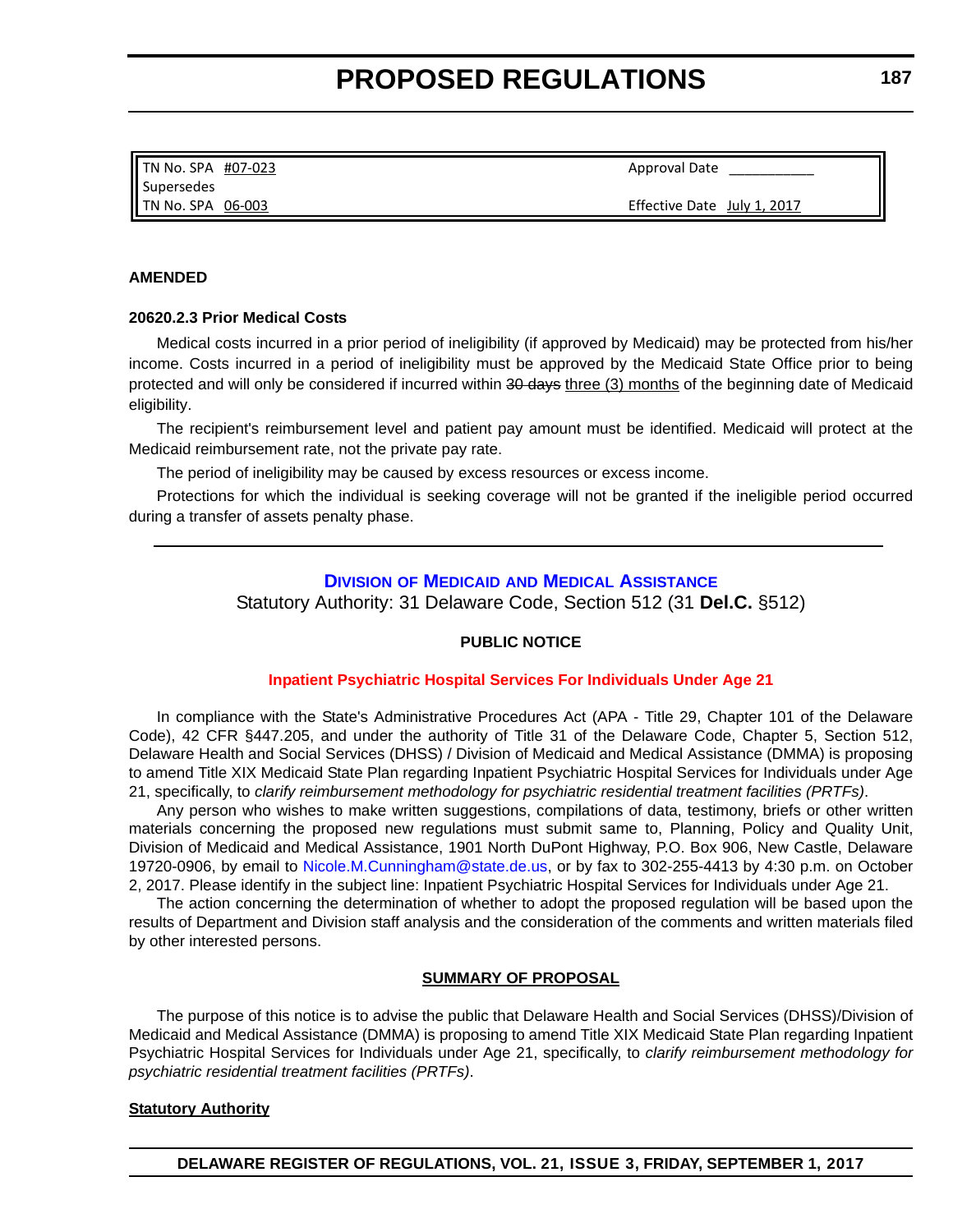- Section 1905(r) of the Social Security Act, *Early and Periodic Screening, Diagnostic, and Treatment Services*
- Section 1905(a)(16), *Inpatient Psychiatric Hospital Services for Individuals under Age 21*
- 42 CFR §441 Subpart B, *Early and Periodic Screening, Diagnostic, and Treatment (EPSDT) of Individuals under Age 21*
- 42 CFR §440.60, *Medical or other remedial care provided by licensed practitioners*
- 42 CFR §440.130, *Diagnostic, screening, preventive, and rehabilitative services*
- 42 CFR §447.205, *Public notice of changes in statewide methods and standards for setting payment rates*
- State Medicaid Manual, Section 5010, *Early and Periodic Screening, Diagnostic, and Treatment Services*

#### **Background**

The Psychiatric Services for Individuals under Age 21 benefit at section 1905(a)(16) of the Act, is optional. The benefit must be provided in all States to those individuals who are determined during the course of an Early and Periodic Screening, Diagnosis, and Treatment (EPSDT) screen to need this type of inpatient psychiatric care. Under the EPSDT provision, States must provide any services listed in section 1905(a) of the Act that is needed to correct or ameliorate defects and physical and mental conditions discovered by EPSDT screening, whether or not the service is covered under the State plan.

This benefit has a long title, and so is often referred to as "Psych under 21". Most states have chosen to provide this optional benefit. Services are provided in psychiatric hospitals or psychiatric units in a hospital, or psychiatric facilities for which states may define accreditation requirements, subject to requirements at 42 CFR 441 Subpart D. Among the requirements for this service is certification of need for inpatient care, and a plan of care for active treatment, developed by an interdisciplinary team.

This benefit is significant as a means for Medicaid to cover the cost of inpatient mental health services. The federal Medicaid program does not reimburse states for the cost of institutions for mental diseases (IMDs) except for young people, who receive this service, and individuals age 65 or older served in an IMD. No later than age 22, individuals are transitioned to community services, or non-Medicaid inpatient services.

Many states provide psych under 21 services through psychiatric residential treatment facilities (PRTFs). A PRTF provides comprehensive mental health treatment to children and adolescents (youth) who, due to mental illness, substance abuse, or severe emotional disturbance, are in need of treatment that can most effectively be provided in a residential treatment facility. All other ambulatory care resources available in the community must have been identified, and if not accessed, determined to not meet the immediate treatment needs of the youth.

PRTF programs are designed to offer a short term, intense, focused mental health treatment program to promote a successful return of the youth to the community. Specific outcomes of the mental health services include the youth returning to the family or to another less restrictive community living situation as soon as clinically possible and when treatment in a PRTF is no longer medically necessary. The residential treatment facility is expected to work actively with the family, other agencies, and the community to offer strengths-based, culturally competent, medically appropriate treatment designed to meet the individual needs of the youth including those identified with emotional and behavioral issues.

To view the CMCS Informational Bulletin regarding Inpatient Psychiatric Hospital Services for Individuals under age 21, use the following link to the CMS website:

[http://www.medicaid.gov/Federal-Policy-Guidance/downloads/CIB-11-28-12.pdf.](http://www.medicaid.gov/Federal-Policy-Guidance/downloads/CIB-11-28-12.pdf)

#### **Summary of Proposal**

#### *Purpose*

The purpose of this proposed regulation is to ensure coverage for Inpatient Psychiatric Hospital Services for Individuals under Age 21 by clarifying reimbursement methodologies.

#### *Summary of Proposed Changes*

Effective for services provided on and after October 1, 2017 Delaware Health and Social Services/Division of Medicaid and Medical Assistance (DHSS/DMMA) proposes to amend Title XIX Medicaid State Plan to clarify the reimbursement methodologies for Inpatient Psychiatric Hospital Services for Individuals under Age 21.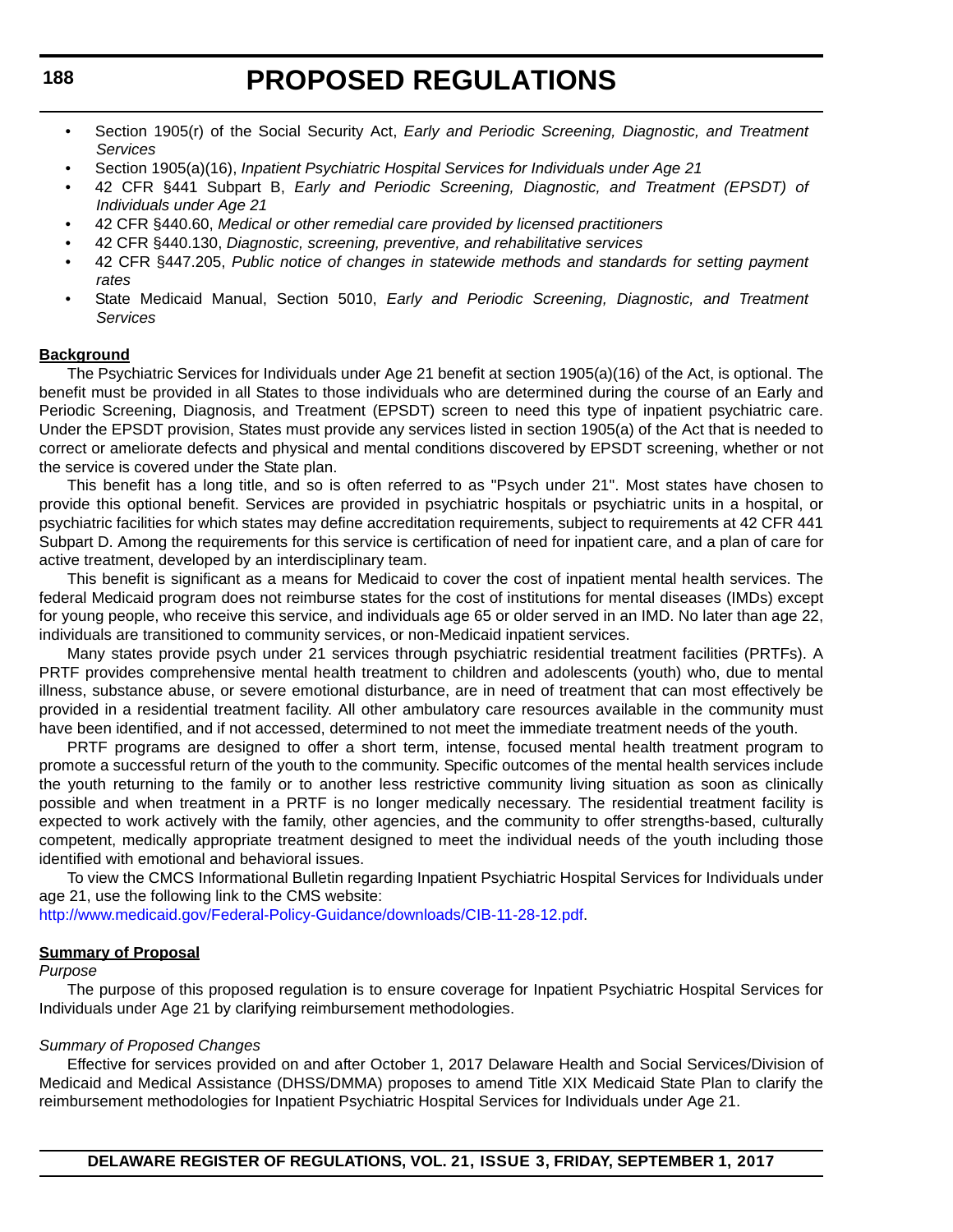#### *Public Notice*

In accordance with the *federal* public notice requirements established at Section 1902(a)(13)(A) of the Social Security Act and 42 CFR 447.205 and the state public notice requirements of Title 29, Chapter 101 of the Delaware Code, Delaware Health and Social Services (DHSS)/Division of Medicaid and Medical Assistance (DMMA) gives public notice and provides an open comment period for thirty (30) days to allow all stakeholders an opportunity to provide input on the proposed regulation. Comments must be received by 4:30 p.m. on October 2, 2017.

#### *Centers for Medicare and Medicaid Services Review and Approval*

The provisions of this state plan amendment (SPA) are subject to approval by the Centers for Medicare and Medicaid Services (CMS). The draft SPA page(s) may undergo further revisions before and after submittal to CMS based upon public comment and/or CMS feedback. The final version may be subject to significant change.

#### *Provider Manuals Update*

Also, upon CMS approval, the applicable Delaware Medical Assistance Program (DMAP) Provider Policy Specific Manuals will be updated. Manual updates, revised pages or additions to the provider manual are issued, as required, for new policy, policy clarification, and/or revisions to the DMAP program. Provider billing guidelines or instructions to incorporate any new requirement may also be issued. A newsletter system is utilized to distribute new or revised manual material and to provide any other pertinent information regarding manual updates.

DMAP provider manuals and official notices are available on the Delaware Medical Assistance Provider Portal website:<https://medicaid.dhss.delaware.gov/provider>

#### **Fiscal Impact**

There are no intended content changes other than revised reimbursement methodology. The proposed amendment imposes no increase in cost on the General Fund as the proposed services in this State plan amendment will be budget neutral. The federal fiscal impact associated with this amendment will be zero dollars.

#### **\*Please Note: The Regulatory Flexibility Analysis and Impact Statement for this regulation, as required by 29 Del.C. Ch. 104, is available at:**

**<http://regulations.delaware.gov/register/september2017/proposed/21 DE Reg 187RFA 09-01-17.pdf>**

**AMENDED** ATTACHMENT 4.9-A.3

#### STATE PLAN UNDER TITLE XIX OF THE SOCIAL SECURITY ACT State: **DELAWARE** METHODS AND STANDARDS FOR ESTABLISHING PAYMENT RATES INPATIENT PSYCHIATRIC HOSPITAL SERVICES FOR UNDER 21

#### 1. Psychiatric Residential Treatment Facility (PRTF) Reimbursement

Reimbursement for services are based upon a Medicaid fee schedule established by the State of Delaware. Psychiatric

residential treatment facilities will be reimbursed the lesser of:

- The Delaware Medicaid per diem reimbursement rate for activities in the per diem plus additional fee-forservice reimbursement using the Delaware Medicaid fee schedule for activities on the plan of care but not in the per diem;
- The facilities usual and customary charge to privately insured or private-pay beneficiaries; or
- If an out of state facility, the specific in-state PRTF interim Medicaid per diem reimbursement rate for the activities included in that state's per diem rate with additional fee-for-service reimbursement using the Delaware Medicaid fee schedule for activities on the plan of care but not in that state's per diem reimbursement.
- The lesser of a negotiated per diem reimbursement rate, the facilities usual and customary charge, or the Delaware Medicaid per diem rate.

Except as otherwise noted in the State Plan, the State-developed fee schedule is the same for both governmental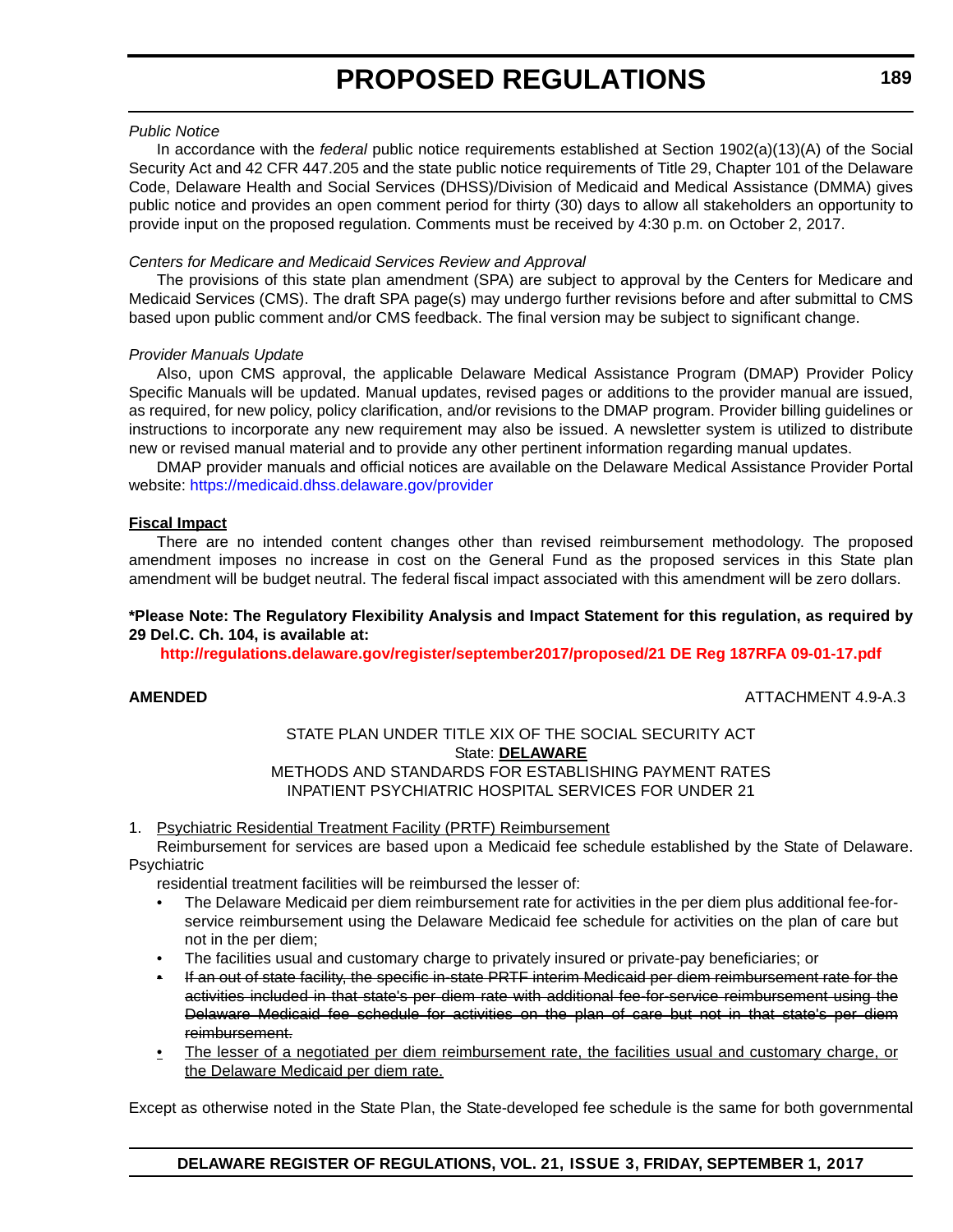<span id="page-25-0"></span>and private individual providers and the fee schedule and any annual/periodic adjustments to the fee schedule are published in the Delaware Register of Regulations. The Agency's fee schedule rate was set as of July 1, 2016 and is effective for services provided on or after that date. All rates are published on the Delaware Medical Assistance Program (DMAP) website at [www.dmap.state.de.us/downloads/hcpcs.html.](www.dmap.state.de.us/downloads/hcpcs.html)

- A. Delaware Medicaid per diem PRTF reimbursement rate includes the following covered inpatient psychiatric residential treatment facility (PRTF) activities for individuals under twenty-one years of age when included on the patient's inpatient psychiatric active treatment plan of care:
	- a. Behavioral Health care by staff who are not physicians
	- b. Occupational Therapy / Physical Therapy / Speech Therapy
	- c. Laboratory
	- d. Transportation
	- e. Dental
	- f. Vision
	- g. Diagnostics/radiology (x-ray)

Starting on 1/1/2019, dental, vision, laboratory, and diagnostics/radiology are excluded from this rate and paid through EPSDT under authority of the 21st Century Cures Act.

TN No. SPA #17‐025 Supersedes TN No. SPA 16‐004

Approval Date

Effective Date October 1, 2017

### **DIVISION [OF PUBLIC HEALTH](http://www.dhss.delaware.gov/dhss/dph/index.html)**

### Statutory Authority: 16 Delaware Code, Section 122(3)v (16 **Del.C.** §122(3)v) 16 **DE Admin. Code** 4453

### **PUBLIC NOTICE**

#### **[4453 Cosmetology and Barbering](#page-3-0)**

The Division of Public Health, Department of Health and Social Services, is proposing revisions to the Regulations Governing Cosmetology and Barbering (4453). The purpose of the amendments is to make technical corrections to the regulations to allow for the practice of threading. On September 1, 2017, DPH plans to publish as proposed the amended regulations, and hold them out for public comment per Delaware law.

Copies of the proposed regulations are available for review in the September 1, 2017 edition of the Delaware *Register of Regulations*, accessible online at: <http://regulations.delaware.gov> or by calling the DPH at (302) 744- 4951.

Any person who wishes to make written suggestions, testimony, briefs or other written materials concerning the proposed regulations must submit same to Jamie Mack by Friday, October 6, 2017, at:

Jamie Mack Division of Public Health 417 Federal Street Dover, DE 19901 Email: [jamie.mack@state.de.us](mailto:jamie.mack@state.de.us) Phone: (302) 744-4951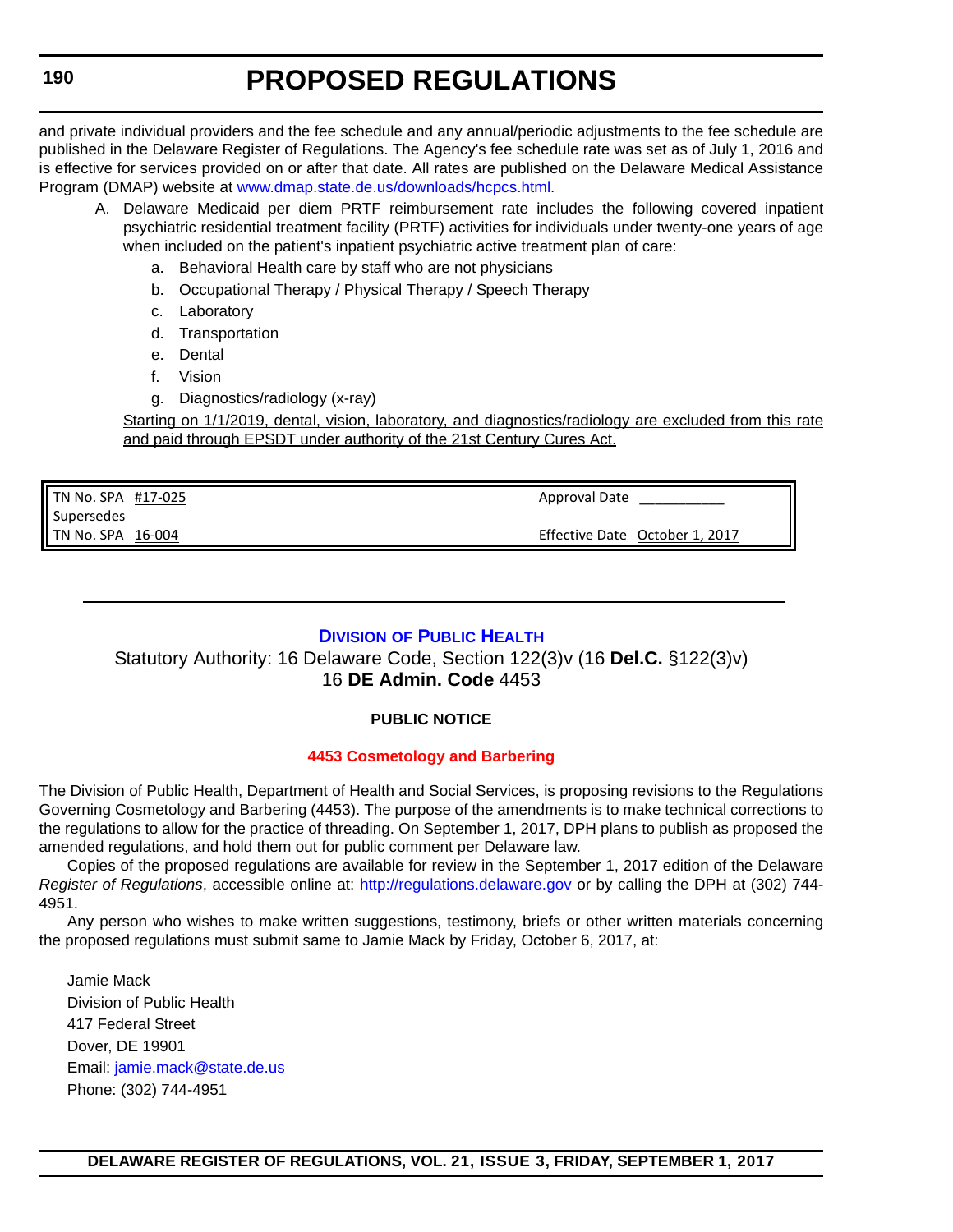<span id="page-26-0"></span>**\*Please Note: The Regulatory Flexibility Analysis and Impact Statement for this regulation, as required by 29 Del.C. Ch. 104, is available at:**

**<http://regulations.delaware.gov/register/september2017/proposed/21 DE Reg 190RFA 09-01-17.pdf>**

**4453 Cosmetology and Barbering** *(Break in Continuity of Sections)*

#### **5.0 Safety and Sanitation Requirements**

5.1 General Requirements

#### *(Break in Continuity Within Section)*

5.1.6 All supplies or instruments which come in direct contact with a patron and cannot be disinfected (for example, cotton pads, emery boards used on the natural nail, thread and neck strips) must be disposed of in a covered waste receptacle immediately after their use.

#### *(Break in Continuity of Sections)*

#### **8.0 Employees, Apprentices and Students**

8.1 Sanitary and Hygienic Practices

#### *(Break in Continuity Within Section)*

8.1.4 Hair clips, hairpins, bobby pins, thread or similar implements may not be placed in the mouth.

#### *(Break in Continuity of Sections)*

#### **10.0 Prohibited Hazardous Substances/Use of Products**

#### *(Break in Continuity Within Section)*

10.7 The practice of threading for hair removal is prohibited.

**\*Please Note: As the rest of the sections were not amended, they are not being published. A copy of the regulation is available at:**

**[4453 Cosmetology and Barbering](http://regulations.delaware.gov/register/september2017/proposed/21 DE Reg 190 09-01-17.htm)** 

# **[DEPARTMENT OF INSURANCE](http://insurance.delaware.gov/)**

**OFFICE OF LEGAL [AND SPECIAL PROJECTS](http://insurance.delaware.gov/divisions/)**

Statutory Authority: 18 Delaware Code, Sections 311 and 526 (18 **Del.C.** §§311 & 526) 18 **DE Admin. Code** 301

### **PUBLIC NOTICE**

#### **[301 Audited Financial Reports](#page-3-0)**

THE DEPARTMENT OF INSURANCE hereby gives notice of a proposed amendment to Department of Insurance Regulation 301 relating to audited financial reports and financial statements of insurance companies. The Department's internal docket number for this regulatory project is 3575-2017.

The purpose of the proposed amendment to Regulation 301 is to update the existing financial report and audit requirements to conform to the Model Regulation published by the National Association of Insurance Commissioners (NAIC), by adding new section 15, recodifying sections 15 through 19 as 16 through 20 with no change in text, and updating definitions and internal cross references. The model regulation can be viewed on the NAIC's website website at the [http://www.naic.org/documents/](http://www.naic.org/documents/cmte_f_materials_%20annual_financial_reporting_model_reg_205.pdf) [cmte\\_f\\_materials\\_%20annual\\_financial\\_reporting\\_model\\_reg\\_205.pdf](http://www.naic.org/documents/cmte_f_materials_%20annual_financial_reporting_model_reg_205.pdf).

The text of the proposed amendment appears below and can also be viewed at the Delaware Insurance Commissioner's website at [http://insurance.delaware.gov/information/proposedregs/.](http://insurance.delaware.gov/information/proposedregs/) The Department of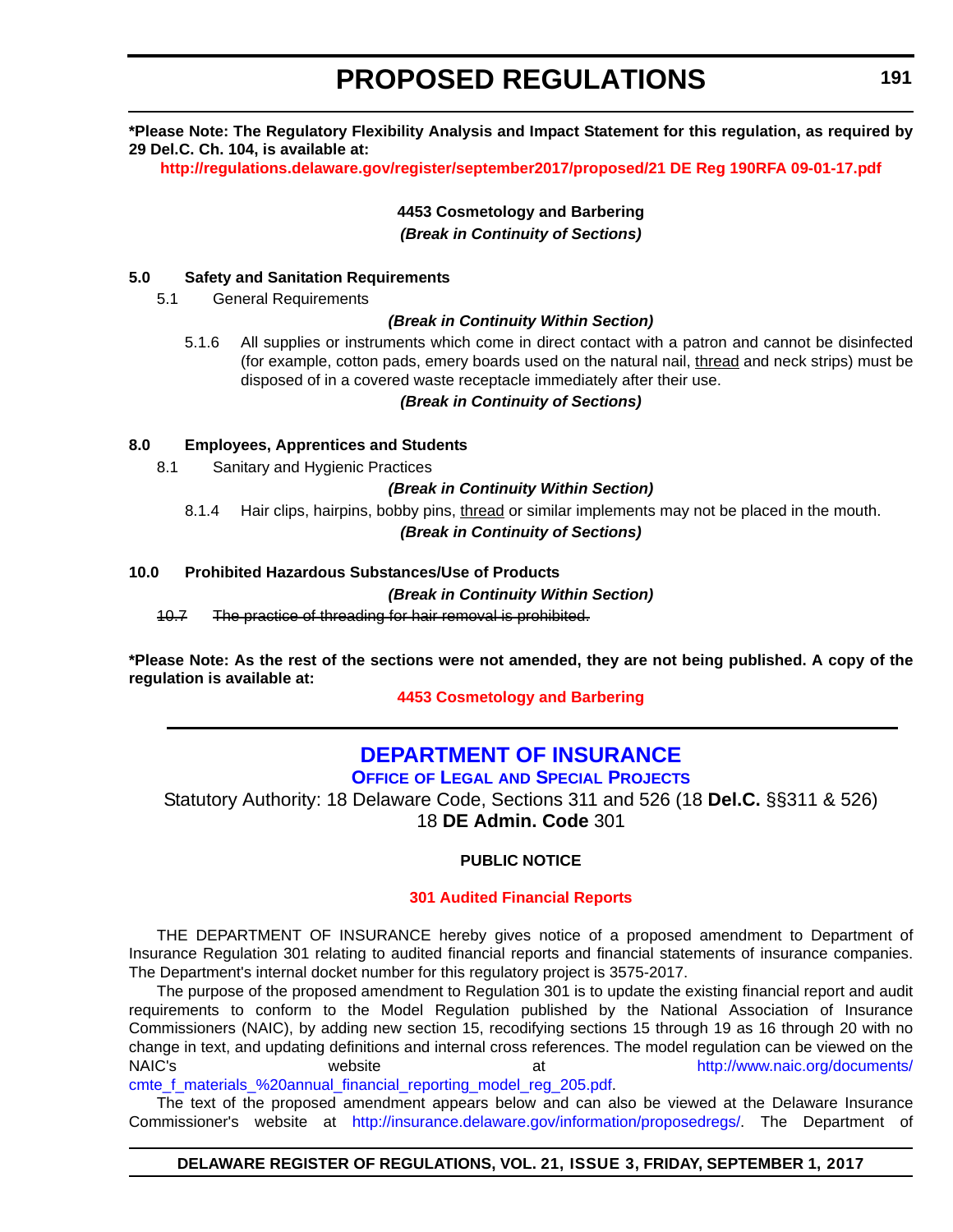<span id="page-27-0"></span>Insurance does not plan to hold a public hearing on the proposed regulation. The Department's Docket number is 3575-2017.

Any person may file written comments, suggestions, briefs, and compilations of data or other materials concerning the proposed amendment. Any written submission in response to this notice and relevant to the proposed regulation must be received by the Department of Insurance no later than 4:30 p.m. EST, 2<sup>nd</sup> day of October, 2017. Any such requests should be directed to:

Leslie W. Ledogar, Regulatory Specialist Dkt. No. 3575-2017 Delaware Department of Insurance 841 Silver Lake Drive Dover, 19904 (302) 674-7379 Email: [Leslie.Ledogar@state.de.us](mailto:Leslie.Ledogar@state.de.us)

#### **\*Please Note:**

**(1) The Regulatory Flexibility Analysis and Impact Statement for this regulation, as required by 29 Del.C. Ch. 104, is available at:**

#### **<http://regulations.delaware.gov/register/september2017/proposed/21 DE Reg 191RFA 09-01-17.pdf>**

**(2) Due to the size of the proposed regulation, it is not being published here. A copy of the regulation is available at:**

#### **[301 Audited Financial Reports](http://regulations.delaware.gov/register/september2017/proposed/21 DE Reg 191 09-01-17.htm)**

### **OFFICE OF LEGAL [AND SPECIAL PROJECTS](http://insurance.delaware.gov/divisions/)**

Statutory Authority: 18 Delaware Code, Sections 332, 6408, 6416 and 6417 (18 **Del.C.** §§332, 6408, 6416 & 6417) 18 **DE Admin. Code** 1301

#### **PUBLIC NOTICE**

#### **[1301 Internal Review and Independent Utilization Review of Health Insurance Claims](#page-3-0)**

#### **A. Type of Regulatory Action Required**

Proposed amendments to existing regulation

#### **B. Synopsis of Subject Matter of the Regulation**

The Department of Insurance (Department) hereby gives notice of proposed amendment to existing Regulation 1301, Internal Review and Independent Utilization Review of Health Insurance Claims. The proposed regulatory amendments to the definition of "Authorized Representative" and to the content of the notice to be provided by carriers to their insureds and codified in Section 4 of this regulation, implement HB 100, which amends 18 **Del.C.** §332 to now require that an insurance carrier, when informing a covered person of its internal review process, must inform the covered person of the availability of legal assistance from attorneys working for the Delaware Department of Justice in the preparation of an appeal of an adverse determination involving treatment for substance abuse. HB 100 was signed into law on May 30, 2017, becomes effective on September 27, 2017 and sunsets on January 1, 2020 unless expressly reauthorized prior to that date. Published elsewhere in this volume of the *Register of Regulations* is a proposal to amend Regulation 1315 to also implement HB 100.

The Department is also taking this opportunity to make non-substantive corrections in punctuation at subparagraphs 3.1.6 and 9.4.6, and in style throughout paragraphs 5.7, 7.1 and 11.1, and throughout sections 9 and 10.

The Department does not plan to hold a public hearing on the proposed amendments. The proposed amendments appear below and can also be viewed at the Department of Insurance website at [http:/](http://insurance.delaware.gov/information/proposedregs/)/

#### **DELAWARE REGISTER OF REGULATIONS, VOL. 21, ISSUE 3, FRIDAY, SEPTEMBER 1, 2017**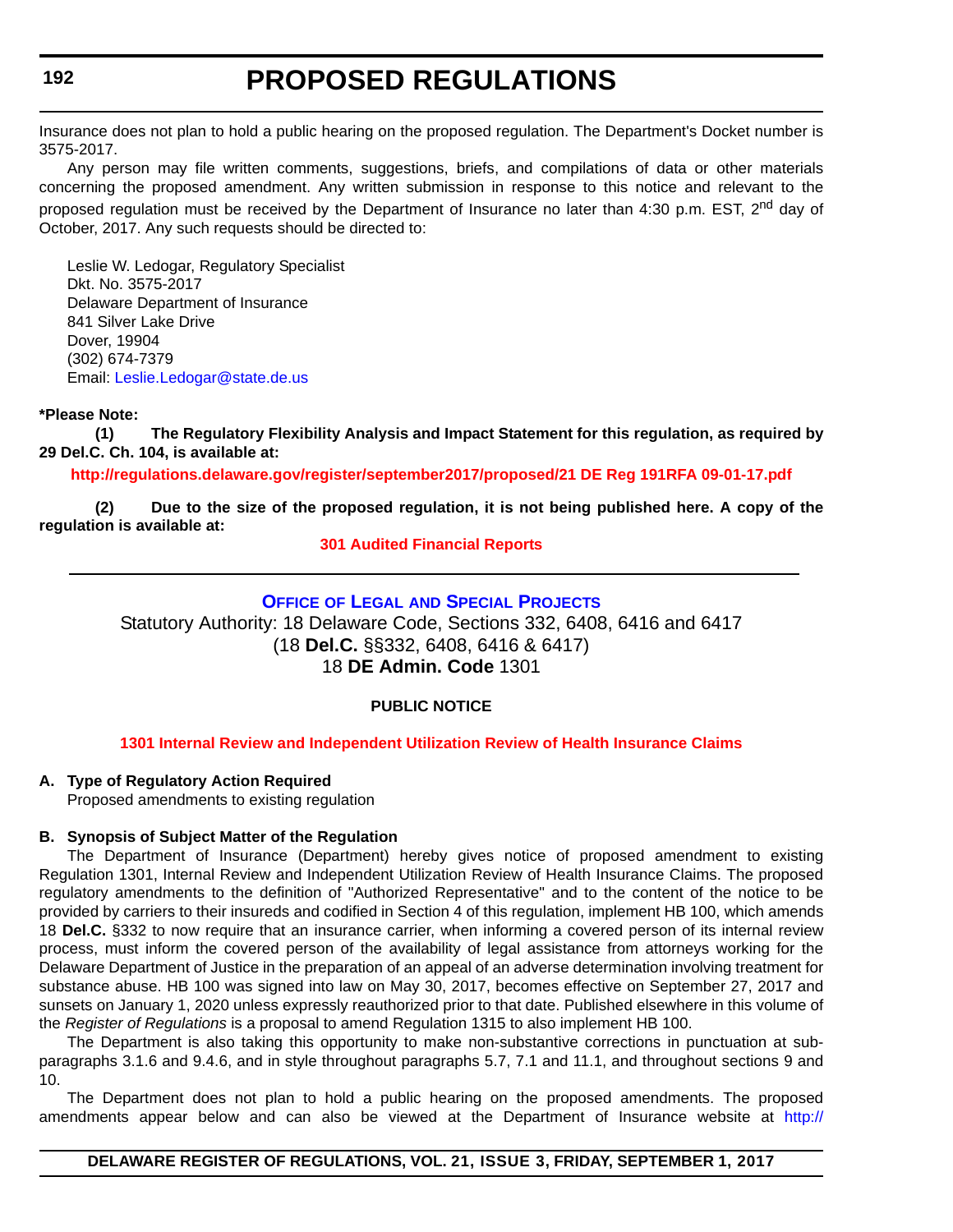[insurance.delaware.gov/information/proposedregs/](http://insurance.delaware.gov/information/proposedregs/). The Department's docket number is DOI Docket No. 3571- 2017.

Any person may file written comments, suggestions, briefs, and compilations of data or other materials concerning the proposed amendment. Any written submission in response to this notice and relevant to the proposed new regulation must be received by the Department of Insurance no later than 4:30 p.m. EST, the 2<sup>nd</sup> day, October, 2017. Any such requests should be directed to:

Leslie W. Ledogar, Regulatory Specialist Delaware Department of Insurance 841 Silver Lake Drive Dover, DE 19904 (302) 674-7379 Email: [Leslie.Ledogar@state.de.us](mailto:Leslie.Ledogar@state.de.us)

#### **\*Please Note: The Regulatory Flexibility Analysis and Impact Statement for this regulation, as required by 29 Del.C. Ch. 104, is available at:**

**<http://regulations.delaware.gov/register/september2017/proposed/21 DE Reg 192RFA 09-01-17.pdf>**

#### **1301 Internal Review and Independent Utilization Review of Health Insurance Claims** *(Break in Continuity of Sections)*

#### **2.0 Definitions**

2.1 The following words and terms, when used in this regulation, should have the following meaning unless the context clearly indicates otherwise:

#### *(Break in Continuity Within Section)*

"**Authorized representative**" means an individual who a covered person willingly acknowledges to represent his interests during the internal review process and/or an appeal through the Independent Health Care Appeals Program, including but not limited to a provider to whom a covered person has assigned the right to collect sums due from a carrier for health care services rendered by the provider to the covered person. A carrier may require the covered person to submit written verification of his consent to be represented. If a covered person has been determined by a physician to be incapable of assigning the right of representation, the covered person may be represented by a family member or a legal representative. In cases involving the existence or scope of private or public coverage for substance abuse treatment, an attorney retained or employed by the Delaware Department of Justice may serve as an authorized representative, regardless of whether the covered person has been determined by a physician to be incapable of assigning the right of representation. The Department of Justice may be reached by calling 302-577-4206.

#### *(Break in Continuity Within Section)*

#### **3.0 Minimum Requirements for an Internal Review Process (IRP)**

In addition to the requirements set forth in 18 **Del.C.** §332, the following provisions shall govern the internal review process of all carriers offering health insurance in Delaware:

3.1 All written procedures and forms utilized by a carrier shall be readable and understandable by a person of average intelligence and education. All such documents shall meet the following criteria:

### *(Break in Continuity Within Section)*

- 3.1.6 Where appropriate, definitions shall be included, shall be sufficient to clearly apply to the usage intended, and shall not conflict with the definitions contained in this regulation.;
- 3.1.7 The forms shall be written in everyday, conversational language to the extent possible to preserve the legal meaning.; and

#### *(Break in Continuity Within Section)*

#### **4.0 Mediation Services**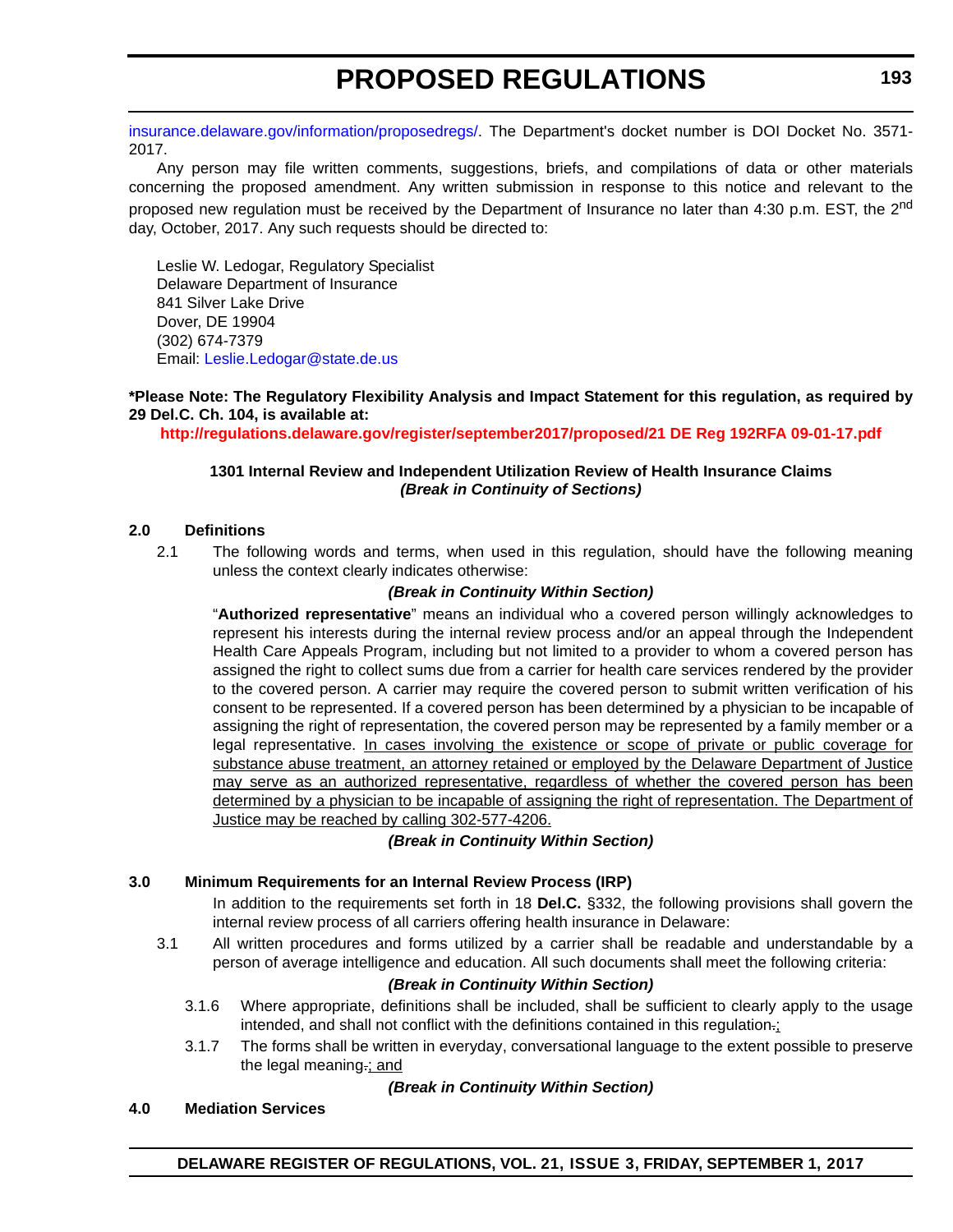At the time a carrier provides to a covered person written notice of a carrier's final coverage decision, if the decision does not authorize payment of the claim in its entirety, the carrier shall provide the covered person with a written notice of mediation services offered by the Department. Such notice may be separate from or a part of the written notice of the carrier's decision. Any notice provided to a covered person shall, at a minimum, contain the following language:

"You have the right to seek a review of a claim reduction or denial through the Delaware Insurance Department. The Delaware Insurance Department also provides free informal mediation services which are in addition to, but do not replace, your right to a review of this decision through the Department's arbitration program. You can contact the Delaware Insurance Department for information about claim denial review or mediation by calling the Consumer Services Division at 800-282-8611 or 302-739-4254 302-674-7310. If your request involves an adverse determination involving treatment for substance abuse, and you are approaching the deadline for filing your appeal, you may be eligible to receive legal assistance from the Delaware Department of Justice. Please contact the Delaware Department of Justice at 302-577-4206 for more information. All requests for review through procedures established by the Delaware Insurance Department the Department's arbitration program must be filed within 60 days from the date you receive this carrier's notice;, otherwise, this decision will be final."

#### **5.0 IHCAP Procedure**

### *(Break in Continuity Within Section)*

- 5.7 Within 45 days after the IURO's receipt of an appeal, the assigned IURO shall provide written notice of its decision to uphold or reverse the final coverage decision to the covered person or his authorized representative, the carrier and the Department, which notice shall include the following information:
	- 5.7.1 the The qualifications of the members of the review panel;
	- 5.7.2  $\alpha$  A general description of the reason for the request for external review;
	- 5.7.3 the The date the IURO received the assignment from the Department to conduct the external review;
	- 5.7.4 the The date(s) the external review was conducted;
	- 5.7.5 the The date of its decision;
	- 5.7.6 the The principal reason(s) for its decision; and
	- 5.7.7 references References to the evidence or documentation, including practice guidelines and clinical review criteria, considered in reaching its decision.

### *(Break in Continuity of Sections)*

### **7.0 Refusal or Dismissal of IHCAP Appeal**

#### *(Break in Continuity Within Section)*

- 7.2 Carrier's motion to dismiss an IHCAP appeal.
	- 7.2.1 A carrier may move to dismiss an IHCAP appeal if the carrier believes the appeal:
		- 7.2.1.1 the appeal concerns Concerns a benefit that is the subject of an express written exclusion from the covered person's health insurance;
		- 7.2.1.2 the appeal is Is appropriate for arbitration; or
		- 7.2.1.3 the appeal should Should be dismissed because it is inappropriate for IHCAP review as explained in a sworn statement by an officer of the carrier.

### *(Break in Continuity Within Section)*

- 7.2.3 The Department shall review the appeal and motion for dismissal and may, in its discretion:
	- 7.2.3.1 <del>dismiss</del> Dismiss the appeal and notify the covered person or his authorized representative in writing that the appeal is inappropriate for the IHCAP; or
	- 7.2.3.2 appoint Appoint an IURO to conduct a full external review.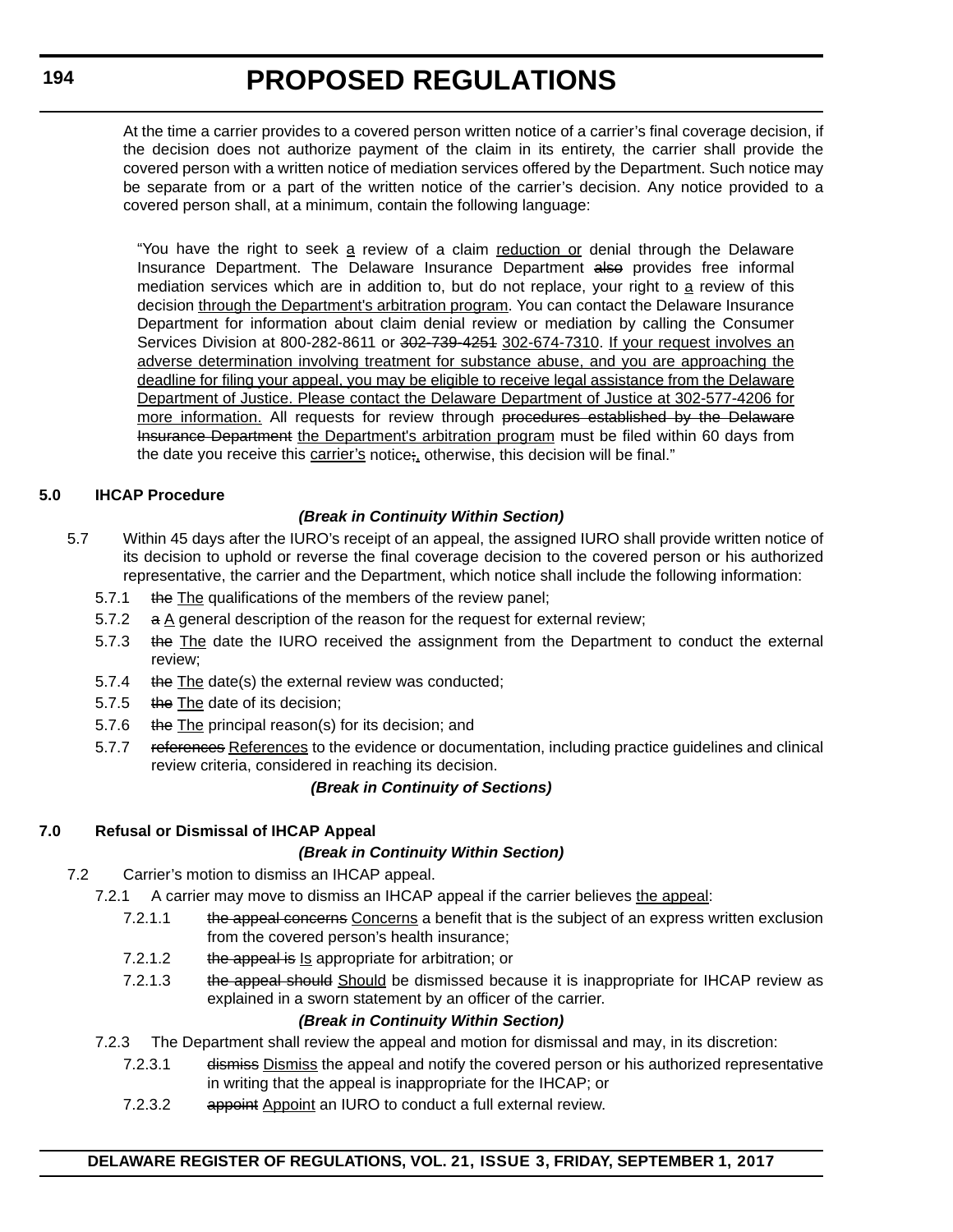### *(Break in Continuity of Sections)*

#### **9.0 Approval of Independent Utilization Review Organizations** *(Break in Continuity Within Section)*

- 9.4 In connection with each external review, neither the expert reviewer, nor the independent review organization, shall have any material professional, familial or financial conflict of interest with any of the following:
	- 9.4.1 The plan.;
	- 9.4.2 Any officer, director or management of the plan.;
	- 9.4.3 The physician, the physician's medical group or the independent practice association proposing the service or treatment.;
	- 9.4.4 The institution at which the service or treatment would be provided.:
	- 9.4.5 The development or manufacture of the principal drug, device, procedure or other therapy proposed for the covered person whose treatment is under review.;
	- 9.4.6 The covered person; or
	- 9.4.7 NationalAny national, state or local trade association of health benefit plans or health-care providers.

#### **10.0 Recordkeeping and Reporting Requirements**

- 10.1 A carrier and IURO shall maintain written or electronic records for five years, after completion of the appeal process, documenting all grievances and appeals for IHCAP review including, at a minimum, the following information:
	- 10.1.1 For each grievance:
		- 10.1.1.1 the The date received;
		- 10.1.1.2 name Name and plan identification number of the covered person on whose behalf the grievance was filed;
		- 10.1.1.3 a A general description of the reason for the grievance; and
		- 10.1.1.4 the The date and description of the final coverage decision.
	- 10.1.2 For each appeal for IHCAP review:
		- 10.1.2.1 the The date received;
		- 10.1.2.2 name Name and plan identification number of the covered person on whose behalf the appeal was filed;
		- 10.1.2.3  $\alpha$  A general description of the reason for the appeal; and
	- 10.1.2.4 date Date and description of the IURO's decision or other disposition of the appeal.
- 10.2 A carrier shall file with its annual report to the Department the following information:
	- 10.2.1 The total number grievances filed-; and
	- 10.2.2 The total number of IHCAP appeals filed, with a breakdown showing the total number of final coverage decisions:
		- 10.2.2.1 the total number of final coverage decisions upheld Upheld through IHCAP; and
		- 10.2.2.2 the total number of final coverage decisions reversed Reversed through IHCAP.

### *(Break in Continuity Within Section)*

#### **11.0 Non-Retaliation**

11.1 A carrier shall not disenroll, terminate or in any way penalize a covered person who exercises his or her rights to file a grievance or appeal for IHCAP review solely on the basis of such filing.

*(Break in Continuity of Sections)*

#### **14.0 Effective Date**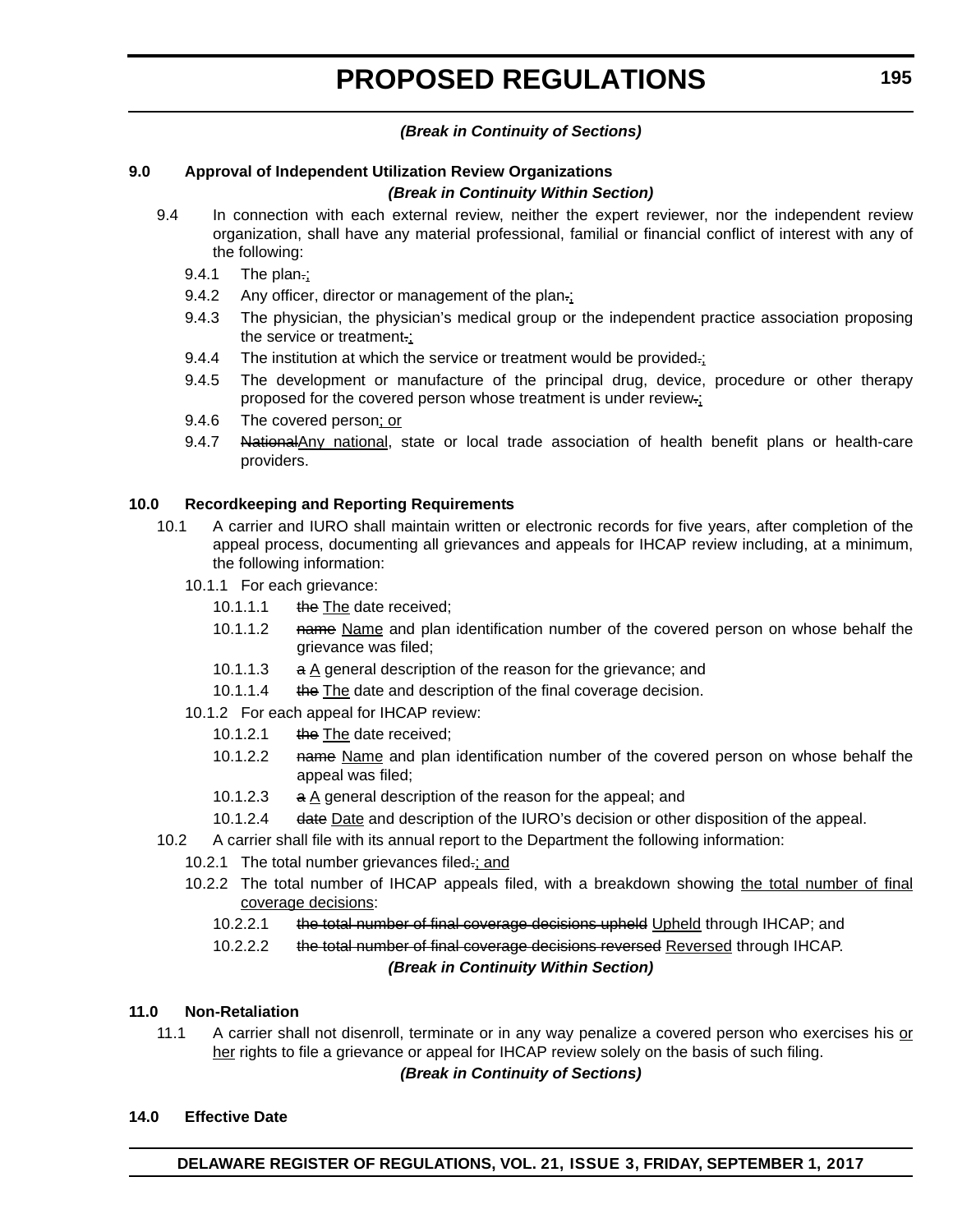<span id="page-31-0"></span>This regulation shall become effective 10 days after being published as a final regulation. The amendments to section 4.0 of this regulation and to the definition of "Authorized representative" shall become effective 10 days after being published as a final regulation and shall sunset on January 1, 2020 unless expressly reauthorized prior to that date.

#### **\*Please Note: As the rest of the sections were not amended, they are not being published. A copy of the regulation is available at:**

**[1301 Internal Review and Independent Utilization Review of Health Insurance Claims](http://regulations.delaware.gov/register/september2017/proposed/21 DE Reg 192 09-01-17.htm)** 

### **OFFICE OF LEGAL [AND SPECIAL PROJECTS](http://insurance.delaware.gov/divisions/)**

Statutory Authority: 18 Delaware Code, Sections 311 and 332 (18 **Del.C.** §§311 & 332) 18 **DE Admin. Code** 1315

#### **PUBLIC NOTICE**

#### **[1315 Arbitration of Health Insurance Disputes Between Individuals and Carriers](#page-3-0)**

#### **A. Type of Regulatory Action Required**

Proposed amendments to existing regulation

#### **B. Synopsis of Subject Matter of the Regulation**

The Department of Insurance (Department) hereby gives notice of a proposed amendment to the definition of "Authorized Representative" codified in existing Regulation 1315, Arbitration of Health Insurance Disputes Between Individuals and Carriers. The proposed amendment implements HB 100, which amends 18 **Del.C.** §332 to now require that an insurance carrier, when informing a covered person of its internal review process, must inform the covered person of the availability of legal assistance from attorneys working for the Delaware Department of Justice in the preparation of an appeal of an adverse determination involving treatment for substance abuse. HB 100 was signed into law on May 30, 2017, becomes effective on September 27, 2017 and sunsets on January 1, 2020 unless expressly reauthorized prior to that date. Published elsewhere in this volume of the *Register of Regulations* is a proposal to also amend Regulation 1301 to implement HB 100.

The Department is also taking this opportunity to make non-substantive corrections in punctuation and grammar throughout sections 3, 4 and 5.

The Department does not plan to hold a public hearing on the proposed amendments. The proposed amendments appear below and can also be viewed at the Department of Insurance website at [http://](http://insurance.delaware.gov/information/proposedregs/) [insurance.delaware.gov/information/proposedregs/.](http://insurance.delaware.gov/information/proposedregs/) The Department's docket number is DOI Docket No. 3572- 2017.

Any person may file written comments, suggestions, briefs, and compilations of data or other materials concerning the proposed amendment. Any written submission in response to this notice and relevant to the proposed new regulation must be received by the Department of Insurance no later than 4:30 p.m. EST, the 2<sup>nd</sup> day, October, 2017. Any such requests should be directed to:

Leslie W. Ledogar, Regulatory Specialist Delaware Department of Insurance 841 Silver Lake Drive Dover, DE 19904 (302) 674-7379 Email: [Leslie.Ledogar@state.de.us](mailto:Leslie.Ledogar@state.de.us)

**\*Please Note: The Regulatory Flexibility Analysis and Impact Statement for this regulation, as required by 29 Del.C. Ch. 104, is available at:**

**<http://regulations.delaware.gov/register/september2017/proposed/21 DE Reg 196RFA 09-01-17.pdf>**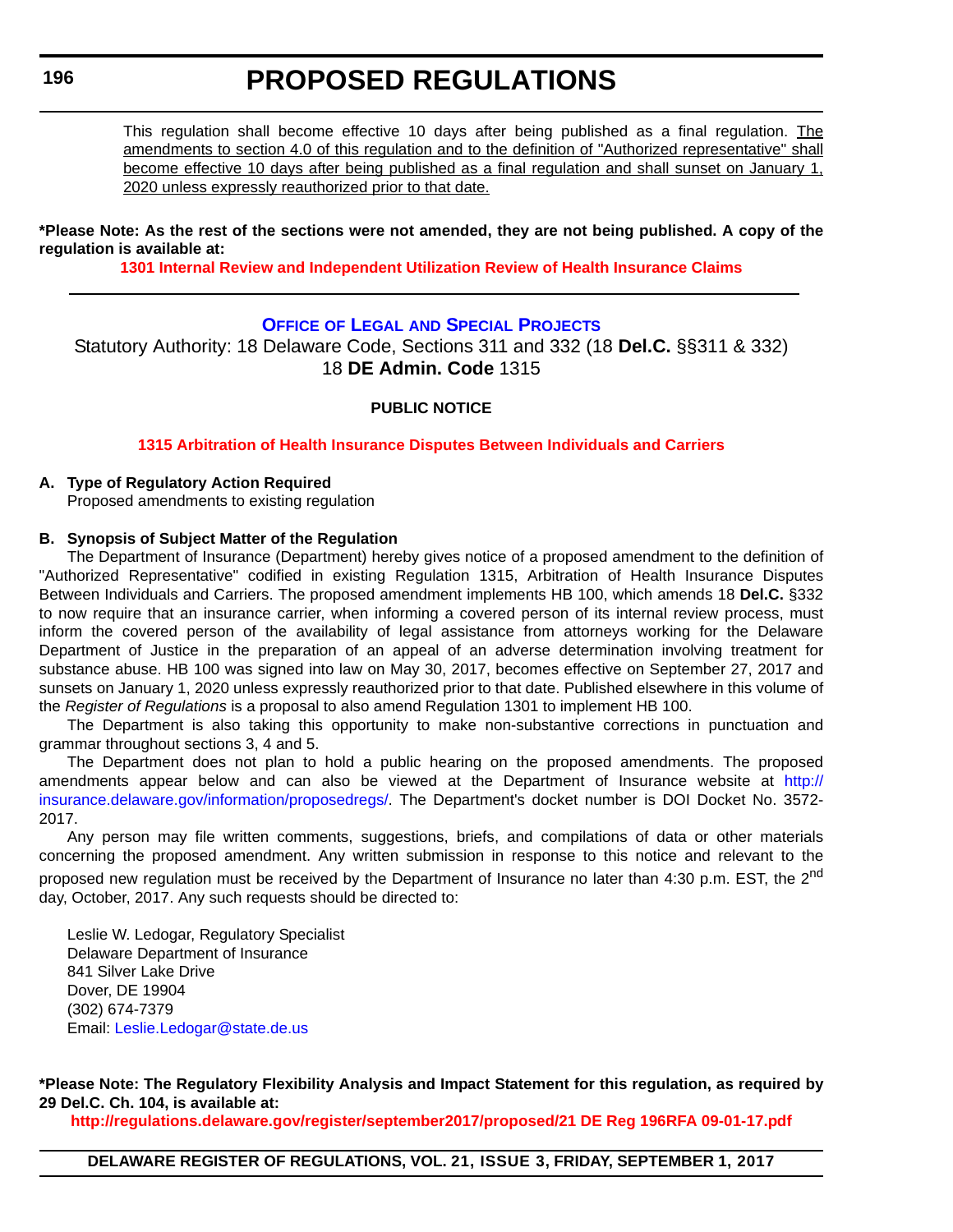#### **1315 Arbitration of Health Insurance Disputes Between Individuals and Carriers** *(Break in Continuity of Sections)*

#### **2.0 Definitions**

#### *(Break in Continuity Within Section)*

"**Authorized representative**" means an individual who a covered person willingly acknowledges to represent his interests during the arbitration process, including but not limited to a provider to whom a covered person has assigned the right to collect sums due from a carrier for health care services rendered by the provider to the covered person. A carrier may require the covered person to submit written verification of his consent to be represented. If a covered person has been determined by a physician to be incapable of assigning the right of representation, the covered person may be represented by a family member or a legal representative. In cases involving the existence or scope of private or public coverage for substance abuse treatment, an attorney retained or employed by the Delaware Department of Justice may serve as an authorized representative, regardless of whether the covered person has been determined by a physician to be incapable of assigning the right of representation. The Department of Justice may be reached by calling 302-577-4206.

#### *(Break in Continuity Within Section)*

#### **3.0 Arbitration Procedure to Review a Carrier's Final Coverage Decision**

- 3.1 Petition for Arbitration
	- 3.1.1 A covered person or his authorized representative may request review of a carrier's final coverage decision through arbitration by delivering a Petition for Arbitration, using the standardized form available from the Department by mail and on its web site, and all supporting documentation to the Department so that it the request for review is received by the Department within sixty days of receipt by the covered person of written notice of the carrier's final coverage decision. The Department shall make available, by mail and on its web site, a standardized form for a Petition for Arbitration.

#### *(Break in Continuity Within Section)*

3.2 Response to Petition for Arbitration

### *(Break in Continuity Within Section)*

- 3.2.2 At the time of delivering the Response to the Department, the carrier must also:
	- 3.2.2.1 send Send a copy of the Response and supporting documentation to the covered person or his authorized representative by certified mail, return receipt requested;
	- 3.2.2.2 deliver Deliver to the Department a proof of service confirming that a copy of the Response was mailed to the covered person or his authorized representative by certified mail, return receipt requested; and
	- 3.2.2.3 deliver Deliver to the Department a \$75.00 filing fee.
- 3.2.3 The Department may return any non-conforming Response to the carrier.
- 3.2.4 If the carrier fails to deliver a Response to the Department in a timely fashion, the Department, after verifying proper service, and with written notice to the parties, may assign the matter to the next scheduled Arbitrator for summary disposition. The Arbitrator may:
	- 3.2.4.1 The Arbitrator may determine Determine the matter in the nature of a default judgment after establishing that the Petition is properly supported and was properly served on the carrier.; and
	- 3.2.4.2 The Arbitrator may allow Allow the re-opening of the matter to be re-opened to prevent a manifest injustice. A request for re-opening must be made by the covered person or his authorized representative no later than seven days after notice of the default judgment.

#### *(Break in Continuity Within Section)*

3.4 Appointment of Arbitrator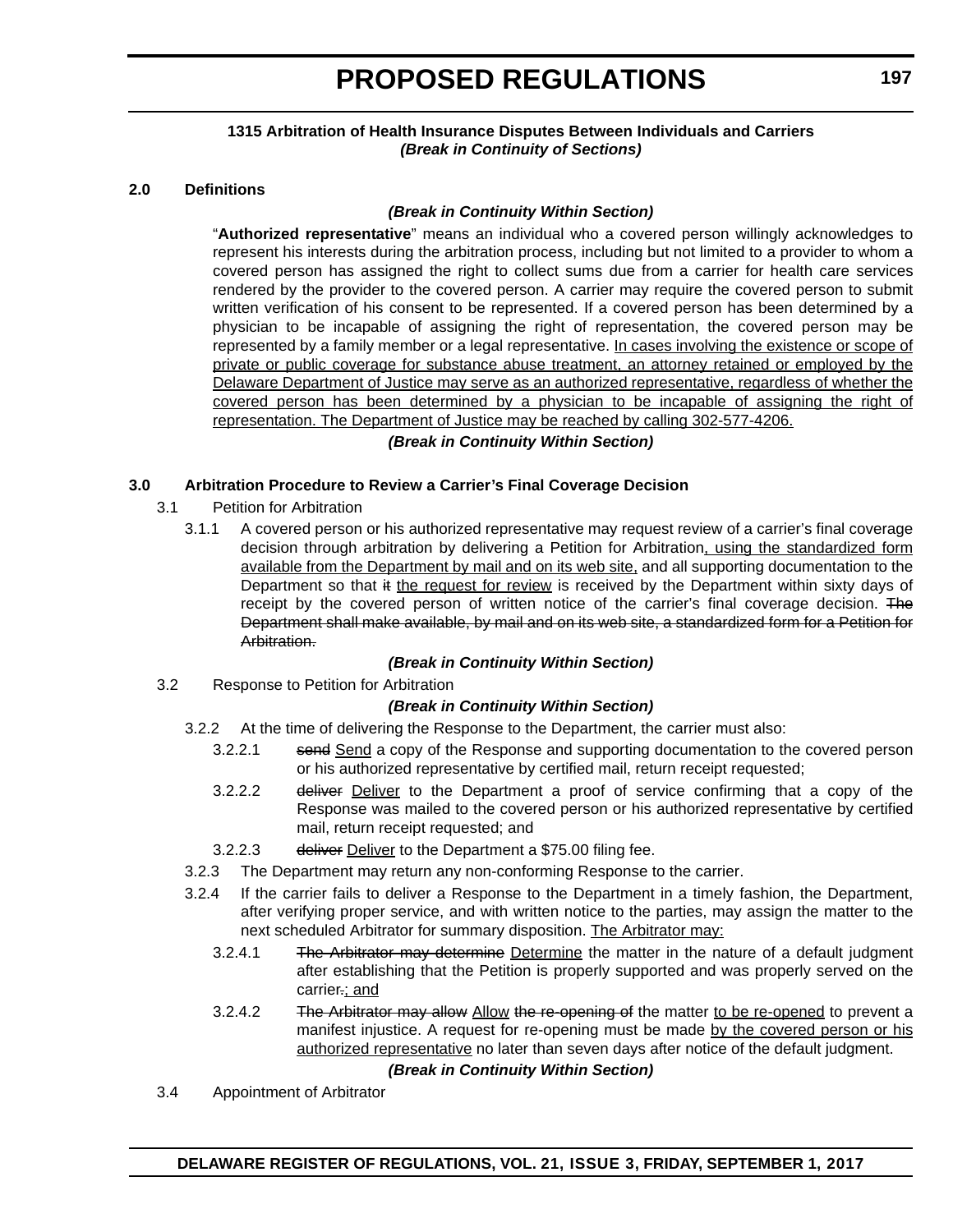3.4.1 Upon receipt of a proper Response that conforms with the requirements of this regulation, the Department shall assign an Arbitrator from a panel of Arbitrators and shall schedule the matter for a hearing so that the Arbitrator can render a written decision within 45 days of the delivery to the Department of the Petition for Arbitration.

#### *(Break in Continuity Within Section)*

3.5 Arbitration Hearing

### *(Break in Continuity Within Section)*

3.5.2 The arbitration hearing is to be limited, to the maximum extent possible, to each party being given the opportunity to explain their view of the previously submitted evidence and to answer questions presented to the parties by the Arbitrator.

### *(Break in Continuity Within Section)*

### **4.0 Carrier Recordkeeping and Reporting Requirements**

- 4.1 A carrier shall maintain written or electronic records documenting all grievances and Petitions for Arbitration including, at a minimum, the following information:
	- 4.1.1 For each grievance:
		- 4.1.1.1 the The date received;
		- 4.1.1.2 name Name and plan identification number of the covered person on whose behalf the grievance was filed;
		- 4.1.1.3 a A general description of the reason for the grievance; and
		- 4.1.1.4 the The date and description of the final coverage decision.
	- 4.1.2 For each Petition for Arbitration:
		- 4.1.2.1 the The date the Petition was filed;
		- 4.1.2.2 name Name and plan identification number of the covered person on whose behalf the Petition was filed;
		- 4.1.2.3  $a \Delta$  general description of the reason for the Petition; and
		- 4.1.2.4 date Date and description of the Arbitrator's decision or other disposition of the Petition.
- 4.2 A carrier shall file with its annual report to the Department the following information:
	- 4.2.1 The total number grievances filed.
	- 4.2.2 The total number of Petitions for Arbitration filed, with a breakdown showing:
		- 4.2.2.1 the The total number of final coverage decisions upheld through arbitration; and
		- 4.2.2.2 the The total number of final coverage decisions reversed through arbitration.

#### *(Break in Continuity of Sections)*

#### **8.0 Effective Date**

This Regulation shall become effective ten days after being published as a final regulation. The amendment to the definition of "authorized representative" shall become effective 10 days after being published as a final regulation and shall sunset on January 1, 2020 unless expressly reauthorized prior to that date.

#### **\*Please Note: As the rest of the sections were not amended, they are not being published. A copy of the regulation is available at:**

**[1315 Arbitration of Health Insurance Disputes Between Individuals and Carriers](http://regulations.delaware.gov/register/september2017/proposed/21 DE Reg 196 09-01-17.htm)**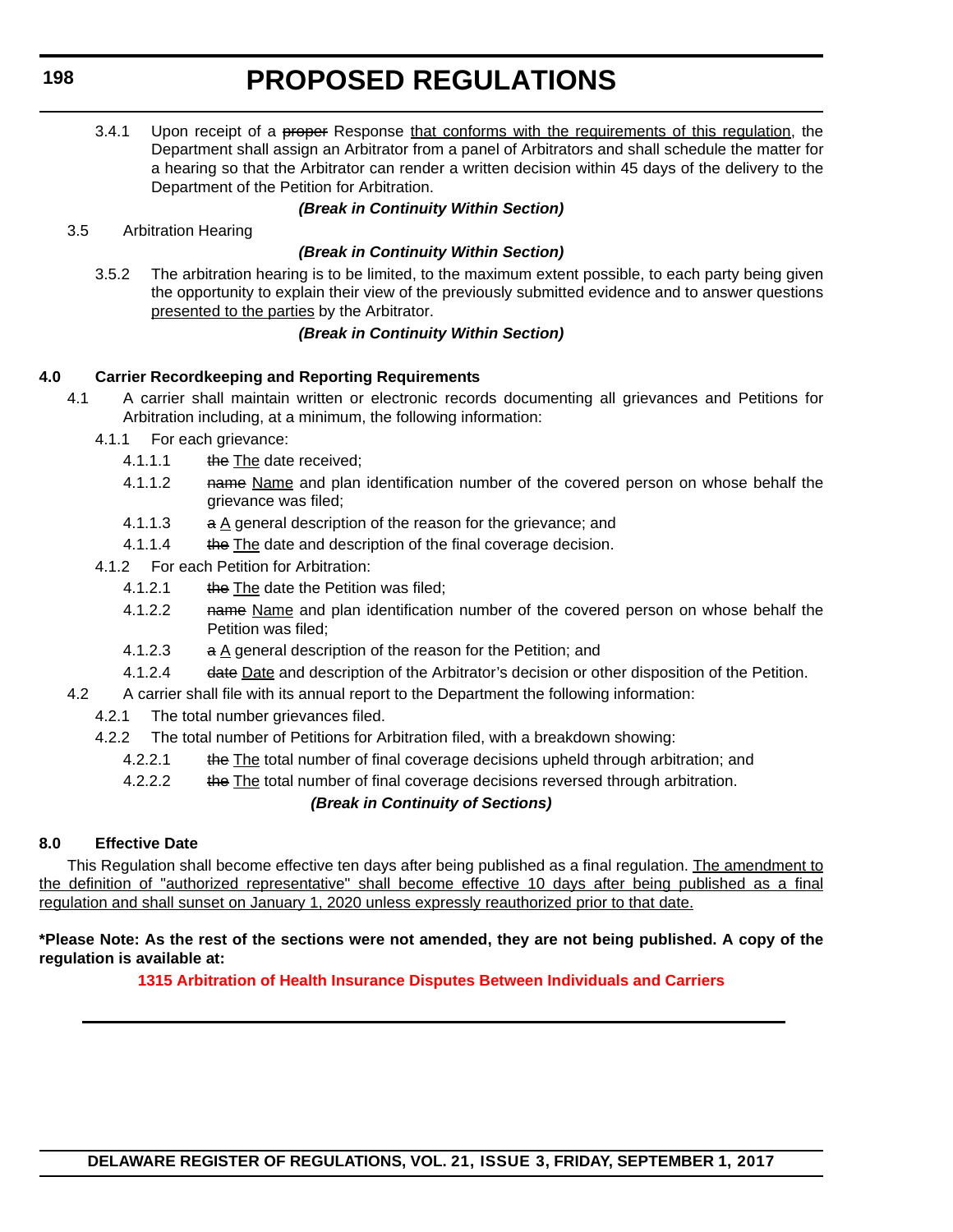# <span id="page-34-0"></span>**[DEPARTMENT OF NATURAL RESOURCES AND ENVIRONMENTAL](http://dnrec.alpha.delaware.gov/)  CONTROL**

# **DIVISION [OF WATER](http://www.dnrec.delaware.gov/wr/Pages/Default.aspx) [GROUND WATER DISCHARGES SECTION](http://www.dnrec.delaware.gov/wr/Services/Pages/GroundWaterDischarges.aspx)** Statutory Authority: 7 Delaware Code, Chapter 60 (7 **Del.C.** Ch. 60) 7 **DE Admin. Code** 7102

#### **REGISTER NOTICE SAN #2012-21**

#### **[7102 Regulations Governing Underground Injection Control](#page-3-0)**

### **1. TITLE OF THE REGULATION:**

State of Delaware Regulations Governing Underground Injection Control**.**

#### **2. BRIEF SYNOPSIS OF THE SUBJECT, SUBSTANCE AND ISSUE:**

The purpose of the proposed revisions is to bring the regulations into compliance with current federal requirements, as determined by the United States Environmental Protection Agency (EPA). The EPA issued the *Revisions to the Underground Injection Control (UIC) Regulations for Class V Injection Wells*, effective April 2000 and December 2011. With this, the State of Delaware Regulations Governing Underground Injection Control is to be amended. The revised State regulations will also expand the existing regulations to include additional requirements for multiple water management activities. The regulations were published in the May 1, 2017, Delaware *Register of Regulations* and a public hearing was held on May 25, 2017. As a result of additional review and comments received, changes were made to the initial proposed UIC regulations. Since changes were made by the Department subsequent to the hearing record having closed for public comment, the decision was made to republish this revised proposed regulation and to reopen the public comment period for an additional 30 days to provide complete transparency to the public.

- **3. POSSIBLE TERMS OF THE AGENCY ACTION:** None.
- **4. STATUTORY BASIS OR LEGAL AUTHORITY TO ACT:** Title 7, Delaware Code, Chapter 60, Environmental Control
- **5. LIST OF OTHER REGULATIONS THAT MAY BE IMPACTED OR AFFECTED BY THE PROPOSAL:** State of Delaware Regulations Governing the Construction and Use of Wells.

### **6. NOTICE OF PUBLIC COMMENT:**

The hearing record on the proposed changes to State of Delaware Regulations Governing Underground Injection Control will be re-opened September 1, 2017 for a 30-day public comment period ending at the close of business on October 2, 2017. Individuals may submit written comments regarding the proposed changes via e-mail to [Lisa.Vest@state.de.us](mailto:Lisa.Vest@state.de.us) or via the USPS to Lisa Vest, Hearing Officer, DNREC, 89 Kings Highway, Dover, DE 19901 (302) 739-9042.

### **7. PREPARED BY:**

Katharyn Potter Phone: (302) 739-9948 Delaware DNREC Fax: (302) 739-7764 89 Kings Highway Dover, DE 19901

Ground Water Discharges Section Email: [katharyn.potter@state.de.us](mailto:katharyn.potter@state.de.us)

#### **Please Note:**

**(1) The Regulatory Flexibility Analysis and Impact Statement for this regulation, as required by**

**DELAWARE REGISTER OF REGULATIONS, VOL. 21, ISSUE 3, FRIDAY, SEPTEMBER 1, 2017**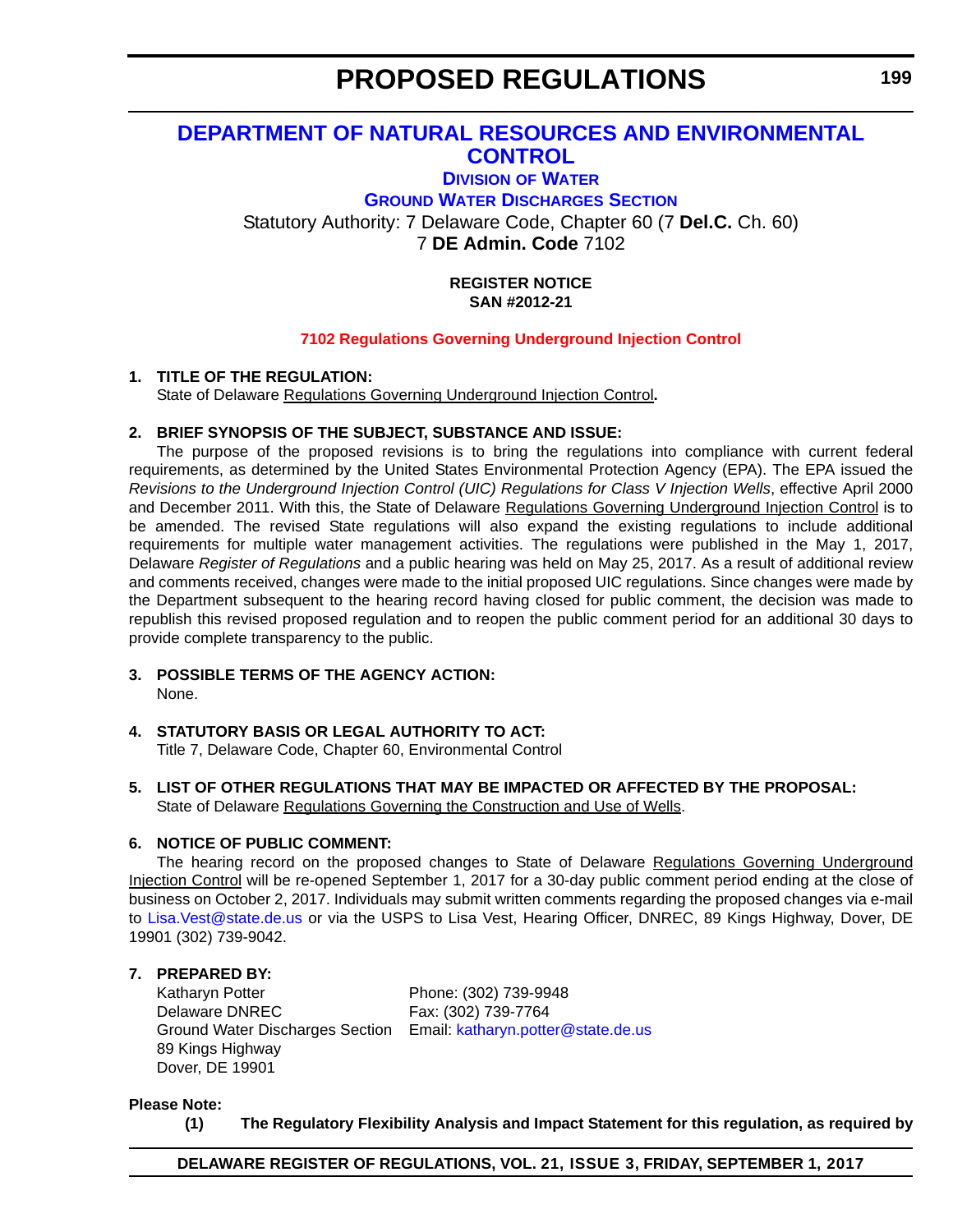<span id="page-35-0"></span>**200**

# **PROPOSED REGULATIONS**

**29 Del.C. Ch. 104, is available at:**

**<http://regulations.delaware.gov/register/september2017/proposed/21 DE Reg 199RFA 09-01-17.pdf>**

**(2) Due to the size of the proposed regulation, it is not being published here. A copy of the regulation is available at:**

**[7102 Regulations Governing Underground Injection Control](http://regulations.delaware.gov/register/september2017/proposed/21 DE Reg 199 09-01-17.htm)** 

# **[DEPARTMENT OF STATE](http://sos.delaware.gov/)**

**DIVISION [OF PROFESSIONAL REGULATION](http://dpr.delaware.gov/)**

# **100 BOARD [OF CHARITABLE GAMING](http://dpr.delaware.gov/boards/gaming/)**

Statutory Authority: 28 Delaware Code, Section 1508(a)(2) (28 **Del.C.** §1508(a)(2)) 10 **DE Admin. Code** 101

#### **PUBLIC NOTICE**

#### **[101 Regulations Governing Bingo](#page-3-0)**

Pursuant to 28 **Del.C.** §1508(a)(2), the Delaware Gaming Control Board has proposed revisions to its rules and regulations. The rules pertaining to bingo and instant bingo are modified to provide additional guidance on allowable games.

A public hearing will be held on September 27 at 10:00 a.m. in the second floor conference room B of the Cannon Building, 861 Silver Lake Boulevard, Dover, Delaware, where members of the public can offer comments on the amendments to the rules and regulations. Anyone wishing to receive a copy of the proposed rules and regulations may obtain a copy from the Delaware Gaming Control Board, 861 Silver Lake Boulevard, Dover, Delaware 19904. Persons wishing to submit written comments may forward these to the Board, attention Meredith Hurley, at the above address by October 13, 2017 in accordance with 29 **Del.C.** §10118(a).

#### **Please Note: The Regulatory Flexibility Analysis and Impact Statement for this regulation, as required by 29 Del.C. Ch. 104, is available at:**

**<http://regulations.delaware.gov/register/september2017/proposed/21 DE Reg 200RFA 09-01-17.pdf>**

#### **101 Regulations Governing Bingo**

#### **1.0 Definitions**

#### *(Break in Continuity Within Section)*

**"Cookie Jar Bingo"** A game of chance in which players pay a set fee into a cookie jar or other container and receive a number which entitles the player to a chance to win the total funds in the cookie jar or container. At the start of the event, a bingo number shall be drawn which shall serve as the "cookie jar number." That number shall be posted for all players to see. During the games played on that occasion, if a player achieves bingo when the cookie jar number is drawn, the player shall win the funds in the cookie jar or container. If no one achieves bingo when the cookie jar number is drawn, the funds in the jar shall not be awarded. An organization may not otherwise offer a cookie jar game and may not designate the last game of the night or any other particular game as a cookie jar game at which the funds will be awarded without a person achieving bingo when the cookie jar number is drawn. The fee to play a cookie jar bingo game must be collected separately and such fee may not be included in the fee to play regular bingo games or in any other fee.

Any amounts in any cookie jar bingo games shall not be included in any prize money limitations contained in these rules. An organization may not have more than two cookie jar bingo pots at any one time. The first jar must be awarded before a third jar can be started. If two cookie jar pots each contain the maximum amount of money allowed by law, the first jar must be awarded at the same event at which the second jar reaches the allowable maximum. If the first jar has not been awarded by the final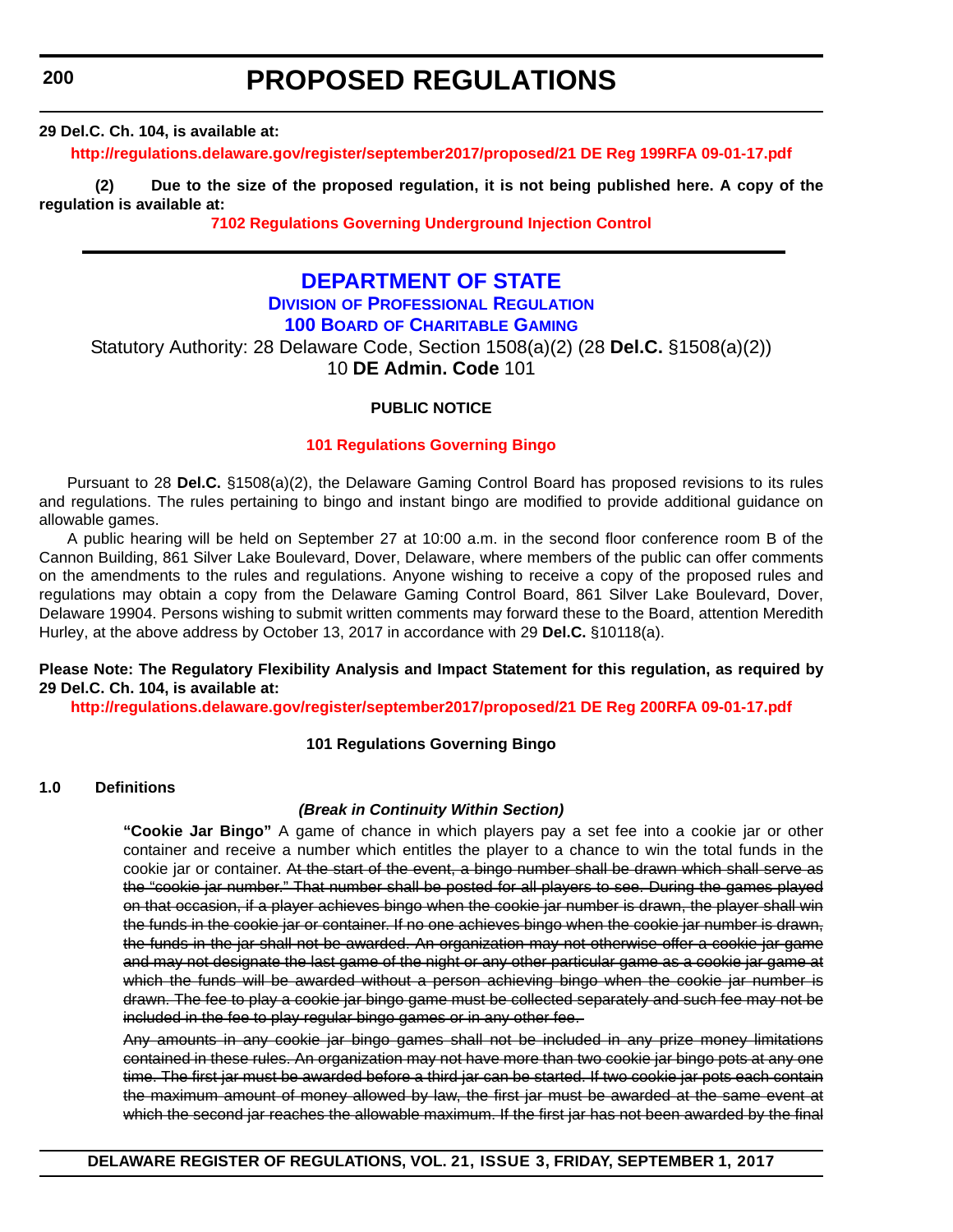game of the night, a special final bingo game of "full card" or "black out" bingo using a separate, single card, shall be played and the jar will be won by the first person who covers all spaces on their entire card.

The fees for cookie jar bingo shall be collected at the beginning of the event and added to the jar or jars before the first number is drawn. If at the beginning of an event when players pay their fee, one jar contains the maximum (up to \$1,000) and the second jar would go over the maximum if the fees are added, the fees shall be held and not placed in the second jar at that time. When the first jar is then won, the second jar shall be filled to a total of the maximum and the remaining fee moneys shall be placed in a new jar.

The organization conducting the bingo event may choose any amount up to \$1,000 for each cookie jar. The organization shall post the amount available to be won in the cookie jar and also clearly announce to the players the amount available to be won in the cookie jar.

*(Break in Continuity of Sections)*

### **4.0 Conduct of Bingo**

#### *(Break in Continuity Within Section)*

- 4.2 The room where any game is being held, operated, or conducted, or where it is intended that any game shall be held, operated, or conducted, or where it is intended that any equipment be used, shall at all times be open to inspection by the appropriate law enforcement officers and agents of the District in which the premises are situated, and to the Board and its agents and employees. Bingo games shall not be commenced prior to 12:00 p.m. and the operation of a function shall be limited to six hours. Instant or sealed games are permitted during any event sponsored by the organization that is licensed to conduct it, regardless of the day or time.
- 4.3 No person under the age of eighteen (18) may participate in any bingo game. No person under the age of 18 shall be permitted to participate in any instant or sealed game. Persons between the ages of 16 through 18 may conduct or assist in conducting the bingo game and persons over the age of fourteen (14) may act as waiters and waitresses in the handling of food or drinks at an occasion on which a licensee conducts bingo.

### *(Break in Continuity Within Section)*

4.9 All games shall be conducted with equipment that is owned absolutely by the licensee or that is leased for fees not in excess of those allowable under the Schedule of Rental for leasing of equipment on file with the Board. Equipment shall include bingo playing cards. If the licensee uses cards that are for more than one session of playing bingo, these cards should be identified as the property of the licensee.

#### *(Break in Continuity Within Section)*

- 4.18 In the playing of bingo, no person who is not physically present in the room where the game is actually conducted shall be allowed to participate as a player in the game.
- 4.1918 Within the limits contained in Title 28 of the **Delaware Code**, the prizes offered may be varied depending upon the number of people who attend the occasion, provided the application for bingo license and license so specify. If a licensee avails itself of the provisions of this rule, it must announce at the beginning of each game the number of people present and the prizes to be awarded.
- 4.2019 The entire proceeds of the games of bingo must be used solely for the promotion or achievement of the purposes of the licensee.
- 4.2420 Any local house rules adopted by the licensee that affect the conduct of the players or the awarding of prizes shall be prominently posted in at least four locations within the area where the bingo games are conducted.
- 4.2221 The licensee shall be permitted to reserve seats within the area where the bingo games are conducted to provide for the special needs of handicapped persons, and the licensee shall ensure that the remaining seats are made available to the players on an equal basis.
- 4.2322 A licensee may charge an admission fee to a game event in any room or area in which a game is to be conducted. The admission fee shall entitle the game player (a) to a card enabling the player to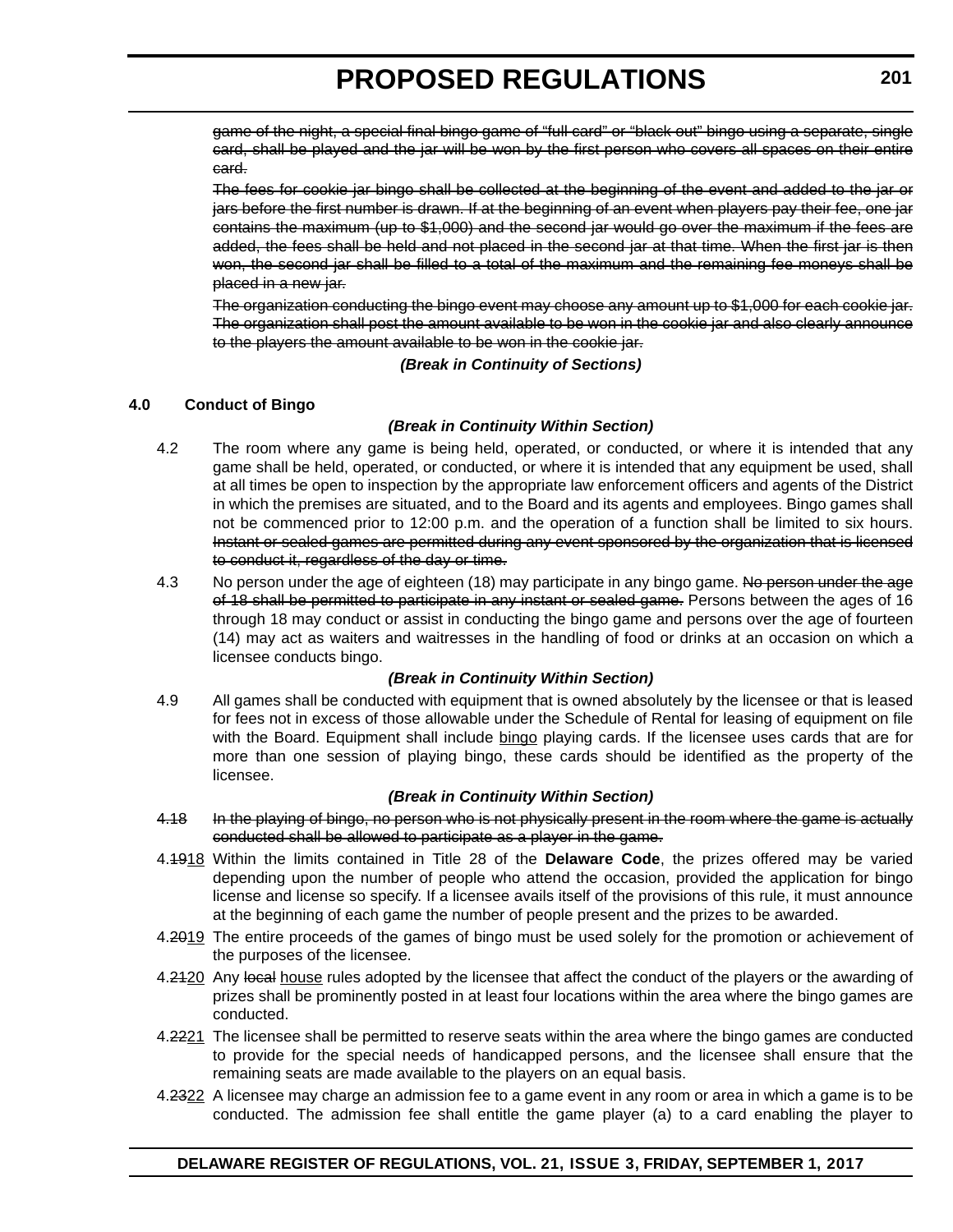participate without additional charge in all regular games to be played under the license at the event, or (b) to free refreshments. The licensee may charge an additional fee to a game player for a single opportunity to participate in a special game to be played under license at the event.

- 4.2423 No person shall conduct or assist in conducting any game except an active member of the organization to which the license is issued.
- 4.2524 No item of expense shall be incurred or paid in connection with the conduct of the game except shall be incurred or paid in connection with the conduct of the game except such as are bona fide items of a reasonable amount for merchandise furnished or services rendered which are reasonably necessary for the conduct of the game.
- 4.25 The bingo event shall start when the balls are verified. The balls shall be verified before the cookie jar number is selected and called.
- 4.26 In the playing of bingo, all players shall be physically present in the room where the game is actually conducted in order to play the game or claim a prize offered.
- 4.27 A winner shall be determined when the preannounced pattern of squares is covered by a player on a card.
- 4.28 It shall be the player's responsibility to notify a volunteer including the chairperson or caller that the player has a winning bingo combination as announced.
- 4.29 Break Open or Game Event Bingo
	- 4.29.1 A break open or game event bingo game shall begin when, in the presence of players attending the bingo occasion, the organization calls and posts, either manually or by use of a flashboard, a predetermined quantity of randomly selected bingo numbers from a receptacle or game is decided instantly by verification of serial number. The balls shall then be placed back into the receptacle until the next game is played on the program.
	- 4.29.2 Sealed bingo paper sheets for a break open or game event bingo game may be sold throughout the bingo occasion. Additional bingo paper sheets for a break open or game event bingo game shall not be sold after the organization resumes calling letters and numbers when the game is played on the program
- 4.30 "U Pick Em" or Player Pick Games.
	- 4.30.1 If the charitable organization offers a "U Pick Em" or Player Pick game, the requirements in this section shall apply.
		- 4.30.1.1 A player shall select numbers between one (1) and seventy-five (75). A player shall not select more than five (5) numbers for each column. The player may allow the machine to select the numbers, if the organization has such a machine available.
		- 4.30.1.2 Duplicate numbers shall not be played on a purchased face. If duplicate numbers appear on a face, the card shall be void.
		- 4.30.1.3 Once selected, the numbers shall be printed/written on the card face.
		- 4.30.1.4 The faces shall conform to the construction and randomization standards set forth in subsection 4.14.
		- 4.30.1.5 The price of each face and the amount of numbers that will be chosen shall be listed on the bingo program.
		- 4.30.1.6 An organization shall list all "U Pick Em" or Player Pick Games on the organization's bingo application on the addendum A form and shall include the payout amount for each game.
		- 4.30.1.7 The numbers shall be daubed as the balls are called when the game is played as listed on the bingo program.
		- 4.30.1.8 A player shall win if he or she is the first person to cover the numbers.
- 4.31 "Cookie Jar Bingo" A game of chance in which players pay a set fee into a cookie jar or other container and receive an entry which entitles the player to a chance to win the total funds in the cookie jar or container.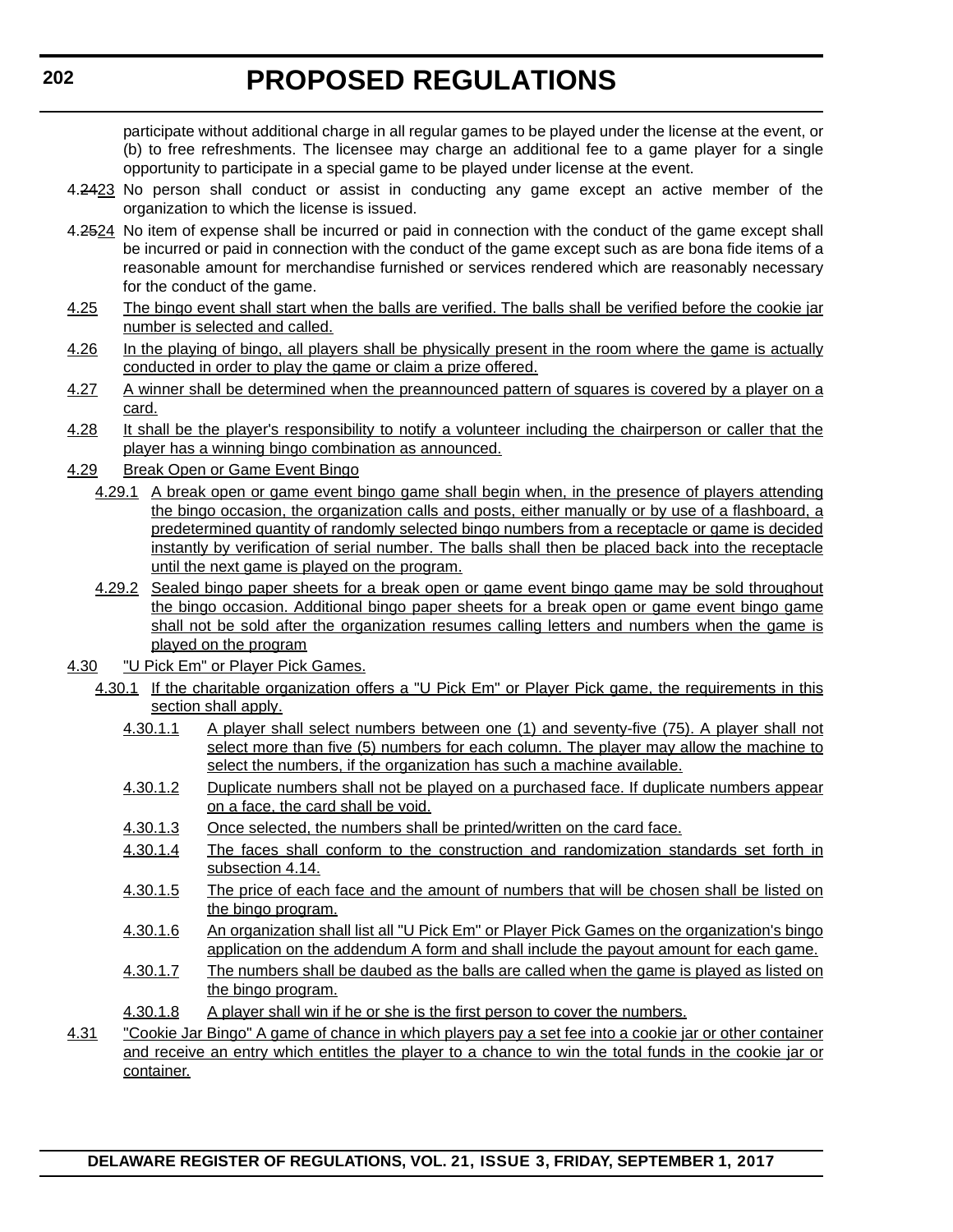- 4.31.1 The organization conducting the bingo event may choose any amount up to \$1,000 for each cookie jar. The organization shall post the amount available to be won in the cookie jar and also clearly announce to the players the amount available to be won in the cookie jar.
- 4.31.2 Any amounts in any cookie jar bingo games shall not be included in any prize money limitations contained in these rules.
- 4.31.3 The fee to play a cookie jar bingo game must be collected separately and such fee may not be included in the fee to play regular bingo games or in any other fee.
- 4.31.4 The fees for cookie jar bingo shall be collected at the beginning of the event and added to the jar or jars before the first number is drawn. If at the beginning of an event when players pay their fee, one jar contains the maximum (up to \$1,000) and the second jar would go over the maximum if the fees are added, the fees shall be held and not placed in the second jar at that time. When the first jar is then won, the second jar shall be filled to a total of the maximum and the remaining fee moneys shall be placed in a new jar.
- 4.31.5 An organization may not have more than two cookie jar bingo pots at any one time. The first jar must be awarded before a third jar can be started. If two cookie jar pots each contain the maximum amount of money allowed by law, the first jar must be awarded at the same event at which the second jar reaches the allowable maximum. If the first jar has not been awarded by the final game of the night, a special final bingo game of "full card" or "black out" bingo using a separate, single card, shall be played and the jar will be won by the first person who covers all spaces on their entire card.
- 4.31.6 At the start of the event, a bingo number shall be drawn which shall serve as the "cookie jar number." That number shall be posted for all players to see. During the games played on that occasion, if a player achieves bingo when the cookie jar number is drawn, the player shall win the funds in the cookie jar or container. If no one achieves bingo when the cookie jar number is drawn, the funds in the jar shall not be awarded. An organization may not otherwise offer a cookie jar game and may not designate the last game of the night or any other particular game as a cookie jar game at which the funds will be awarded without a person achieving bingo when the cookie jar number is drawn.

# **5.0 Conduct of Instant Or Sealed Games (Pull Tab Games)**

- 5.1 "Pull-tab" means a single folded or banded ticket or a multi-ply card with perforated break-open tabs, the face of which is initially covered to conceal one or more numbers or symbols, where one or more of each set of tickets or cards has been designated in advance as a winner.
- 5.2 "Pull-tab dispensing device" means a mechanical device that dispenses paper pull-tabs and has no additional function as an amusement or gambling device. A pull-tab dispensing device may have as a component an auditory or visual enhancement to promote or provide information about a game being dispensed, provided the component does not affect the outcome of a game or display the results of a game or an individual ticket.
	- 5.2.1 A pull-tab dispensing device is not required for the sale of instant or sealed games.
- 5.3 No person under the age of 18 shall be permitted to participate in any instant or sealed games.
- 5.4 Instant bingo or sealed games are permitted during any event sponsored by the organization that is licensed to conduct it, regardless of the day or time.
	- 5.4.1 If Instant bingo or sealed games are played during a permitted bingo event, it must be kept separate from the bingo games conducted and it cannot be incorporated into the bingo event games. The only exception would be Break Open or Game Event Bingo games covered under subsection 4.29. Break Open or Game Event Bingo games are part of the bingo event and are not Instant Bingo games.
- 5.5 A merchandise board or coin collecting board is a variation on pull-tab games. A game board of this type typically comes with a registered package of pull-tab tickets, a signer's card, and a pay-out slip.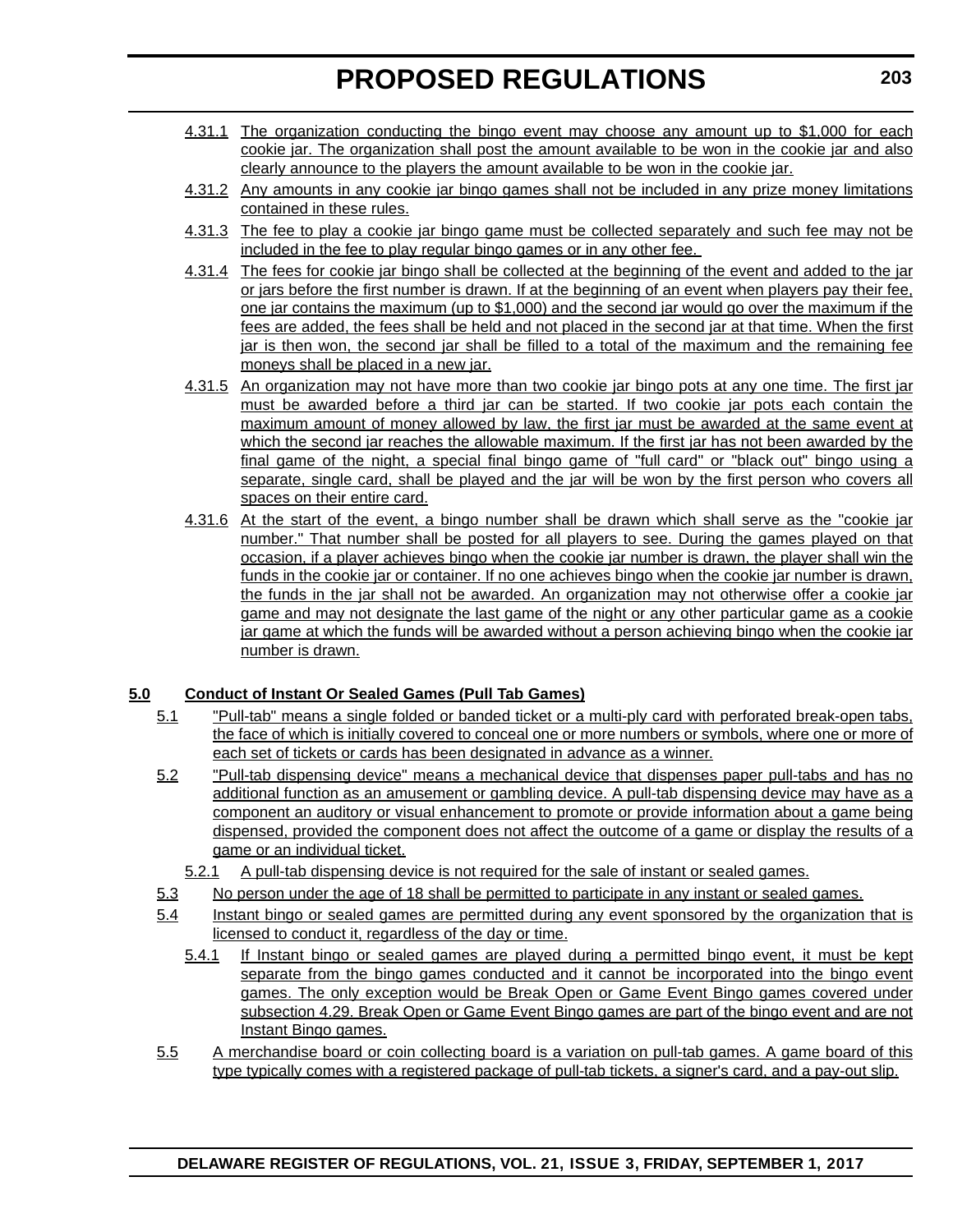- 5.5.1 When a ticket is sold, the player opens the ticket to reveal its hidden numbers. If a number on the ticket matches a number on the game board, the player wins a prize and/or a chance at one or more seal prizes, which are revealed at the end of the game.
- 5.5.2 The game board shall display the prizes available for the game. Some of the winners receive instant cash only, while some of the winning numbers win a chance to win a large prize and may match numbers on coins, wallets, or small panels that are built into the board.
- 5.5.3 If a player wins a chance at a larger prize or a seal prize, that player's name is added to the signer's card or game board. The organization shall be responsible for maintaining contact information for the player that is added to the signer's card or game board.
- 5.5.4 The game is concluded when all of the tickets sell out, or all the prizes are won. The seals on the game board are opened in some fashion to reveal the winning numbers and the winning players shall be contacted.
- 5.6 After occasion reports are not required for instant or sealed games.
- 5.7 Instant or sealed game permits shall expire annually on a date determined by the Division of Professional Regulation.

# **5.06.0 Reports After the Function**

- 5.16.1 When no game is held on a date a licensee is authorized to hold such game, a report to that effect shall be filed with the Board.
- 5.26.2 Within 5 30 days of the last day of the function, the member-in-charge shall submit a report to the Board that includes all information required by Title 28 of the **Delaware Code**.
- 5.36.3 If a licensee fails to timely file a report or if a report is not properly verified, or not fully, accurately, and truthfully completed, no further license shall be issued to the licensee and any existing license shall be suspended until such time as the deficiency has been corrected.

# **6.07.0 Suspension and Revocation of Licenses**

- 6.17.1 Proceedings to suspend or to revoke a license shall be brought by notifying the licensee of the ground thereof and the date set forth for a hearing thereon. The Board may stop the operation of a game pending hearing, in which case the hearing must be held within five (5) days after such action.
- 6.27.2 When suspension or revocation proceedings are begun before the Board, it shall hear the matter and make written findings in support of its decision. The licensee shall be informed of the decision and of the effective date of the suspension or revocation.
- 6.37.3 When a license is suspended or revoked, the licensee shall surrender up the license to the Board on or before that effective date set forth in the notice of decision. In no case shall any license be valid beyond the effective date of suspension or revocation, whether surrendered or not.
- 6.47.4 Upon finding of the violation of these rules and regulations or the Bingo Statute, such as would warrant the suspension or revocation of a license, the Board may in addition to any other penalties which may be imposed, declare the violator ineligible to conduct a game of bingo and to apply for a license under said law for a period not exceeding thirty (30) months thereafter. Such declaration of the ineligibility may be extended to include, in addition to the violator, any of its subsidiary organizations, its parent organization and any other organization having a common parent organization or otherwise affiliated with the violator, when in the opinion of the Board, the circumstances of the violation warrant such action.

# **7.08.0 Severability**

If any provision of these Regulations or the application of such provision to any person or circumstances shall be held invalid, the validity of the remainder of these Regulations and the applicability of such provisions to other persons or circumstances shall not be affected thereby.

### **\*Please Note: As the rest of the sections were not amended, they are not being published. A copy of the**

**DELAWARE REGISTER OF REGULATIONS, VOL. 21, ISSUE 3, FRIDAY, SEPTEMBER 1, 2017**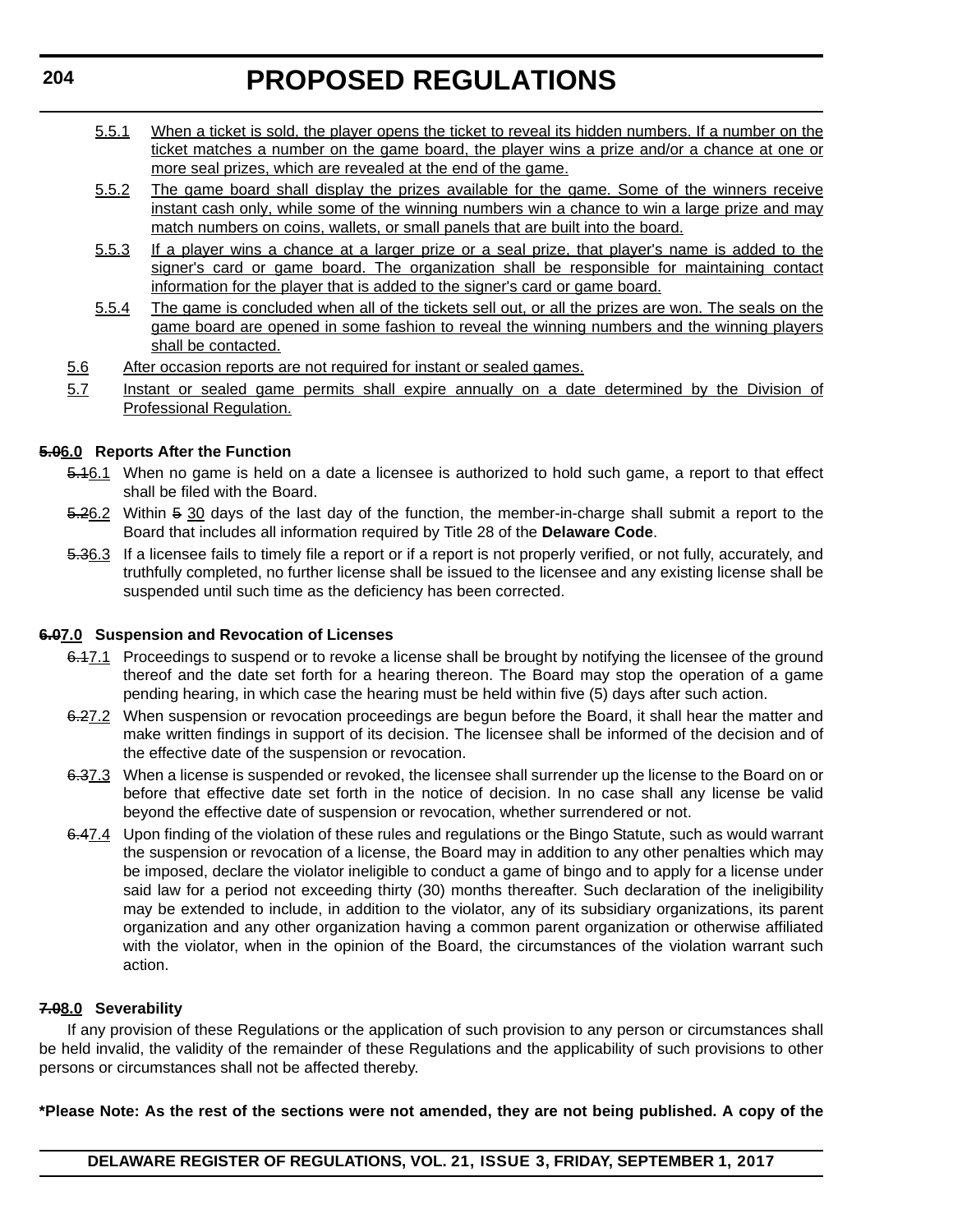**regulation is available at:**

#### **[101 Regulations Governing Bingo](http://regulations.delaware.gov/register/september2017/proposed/21 DE Reg 200 09-01-17.htm)**

#### **[PUBLIC SERVICE COMMISSION](http://depsc.delaware.gov/)**

Statutory Authority: 26 Delaware Code, Sections 209(a) and 362(b) (26 **Del.C.** §§209(a) & 362(b))

26 **DE Admin. Code** 3008

#### **PUBLIC NOTICE**

#### **[3008 Rules and Procedures to Implement the Renewable Energy Portfolio Standard \(Opened August 23,](#page-3-0)  2005)**

| | | | | | | | | |

IN THE MATTER OF THE ADOPTION OF RULES AND PROCEDURES TO IMPLEMENT THE RENEWABLE ENERGY PORTFOLIO STANDARDS ACT, 26 *DEL. C.* §§ 351-363, AS APPLIED TO RETAIL ELECTRICITY SUPPLIERS (OPENED AUGUST 23, 2005; REOPENED SEPTEMBER 4, 2007; AUGUST 5, 2008; SEPTEMBER 22, 2009; AUGUST 17, 2010; SEPTEMBER 6, 2011, SEPTEMBER 18, 2012; FEBRUARY 2, 2017)

PSC REGULATION DOCKET NO. 56

#### **PUBLIC NOTICE OF PROPOSED REGULATIONS**

The Delaware Public Service Commission, in compliance with the Memorandum Opinion, issued December 30, 2016, in Delaware Division of the Public Advocate v. Delaware Public Service Commission, C.A. N15A-12-002 AML, and pursuant to 26 **Del.C.** §362(b), proposes to revise its regulations for the limited purpose of complying with the Memorandum Opinion, issued December 30, 2016, in Delaware Division of the Public Advocate v. Delaware Public Service Commission, C.A. N15A-12-002 AML; that is, specifically to promulgate regulations to amend 26 Del. Admin. C. § 3008-3.2.21 and related regulations as needed to specify the procedures for freezing the minimum cumulative solar photovoltaic and eligible energy resource requirements under 26 **Del.C.** §§354(i) and (j).

You can review the proposed revised Rules in the September 2017 issue of the Delaware *Register of Regulations*. You can also review the Order and the proposed revised Rules in the PSC's electronic filing system DelaFile at <http://delafile.delaware.gov/> and for docket # input "Reg. 56." If you wish to obtain written copies of the Order and proposed revised Rules, please contact the PSC at (302) 736-7500. Copies in excess of the first twenty pages are \$0.10 per page. Payment is expected prior to copying (if you wish the copies to be mailed) or at the time the copies are retrieved (if you retrieve them in person).

Written comments can be filed electronically in DelaFile at <http://delafile.delaware.gov/> by filling out the Public Comment Form located under Public Links. Written comments can also be mailed to Joseph DeLosa, Public Service Commission, Cannon Building, 861 Silver Lake Blvd., Suite 100, Dover, DE 19904 or via email to [joseph.delosa@state.de.us](mailto:joseph.delosa@state.de.us), with the subject line "Regulation Docket No. 56." Written comments will be accepted until Monday, October 2, 2017, pursuant to 29 **Del.C.** §10118(a).

#### **ORDER NO. 9090**

AND NOW, this 25<sup>th</sup> day of July, 2017, the Delaware Public Service Commission ("Commission") determines and orders the following:

**WHEREAS,** on October 2, 2015, in Docket No. 15-1462, the Delaware Division of the Public Advocate ("DPA") filed a Petition requesting that this Commission open a docket to consider whether to amend 26 Del. Admin. C. §3008-3.2.21 to issue regulations governing when a freeze of the minimum percentages of eligible energy

#### **DELAWARE REGISTER OF REGULATIONS, VOL. 21, ISSUE 3, FRIDAY, SEPTEMBER 1, 2017**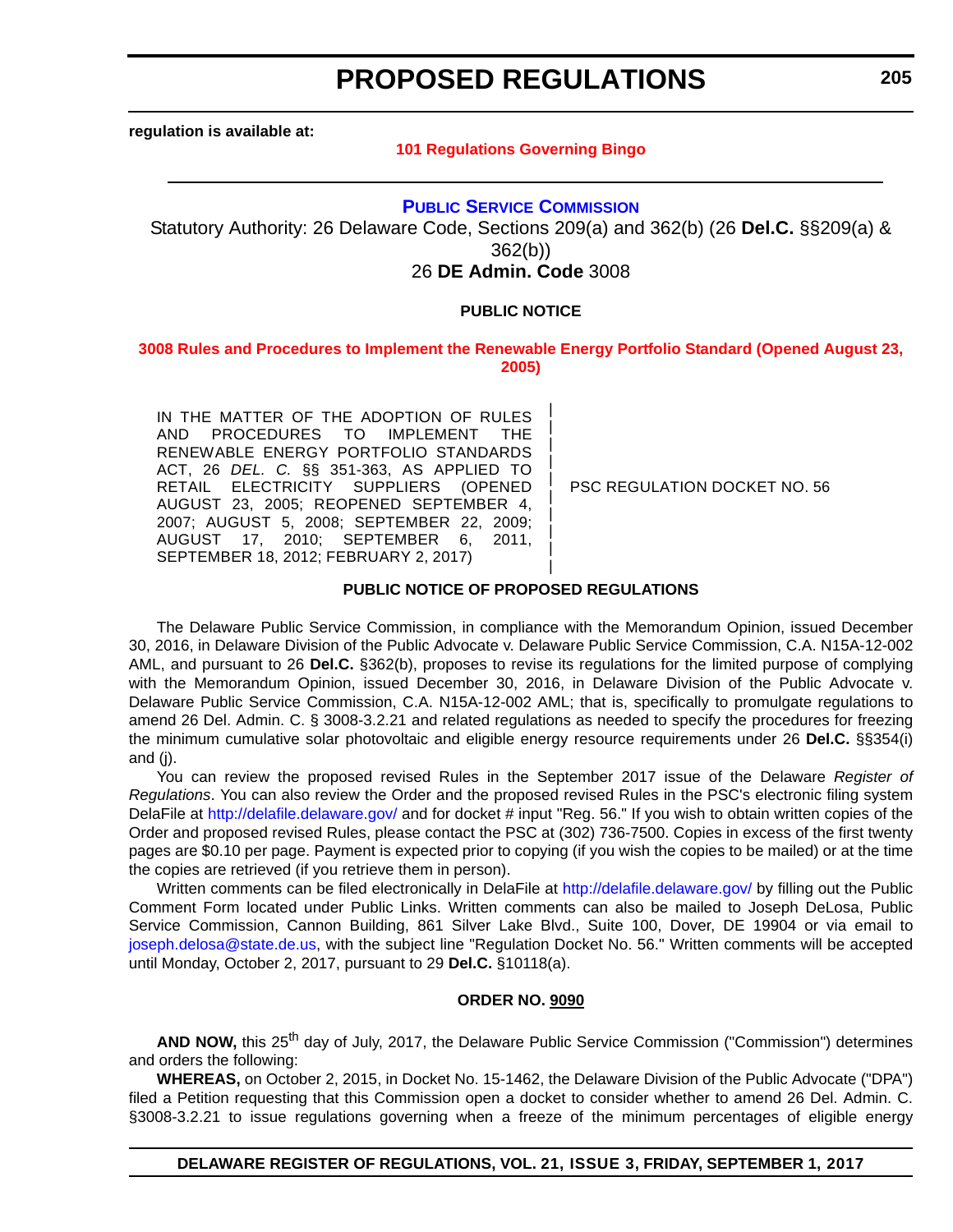resources and solar photovoltaics may be declared pursuant to 26 **Del.C.** §354(i) and (j); and on October 12, 2015, the Caesar Rodney Institute ("CRI") submitted a Petition supporting the DPA's Petition;

**WHEREAS,** on October 27, 2015, the Commission Staff ("Staff") and the DNREC filed a Joint Motion opposing the Petitions of the DPA and CRI and requesting that the Commission deny the Petitions (the "Joint Motion"); and on October 29, 2015, the DPA and CRI filed a joint response ("Joint Response") to the Joint Motion;

**WHEREAS,** the Commission also received a letter signed by eight members of the Delaware House of Representatives supporting the Petition, and written comments from Dr. Jeremy Firestone and the Mid-Atlantic Renewable Energy Coalition opposing the Petition;

**WHEREAS,** on November 3, 2015, the Commission met at its regularly-scheduled meeting to consider the Petition, the Joint Motion, the Joint Response, and other written comments, and to hear oral argument from the parties. After deliberations, the Commission denied the Petition and closed the docket. This decision was memorialized in Order No. 8807, which explained the Commission's decision as follows:

The language of the REPSA [Renewable Energy Portfolio Standards Act, 26 **Del.C.** §§351-363] is not a model of clarity. We believe that the language could be improved to make the respective responsibilities of the Commission and DNREC clearer, and we question whether the aims of the statute will be accomplished given the dispute about how to interpret the language. We urge the General Assembly to clarify those responsibilities going forward. In the meantime, we interpret Sections 354(i) and (j) to provide DNREC with the primary responsibility for issuing regulations governing when a freeze of the minimum percentages of eligible energy resources and solar photovoltaics may be declared.<sup>1</sup>

**WHEREAS,** on December 7, 2015, the DPA filed a Notice of Appeal of the Commission's decision in Order No. 8807 with the Superior Court of the State of Delaware (the "Court"); and

**WHEREAS,** after briefing and oral argument by the DPA and the Commission, on December 30, 2016, the Court issued a Memorandum Opinion<sup>2</sup> reversing the Commission's decision in Order No. 8807 and remanding to the Commission for proceedings consistent with the decision; and

**WHEREAS,** in compliance with the Court's Memorandum Opinion, on February 2, 2017, the Commission adopted Order No. 9025 in Docket No. 15-1462, which 1) re-opened Docket No. 15-1462 for the limited purpose of complying with the Memorandum Opinion, issued December 30, 2016, in *Delaware Division of the Public Advocate v. Delaware Public Service Commission*, C.A. N15A-12-002 AML; 2) reversed Ordering Paragraph No. 21 of Order No. 8807, which denied the Petition of the DPA and CRI; and 3) directed Staff to re-open Regulation Docket 56 for the limited purpose of complying with the Memorandum Opinion, issued December 30, 2016, in *Delaware Division of the Public Advocate v. Delaware Public Service Commission*, C.A. N15A-12-002 AML; that is, specifically to promulgate regulations to amend 26 Del. Admin. C. § 3008-3.2.21 and related regulations as needed to specify the procedures for freezing the minimum cumulative solar photovoltaic and eligible energy resource requirements under 26 **Del.C.** §§354(i) and (j); and

**WHEREAS,** on February 2, 2017, the Commission adopted Order No. 9024 in this docket, which required the publication of proposed Rules in the March 1, 2017 Delaware *Register of Regulations*, publication of public notice, and a public comment period through April 24, 2017; and

**WHEREAS**, at the public hearing at the April 6, 2017 regularly-scheduled Commission meeting, the Commission heard public comments; and

**WHEREAS,** before April 24, 2017, 104 written public comments were received, including comments from the DPA, CRI, Delaware Department of Natural Resources and Environmental Conservation, and Mr. Gary Myers, among others; and

**WHEREAS,** in consideration of these public comments, Staff has proposed substantive revisions to the Rules approved for publication by the Commission on February 2, 2017 in Order No. 9024. The proposed revision is set forth herein as **Exhibit "B";** and

**WHEREAS,** in support of these proposed substantive revisions, and to address several issues raised in the public comments, Staff has authored a review and recommendation; and

**WHEREAS,** considering these substantive revisions, Staff recommends that the Commission approve for publishing the proposed Rules attached as **Exhibit "B"** in the Delaware Registrar of Regulations on September 1, 2017 and set forth another public comment period.

#### **NOW, THEREFORE, IT IS HEREBY ORDERED BY THE AFFIRMATIVE**

**DELAWARE REGISTER OF REGULATIONS, VOL. 21, ISSUE 3, FRIDAY, SEPTEMBER 1, 2017**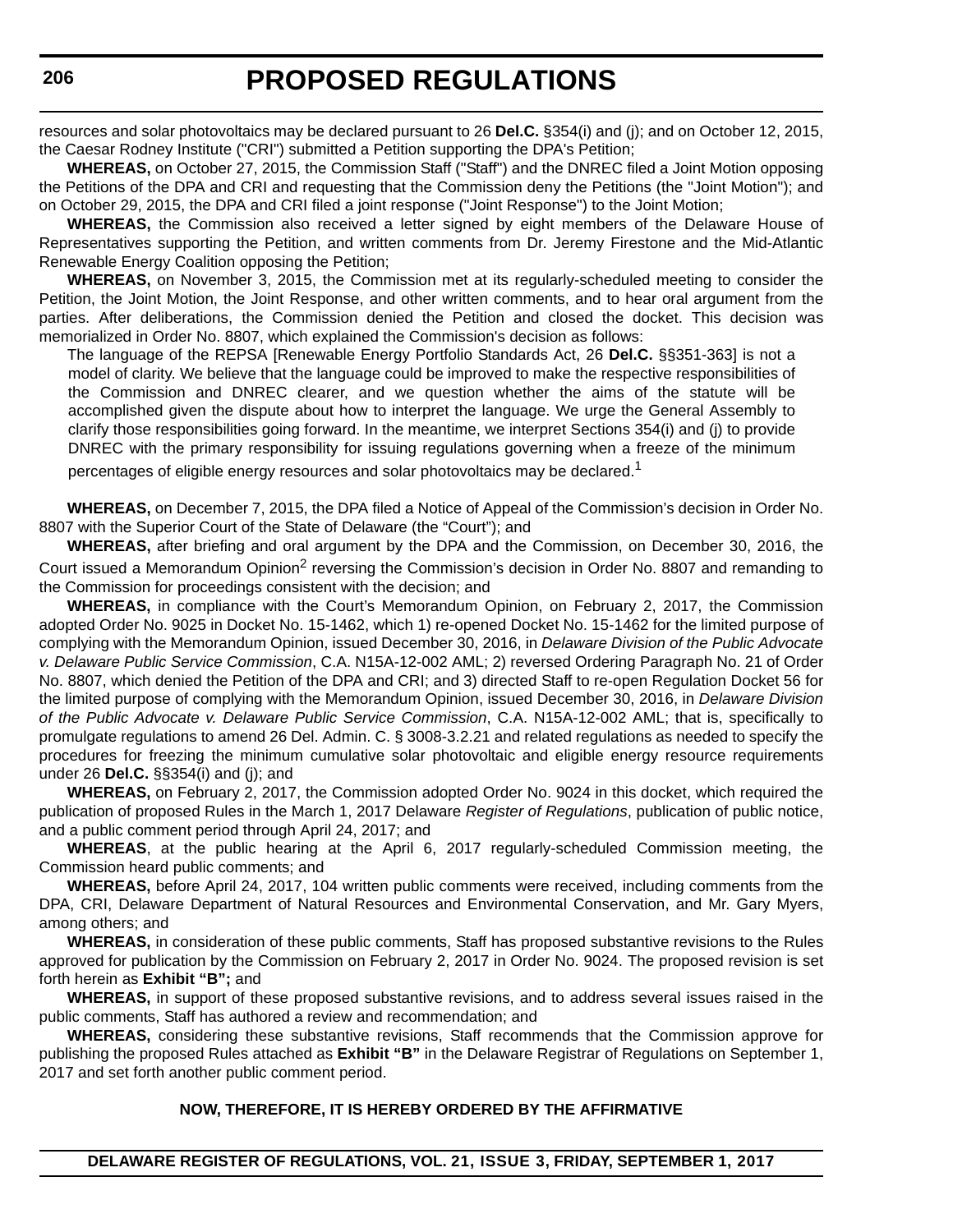#### **VOTE OF NOT FEWER THAN THREE COMMISSIONERS:**

1. That, pursuant to 29 **Del.C.** §§1133 and 10115(a), the Commission Secretary shall transmit to the Registrar of Regulations for publication on September 1, 2017 in the Delaware *Register of Regulations* a copy of this Order, along with copies of the proposed and current Rules (**Exhibits "B" and "C",** respectively).

2. That the Commission Secretary shall publish in the manner described below the Notice of Proposed Rulemaking attached as **Exhibit "A."** Such notice shall be published in the *Delaware State News* and *The News Journal* by September 1, 2017. The notice shall also be sent to the Delaware Registrar of Regulations for publication on September 1, 2017 in the Delaware *Register of Regulations*.

3. That, pursuant to 29 **Del.C.** §§10115(a) and 10116, the Commission encourages persons or entities to submit written comments, on or before Monday, October 2, 2017.

4. That the Commission reserves jurisdiction and authority to enter such further orders as may be deemed necessary or proper.

1. Order No. 8807, ¶ 19 (Dec. 3, 2015).

2. Memorandum Opinion, *Delaware Division of the Public Advocate v. Delaware Public Service Commission*, C.A. N15A-12-002 AML (Dec. 30, 2016).

#### **BY ORDER OF THE COMMISSION:**

### **BY ORDER OF THE COMMISSION:**

Dallas Winslow, Chair Joann T. Conaway, Commissioner Manubhai (Mike) C. Karia, Commissioner K. F. Drexler, Commissioner

ATTEST:

Donna Nickerson, Secretary

#### **\*Please Note:**

**(1) The Regulatory Flexibility Analysis and Impact Statement for this regulation, as required by 29 Del.C. Ch. 104, is available at:**

**<http://regulations.delaware.gov/register/september2017/proposed/21 DE Reg 205RFA 09-01-17.pdf>**

**(2) Due to the size of the proposed regulation, it is not being published here. A copy of the regulation is available at:**

**[3008 Rules and Procedures to Implement the Renewable Energy Portfolio Standard \(Opened August 23,](http://regulations.delaware.gov/register/september2017/proposed/21 DE Reg 205 09-01-17.htm)  2005)**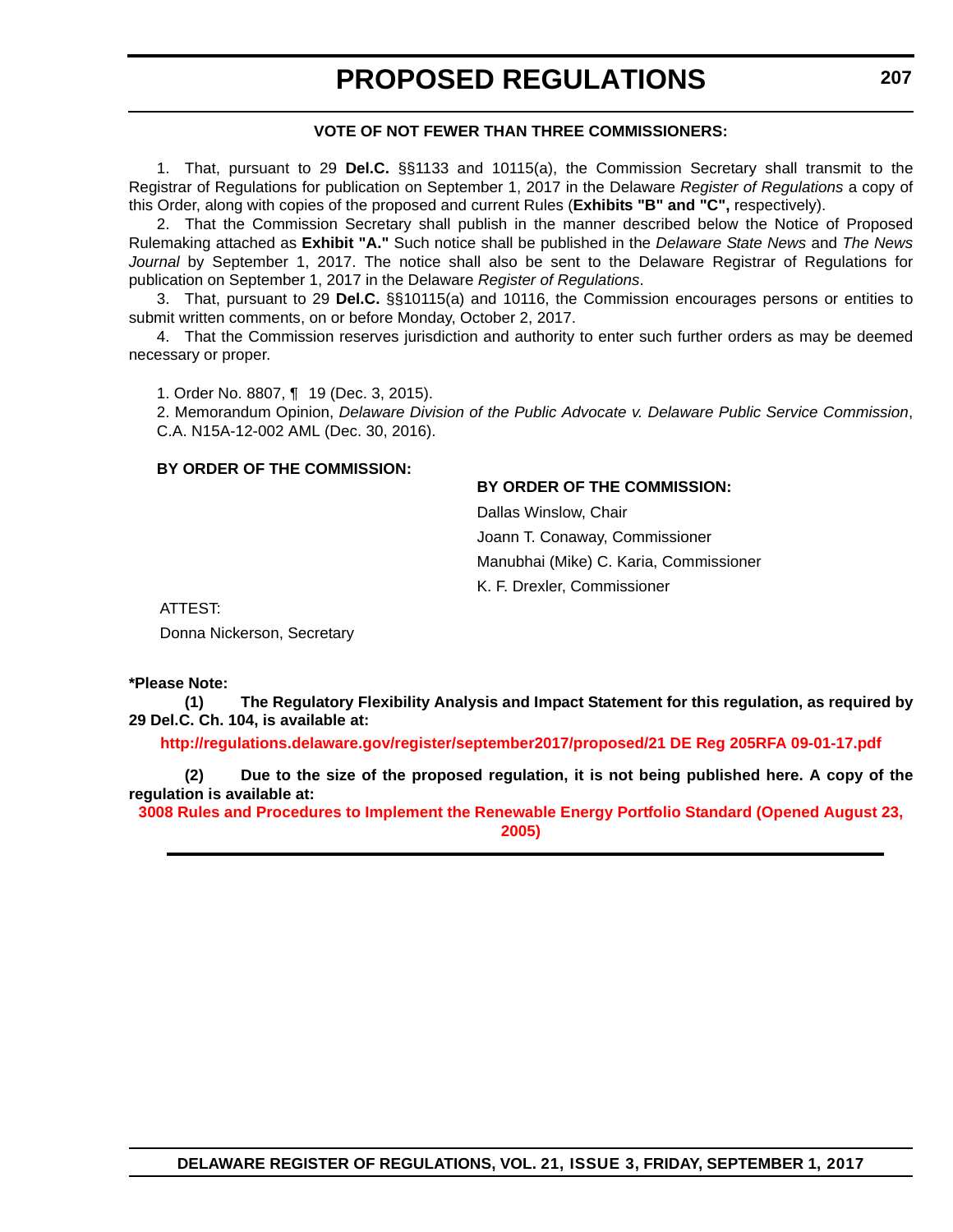# **Symbol Key**

Arial type indicates the text existing prior to the regulation being promulgated. Underlined text indicates new text added at the time of the proposed action. Language which is stricken through indicates text being deleted. **Bracketed Bold language]** indicates text added at the time the final order was issued. **Bracketed bold stricken through]** indicates language deleted at the time the final order was issued.

# **Final Regulations**

The opportunity for public comment shall be held open for a minimum of 30 days after the proposal is published in the *Register of Regulations*. At the conclusion of all hearings and after receipt within the time allowed of all written materials, upon all the testimonial and written evidence and information submitted, together with summaries of the evidence and information by subordinates, the agency shall determine whether a regulation should be adopted, amended or repealed and shall issue its conclusion in an order which shall include: (1) A brief summary of the evidence and information submitted; (2) A brief summary of its findings of fact with respect to the evidence and information, except where a rule of procedure is being adopted or amended; (3) A decision to adopt, amend or repeal a regulation or to take no action and the decision shall be supported by its findings on the evidence and information received; (4) The exact text and citation of such regulation adopted, amended or repealed; (5) The effective date of the order; (6) Any other findings or conclusions required by the law under which the agency has authority to act; and (7) The signature of at least a quorum of the agency members.

The effective date of an order which adopts, amends or repeals a regulation shall be not less than 10 days from the date the order adopting, amending or repealing a regulation has been published in its final form in the *Register of Regulations*, unless such adoption, amendment or repeal qualifies as an emergency under §10119.

# **[DEPARTMENT OF EDUCATION](https://www.doe.k12.de.us/)**

**OFFICE OF [THE SECRETARY](https://pubapps.doe.k12.de.us/EducationalDirectoryPublic/pages/DDOE/Branches.aspx?page=branches&BID=1)** Statutory Authority: 14 Delaware Code, Section 122(b) (14 **Del.C.** §122(b)) 14 **DE Admin. Code** 292

# **REGULATORY IMPLEMENTING ORDER**

# **[292 Post Secondary Institutions and Degree Granting Institutions of Higher Education](#page-3-0)**

# **I. SUMMARY OF THE EVIDENCE AND INFORMATION SUBMITTED**

The Secretary of Education seeks the consent of the State Board of Education to amend 14 **DE Admin. Code** 292 Post Secondary Institutions and Degree Granting Institutions of Higher Education. The regulation is being amended to: 1) clarify that the requirements of this regulation do not apply to Institutions of Higher Education specified in 14 **Del.C**. Parts II, III, and VI; 2) add subsection 2.3 which provides that the requirements and approval process for educator preparation programs are specified in 14 **DE Admin. Code** 290; 3) add section 5.0 which specifies the criteria for obtaining the Department's approval to offer courses, programs of courses, and degrees within Delaware; 4) amend section 7.0 to clarify the requirements for the levels of degree-granting authority approval; and 5) add degrees to section 11.0 to clarify that Institutions of Higher Education are required to seek the Department's approval in order to offer an additional level of degree.

Notice of the proposed regulation was published in the *News Journal* and the *Delaware State News* on July 1, 2017 in the form hereto attached as *Exhibit "A"*. The Department did not receive comments on this regulation.

### **II. FINDINGS OF FACTS**

The Secretary finds that it is appropriate to amend 14 **DE Admin. Code** 292 Post Secondary Institutions and Degree Granting Institutions of Higher Education to further clarify the process.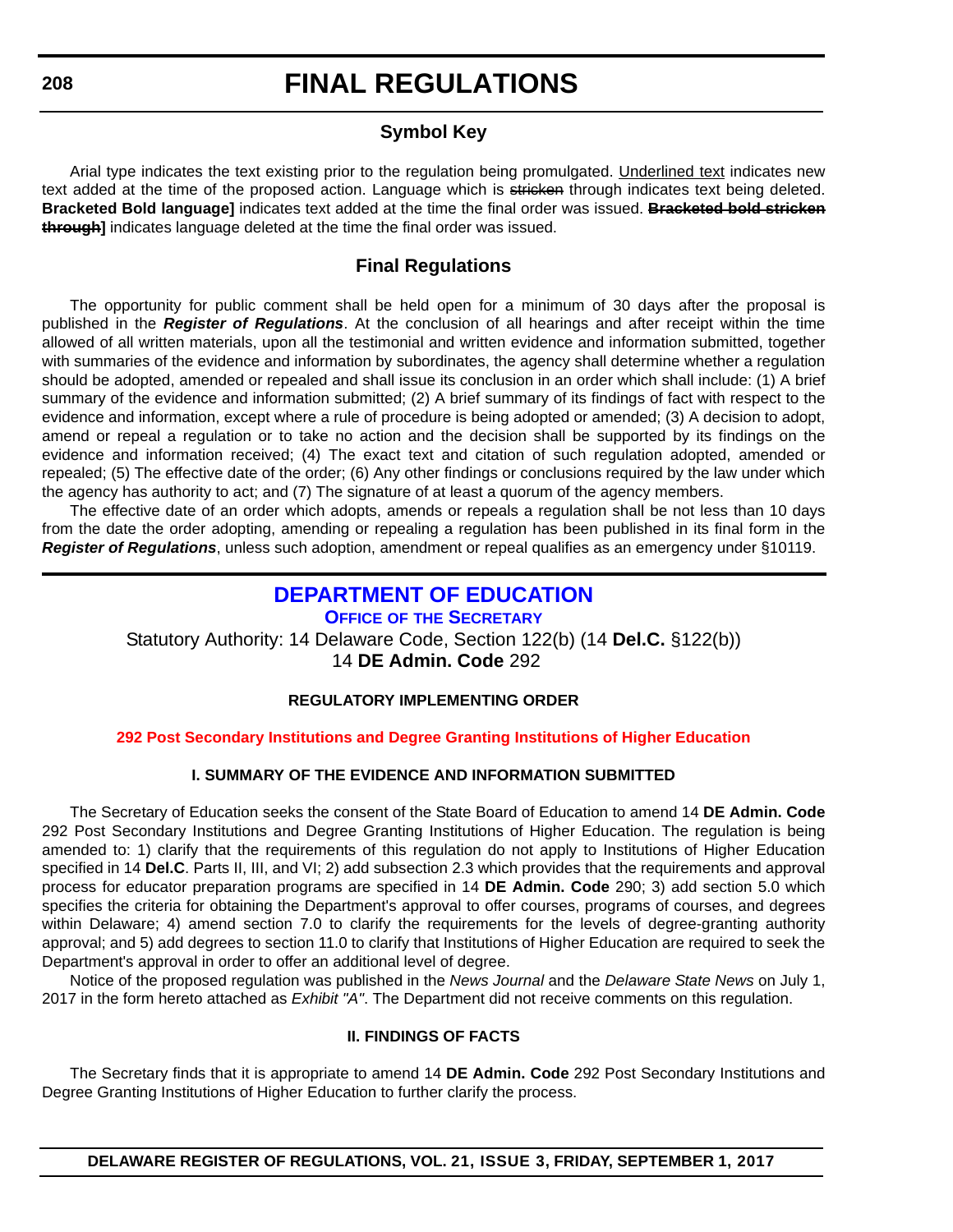## **III. DECISION TO AMEND THE REGULATION**

For the foregoing reasons, the Secretary concludes that it is appropriate to amend 14 **DE Admin. Code** 292 Post Secondary Institutions and Degree Granting Institutions of Higher Education. Therefore, pursuant to 14 **Del.C.** §122, 14 **DE Admin. Code** 292 Post Secondary Institutions and Degree Granting Institutions of Higher Education attached hereto as *Exhibit "B"* is hereby amended. Pursuant to the provision of 14 **Del.C.** §122(e), 14 **DE Admin. Code** 292 Post Secondary Institutions and Degree Granting Institutions of Higher Education hereby amended shall be in effect for a period of five years from the effective date of this order as set forth in Section V. below.

## **IV. TEXT AND CITATION**

The text of 14 **DE Admin. Code** 292 Post Secondary Institutions and Degree Granting Institutions of Higher Education amended hereby shall be in the form attached hereto as *Exhibit "B"*, and said regulation shall be cited as 14 **DE Admin. Code** 292 Post Secondary Institutions and Degree Granting Institutions of Higher Education in the *Administrative Code of Regulations* for the Department of Education.

### **V. EFFECTIVE DATE OF ORDER**

The actions hereinabove referred to were taken by the Secretary pursuant to 14 **Del.C.** §122 on August 17, 2017. The effective date of this Order shall be ten (10) days from the date this Order is published in the Delaware *Register of Regulations*.

**IT IS SO ORDERED** the 17<sup>th</sup> day of August 2017.

#### **Department of Education**

Susan S. Bunting, Ed.D., Secretary of Education Approved this 17<sup>th</sup> day of August 2017

### **State Board of Education**

Dennis L. Loftus, Ed.D., President Gregory B. Coverdale, Jr. Nina Lou Bunting, Vice President Liane M. Sorenson G. Patrick Heffernan (absent) Terry M. Whittaker, Ed.D. Barbara B. Rutt (absent)

**\*Please note that no changes were made to the regulation as originally proposed and published in the July 2017 issue of the** *Register* **at page 11 (21 DE Reg. 11). Therefore, the final regulation is not being republished. A copy of the final regulation is available at:**

**[292 Post Secondary Institutions and Degree Granting Institutions of Higher Education](http://regulations.delaware.gov/register/september2017/final/21 DE Reg 208 09-01-17.htm)** 

# **OFFICE OF [THE SECRETARY](https://pubapps.doe.k12.de.us/EducationalDirectoryPublic/pages/DDOE/Branches.aspx?page=branches&BID=1)** Statutory Authority: 14 Delaware Code, Section 122(b) (14 **Del.C.** §122(b)) 14 **DE Admin. Code** 729

## **REGULATORY IMPLEMENTING ORDER**

### **[729 School Custodians](#page-3-0)**

### **I. SUMMARY OF THE EVIDENCE AND INFORMATION SUBMITTED**

The Secretary of Education intends to amend 14 **DE Admin. Code** 729 School Custodians. This regulation is being amended to correct a typographical error in subsection 3.2.10. No other changes are needed.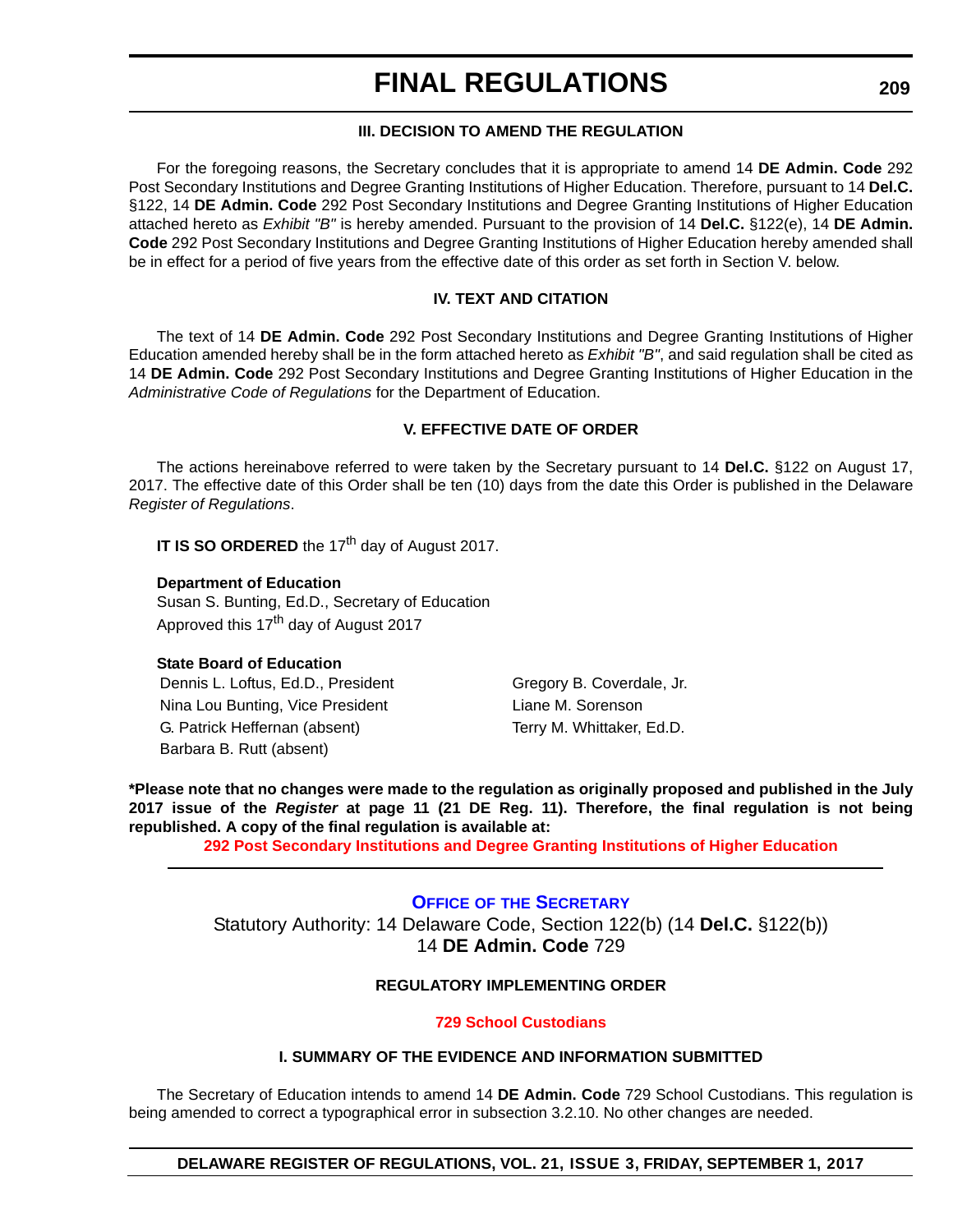# **FINAL REGULATIONS**

Notice of the proposed regulation was published in the *News Journal* and the *Delaware State News* on July 1, 2017, in the form hereto attached as *Exhibit "A"*. No comments were received for this regulation.

#### **II. FINDINGS OF FACTS**

The Secretary finds that it is appropriate to amend 14 **DE Admin. Code** 729 School Custodians in order to correct a typographical error in subsection 3.2.10.

#### **III. DECISION TO AMEND THE REGULATION**

For the foregoing reasons, the Secretary concludes that it is appropriate to amend 14 **DE Admin. Code** 729 School Custodians. Therefore, pursuant to 14 **Del.C.** §122, 14 **DE Admin. Code** 729 School Custodians attached hereto as *Exhibit "B"* is hereby amended. Pursuant to the provision of 14 **Del.C.** §122(e), 14 **DE Admin. Code** 729 School Custodians hereby amended shall be in effect for a period of five years from the effective date of this order as set forth in Section V. below.

### **IV. TEXT AND CITATION**

The text of 14 **DE Admin. Code** 729 School Custodians amended hereby shall be in the form attached hereto as Exhibit "B", and said regulation shall be cited as 14 **DE Admin. Code** 729 School Custodians in the *Administrative Code of Regulations* for the Department of Education.

### **V. EFFECTIVE DATE OF ORDER**

The actions hereinabove referred to were taken by the Secretary pursuant to 14 **Del.C.** §122 on August 15, 2017. The effective date of this Order shall be ten (10) days from the date this Order is published in the *Delaware Register of Regulations*.

**IT IS SO ORDERED** the 15<sup>th</sup> day of August 2017.

**Department of Education** Susan S. Bunting, Ed.D., Secretary of Education Approved this 15<sup>th</sup> day of August 2017

**\*Please note that no changes were made to the regulation as originally proposed and published in the July 2017 issue of the** *Register* **at page 12 (21 DE Reg. 12). Therefore, the final regulation is not being republished. A copy of the final regulation is available at:**

**[729 School Custodians](http://regulations.delaware.gov/register/september2017/final/21 DE Reg 209 09-01-17.htm)** 

**OFFICE OF [THE SECRETARY](https://pubapps.doe.k12.de.us/EducationalDirectoryPublic/pages/DDOE/Branches.aspx?page=branches&BID=1)** Statutory Authority: 14 Delaware Code, Section 122(b) (14 **Del.C.** §122(b)) 14 **DE Admin. Code** 734

### **REGULATORY IMPLEMENTING ORDER**

### **[734 District School Board and Charter School Board Member Financial Responsibility Training](#page-3-0)**

## **I. SUMMARY OF THE EVIDENCE AND INFORMATION SUBMITTED**

The Secretary of Education intends to amend 14 **DE Admin. Code** 734 District School Board and Charter School Board Member Financial Responsibility Training. The Department of Education reviewed this and other regulations which were four years or older as part of the 2016 Regulation Review as required by 29 **Del.C.** §10407.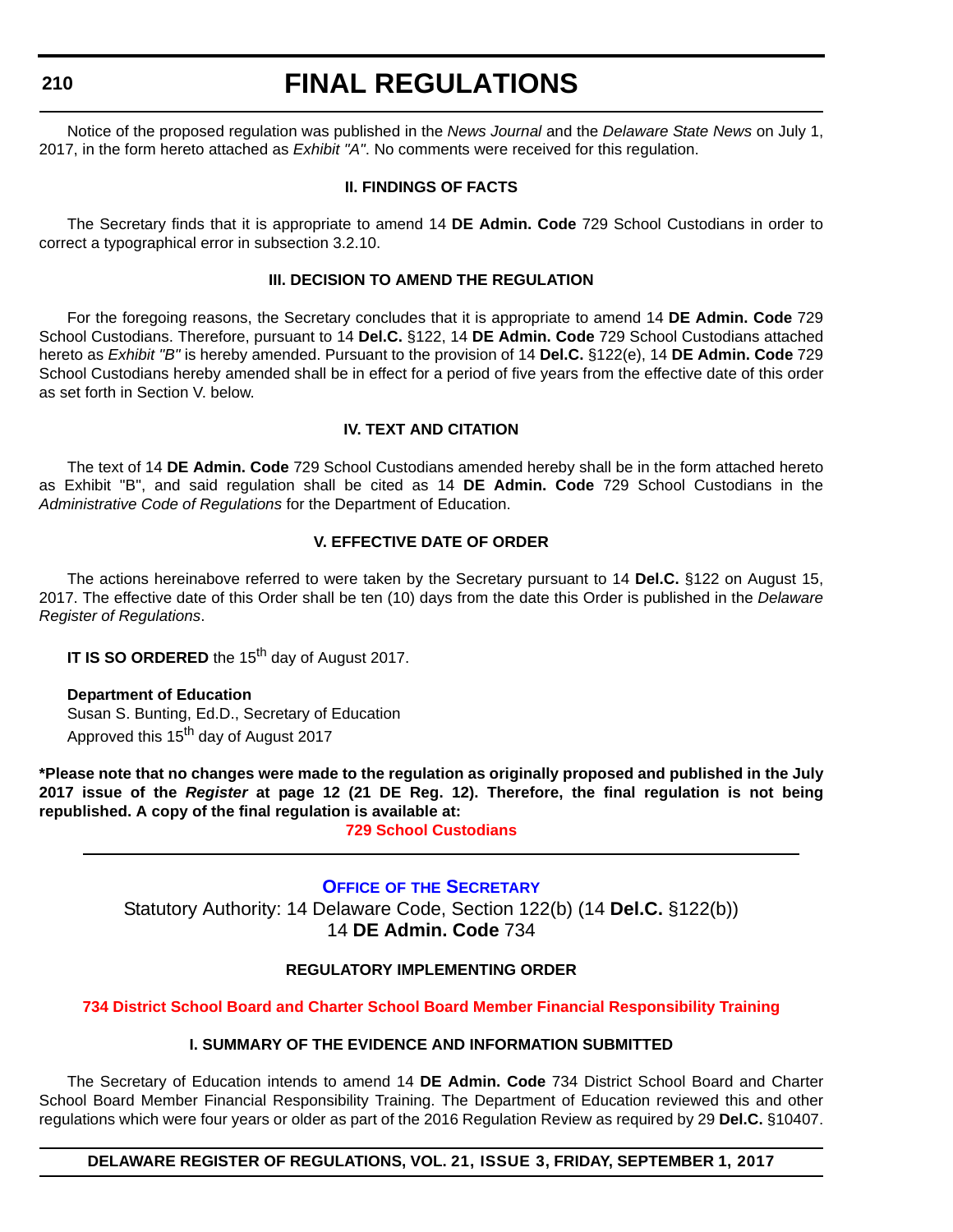This review resulted in the regulation being amended to clarify definitions and align with current practice regarding budget oversight committees in district and charter schools. It also is amended to include language from Regulation 736 Local School District and Charter School Citizen Budget Oversight Committees. As a result, the title of the regulation is changed to reflect its content.

Notice of the proposed regulation was published in the *News Journal* and *Delaware State News* on June 1, 2017, in the form hereto attached as *Exhibit "A"*. The Department received comments from a representative of the Freire charter school as well as a private citizen. Both individuals noted a concern with the requirement that training for new members of a district or charter board, or a new member of the Citizen Board Oversight Committee (CBOC) to occur within 3 months of election or appointment. The Department intends to have online training available by October 1, 2017, which will allow for the required training to occur at any time that is convenient for the trainee and not dependent on a face to face training. Additionally, a comment was made regarding "additional training may be required from time to time as determined by the Department." The Department reviewed the comment and at this time is not making a change. The Department maintains the flexibility is necessary for any rare occasion of a systemic issue where training may be needed. It is not the intent of the Department to overburden those in these positions. Another comment related to the definition of charter school. The Department reviewed and noted the incorrect definition was published. This has been amended in this final order. In addition, clarity was provided for any additional training that may be required.

### **II. FINDINGS OF FACTS**

The Secretary finds that it is appropriate to amend 14 **DE Admin. Code** 734 District School Board and Charter School Board Member Financial Responsibility Training in order to clarify definitions and align with current practice regarding budget oversight committees in district and charter schools. It also is being amended to include language from Regulation 736 Local School District and Charter School Citizen Budget Oversight Committees.

#### **III. DECISION TO AMEND THE REGULATION**

For the foregoing reasons, the Secretary concludes that it is appropriate to amend 14 **DE Admin. Code** 734 District School Board and Charter School Board Member Financial Responsibility Training. Therefore, pursuant to 14 **Del.C.** §122, 14 **DE Admin. Code** 734 District School Board and Charter School Board Member Financial Responsibility Training attached hereto as *Exhibit "B"* is hereby amended. Pursuant to the provision of 14 **Del.C.** §122(e), 14 **DE Admin. Code** 734 District School Board and Charter School Board Member Financial Responsibility Training hereby amended shall be in effect for a period of five years from the effective date of this order as set forth in Section V. below.

### **IV. TEXT AND CITATION**

The text of 14 **DE Admin. Code** 734 District School Board and Charter School Board Member Financial Responsibility Training amended hereby shall be in the form attached hereto as *Exhibit "B"*, and said regulation shall be cited as 14 **DE Admin. Code** 734 District School Board and Charter School Board Member Financial Responsibility Training in the *Administrative Code of Regulations* for the Department of Education.

### **V. EFFECTIVE DATE OF ORDER**

The actions hereinabove referred to were taken by the Secretary pursuant to 14 **Del.C.** §122 on August 15, 2017. The effective date of this Order shall be ten (10) days from the date this Order is published in the *Delaware Register of Regulations*.

**IT IS SO ORDERED** the 15<sup>th</sup> day of August 2017.

### **Department of Education**

Susan S. Bunting, Ed.D., Secretary of Education Approved this 15<sup>th</sup> day of August 2017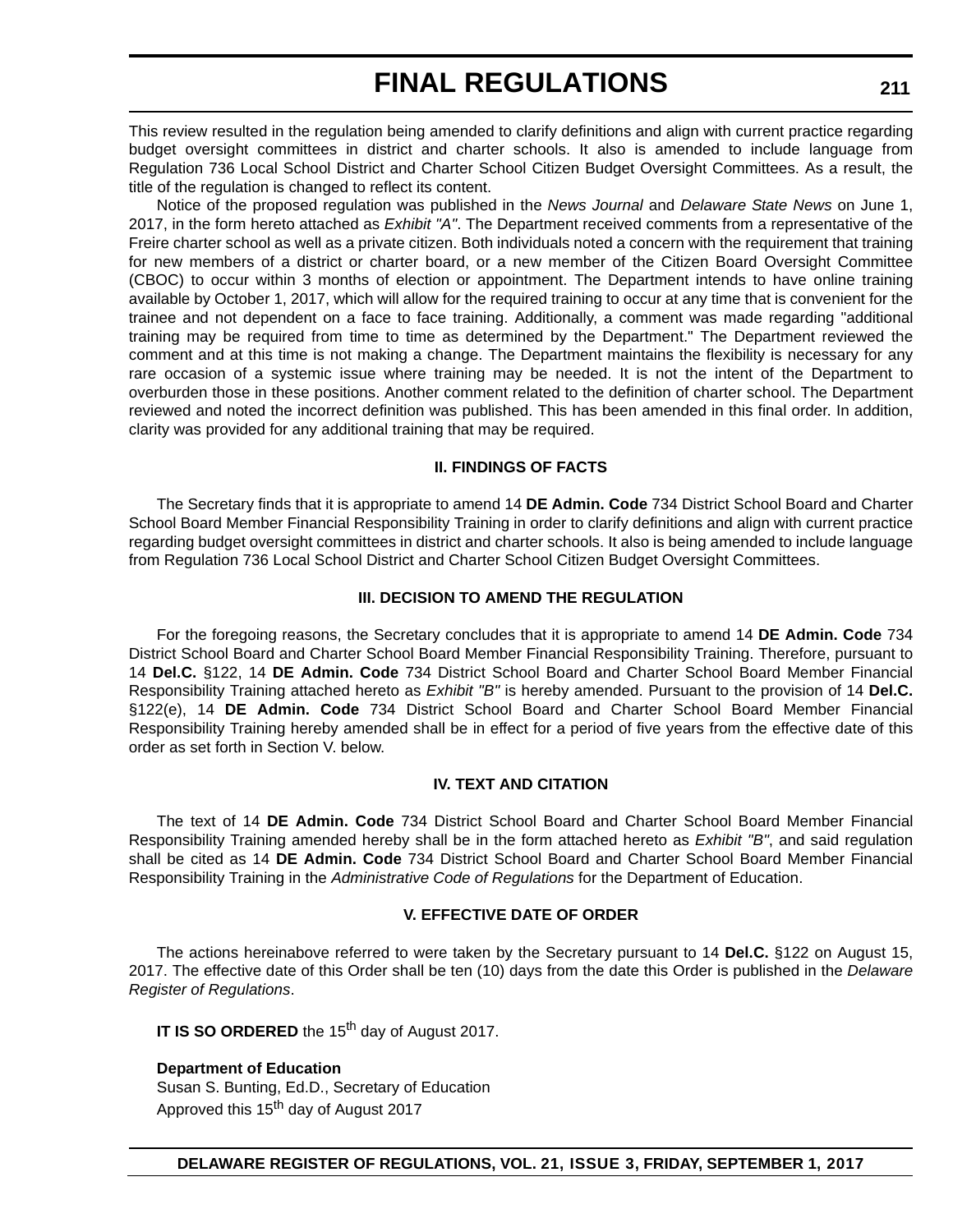### **734 Financial Responsibility Training for District School Board, and Charter School Board and Citizen Budget Oversight Committee Member Members Financial Responsibility Training**

### **1.0 Purpose**

The purpose of this regulation is to outline the criteria and process for the required financial responsibility training Financial Responsibility Training for members of district school boards including vocational technical school boards and the boards of charter schools pursuant to 14 **Del.C.** §1803 and for members of the Citizen Budget Oversight Committee (CBOC) pursuant to 14 **Del.C.** §1508. The purpose of the training is Financial Responsibility Training provides instruction to instruct members of school boards in and CBOCs as to how to properly discharging their responsibility to insure ensure that public funds, including both state and local funds, are appropriately managed and expended, and shall include as well as to provide training on state and local funding of public education.

## **2.0 Definitions**

The following words and terms, for the purposes of this regulation, shall have the following meaning unless the context clearly indicates otherwise:

> "**Certificate of Completion**" means the document provided by the Department of Education indicating the individual has attended and completed the School Board Financial Responsibility Training.

> "**Charter School**" means a non-home based full-time public school that is operated in an approved physical plant under a charter granted by, or transferred to, the Department **[with the approval of the State Board of Education or other authorizing body]** for the personal physical attendance of all students.

> "**Charter School Board**" shall mean the charter school board of directors pursuant to 14 **Del.C.** §§503, 504 means the board of directors of a charter school that shall be a public body subject to the requirements of 29 **Del.C.** Ch. 100 and shall have the same standing and authority as a Reorganized School District Board of Education, except the power to tax.

> "**Citizen Budget Oversight Committee (CBOC)**" means a group of parents, educators and taxpayers that oversee the financial position of a Local School District or Charter School pursuant to 14 **Del.C.** §1508.

"**Department**" means the Delaware Department of Education.

"**District School Board**" shall mean reorganized school district boards and vocational technical school district boards duly appointed or elected pursuant to Chapter 10 of Title 14 of the **Delaware Code**.

"**Local School District**" means a reorganized school district or vocational technical school district established pursuant to 14 **Del.C.** Ch. 10.

"**School Board Member**" shall mean means a District School Board or Charter School Board member whether that person is elected, appointed, or is a volunteer.

"**Trainer**" means an individual or organization approved by the Secretary Department of Education to provide the School Board Financial Responsibility Training.

# **3.0 School Board Financial Responsibility Training Components**

- 3.1 The School Board Financial Responsibility Training or Training means the educational programs, shall be developed and coordinated by the Department of Education, approved by the Office of Management and Budget and Controller General's Office for District School Board and Charter School Board members Department's Finance Office. This Training one-time training may be provided in person or online at the discretion of the Department and shall, at a minimum, consist of two (2) hours and cover the following topics:
	- 3.1.1 Overview of education budget process and timelines;
	- 3.1.2 Instruction in the basic rules of budgeting, including State of Delaware funds, local funds, and federal funds;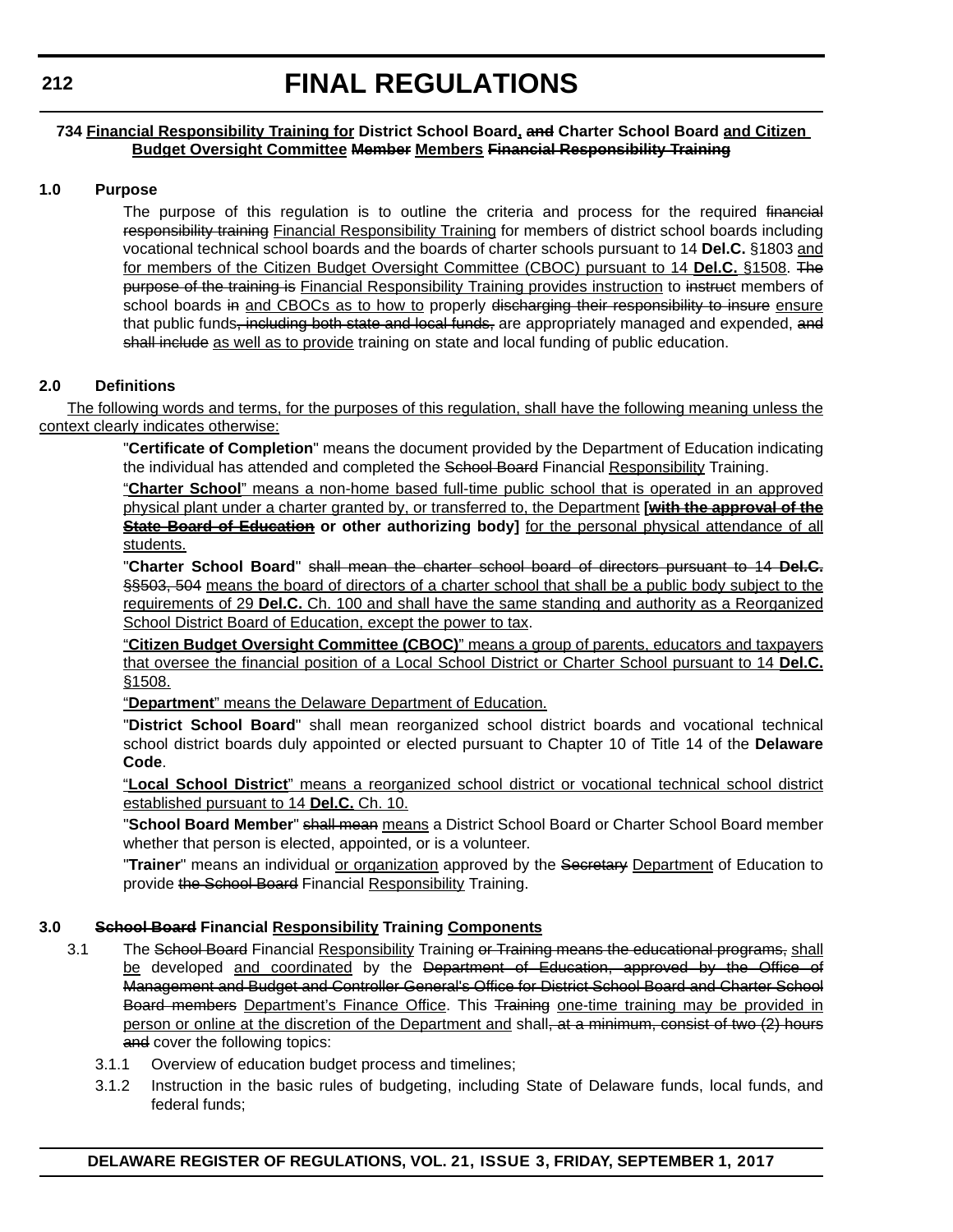- 3.1.3 State Financial Management System Information regarding the State's financial management system; and
- 3.1.4 Reporting requirements.

### **4.0 District School Board, and Charter School Board Financial Responsibility Training Requirement and CBOC Member Requirements**

- 4.1 Each member of a District School Board or Charter School Board shall attend and receive a Certificate of Completion for the School Board Financial Responsibility Training within one (1) year three (3) months of election, appointment, or voluntary service to a District School Board or Charter School Board. Provided further, additional training may be required from time to time as determined by the Department. **[Notification of any additional training shall be provided to the district or charter school.]**
- 4.2 An individual that attends Training and receives a Certificate of Completion shall be considered to meet the requirement of 4.1.
- 4.2 Each member of a CBOC shall attend and receive a Certificate of Completion for the Financial Responsibility Training within three (3) months of appointment to a CBOC. Provided further, additional training may be required from time to time as determined by the Department. **[Notification of any additional training shall be provided to the district or charter school.]**

## **5.0 Schedule of School Board Financial Responsibility Training Schedule**

5.1 The Department shall annually publish a list of date(s) for Training communicate training opportunities to Local School Districts and Charter Schools as they are scheduled. The Financial Responsibility Training shall be conducted by a Trainer as defined in this regulation, and approved by the Department's Finance Office.

#### **6.0 Notification of Attendance**

6.1 The Department shall periodically, but not less than annually, provide a list of those School Board Members and CBOC members that have not satisfied the requirement of subsections 4.1 and 4.2 to their respective District School Board or Charter School Board President, the Office of Management and Budget, and Controller General's Office.

# **OFFICE OF [THE SECRETARY](https://pubapps.doe.k12.de.us/EducationalDirectoryPublic/pages/DDOE/Branches.aspx?page=branches&BID=1)**

Statutory Authority: 14 Delaware Code, Section 122(b) (14 **Del.C.** §122(b)) 14 **DE Admin. Code** 736

### **REGULATORY IMPLEMENTING ORDER**

### **[736 Local School District and Charter School Citizen Budget Oversight Committees](#page-3-0)**

#### **I. SUMMARY OF THE EVIDENCE AND INFORMATION SUBMITTED**

The Secretary of Education intends to amend 14 **DE Admin. Code** 736 Local School District and Charter School Citizen Budget Oversight Committees. The Department of Education reviewed this and other regulations which were four years or older as part of the 2016 Regulation Review as required by 29 **Del.C.** §10407. After an internal review, the regulation is amended to remove training information that is noted in Regulation 734 and thus not needed in this regulation, and to clarify the definition of "Charter School" to be consistent with Regulation 734.

Notice of the proposed regulation was published in the *News Journal* and *Delaware State News* on June 1, 2017, in the form hereto attached as *Exhibit "A"*. Comments were received from the Delaware Charter School Network regarding the inadvertent omission of "and Charter Schools" in Section 3.0 and 3.1. Comments were received from a private citizen related to the composition of the Citizen Board Oversight Committee (CBOC),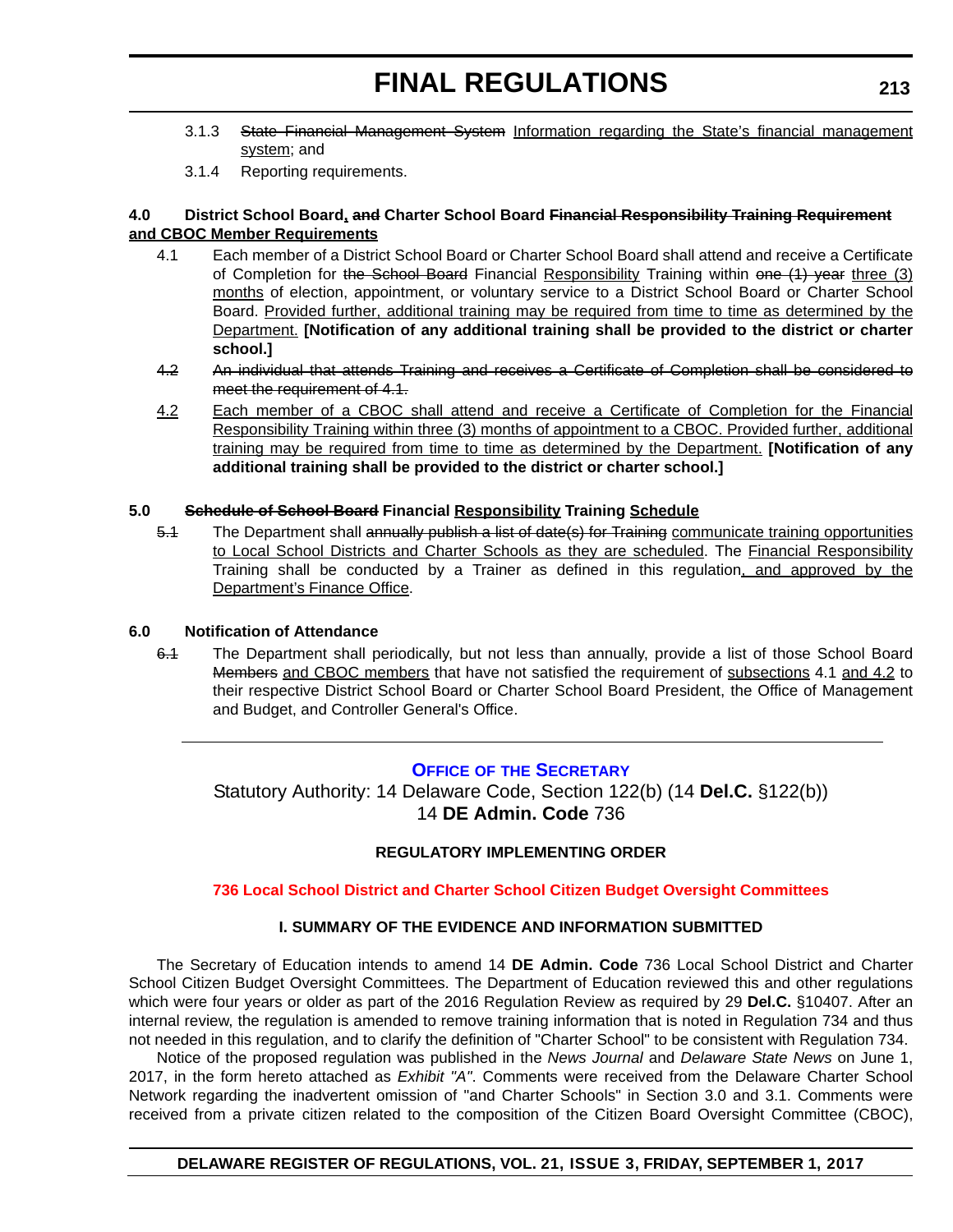# **FINAL REGULATIONS**

approval of CBOC policies, maintenance of the CBOC application form, and the extension for membership terms. The Department reviewed each comment and revised the proposed amendment as needed. The regulation follows the Delaware Code for membership therefore no changes were made. Clarification was provided related to the policy referenced in the renumbered 3.2. The policy referenced is the selection process policy. Additionally, the Department made minor renumbering and technical corrections for clarity.

### **II. FINDINGS OF FACTS**

The Secretary finds that it is appropriate to amend 14 **DE Admin. Code** 736 Local School District and Charter School Citizen Budget Oversight Committees in order to remove training information that is noted in Regulation 734 and thus not needed in this regulation, and to clarify the definition of "Charter School" to be consistent with Regulation 734.

#### **III. DECISION TO AMEND THE REGULATION**

For the foregoing reasons, the Secretary concludes that it is appropriate to amend 14 **DE Admin. Code** 736 Local School District and Charter School Citizen Budget Oversight Committees. Therefore, pursuant to 14 **Del.C.** §122, 14 **DE Admin. Code** 736 Local School District and Charter School Citizen Budget Oversight Committees attached hereto as *Exhibit "B"* is hereby amended. Pursuant to the provision of 14 **Del.C.** §122(e), 14 **DE Admin. Code** 736 Local School District and Charter School Citizen Budget Oversight Committees hereby amended shall be in effect for a period of five years from the effective date of this order as set forth in Section V. below.

#### **IV. TEXT AND CITATION**

The text of 14 **DE Admin. Code** 736 Local School District and Charter School Citizen Budget Oversight Committees amended hereby shall be in the form attached hereto as *Exhibit "B"*, and said regulation shall be cited as 14 **DE Admin. Code** 736 Local School District and Charter School Citizen Budget Oversight Committees in the *Administrative Code of Regulations* for the Department of Education.

### **V. EFFECTIVE DATE OF ORDER**

The actions hereinabove referred to were taken by the Secretary pursuant to 14 **Del.C.** §122 on August 15, 2017. The effective date of this Order shall be ten (10) days from the date this Order is published in the *Delaware Register of Regulations*.

**IT IS SO ORDERED** the 15<sup>th</sup> day of August 2017.

#### **Department of Education**

Susan S. Bunting, Ed.D., Secretary of Education Approved this 15<sup>th</sup> day of August 2017

#### **736 Local School District and Charter School Citizen Budget Oversight Committees**

#### **1.0 Purpose**

1.1 The purpose of this regulation is to outline procedures, criteria and responsibilities related to the local school district and charter school Local School District and Charter School Citizen Budget Oversight Committees (CBOC) required pursuant to 14 **Del.C.** §1508. The Citizen Budget Oversight Committee is solely CBOCs are established to oversee the financial position of the local school district or charter school it is assigned to oversee each Local School District and Charter School for which it was appointed. The local school board or charter school board Local School District and Charter School Board shall retain all policy and decision-making authorities granted pursuant to Delaware Code.

### **2.0 Definitions**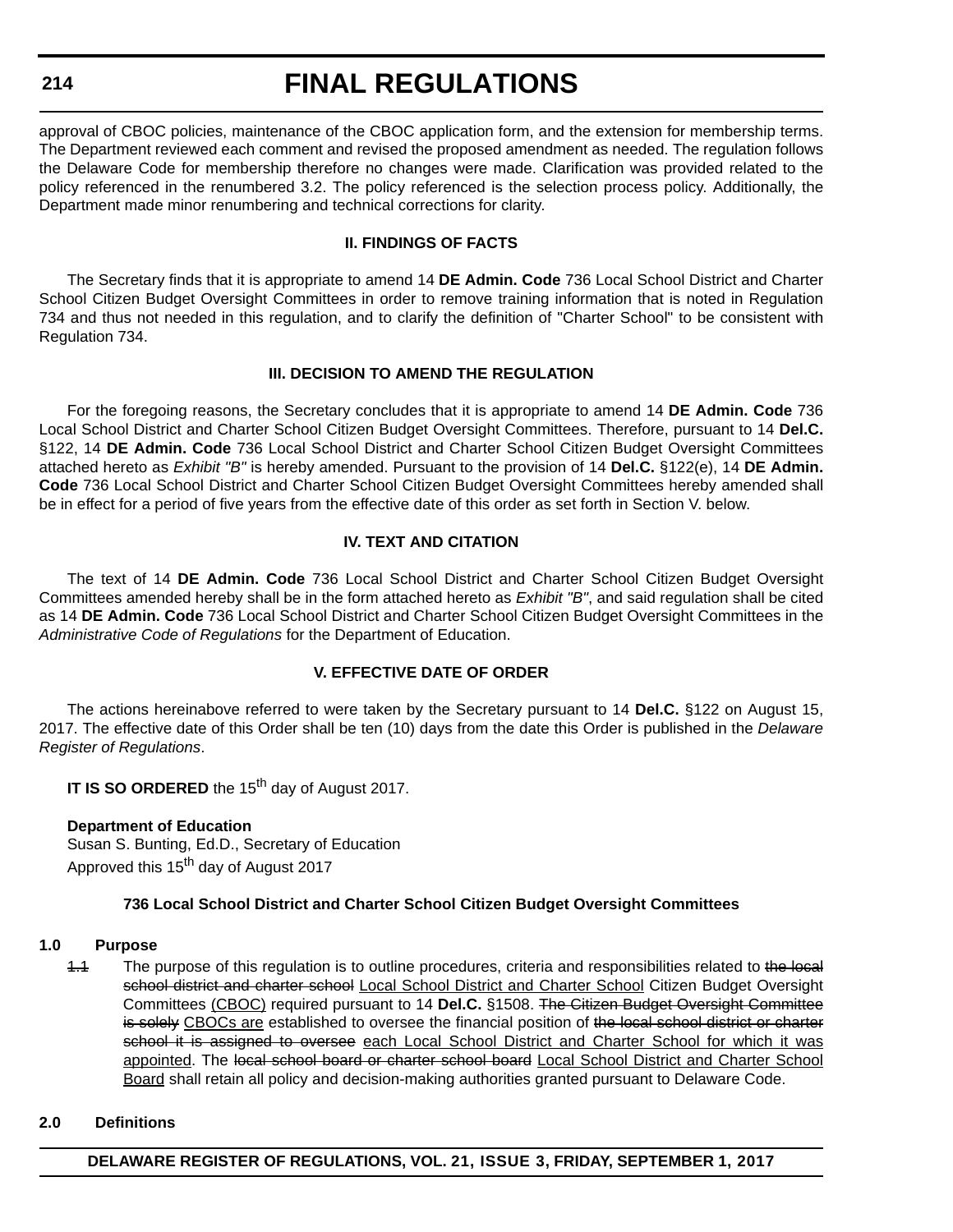"**Certificate of Completion**" means the document provided by the Department of Education indicating the individual has attended and completed the Citizen Budget Oversight Committee training Financial Responsibility Training.

"**Charter School**" shall mean a school pursuant to 14 **Del.C.**, Ch. 5 means a non-home based full-time public school that is operated in an approved physical plant under a charter granted by, or transferred to, the Department or other authorizing body for the personal physical attendance of all students.

"**Local School District**" shall mean means a reorganized school district or vocational technical school district established pursuant to 14 **Del.C**. Ch. 10.

"**Trainer**" means an individual or organization approved by the Secretary Department of Education to provide the Citizen Budget Oversight Committee training Financial Responsibility Training.

### **3.0 Committee Members for Local School Districts [and Charter Schools]**

- 3.1 Each Local School District and Charter School shall be required to establish a Gitizen Budget Oversight Committee (Committee) no later than June 1, 2010 CBOC. The Committee CBOC shall have access either electronically or in hard copy format to financial documents and financial information the Local School District **[or Charter School]** has in its possession and that are relevant to the financial position of the **[district District or Charter School]**, with redactions permitted only to protect confidential personal information regarding students or employees as permitted by the state's Freedom of Information Act.
	- [3.2 3.1.1] The Gommittee Local School District's CBOC shall have at least five (5) members. with representation from Representation shall consist of parents, educators and taxpayers residing in the district. In addition, where possible, the Committee CBOC shall have at least two members with formal educational or vocational backgrounds amenable to oversight of school district financial statements. Further provided, Committee CBOC members shall not be compensated, except for allowable mileage for training or similar activities, for participation on such Committee CBOC.
	- **[3.3 3.1.2]** The Charter School's CBOC shall have at least five (5) members. Representation shall consist of educators and parents of students in the school, with no more than two being Charter School Board members and one being a representative of the Department. In addition, where possible, the CBOC shall have at least two members with formal educational or vocational backgrounds amenable to oversight of school **[district]** financial statements. Further provided, CBOC members shall not be compensated, except for allowable mileage for training or similar activities, for participation on such CBOC.
- 3.3**[3.4 3.2]** Each Local School district may District and Charter School shall establish its own **[selection]** policy for its Citizen Oversight Budget Committee CBOC, and shall submit the **[selection]** policy to the Department for review. The Local School District, if it chooses to establish its own policy, shall submit the policy to the Department within ninety (90) calendar days of the effective day of this regulation. The Associate Secretary for Finance and Services Department's Finance Office shall review the proposed policy and make a decision within fifteen (15) work days to approve or request revisions. The decision to approve or request revisions shall be based on whether the **[selection]** policy meets the provisions in 3.4 subsection **[3.5 3.3]**.
	- 3.3.1 If the Department does not approve the submitted policy, the Department shall provide comment for areas requiring revisions within fifteen (15) work days of receipt of the proposed policy. The Local School District may submit a revised policy. If the revised policy is not subsequently approved, the Local School District shall follow the Department's Citizen Budget Oversight Committee policy for Local School Districts pursuant to 3.4. In addition, a Local School District may not resubmit a policy for approval more than one time during a fiscal year.
- 3.4**[3.5 3.3]** The Department's Citizen Budget Oversight Committee CBOC membership provisions shall be as follows:
	- 3.4.1**[3.5.1 3.3.1]** Use the appropriate District or Charter School application form**[,]** as developed and **[approved maintained]** by the Department**[,]** that delineates standard application language and additional information that includes, but is not limited to, the following: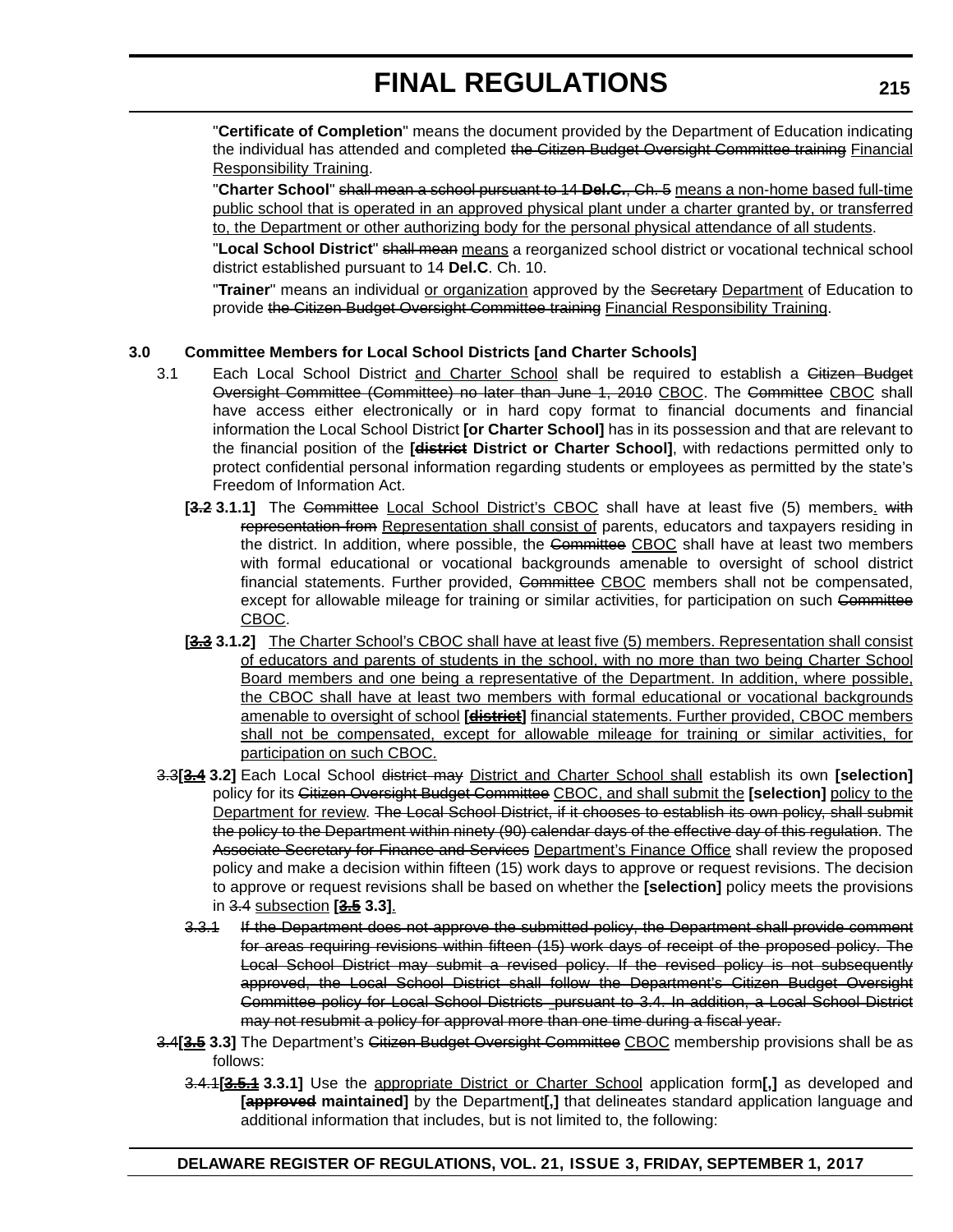- 3.4.1.1 **[3.5.1.1 3.3.1.1]** Membership pursuant to subsections **[3.2 3.1.1]** and **[3.3 3.1.2]**;
- 3.4.1.2 **[3.5.1.2 3.3.1.2]** Conflict of interest, and disqualification from membership upon identification thereof, criteria;
- 3.4.1.3 **[3.5.1.3 3.3.1.3]** Selection, or removal, of the Chairperson to be determined by a majority of the membership of the committee CBOC;
- 3.4.1.4 **[3.5.1.4 3.3.1.4]** Term length **[of shall be]** two (2) years with **[an]** option **[at the end of the term]** to **[extend to no more than three (3) approve an]** additional **[terms two-year term]** based on the majority vote of the **[other]** existing members of the Committee CBOC**[;, provided that the cumulative number of extensions shall not exceed three (3);]** however, a member may terminate his or her position upon written notice to the Chairperson; and
- 3.4.1.5 **[3.5.1.5 3.3.1.5]** Experience and statement **[for of]** reason for participation on the Committee CBOC.
- 3.4.2 **[3.5.2 3.3.2]** Post the request for Committee CBOC members for at least fifteen (15) work days on its website and all school building main entrance doors;
- 3.4.3 **[3.5.3 3.3.3]** Identify and post on its website the Selection Committee selection committee that consists of one educator from the district Local School District or Charter School, one local school board Local School Board or Charter School Board member, one member of the local teacher's union, and at least two parents or community members who are not district Local School District or Charter School employees or local school board members; and

3.4.4 **[3.5.4 3.3.4]** Use the selection rubric developed and approved by the Department of Education.

3.5 Notwithstanding the above, a Local School District with an established citizen budget oversight committee or similar type of citizen committee established for financial oversight may submit a request to the Associate Secretary of Finance and Services for this established committee to be considered the Citizen Budget Oversight Committee pursuant to this regulation as long as the membership meets 3.2 of this regulation. The request shall be made in writing and the Associate Secretary of Finance and Services shall respond within fifteen (15) work days whether to approve such established committee to meet the requirements of this regulation. Upon the effective date of this regulation, any new members or membership solicitation shall be subject to the provisions herein.

#### **4.0 Committee Members for Charter Schools**

- 4.1 Each Charter School shall be required to establish its Citizen Budget Oversight Committee (Committee) no later than June 1, 2010. The Committee shall have access either electronically or in hard copy format to financial documents and financial information the Charter School has in its possession and that are relevant to the financial position of the district, with redactions permitted only to protect confidential personal information regarding students or employees.
- 4.2 The Committee shall have at least five (5) members with representation from educators and parents of students in the school and representation from the Department of Education. In addition, where possible, the Committee shall have at least two members with formal educational or vocational backgrounds amenable to oversight of school district financial statements. Further provided, Committee members shall not be compensated, except for allowable mileage for training or similar activities, for participation on such Committee.
- 4.3 Each Charter School may establish its own policy for its Citizen Oversight Budget Committee. The Charter School, if it chooses to establish its own policy, shall submit the policy to the Department within ninety (90) calendar days of the effective day of this regulation. The Associate Secretary for Finance and Services shall review the proposed policy and make a decision within fifteen (15) work days to approve or request revisions. The decision to approve or request revisions shall be based on whether the policy meets the provisions in 4.4.
	- 4.3.1 If the Department does not approve the submitted policy, the Department shall provide comment on areas requiring revisions within fifteen (15) work days of receipt of the proposed policy. The Charter School may submit a revised policy. If the revised policy is not subsequently approved, the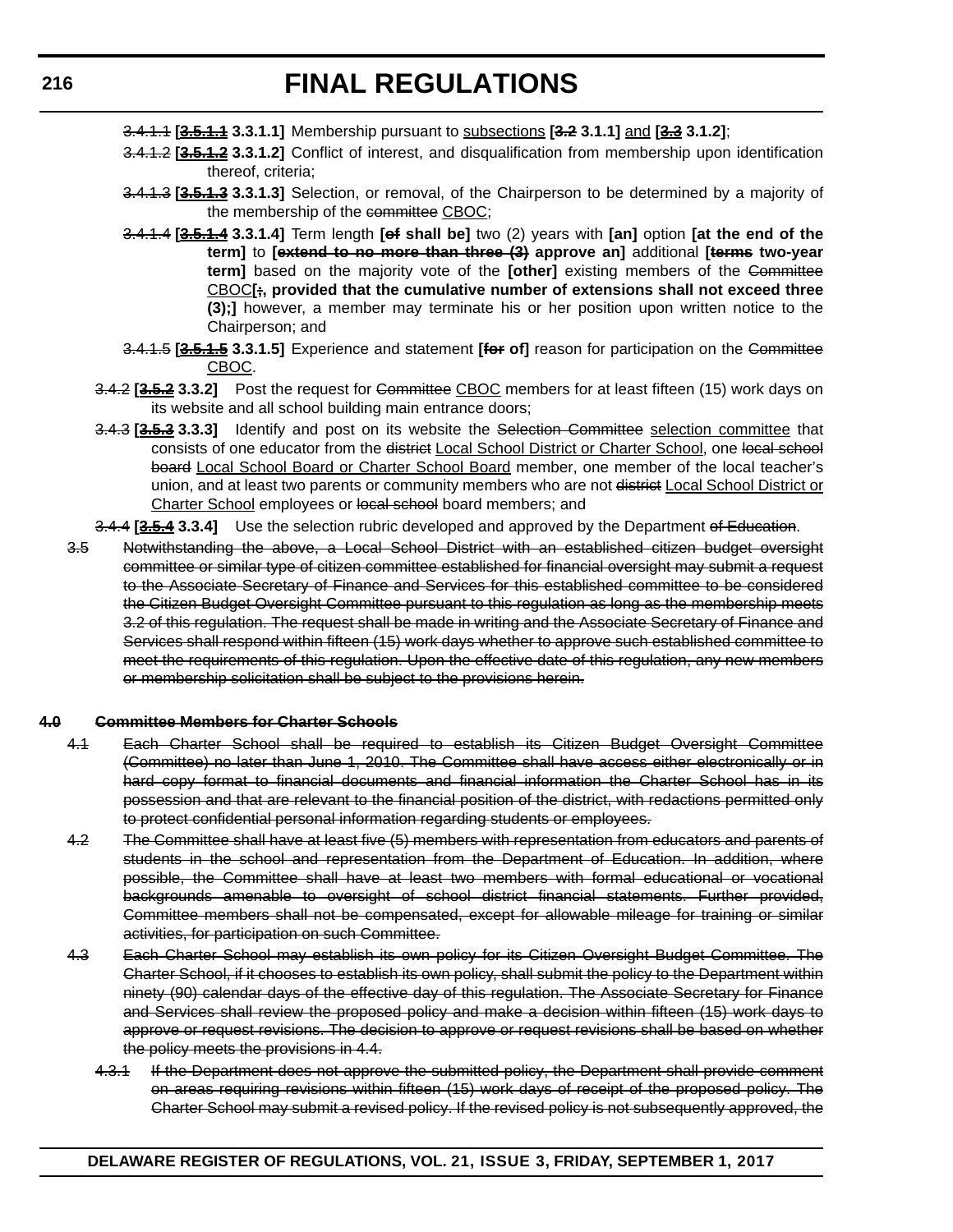Charter School shall follow the Department's Citizen Budget Oversight Committee policy for Charter Schools pursuant to 4.4. In addition, a Charter School may not resubmit a policy for approval more than one time during a fiscal year.

- 4.4 The Department's Citizen Budget Oversight Committee membership provisions shall be as follows:
	- 4.4.1 Use the application form as developed and approved by the Department that delineates standard application language and additional information that includes, but is not limited to, the following:
		- 4.4.1.1 Membership pursuant to 4.2;
		- 4.4.1.2 Gonflict of interest, and disqualification from membership upon identification thereof, criteria;
		- 4.4.1.3 Selection, or removal, of the Chairperson to be determined by a majority of the membership of the committee;
		- 4.4.1.4 Term length of two (2) years with option to extend to no more than three (3) additional terms based on the majority vote of the existing members of the Committee; however, a member may terminate his or her position upon written notice to the Chairperson; and
		- 4.4.1.5 Experience and statement for reason for participation on the Committee.
	- 4.4.2 Post the request for Committee members for at least fifteen (15) work days on its website and all school building main entrance doors;
	- 4.4.3 Identify and post on its website a Selection Committee that consists of one educator from the school, one Charter School board member, one teacher, and at least two parents or community members who are not Charter School employees or Charter School Board members; and
	- 4.4.4 Use the selection rubric developed and approved by the Department of Education.
- 4.5 Notwithstanding the above, a Charter School with an established citizen budget oversight committee or similar type of citizen committee established for financial oversight may submit a request to the Associate Secretary of Finance and Services for this established committee to be considered the Citizen Budget Oversight Committee pursuant to this regulation as long as the membership meets 4.2 of this regulation. The request shall be made in writing and the Associate Secretary of Finance and Services shall respond within fifteen (15) work days whether to approve such established committee to meet the requirements of this regulation. Upon the effective date, any new members or membership shall be subject to the provisions herein.

#### **5.0 Citizen Budget Oversight Committee Training**

- 5.1 The Citizen Budget Oversight Committee Training (Training) means the educational programs developed by the Department of Education for the local school district and charter school Citizen Budget Oversight Committee members. This Training shall, at a minimum, consist of two (2) hours and cover the following topics:
	- 5.1.1 Overview of education budget process and timeliness
	- 5.1.2 Instruction in the basic rules of budgeting, including State of Delaware funds, local funds, and federal funds;
	- 5.1.3 State Financial Management System; and
	- 5.1.4 Reporting requirements.

#### **6.04.0 District School Board and Charter School Board Financial Responsibility Training Requirement**

6.1 Each member of a Citizen Budget Oversight Committee shall attend and receive a Certificate of Completion for the Citizen Budget Oversight Committee training within three ((3) months of subsequent appointment to a Citizen Budget Oversight Committee. Provided further, additional training may be required from time to time as determined by the Department. District School Board, Charter School Board and Citizen Budget Oversight Committee Financial Responsibility Training, including frequency and required trainings, is outlined in 14 **DE Admin. Code** 734.

#### **7.0 Schedule of School Board Financial Training**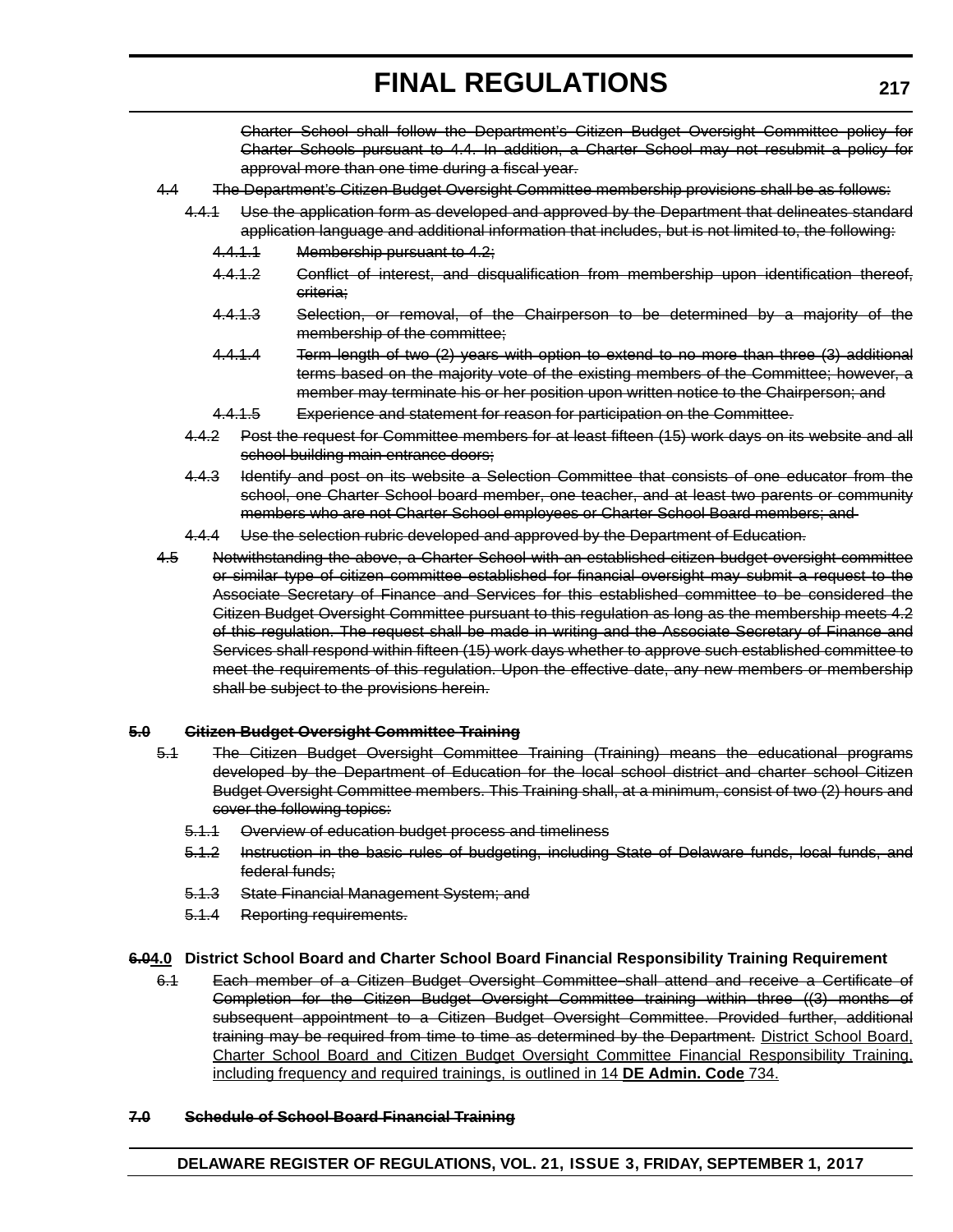# **FINAL REGULATIONS**

7.1 The Department shall annually publish a list of date(s) for Training. The Training shall be conducted by a Trainer as defined in this regulation.

# **OFFICE OF [THE SECRETARY](https://pubapps.doe.k12.de.us/EducationalDirectoryPublic/pages/DDOE/Branches.aspx?page=branches&BID=1)**

Statutory Authority: 14 Delaware Code, Section 122(b) (14 **Del.C.** §122(b)) 14 **DE Admin. Code** 1009

# **REGULATORY IMPLEMENTING ORDER**

## **[1009 DIAA High School Interscholastic Athletics](#page-3-0)**

# **I. SUMMARY OF THE EVIDENCE AND INFORMATION SUBMITTED**

Title 14 of the Delaware Code governs the Department of Education ("Department") matters. The Delaware Interscholastic Athletic Association is a unit of the Department. House Bill 98 with House Amendment 1, "An Act to Amend Title 14 of the Delaware Code Relating to the Delaware Interscholastic Athletic Association," was signed into law by the Governor on July 17, 2017 and became effective immediately ("Act"). The Act establishes the ability to grant a waiver for participation in interscholastic sports when a child exercises the right to choice from one school to another school of choice provided the standards for waiver are met. The Act also takes into consideration a new charter school or newly added grades to a charter school.

Under the provisions of 29 **Del.C.** §10113(b)(5), subsection 2.4.7 of 14 **DE Admin. Code** 1009 DIAA High School Interscholastic Athletics is being amended to make it consistent with the Act. The amendments to subsection 2.4.7 do not otherwise alter the substance of the regulation.

The amendments are exempt from the requirement of public notice and comment and are adopted informally in accordance with 29 **Del.C.** §10113(b)(5).

**IT IS SO ORDERED** the 15<sup>th</sup> day of August, 2017.

### **Department of Education**

Susan S. Bunting, Ed.D., Secretary of Education

### **1009 DIAA High School Interscholastic Athletics** *(Break in Continuity of Sections)*

## **2.0 Eligibility: No Student Shall Represent a School in an Interscholastic Scrimmage or Contest if the Student Does Not Meet the Following Requirements**

### *(Break in Continuity Within Section)*

2.4 Eligibility, Transfers

### *(Break in Continuity Within Section)*

2.4.7 Pursuant to 14 **Del.C.** Ch. 4 a student who transfers from a school of choice to another school of choice in grades 10, 11, and 12 shall be ineligible to participate in interscholastic contests or competitions during the student's first year of attendance at the receiving school unless the receiving school sponsors a sport(s) not sponsored by the sending school in which case the student shall be eligible to participate in that sport(s) only.

Transfers under the School District Enrollment Choice Program (14 **Del.C.** Ch. 4)

2.4.7.1 Pursuant to 14 **Del.C.** §410(a), if a student was enrolled in a traditional public, vocational, or charter school outside of the student's feeder pattern through the School District Enrollment Choice Program during the preceding school year and the student transfers to and enrolls in grades 10, 11, or 12 at a different traditional public, vocational, or charter school outside of the student's feeder pattern through the program, the student shall be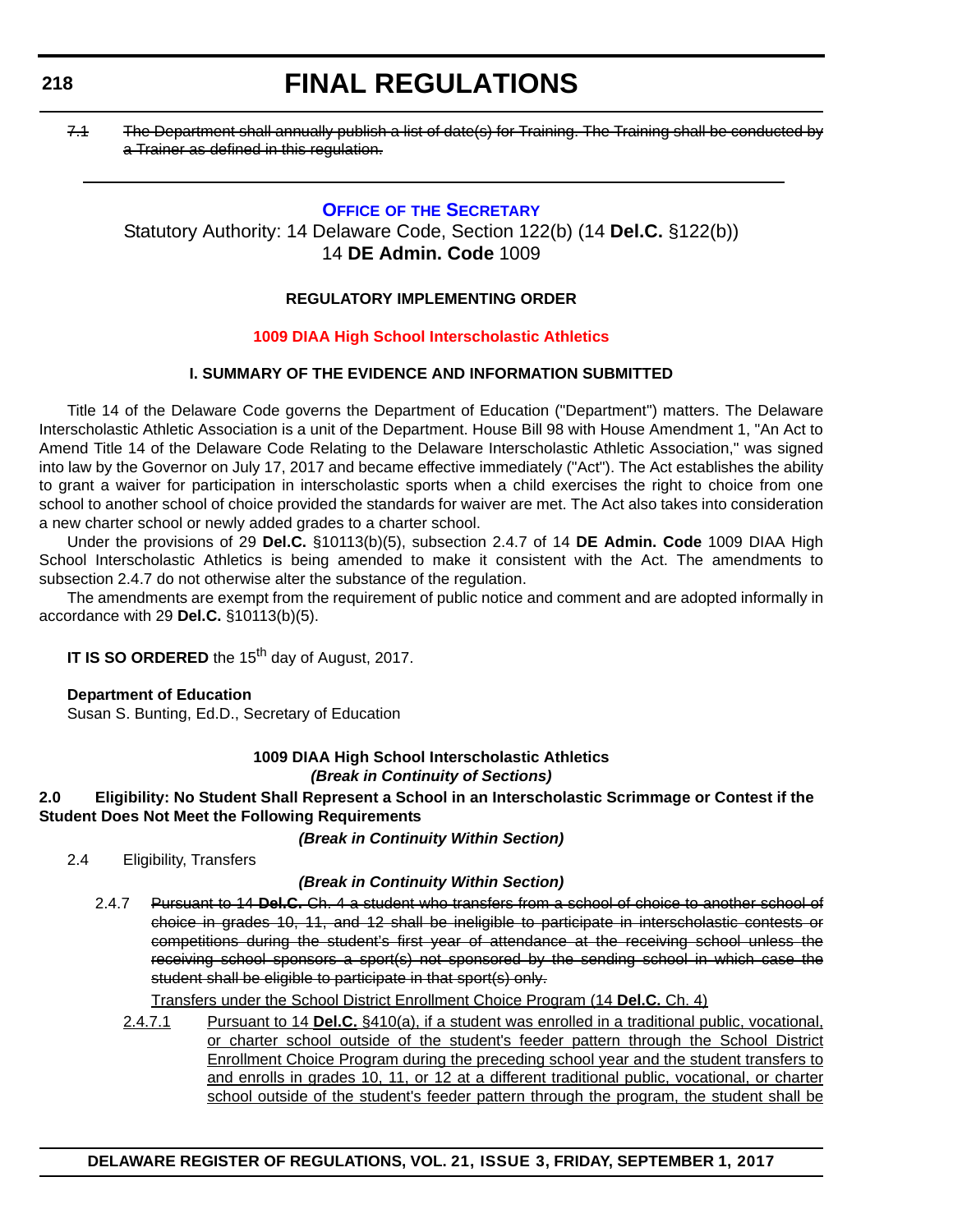ineligible to participate in interscholastic athletic contests or competitions during the student's first year of enrollment at the receiving school.

- 2.4.7.1.1 For the purpose of subsection 2.4.7.1, a student's feeder pattern consists of the public schools in which the student would normally be enrolled based on the student's place of residence.
- 2.4.7.2 If a student is ineligible under subsection 2.4.7.1, a student, the student's family, and the student's receiving school may submit a waiver request. A waiver may be granted if the student, the student's family, and the student's receiving school establish the conditions for granting a waiver set forth in subsection 9.1.1 of 14 **DE Admin. Code** 1006, including hardship, and the student's transfer was not for athletic advantage as provided in subsection 2.4.6 of this regulation.
- 2.4.7.3 A waiver request is not required and the period of ineligibility under subsection 2.4.7.1 shall not apply if:
	- 2.4.7.3.1 One of the exceptions to the High School Transfer Rule as provided in subsection 2.4.4 applies; or
	- 2.4.7.3.2 The student wishes to participate in an interscholastic sport that was not offered at the sending school; or
	- 2.4.7.3.3 The receiving school is a charter school in its first year of operation; or
	- 2.4.7.3.4 The receiving school is a charter school in its first year of serving grades 10, 11, or 12.

**\*Please Note: As the rest of the sections were not amended, they are not being published. A copy of the regulation is available at:**

### **[1009 DIAA High School Interscholastic Athletics](http://regulations.delaware.gov/register/September2017/final/21 DE Reg 218 09-01-17.htm)**

# **OFFICE OF [THE SECRETARY](https://pubapps.doe.k12.de.us/EducationalDirectoryPublic/pages/DDOE/Branches.aspx?page=branches&BID=1)**

Statutory Authority: 14 Delaware Code, Section 122(b) (14 **Del.C.** §122(b))

### **REGULATORY IMPLEMENTING ORDER**

### **[1202 Delaware Teacher Corps Program](#page-3-0)**

### **I. SUMMARY OF THE EVIDENCE AND INFORMATION SUBMITTED**

The Secretary of Education ("Secretary") intends to create 14 **DE Admin. Code** 1202 Delaware Teacher Corps Program. The proposed regulation is being created to provide guidance relative to the implementation of the Delaware Teacher Corps Program and to establish the purpose, eligibility, and other criteria for an award from the program.

Notice of the proposed regulation was published in the *Register of Regulations* on July 1, 2017 and in the *News Journal* and *Delaware State News* on July 1, 2017, in the form hereto attached as Exhibit "A." Persons who wished to present their views regarding the proposed regulation were invited to do so in writing by August 7, 2017. The Delaware Department of Education did not receive written comments.

#### **II. FINDINGS OF FACTS**

The Secretary finds that it is appropriate to create 14 **DE Admin. Code** 1202 Delaware Teacher Corps Program to provide guidance relative to the implementation of the Delaware Teacher Corps Program and to establish the purpose, eligibility, and other criteria for an award from the program.

#### **III. DECISION TO CREATE THE REGULATION**

For the foregoing reasons, the Secretary concludes that it is appropriate to create 14 **DE Admin. Code** 1202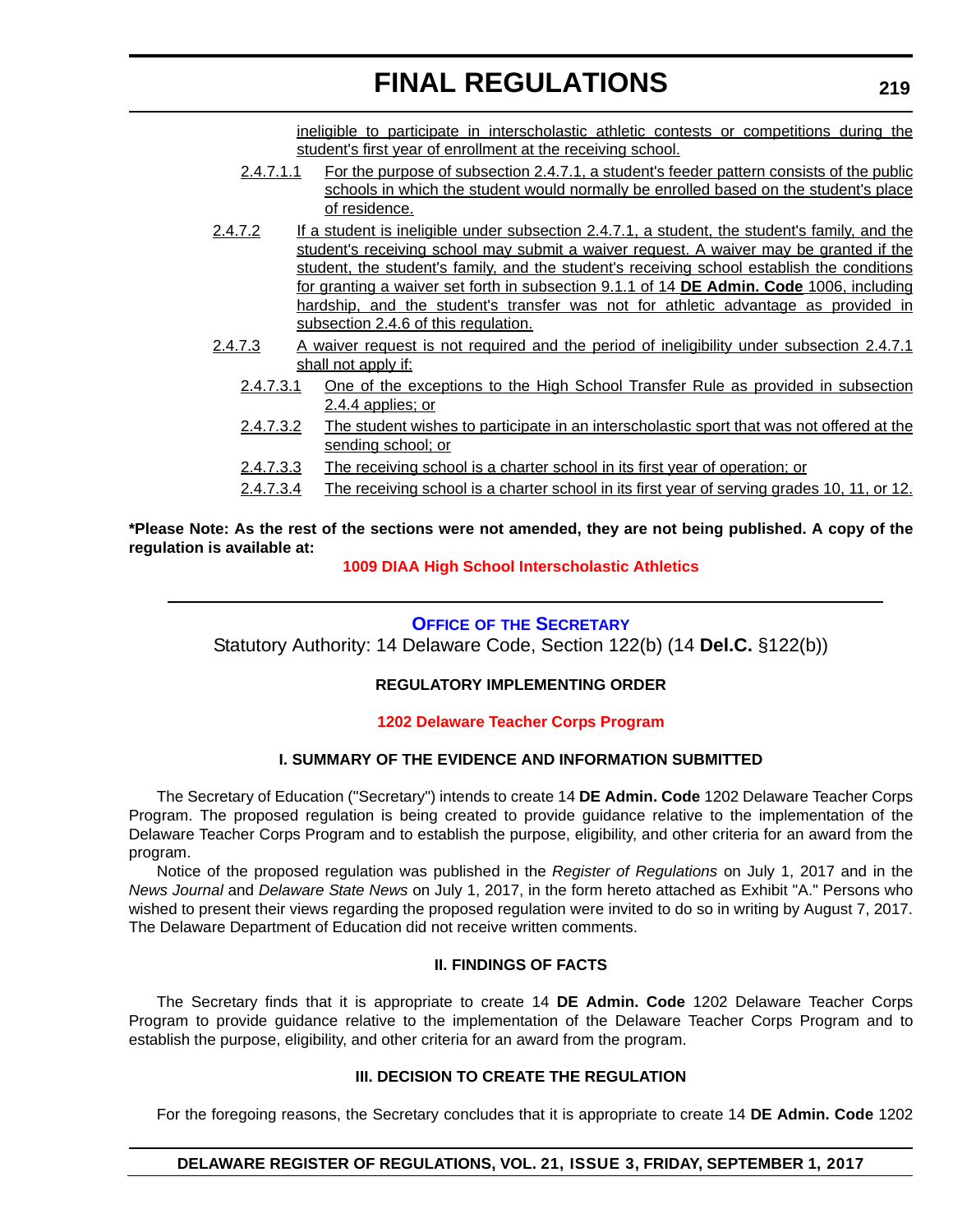# **FINAL REGULATIONS**

Delaware Teacher Corps Program. Therefore, pursuant to 14 **Del.C.** §122 and 14 **Del.C.** §3402(c), 14 **DE Admin. Code** 1202 Delaware Teacher Corps, attached hereto as Exhibit "B," is hereby created. Pursuant to the provision of 14 **Del.C.** §122(e), 14 **DE Admin. Code** 1202 Delaware Teacher Corps Program hereby created shall be in effect for a period of five years from the effective date of this order as set forth in Section V. below.

### **IV. TEXT AND CITATION**

The text of 14 **DE Admin. Code** 1202 Delaware Teacher Corps Program created hereby shall be in the form attached hereto as Exhibit "B" and said regulation shall be cited as 14 **DE Admin. Code** 1202 Delaware Teacher Corps Program in the *Administrative Code of Regulations* for the Department of Education.

### **V. EFFECTIVE DATE OF ORDER**

The actions hereinabove referred to were taken by the Secretary pursuant to 14 **Del.C.** §122 and 14 **Del.C.** §3402(c) on August 15, 2017. The effective date of this Order shall be ten (10) days from the date this Order is published in its final form in the *Delaware Register of Regulations*.

**IT IS SO ORDERED** the 15<sup>th</sup> day of August, 2017.

#### **Department of Education**

Susan S. Bunting, Ed.D., Secretary of Education

#### **1202 Delaware Teacher Corps Program**

#### **1.0 Purpose**

The purpose of this teacher incentive program is to encourage academically talented Delawareans to pursue teaching careers in Delaware public schools.

### **2.0 Definitions**

The following words and terms, for the purposes of this regulation, shall have the following meaning unless the context clearly indicates otherwise:

> "**Award**" means a loan under the Delaware Teacher Corps Program, the repayment of which is forgiven when the borrower is employed in the teaching profession for the specified period of time.

> "**Delaware Higher Education Office (DHEO)**" is the Department of Education's office which administers specific programs related to higher education, including, but not limited to, scholarship and loan programs.

> "**Full-Time Student**" means a student enrolled in a minimum of college credit hours as required by the student's college or university for full-time status. Generally, for an undergraduate program this is a minimum of 12 credit hours per term or for a graduate program a minimum of 9 credit hours.

> "**High Priority Program**" means classifications with the highest **[shortest shortage]** of teachers and persistent need for teachers available for employment. These classifications of a subset of the identified Critical Need Areas. They will be posted annually on the Delaware Higher Education Office (DHEO) website and are based on federal and state reporting.

> "**Qualifying Employment**" means employment as a teacher in a Delaware public school, whether as an employee of the State, the Department of Education, a school district or an individual school, as an educator in the Department of Services for Children, Youth and Their Families or as an employee of a private organization providing educational services to Delaware school children under a contract with the State, the Department of Education, a school district or an individual school.

> "**Resident of the State**" means the student meets the definition of residency as defined in 14 **Del.C.** §3402(f).

"**Semester**" means a half-year term in a school or college, typically lasting fifteen to eighteen weeks.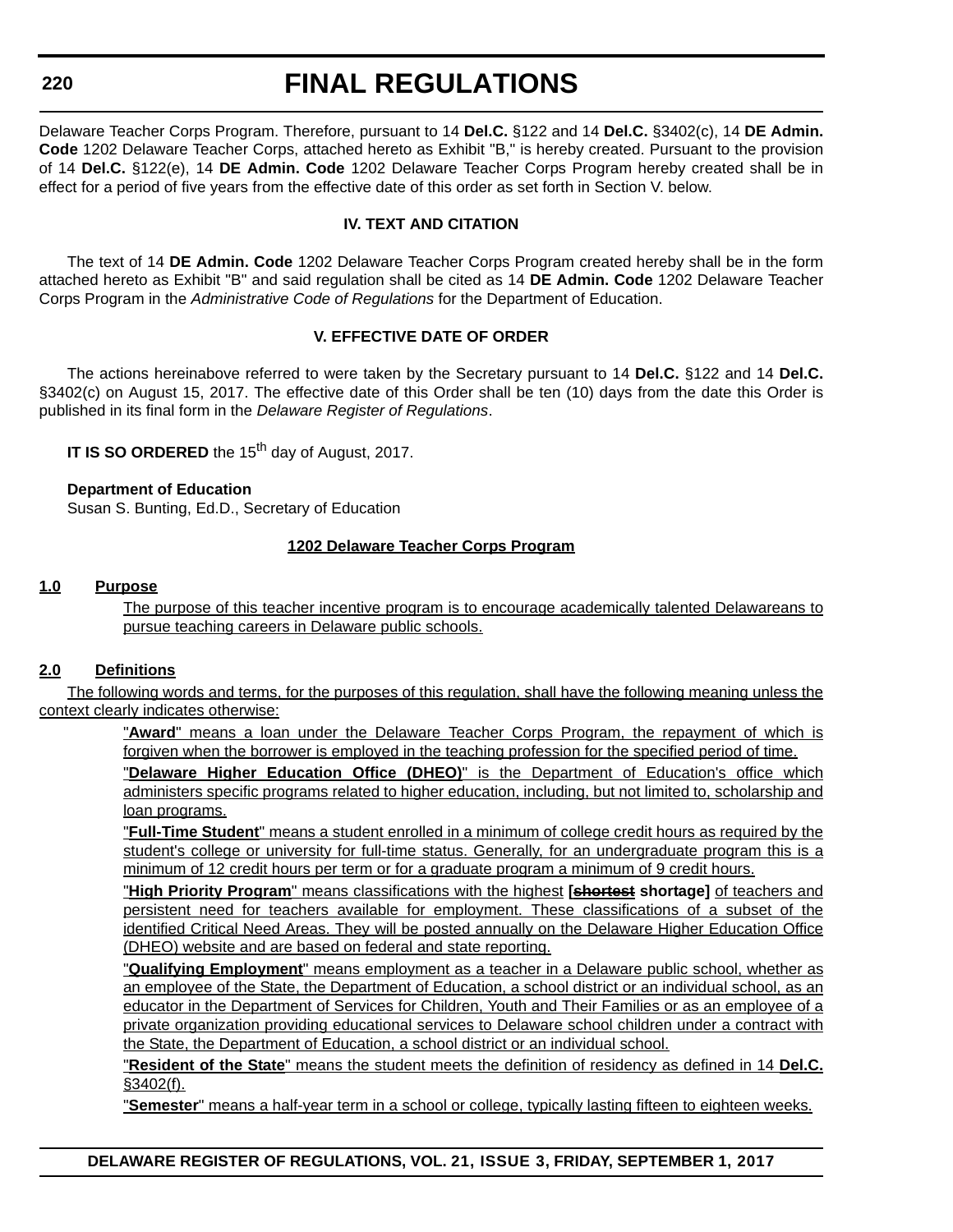"**Student Account Access Site**" means the webpage on the DHEO's website where students can access scholarship opportunities.

"**Tuition**" means the cost of attendance excluding room, board, mandatory fees, books and supplies. "**Undergraduate**" means a student at a college or university who has not yet earned a bachelor's or equivalent degree; typically the first four years of college attendance.

# **3.0 Application Acceptance and Submission Period**

- 3.1 Applications must be submitted online via the Student Account Access Site accessed via the DHEO's website.
	- 3.1.1 First time users shall establish an account and provide a valid email and mailing address before being permitted to submit an application online.
- 3.2 The application acceptance period for this scholarship loan will be posted on the DHEO's website by December 1 of each calendar year.
	- 3.2.1 Applications shall not be accepted outside of the posted application acceptance period under any circumstances.
	- 3.2.2 Applicants are required to submit:
		- 3.2.2.1 A completed application form, including activities; and
		- 3.2.2.2 An unofficial transcript.
			- 3.2.2.2.1 An applicant is responsible for ensuring that he or she electronically submits his or her unofficial transcript to the DHEO.
			- 3.2.2.2.2 An applicant who is a current high school senior enrolled in a public or charter school in Delaware is not required to submit an unofficial transcript.
- 3.3 Incomplete applications shall not be accepted or processed.

# **4.0 Eligibility**

- 4.1 Applicants shall meet the following eligibility requirements to be considered for the Delaware Teacher Corps Program:
	- 4.1.1 Be a Resident of the State; and
	- 4.1.2 Be a Full-Time Student; and
	- 4.1.3 Be enrolled at a Delaware college or university; and
	- 4.1.4 Be admitted into a Department of Education-approved teacher prep program leading to certification; and
	- 4.1.5 Be in a High Priority Program leading to teacher licensure and certification and have at least a 2.75 cumulative GPA.

# **5.0 Awards**

- 5.1 The number and amount of Awards each year will vary and is subject to General Assembly appropriations for the Delaware Teacher Corps Program.
- 5.2 Awards shall first be provided to applicants planning to teach in one of the High Priority Program areas as listed on the DHEO website.
- 5.3 An Award is to be used for, and not in excess of, Tuition.
- 5.4 For Full-Time Students an Award may be renewed annually for up to three additional academic years depending on the degree program.
	- 5.4.1 An Award is renewable upon the condition that the student maintains enrollment in an eligible program of study leading to teacher certification in a High Priority Program.

# **6.0 Award Payment**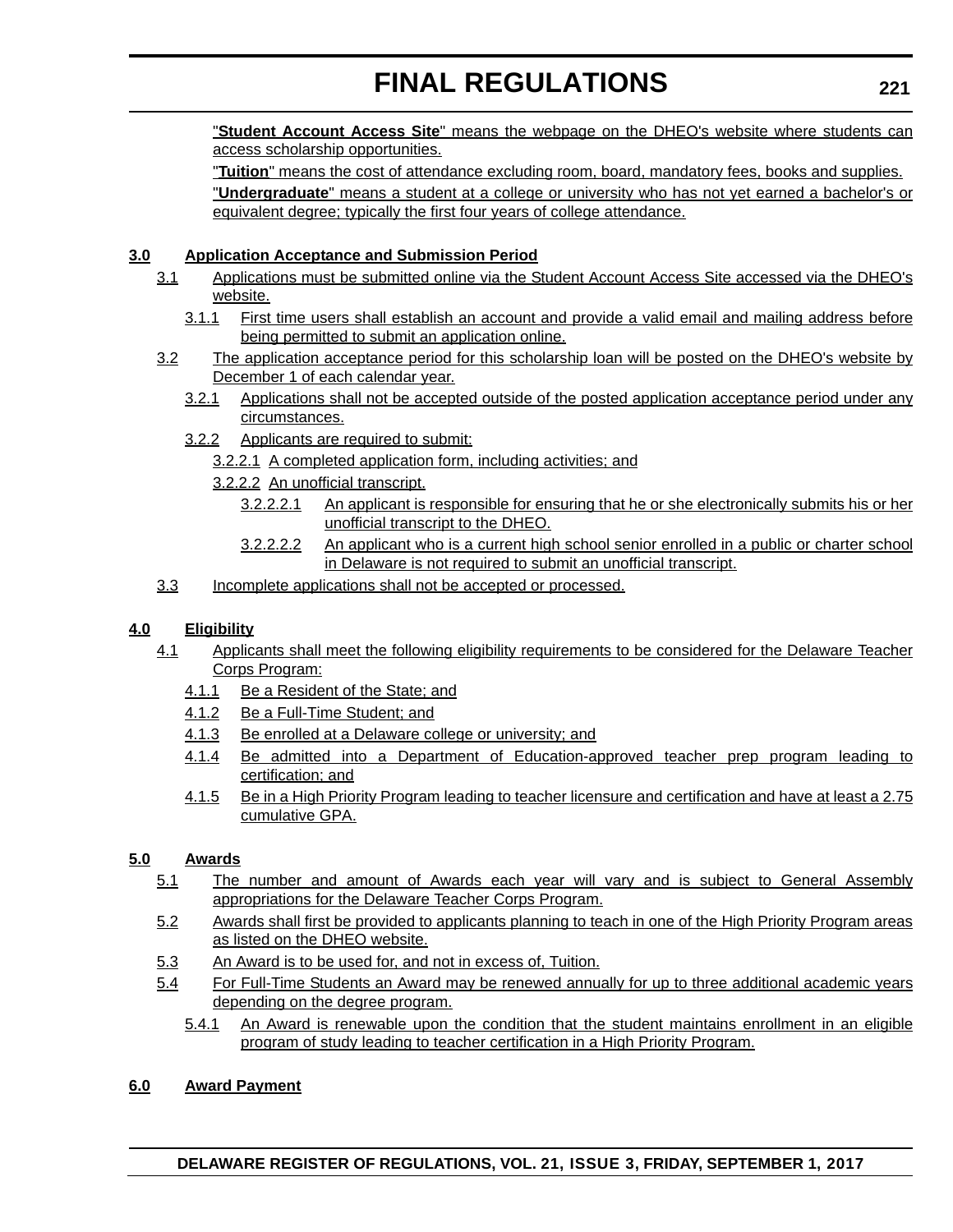# **FINAL REGULATIONS**

- 6.1 Students awarded under this program shall sign a promissory note, which includes the terms of repayment and loan forgiveness, annually in order to receive and disburse the Award.
- 6.2 DHEO will contact the student's college or university to verify the student's enrollment and eligibility at the start of the fall and spring Semesters prior to an Award payment being disbursed.
- 6.3 All payments will be disbursed directly to the eligible student's college or university only.

# **7.0 Repayment**

- 7.1 An individual shall meet the definition of Qualifying Employment, as defined within this regulation, in order to be eligible for loan forgiveness.
- 7.2 For each year of Qualifying Employment, one year of the Award payment will be forgiven.

# **[DEPARTMENT OF HEALTH AND SOCIAL SERVICES](http://www.dhss.delaware.gov/dhss/index.html) [DELAWARE HEALTH CARE COMMISSION](http://www.dhss.delaware.gov/dhss/dhcc/)**

# **[DELAWARE HEALTH RESOURCES BOARD](http://www.dhss.delaware.gov/dhss/dhcc/hrb/dhrbhome.html)**

Statutory Authority: 16 Delaware Code, Section 9303 (16 **Del.C.** §9303)

### **ORDER**

### **[Delaware Health Resources Management Plan](#page-4-0)**

The Department of Health and Social Services, The Delaware Health Resources Board (The Board) initiated proceedings to adopt a revised Health Resources Management (HRMP) regulation pursuant to 16 **Del.C.** §9303(d)(1). The Board published its notice of the revised regulation in the November 1, 2016 Delaware *Registrar of Regulations*. A public hearing was held on December 5, 2016 in which public comments were accepted through January 5, 2017

# **SUMMARY OF FINAL AMENDMENT**

The purpose of the HRMP is to establish the core set of common review considerations for use in reviewing Certificate of Public Review (CPR) applications submitted on behalf of applicants proposing health care-related projects. The revised edition of the HRMP promotes the alignment of Delaware's existing health planning framework with statewide policy aimed at promoting health system improvement. There were no substantive changes to the revised HRMP regulation as a result of the comments received. Therefore, the Board is publishing the HRMP as final.

### **SUMMARY OF COMMENTS RECEIVED WITH AGENCY RESPONSE AND EXPLANATION OF CHANGES**

The Delaware Health Care Association, Delaware Surgery Center, St. Francis Hospital and Post Acute Medical LLC submitted comments and suggestions. The Board has considered each comment and responds as follows:

Comment 1: Section II, Activities Subject to CPR Review, No. 2, Page 6: apply the annual inflation adjustment to the \$5.8 million capital expenditure.

*Response:* The Board appreciates and acknowledges this comment. The Board will review the capital expenditure threshold amount at a future date.

**Comment 2: Section II, Activities Subject to CPR Review, No. 4, Page 6:** why isn't major medical equipment in an inpatient rehabilitation facility (IRF) not subject to review? The reference to an IRF should be deleted.

*Response:* The Board appreciates and acknowledges this comment. This requires a statutory change in which the Board is unable to change in regulation. The Board will review in a future revision.

**Comment 3: Section III, CPR Application Procedure, Step 1, Page 8:** the sentence 180 days following the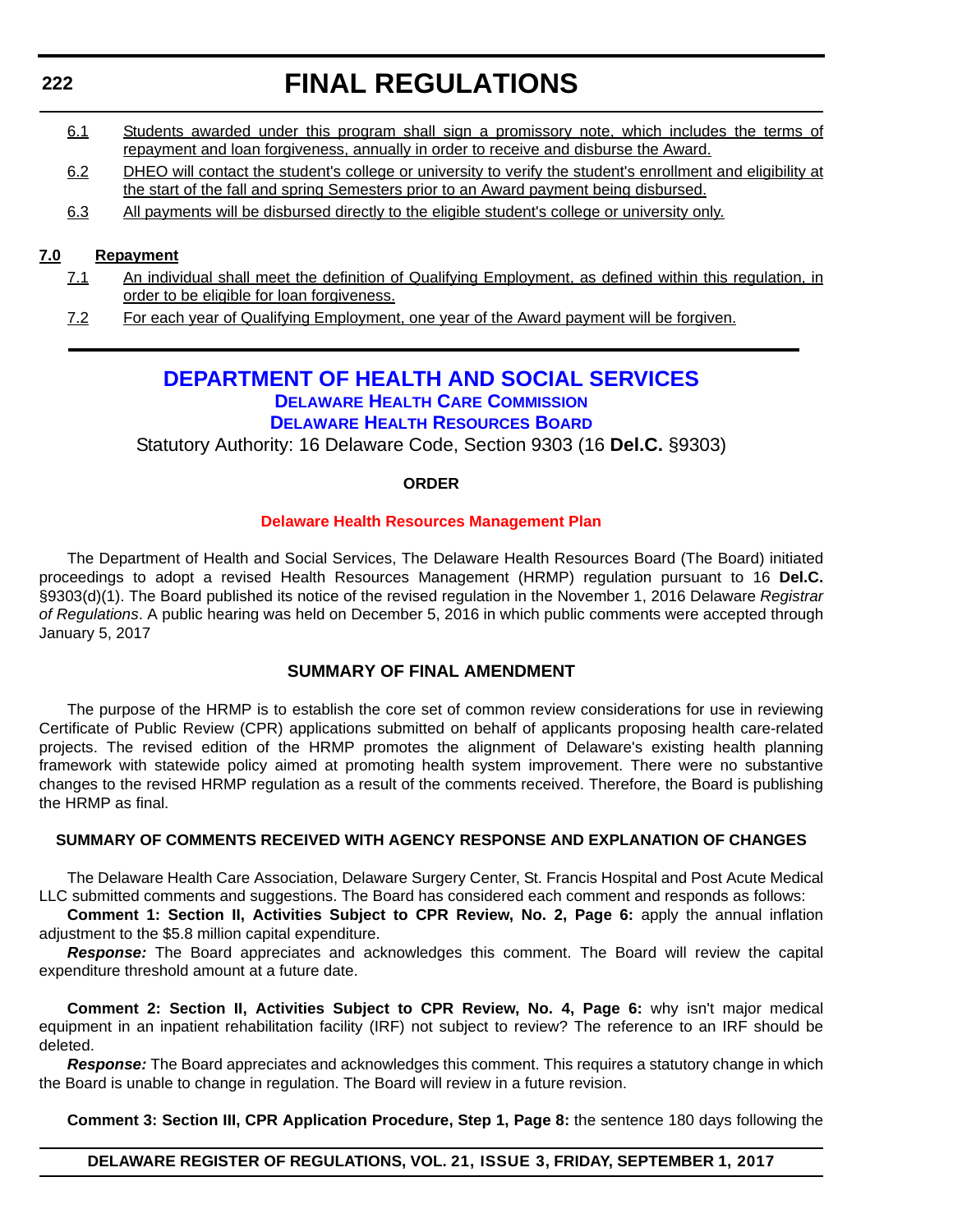data, the word data should be changed to date. *Response:* Revised as recommended.

**Comment 4: Section III, CPR Application Procedure, Steps 1-9, Page 8:** there needs to be an additional step identified as to when copies of the application will be made available to the public. Once the application is made available, then the timeframe for requesting a public hearing should be identified. Recently, public hearings have had to be requested and impacted parties have to make their case without even knowing what is being proposed in the application, because they could not obtain a copy. There should be a requirement that the State will make copies available within a certain timeframe (currently it takes several weeks) and, based on that, set the timetable for the public hearing.

*Response:* The Board appreciates and acknowledges this comment. Modifications will be made in the application kit to clarify the application process for applicants.

**Comment 5: Section III, CPR Application Procedure, Step 10, Page 10:** the phrase or impacted party should be added after an applicant. Appeals should not be limited to just the applicant.

*Response:* The Board appreciates and acknowledges this comment. Revisions have been made based upon the Board's final decision and vote clarifying that an appeal can be made by any party.

**Comment 6: Section IV. Certificate of Public Review (CPR) Common Review Considerations, Page 11:** related guiding principles, we are not sure incorporating the related guiding principles into the statutory criteria really works in this section or in others. The guiding principles do not necessarily direct the applicant as to what they need to provide the Board and they do not necessarily tie cleanly to the statutory criteria. We would suggest keeping the related guiding principles separate and more clearly articulating what is expected from the applicant.

*Response:* The Board appreciates and acknowledges this comment; however, revisions will not be made. The statutory criteria (SC) and guiding principles (GP) incorporate similar Triple Aim themes.

**Comment 7: Section IV. Certificate of Public Review (CPR) Common Review Considerations, Page 11:** the additional requirement of having to identify the names of all key professional, administrative, clinical and direct services personnel and their CVs is impractical and unlikely to add much to the application except extra paper. Since the service is proposed, it is unlikely that the staff have been hired. If personnel are identified, there is a decent likelihood they will change by the time the service is implemented. COPR is about the need for the service, not the specific individuals that will be involved.

*Response:* The Board appreciates and acknowledges this comment. Revisions have been made based upon the Board's final decision and vote clarifying applicants must provide a list of administrative, clinical, leadership and other positions related to the proposal as necessary.

**Comment 8: Section IV. Certificate of Public Review (CPR) Common Review Considerations, Page 12:** section IV that outlines the Common Review Considerations for a Certificate of Public Review addresses the need of the population for the proposed project. Post-Acute believes that the efficiency of the process will be enhanced if the Plan provides guidance to applicants on how best to substantiate bed need rather than leaving the methodology solely to the discretion of each applicant.

*Response:* The Board appreciates and acknowledges this comment; however, the Board agrees that estimating Delaware's future health care needs cannot be accomplished solely with the precision of mathematical formulae. As such, the Board decided to consider calculations in conjunction with statutory criteria and guiding principles. The applicant(s) must prove the need.

**Comment 9: Section IV. Certificate of Public Review (CPR) Common Review Considerations, Page 12:** suggest adding to the end of the sentence, or another reputable source (e.g., Bureau of the Census, Claritas). DE Pop. Consortium data projects at the County level but does not project at the zip code level. It is rare that the service area in an application is defined as the County but the surrounding zip codes routinely define more.

*Response:* Revisions have been made to include the U.S. Bureau as a reputable source.

**Comment 10: Section IV. Certificate of Public Review (CPR) Common Review Considerations, Page 13:** the phrase beginning including evidence until the end of the sentence should be replaced with the impact on those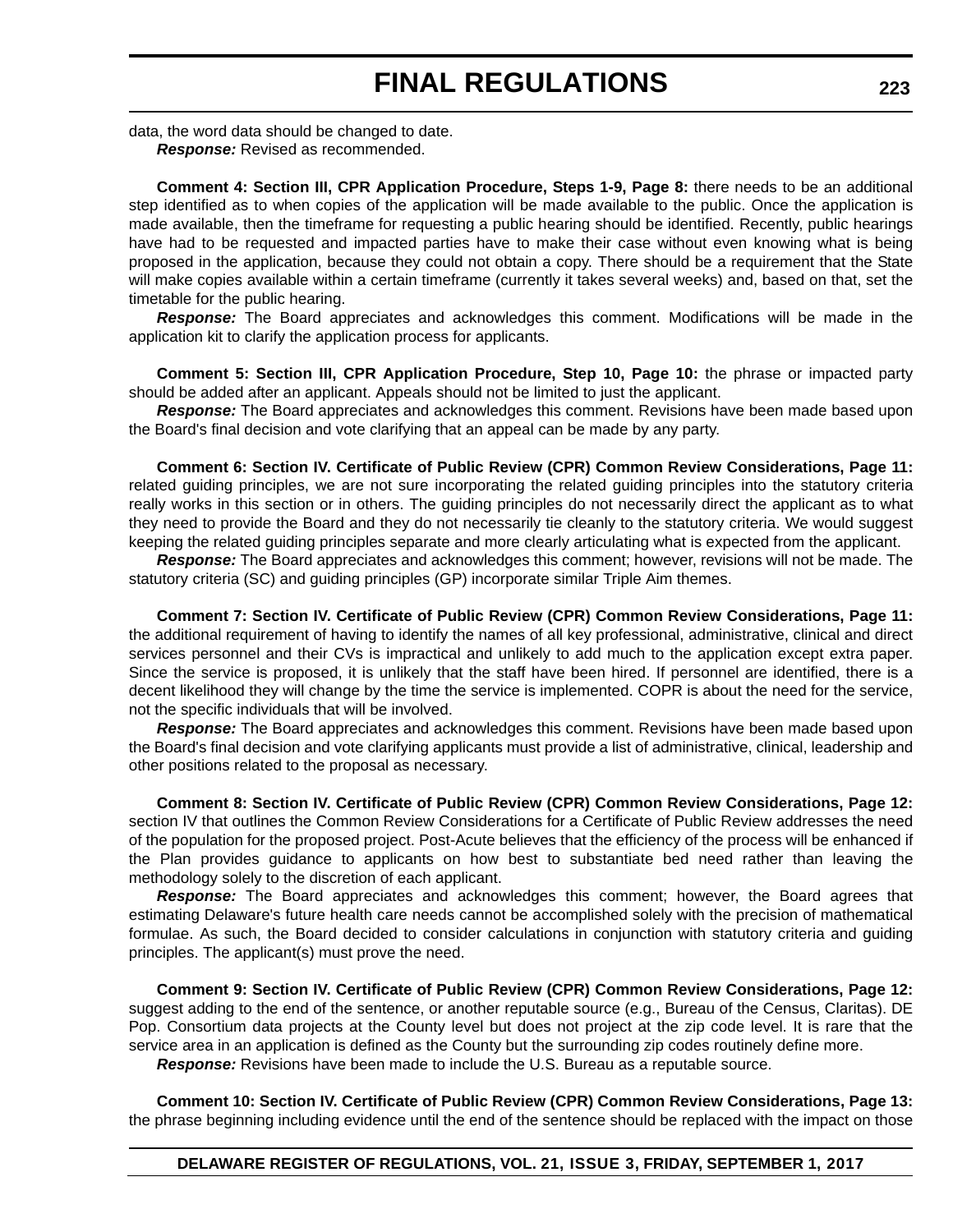# **FINAL REGULATIONS**

parties. We do not know that the fact that the project has been discussed with impacted parties has any bearing on the consideration of the application. It may give the appearance implication that since the application was discussed with the impacted party, that there is some sort of agreement or support of the project by the impacted party. Also, the phrase if such information is available should be added to the end of the last line. The information requested is not necessarily publicly available.

*Response:* Revisions have been made based upon the Board's final decision and vote clarifying that each proposal should provide information about alternative providers of the proposed service, referencing the specific provider that now offer the proposed service and the impact of those parties. If alternative providers currently offer the proposed service, include financial information indicating whether these alternative providers are more or less costly in the provision of the service.

**Comment 11: Section IV. Certificate of Public Review (CPR) Common Review Considerations, Page 13:** the word that and phrase for the applicant should be deleted. The words are not additive to the requirement. The second sentence should be deleted as duplicative of the first.

*Response:* Revised as recommended.

**Comment 12: Section IV. Certificate of Public Review (CPR) Common Review Considerations, Page 14:** individual charges should be defined or rephrased or the sentence should be deleted. Does the State want to know what the list charges will be for the service, the expected reimbursement, or the expected out-of-pocket cost to the patient?

*Response:* Revisions have been made based upon the Board's final decision and vote clarifying the applicant will demonstrate how the application will impact cost and charges to the individual(s) for health services.

**Comment 13: Section IV. Certificate of Public Review (CPR) Common Review Considerations, Page 14:** each proposal shall describe how the applicant intends to transition from a traditional fee for service reimbursement model to a payment model that embraces value-based payments with a goal of fostering better clinical outcomes across the community, providing patient-centered care and lowering the total cost of care.

*Response:* The Board appreciates and acknowledges this comment. The HRMP has a section on alignment with the State Health Care Innovation Plan. Applicants should refer to this section.

**Comment 14: Section IV. Certificate of Public Review (CPR) Common Review Considerations, Page 14:** third paragraph, meaningful market should be defined.

*Response:* Revisions have been made based upon the Board's final decision and vote clarifying projects resulting from or anticipated to enhance meaningful markets that ensure appropriate/adequate coverage, access and quality that is affordable are to be encouraged.

**Comment 15: Section IV. Certificate of Public Review (CPR) Common Review Considerations, Page 14:** the sentence beginning in the past, should be deleted as non-additive.

*Response:* Revisions have been made based upon the Board's final decision and vote to delete the words in the past, but keep the remainder of the sentence.

**Comment 16: Section IV. Certificate of Public Review (CPR) Common Review Considerations, Page 14:** the first paragraph should be restructured or deleted. It is not clear what the direction is for the applicant to respond. It is better to be clear as to what the State wants from the applicant. What is asked for in the second paragraph does not necessarily tie to what is discussed in the first paragraph.

*Response:* Revisions have been made based upon the Board's final decision and vote clarifying the applicant shall satisfactorily demonstrate how the proposal will impact the financial strengths of the health care system.

**Comment 17: Section IV. Certificate of Public Review (CPR) Common Review Considerations, Page 14:** the second paragraph, the references to cost-effectiveness should be deleted as duplicative of statutory criteria six. *Response:* Revised as recommended.

**Comment 18: Section IV. Certificate of Public Review (CPR) Common Review Considerations, Page 15:** in section B, while there are calculated need methodologies for Nursing Homes, Hospitals and Freestanding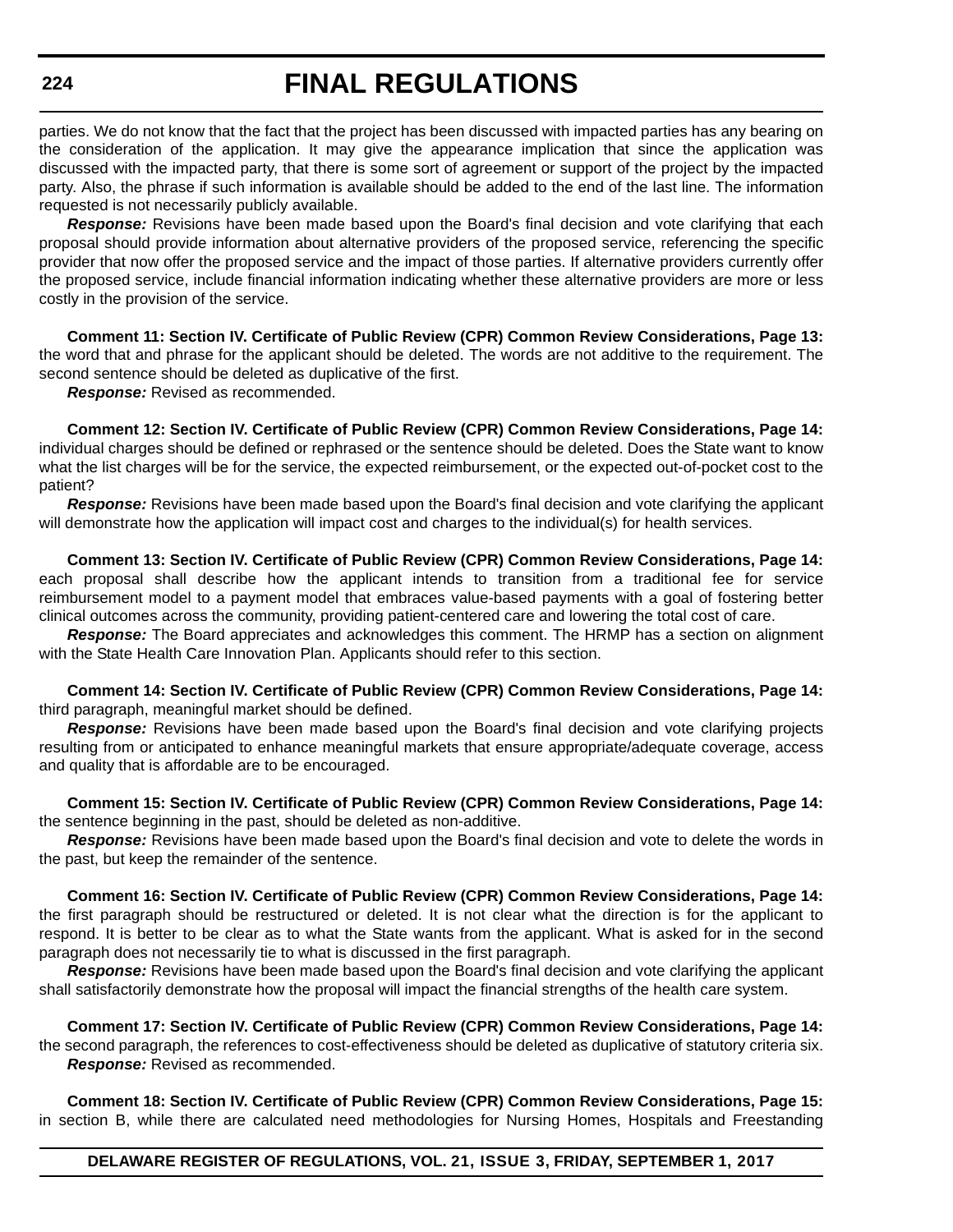Surgery Centers (FSSC), there are no such methodologies for IRFs, even though plenty of need methodologies exist in other States. It is suggested that there should be a calculated need methodology for this service.

*Response:* The Board appreciates and acknowledges this comment and will review in a future revision.

**Comment 19: Section IV. Certificate of Public Review (CPR) Common Review Considerations, Page 15:** we suggest replacing sufficient with definitive or all encompassing.

*Response:* Revisions have been made to the language based upon the Board's final decision and vote clarifying the project-specific mathematical need calculations represent a necessary, but not always sufficient or allencompassing component of the CPR decision-making process.

**Comment 20: Section V. Charity Care Policy, Page 16:** we suggest deleting the word original and changing were to are. The sentence references original goals implying that those goals have changed, however there is nothing in this section showing any revised goals.

*Response:* Revised as recommended.

**Comment 21: Section V. Charity Care Policy, Page 16:** we recommend that charitable care include Medicare and Medicaid shortfalls. This inclusion would be consistent with Federal reporting and would reinforce, from a public policy perspective, the benefits that non-profit hospitals and others provide when caring for these populations. This approach is also consistent with the statutory purpose of the Board to support indigent care as provided in 16 **Del.C.** §9303.

*Response:* The Board acknowledges and appreciates this comment; however, Medicare and Medicaid shortfalls will not be included in charitable care.

**Comment 22: Section V. Charity Care Policy, Page 17:** it would be helpful to identify the actual minimum Medicaid utilization level established by the Board and incorporate that number into the plan. Currently, we are unaware that the Board has established a minimum number. The other option is to delete the phrase established by the Board.

*Response:* The Board appreciates and acknowledges this comment and will review in a future revision.

**Comment 23: Section VII. CPR Application: Document Property Guidelines, Page 21:** we believe that reducing the page limits, especially given that the Plan seeks even more information and detail than the last Plan., statutory criteria1 requires more information on the narrative and background of the project. The project specific need criteria have added quality measures included documented plans of action for each one, detailed explanations of all assumptions used for population, utilization, payer mix and financial projections. The appendices are only allowing 10 pages but letters of support and CVs of every person involved with the proposed service are to be submitted which would easily exceed 10 pages. The page count table does not include the requirements of the Charity Care Policy, which will also add volume to the application. To suggest that the length of the applications should be limited while asking for more information from the applicant is nonsensical.

*Response:* The Board appreciates and acknowledges this comment; however, changes will not be made to this section.

**Comment 24: Section VII. CPR Application: Document Property Guidelines, Page 21:** the second bullet point under NIH guidelines, we believe type density and margin guidelines may be too specific to address something that may not be a problem. Tables or a series of bullets may all fit on one page with a .7" bottom margin vs. split on two pages with a 1" margin where the reader may have to flip back and forth to understand the information.

*Response:* The Board appreciates and acknowledges this comment; however, changes will not be made to this section.

**Comment 25: Section VIII. Acute Care, Page 26:** quality measures, we are not sure if the State's interest is in the actual results of the quality measures, or the documented plans of action that serve to prevent, identify, diagnose and control the measures. This section does not ask the applicant's results. It wants plans for each of the 10 measures. This appears to be unnecessary additional paperwork for an audience that is primarily non-clinical. We suggest a better route may be for the applicant to share their actual results and to identify any steps it is taking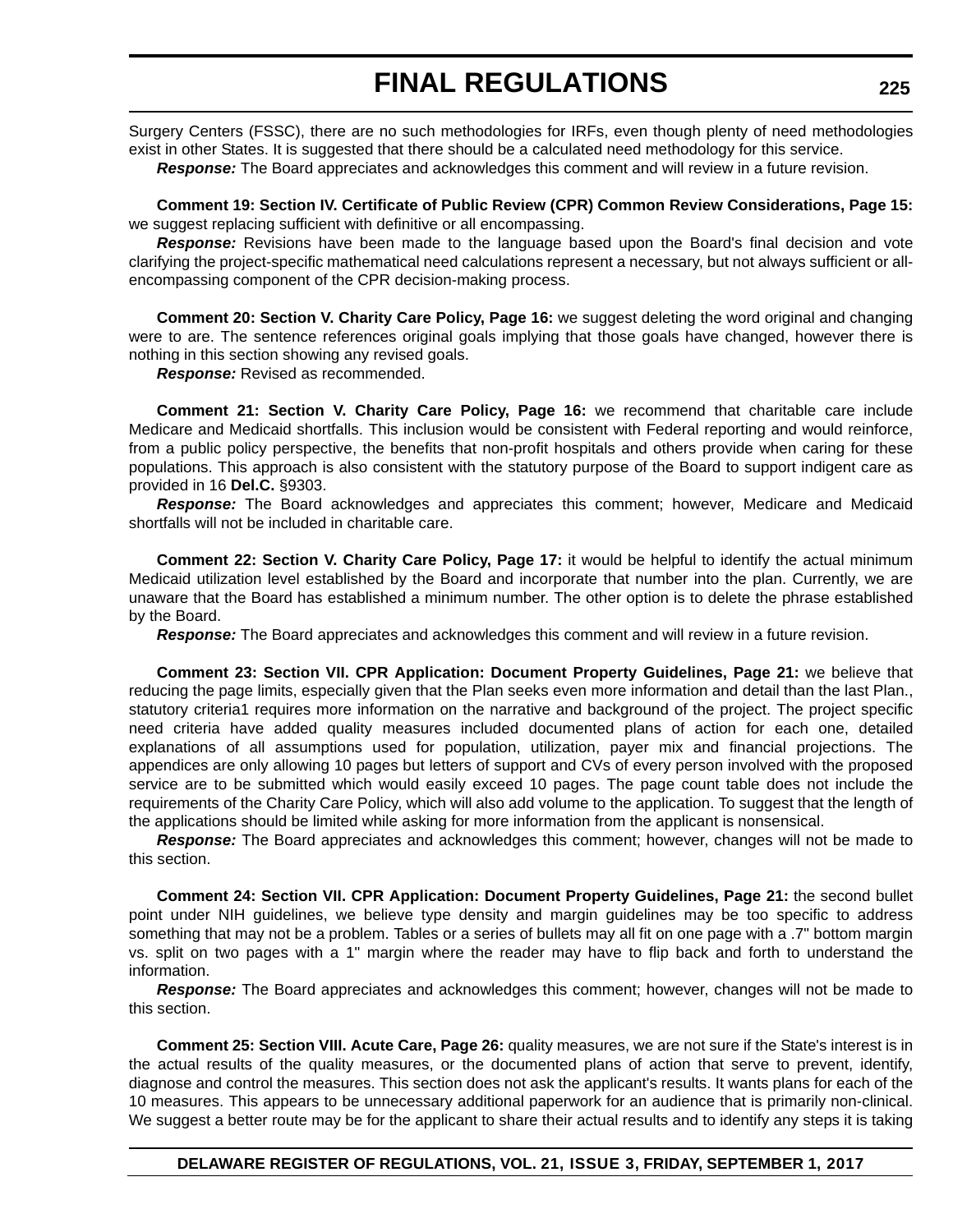# **FINAL REGULATIONS**

to improve scores that are below average performance.

*Response:* The Board appreciates and acknowledges this comment. Revisions have been made based upon the Board's final decision and vote clarifying the applicant will include documented plans of action and -when applicable to provide actual results and identification of steps to improve scores and requiring applicants make available copies of reports that are required and submitted to regulatory entities. Any further changes will be considered in future revisions of the plan.

**Comment 26: Section IX. Obstetric Care (Hospital- Based), Page 29:** the paragraph that begins with the words the above methodology, this sentence summarizes tenets of statistical theory but does not elaborate why the applicant should use the numbers that it is required to use. The explanation in the existing Jan. 2014 Health Resources Management Plan provides a much cleaner explanation. We suggest using the language in the 2014 Plan. Further, there is no explanation as to why Kent and Sussex have a 95% Confidence Interval but New Castle County requires a 99% confidence interval. We suggest having a consistent confidence interval.

*Response:* The Board agrees that there should be a consistent confidence interval of 95% in all three (3) counties. Revisions have been made to adopt a 95% confidence interval.

**Comment 27: Section IX. Obstetric Care (Hospital- Based), Page 30:** quality measures, we are not sure if the State's interest is in the actual results of the quality measures, or the documented plans of action that serve to prevent, identify, diagnose and control the measures. This section does not ask the applicant's results. It wants plans for each of the 10 measures. This appears to be unnecessary additional paperwork for an audience that is primarily non-clinical. We suggest a better route may be for the applicant to share their actual results and to identify any steps it is taking to improve scores that are below average performance.

*Response:* The Board appreciates and acknowledges this comment. Revisions have been made based upon the Board's final decision and vote clarifying the applicant will include documented plans of action and -when applicable to provide actual results and identification of steps to improve scores and requiring applicants make available copies of reports that are required and submitted to regulatory entities. Any further changes will be considered in future revisions of the plan.

**Comment 28: Section X. Nursing Home Care, Page 35:** quality measures, we are not sure if the State's interest is in the actual results of the quality measures, or the documented plans of action that serve to prevent, identify, diagnose and control the measures. This section does not ask the applicant's results. It wants plans for each of the 10 measures. This appears to be unnecessary additional paperwork for an audience that is primarily non-clinical. We suggest a better route may be for the applicant to share their actual results and to identify any steps it is taking to improve scores that are below average performance.

*Response:* The Board appreciates and acknowledges this comment. Revisions have been made based upon the Board's final decision and vote clarifying the applicant will include documented plans of action and -when applicable to provide actual results and identification of steps to improve scores and requiring applicants make available copies of reports that are required and submitted to regulatory entities. Any further changes will be considered in future revisions of the plan.

**Comment 29: Section XI. Freestanding Surgery Center (FSSC), Page 37:** section a, a FSSC is defined as a health facility that specializes in performing surgical procedures, including certain diagnostic and preventive services, in an outpatient setting. Services performed in an FSSC are billed as surgical procedures and typically represent procedures more complex than those performed in a physician's office, but not so complex as to require overnight skilled nursing care. This definition is contradictory to what is found in the Delaware Regulations: Administrative Code: Title 16: Department of Health and Social Services; Division of Public Health: 4400 Health Systems Protection: 4405 Free Standing Surgical Centers. This regulation states: Free Standing Surgical Center abbreviated as FSSC, means a facility, other than a hospital or the office of a physician, dentist or podiatrist, or professional association thereof, which is maintained and operated for providing surgical services and in which the expected duration of services would not exceed 23 hours 59 minutes following an admission. Per this regulation, a FSSC if licensed may provide surgical services that require overnight skilled care. Please consider rewording the definition to align with Title 16: 4405 Free Standing Surgical Centers that allows overnight skilled care when licensure is approved through the Delaware Health and Social Services Department of Office of Health Facilities and Licensing and Certification. At present, Delaware Surgery Center is licensed by DOHFL to provide overnight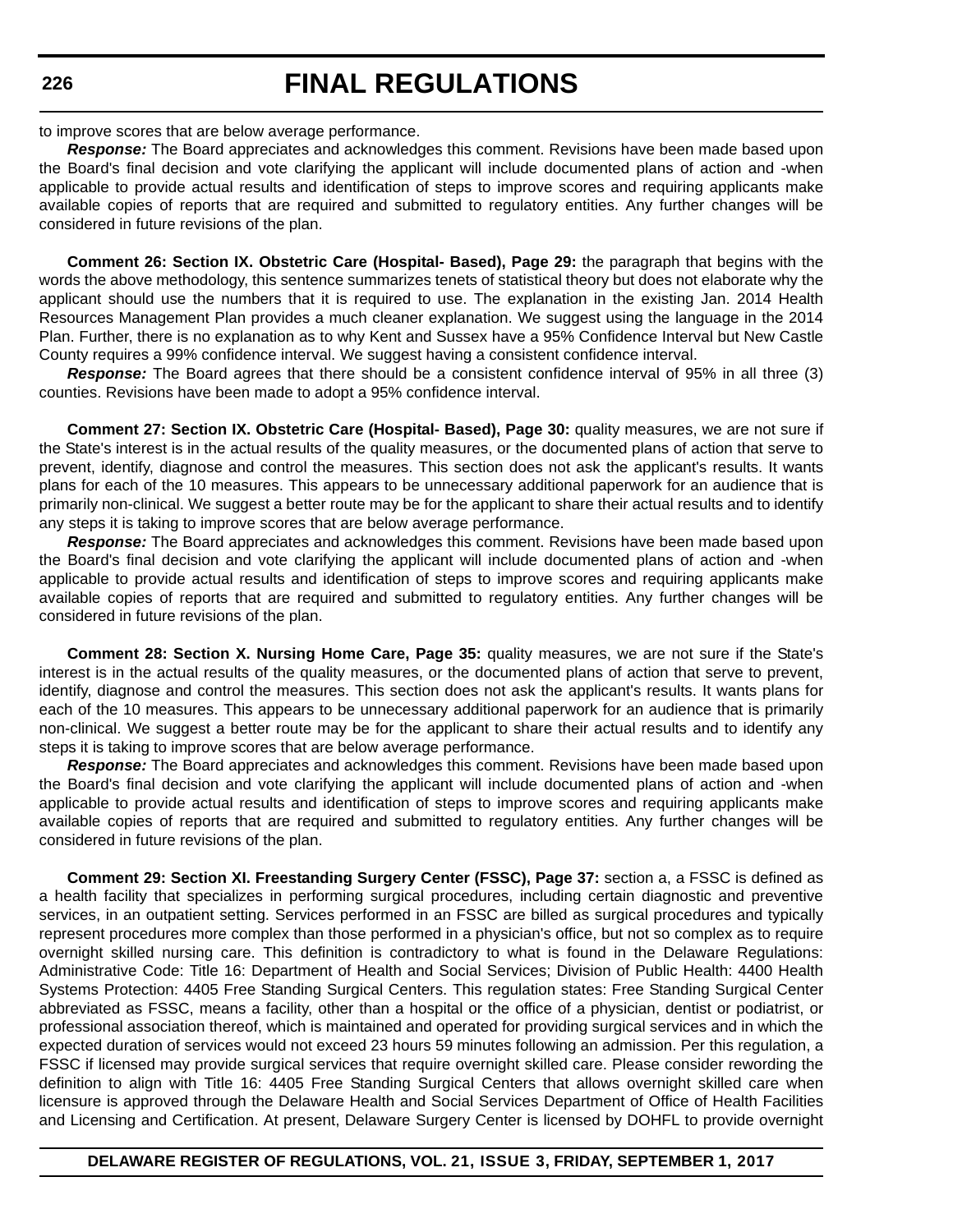care not to exceed 23 hours 59 minutes. 16 **Del.C.** §9303, states: A "freestanding surgical center" shall mean any facility licensed as such pursuant to Chapter 1 of Title 16 and particularly in the State Board of Health Regulations: Division of Public Health: 4400 Health Systems Protection: 4405 Free Standing Surgical Centers.

*Response:* Revised as recommended.

**Comment 30: Section XI. Freestanding Surgery Center (FSSC), Page 37:** section b, review considerations for CPR proposal involving the establishment of an FSSC, project-specific mathematical need calculations, the previous plan had a definition of FSSC rooms that included 65% of hospital operating and procedure rooms and all ambulatory surgery centers rooms. In the proposed plan, the hospital OR and procedure rooms are not mentioned. However, the plan references the National Ambulatory Surgery use rate published by The National Health Statistics Report of 2006, which is based upon statistical data including surgical procedures performed on an ambulatory basis in both, hospitals and freestanding surgical centers.

*Response:* Revisions have been made to clinical impact section for applicants to include hospital operating and procedure rooms when describing how and where the proposed patient population is currently obtaining ambulatory surgery services.

**Comment 31: Section XI. Freestanding Surgery Center (FSSC), Page 37:** request to add the 65% of hospital operating and procedure rooms back into the calculation. As the calculation is presented in the new plan, it will erroneously show a deficit by including hospital cases in the use rate but not in the available rooms. An oversaturated ASC market will have an impact on all facilities including the hospital. Excess capacity stemming from overbuilding of health care faculties will result in health care price inflation.

*Response:* The Board appreciates and acknowledges this comment and will review in a future revision.

**Comment 32: Section XI. Freestanding Surgery Center (FSSC), Page 37:** the reference to the ratio used is from 2006. This should be updated or, if it no longer is published, find another source. It is likely that use rates [for] FSSCs have changed dramatically since 2006.

*Response:* Revisions have been made based upon the Board's final decision and vote. Language has been clarified to include corrected data from the most recent report of the Centers for Disease Control and Prevention, National Center for Health Statistics, 2006 [published in 2009].

**Comment 33: Section XI. Freestanding Surgery Center (FSSC), Page 38:** hospital operating rooms should be included in the inventory or at least a significant fraction of rooms. For most hospitals, approximately half of their surgeries are outpatient. Given that the use rate to be used is a national ambulatory surgery use rate, presumably, irrespective of whether the surgeries are performed in a hospital or in a freestanding ASC, it would be appropriate to apply that use rate to all operating rooms that provide ambulatory surgery in the area and not just those in FSSCs.

*Response:* Revisions have been made to clinical impact section for applicants to include hospital operating and procedure rooms when describing how and where the proposed patient population is currently obtaining ambulatory surgery services.

**Comment 34: Section XI. Freestanding Surgery Center (FSSC), Page 39:** the lack of any quality measures gives the impression that FSSCs are not expected to perform to the level of hospitals or nursing homes. It seems that many of the quality measures being applied to hospitals are applicable to FSSCs (e.g., infections, medication errors, transfers to hospitals, sepsis, adverse medication reactions). FSSCs should have the same outcome expectations as other facilities.

*Response:* Revisions have been made based upon the Board's final decision and vote to include in this category, applicants make available copies of reports that are required and submitted to regulatory entities.

**Comment 35: Section XII. Acquisition of Major Medical Equipment, Page 41:** there is a need to include/ add the description of the methodology/process HRB uses for determining which major medical technology the Board designates as subject to review. The process/methodology should include clearly defined criteria taking into account the advancements in the technology, changes in the reimbursement and health policy (e.g. value based purchasing, parity outpatient billing, bundle payments); as well as, contemporary clinical practices and applications. The process also should allow participation and input from the key stakeholders. The current listed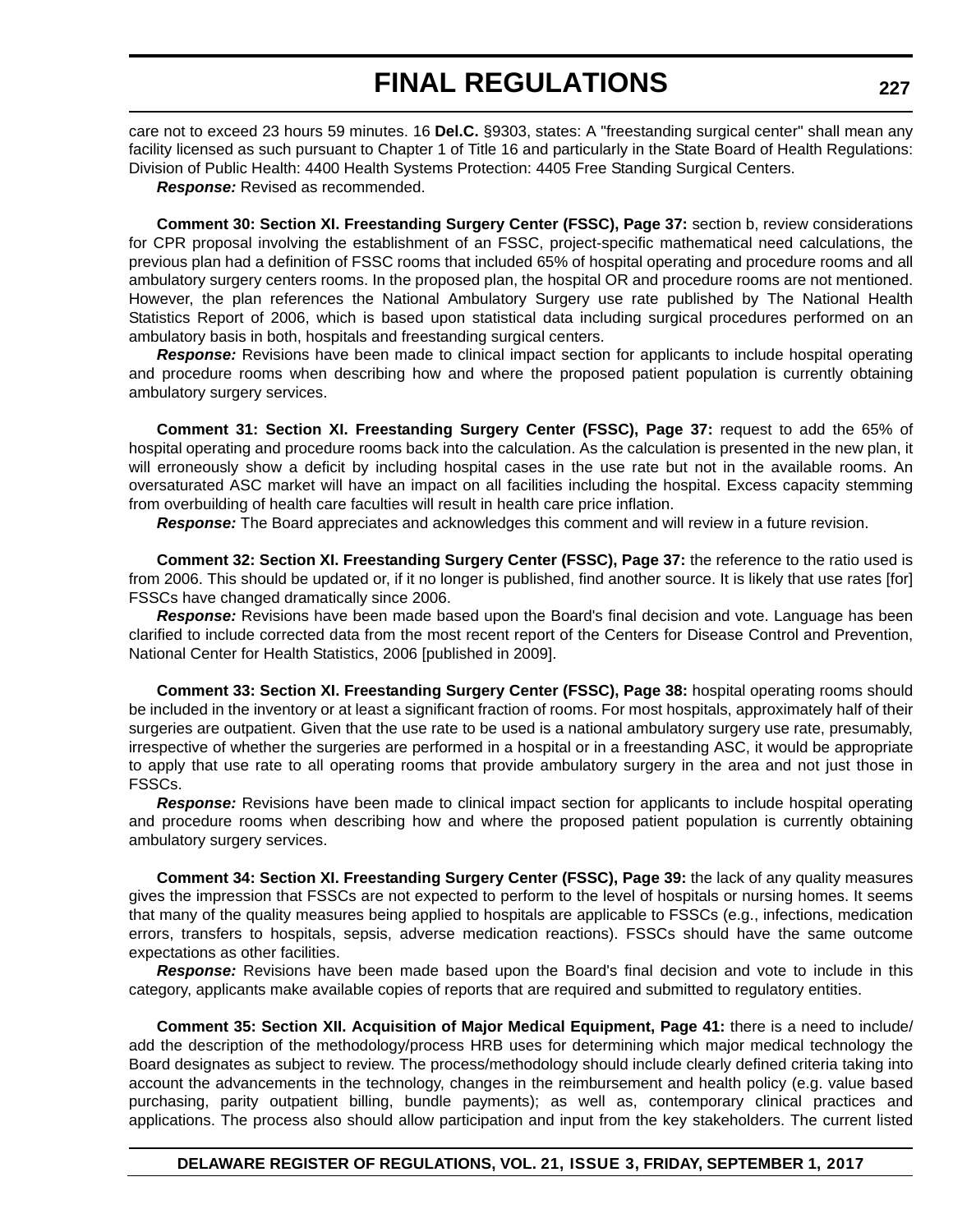examples should be re-examined through this process. Not certain as to why CT and MRI are being listed as examples as they currently do not require COPR, unless the cost exceeds \$5.8 million. These services are considered current standard diagnostic modalities. Most states exclude them from the CON review process

*Response:* The Board appreciates and acknowledges this comment and will review in a future revision.

**Comment 36: Section XII. Acquisition of Major Medical Equipment, Page 41:** section a, second and fourth bullets, CT and MRI appear to be new additions to the medical equipment acquisition list. To our knowledge, these modalities do not currently require a COPR currently unless the cost exceeds \$5.8 million. It is not clear as to why CT and MRI are being added other than to add significant burden to the Health Resources Board, which has difficulty managing the existing COPR requests. As opposed to the other major medical equipment, these services are lower dollar investments and require non-unique skills that are plentiful in the market. Utilization controls already exist with payers and will grow under bundled payments and population health management. Those controls will be more effective than a COPR, especially given that there are no specific criteria for them that applicants must meet. Most, if not all states do not include these services as part of their CON review process.

*Response:* The Board appreciates and acknowledges this comment. These items are not new additions to the CPR process. PET CT and PET MRI are activities subject to CPR review.

**Comment 37: General Comment, no page referenced** Process for future document review, the future process for public input needs to include a comparative or redlined document so that reviewers can determine which elements of the plan have been altered from prior years. Review of this year's proposals from a comparative perspective is hampered by significant changes in format from prior years and the lack of information regarding specifically how the plan has evolved. Conceptual changes, such as guiding principles and their relationship to statutory criteria are not sufficient for review of substantive and definitional changes, which are difficult to identify in this year's document.

*Response:* The Board appreciates and acknowledges this comment. This revision was a complete repeal and replace. It was not feasible to provide a comparative or redlined document. The Board will provide a comparative or redlined document in the future revision process.

#### **DECISION AND EFFECTIVE DATE**

The Delaware Health Resources Board finds that the revised HRMP regulation shall be adopted with the changes as final in the form proposed. The revised HRMP will become effective ten days following publication of this Final Order in the Delaware *Registrar of Regulations*.

**IT IS SO ORDERED** this 1<sup>st</sup> day of August by the Delaware Department of Health and Social Services.

Kara Odom Walker, MD, MPH, MSHS Cabinet Secretary, DHSS

**\*Please Note: Due to the size and formatting of the final regulation, it is not being published here. A link to a PDF version of the final regulation is provided below:**

[Health Resources Management Plan](http://regulations.delaware.gov/register/september2017/final/HRMP.pdf) (**[Delaware Health Resources Management Plan](http://regulations.delaware.gov/register/september2017/final/HRMP.pdf)**)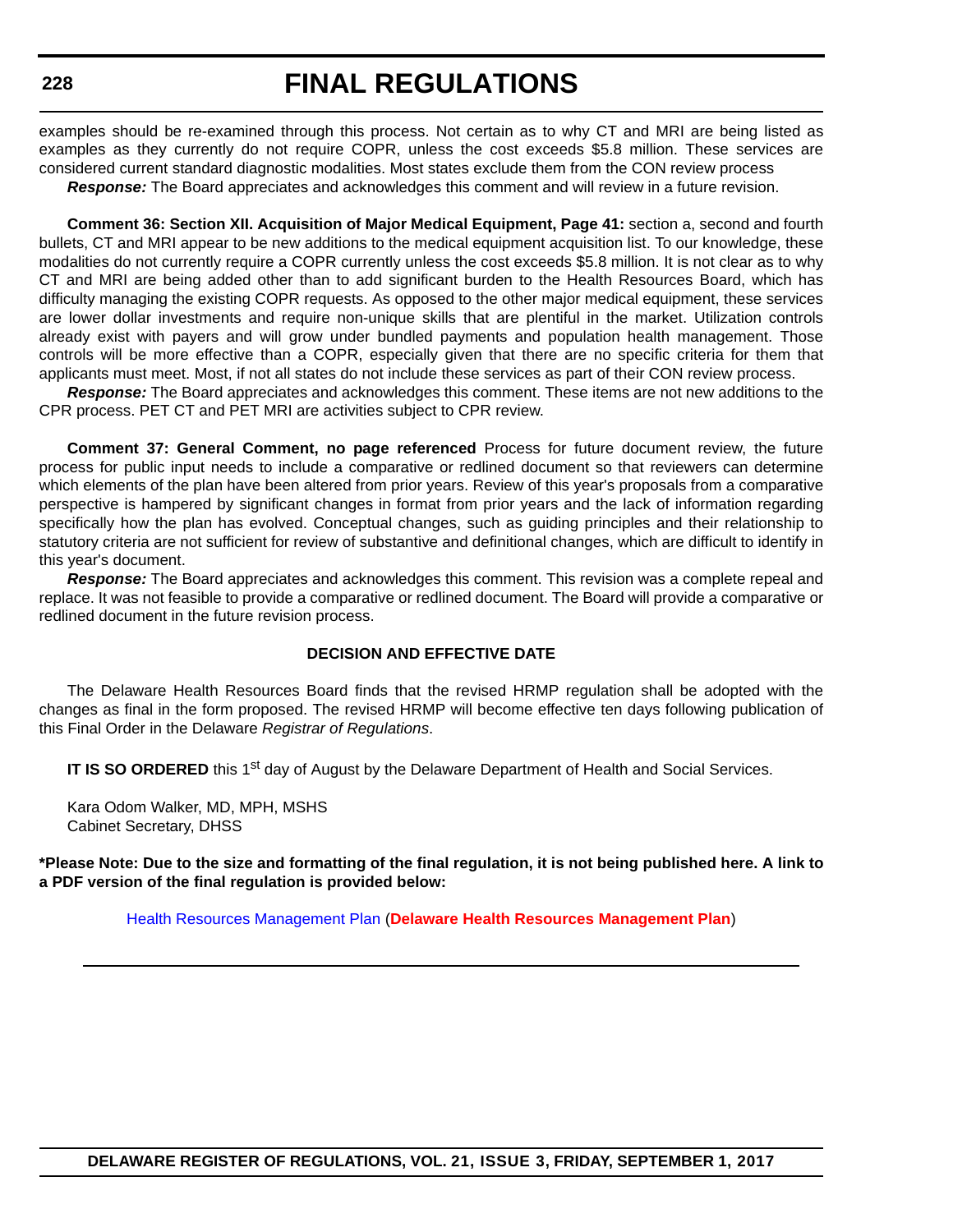# **DIVISION [OF LONG TERM CARE RESIDENTS PROTECTION](http://www.dhss.delaware.gov/dhss/dltcrp/)** Statutory Authority: 16 Delaware Code, Section 1101 (16 **Del.C.** §1101) 16 **DE Admin. Code** 3310

#### **ORDER**

#### **3310 Neighborhood Homes [for Persons with Developmental Disabilities](#page-4-0)**

#### **NATURE OF THE PROCEEDINGS:**

The Department of Health and Social Services ("Department") / Division of Long Term Care Residents Protection (DLTCRP) initiated proceedings to establish Regulation 3310 Neighborhood Homes for Individuals with Intellectual and/or Developmental Disabilities.

The Department's proceedings to establish the regulation was initiated pursuant to 16 Delaware Code §1101 and its authority as prescribed by 29 **Del.C.** §7971.

The Department published its notice of proposed regulation changes pursuant to 29 Delaware Code Section 10115 in April, 2017 Delaware *Register of Regulations*, requiring written materials and suggestions from the public concerning the proposed regulations to be produced by, May 1, 2017, at which time the Department would receive information, factual evidence and public comment to the said proposed regulations.

#### **SUMMARY OF FINAL AMENDMENT**

The proposal establishes Regulation 3310 Neighborhood Homes for Individuals with Intellectual and/or Developmental Disabilities. The proposed change will establish the regulation as required by Title 16 **Del.C.** §3007A.

#### **Statutory Authority**

16 **Del.C.** §1101

29 **Del.C.** §7971(D)(1) Subchapter VI "Department of Health And Social Services, Division of Long-Term Care Residents Protection."

#### **Background**

DLCTRP is revising these regulations pursuant to 16 **Del.C.** §1101, 29 **Del.C.** Ch.79.

#### **Summary of Final Amendment**

The proposal establishes regulation which detail the Department of Health and Social Services' authority to promulgate rules and regulations related to the Neighborhood Homes for Individuals with Intellectual and/or Developmental Disabilities. The comments we received did not result in substantive revisions to the published proposed regulation. Therefore, we are publishing these regulations as final.

#### **SUMMARY OF COMMENTS RECEIVED WITH AGENCY RESPONSE AND EXPLANATION OF CHANGES**

The proposal establishes Regulation 3310 Neighborhood Homes for Individuals with Intellectual and/or Developmental Disabilities. The final change will establish the regulation as required by 16 **Del.C.** §1101.

**Comment 1:** DHSS should consider joint promulgation of regulations by both the DLTCRP and DDDS. By statute, DDDS is authorized to promulgate regulations covering neighborhood homes. See 29 **Del.C.** §7909A(c)(1) and (e). In the past, the DLTCRP and DDDS jointly promulgated the neighborhood home regulations. See 15 DE Reg. 968 (January 1, 2012). Sole promulgation by DLTCRP may render the regulations vulnerable to question in any enforcement action.

*Response:* DLTCRP disagrees. We conferred with the Department of Justice (DOJ) and Delaware Division of Disabilities Services (DDDS) as regulations were being revised.

**Comment 2:** In §1.0, the definition of "authorized representative" merits revision. On the one hand, it appears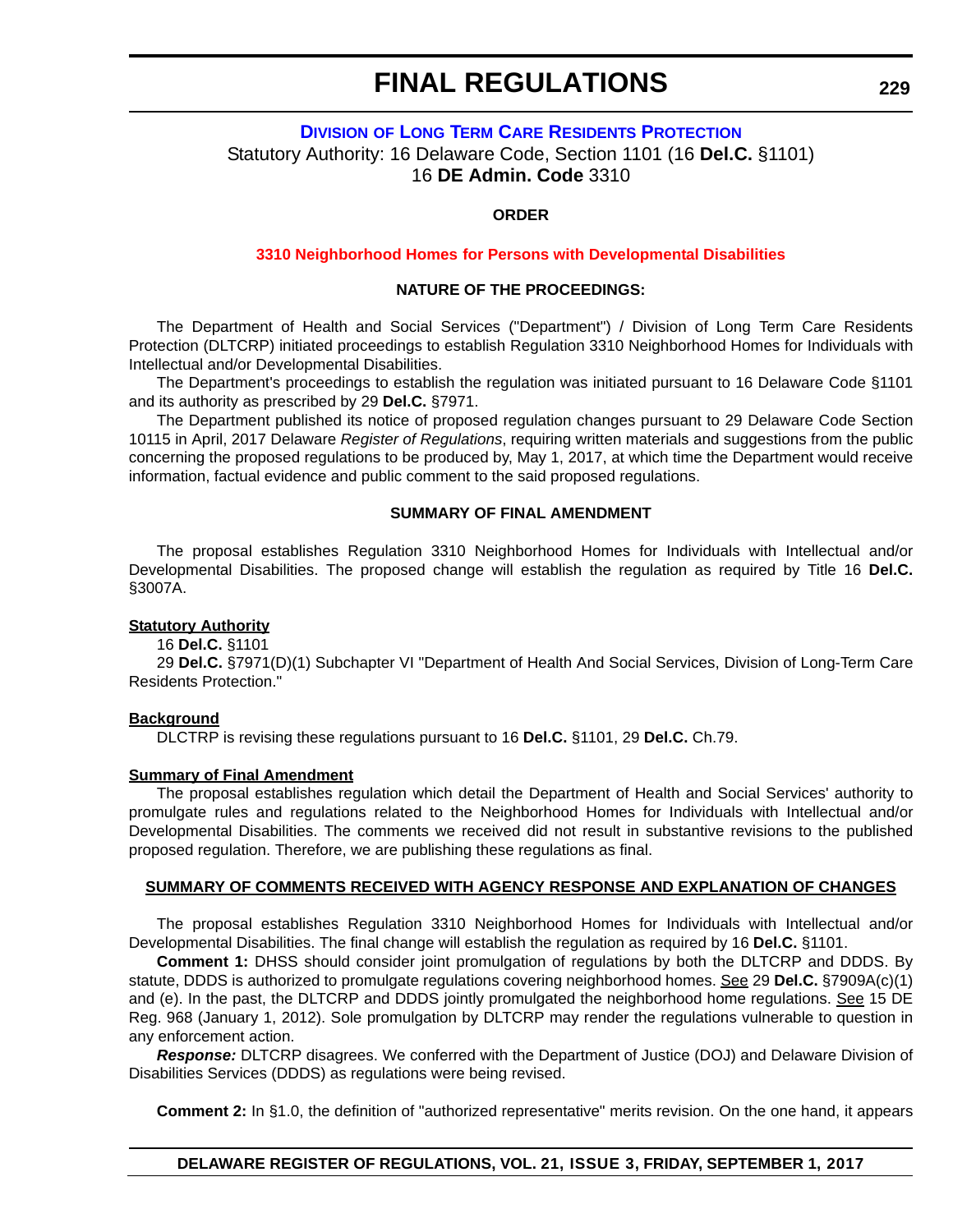# **FINAL REGULATIONS**

to limit an "authorized representative" to someone acting on behalf of a resident lacking decision-making capacity in the first and last sentences. On the other hand, it includes someone appointed under a POA, AHCD, or supportive decision-making agreement - all of which require the resident to have capacity. This is confusing. The section should be revised to encompass anyone authorized by law to act on the resident's behalf. Also, since minors can be Neighborhood Home residents, the definition of "authorized representative" should preferably be expanded to cover a parent or guardian of a minor.

*Response:* The Division disagrees. The regulation covers all situations in which an authorized representative may function. The DLTCRP licenses Neighborhood Homes for adults only (18 years and older).

**Comment 3:** In §1.0, definition of "person centered plan", the grammar in the second sentence is incorrect. The list inconsistently includes nouns (people; strategies) and verbs (uses; offers). Compare the attached §7.3 from the Delaware Administrative Code Drafting & Style Manual.

*Response:* DLTCRP agrees and the definition was revised.

**Comment 4:** In §3.2.1, insert "at least" prior to "annually". Otherwise, a licensee could argue that DHSS can only conduct one inspection annually, i.e., there is a regulatory "cap" of one inspection annually. *Response:* The DLTCRP agrees and the term was added.

**Comment 5:** In §4.2.15, a total ban on firearms on the premises of a neighborhood home could be challenged under the Second Amendment and the Delaware Constitution. See attached March 14, 2014 *News Journal* article describing Delaware Supreme Court ruling that WHA cannot limit firearms in common areas. See also Title 16 **Del.C.** §1121(25) and (29). The DLTCRP may wish to seek guidance from the Attorney General's Office in this context.

*Response:* The provision was in the previous regulations, and there are no changes.

**Comment 6:** the Division should consider adding a subsection to §5.4 which currently contemplates submission of plans only to DHSS. Under certain circumstances, the premises would be subject to review by the State Architectural Accessibility Board. See Title 29 **Del.C.** §7303.

*Response:* The DLTCRP disagrees. According to the State AAB website, it pertains to only State of Delaware government owned or leased facilities, or facilities constructed or altered with State funding, either in total or in part. These standards are followed in combination with the local building code and with the guidelines established under the Americans with Disabilities Act (ADA).

**Comment 7:** the only accessibility references in Section 5.4 are in the context of ramps. See, e.g, §§5.4.6 and 5.4.6.2. This is highly under inclusive. For example, a ramp for ingress and egress is of little use if doorways are narrow or bathrooms are inaccessible. A general reference at §5.6 is rather cryptic. The CMS Rule contemplates that "the setting is physically accessible to the individual" overall. See 42 C.F.R. 441.710(a)(1)(B).

*Response:* The DLTCRP disagrees. 5.3 Already includes local and state building codes which incorporates ADA standards.

**Comment 8:** Section 5.4.6 only requires a ramp if accommodating individuals who regularly require wheelchairs. One problem with this approach is that providers have no incentive to have accessible sites and individuals using wheelchairs are disproportionately excluded from the neighborhood home network. A second problem with this approach is that visitors using wheelchairs cannot enter the home.

*Response:* The DLTCRP disagrees. 5.3 Already includes local and state building codes which incorporates ADA standards.

**Comment 9:** There is some "tension" between §5.9.5 (requiring doors to be capable of being opened from either side at all times) and §5.10.7 (requiring lockable doors). The CMS Community Rule promotes resident privacy, including doors "lockable by the individual, with only appropriate staff having keys to doors". See 42 C.F.R. 441.710(a)(1)(B).

*Response:* The DLTCRP agrees and 5.10.7 has been revised.

**Comment 10:** Section 5.10.12 limits bedrooms to no more than two (2) individuals. It would be prudent to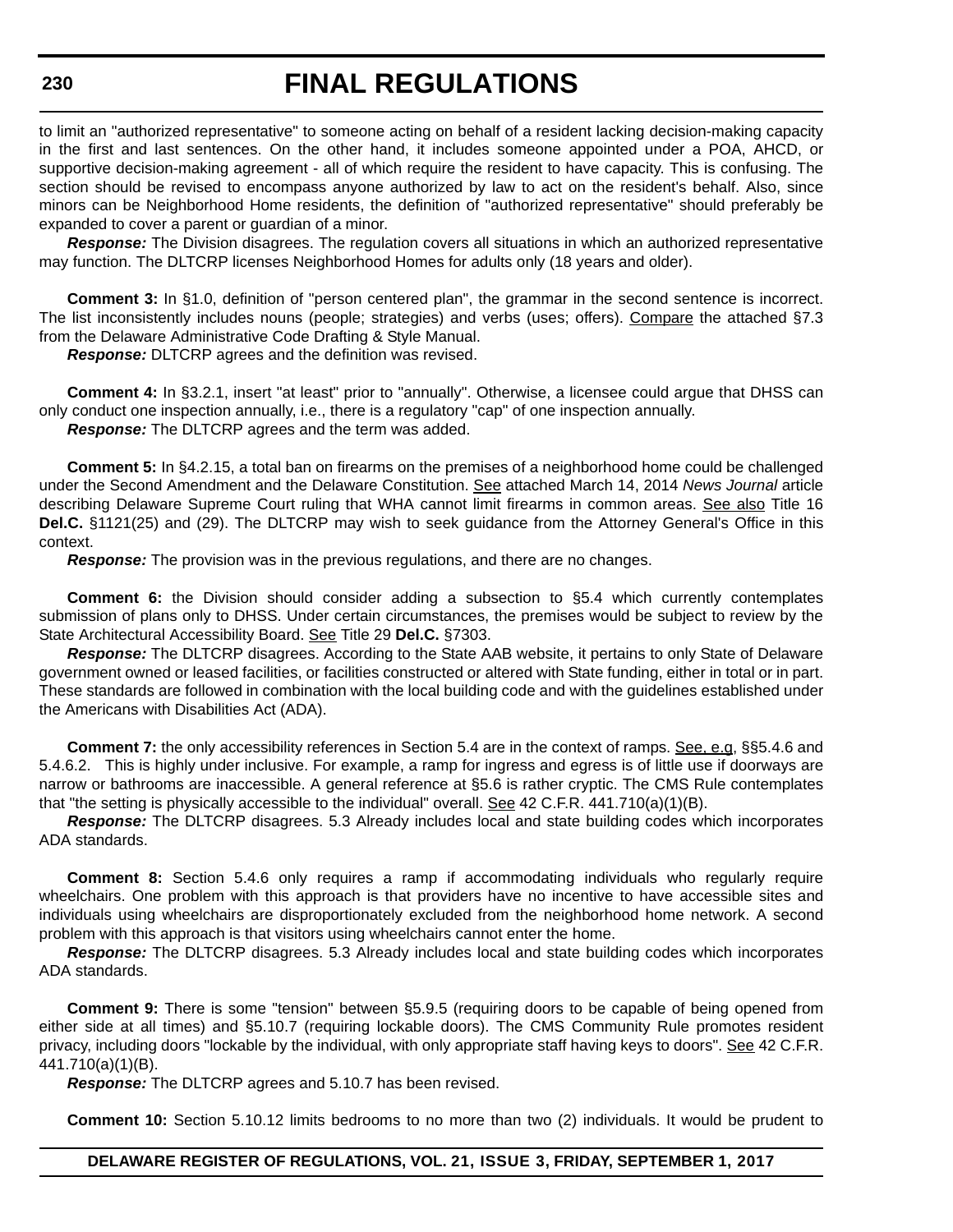include a subsection noting that residents have some choice in roommates. See Title 16 **Del.C.** §1121(28). The CMS Rule is even more affirmative: "Individuals sharing units have a choice of roommates in that setting." 42 C.F.R. 441.710(a)(1)(B).

*Response:* DTLCRP disagrees and 8.0 Residents Rights requires compliance with Title 16 **Del.C.** §1121(28).

**Comment 11:** Section 6.2 contemplates manual entries in a medication administration record. If electronic entries are permissible in a data base (e.g. in THERAP), then this section may merit revision. *Response:* The DLTCRP agrees and 6.2 has been revised.

**Comment 12:** Section 6.8.3.1 merits review. It generally includes elopement as a reportable incident only if an individual's whereabouts are unknown and the individual suffers harm. Many behavior plans include restrictions (e.g. line of sight or supervision standards). Section 6.8.3.1 does not account for violations of behavioral plans. Thus, an individual restricted to line of sight due to sex offenses could elope and the agency would not have to report the occurrence.

*Response:* The DLTCRP disagrees. Violations of a line of sight restriction would be covered by 6.8.2.

**Comment 13:** Section 6.8.4.2 characterizes injuries resulting in transfer to an acute care facility as a reportable incident. At a minimum, we recommend including "urgent care" facilities in this section. Anecdotally, we understand that a provider may have opted to take injured individuals to urgent care facilities to inferentially avoid reporting incidents. By analogy, the DSCY&F requires its providers to report any injury resulting in medical/dental treatment other than first aid provided on-site. See 9 **DE Admin Code** 103.15.22 and 103.32.0. This is manifestly a more protective standard.

*Response:* DLTCRP agrees and 6.8.4.2 has been revised.

**Comment 14:** Section 7.4 could be improved by incorporating the ADA standard that there should be no protrusion from the wall in excess of four inches. See attachments related to fire extinguishers.

*Response:* The DLTCRP disagrees. The Fire Marshall oversees the life safety regulations by issuing a report and this standard is in compliance with 5.3 which already includes local and state building codes which incorporates ADA standards.

**Comment 15:** Section 9.1.5 is overly restrictive in requiring all prescribed medications to be kept locked in a cabinet or lock box. An individual with asthma could not keep an emergency inhaler in his personal possession. An individual with dry skin could not keep a prescription skin moisturizer in his personal possession. The standard is also too brittle if staff are trying to train an individual to monitor and self-administer medications in anticipation of developing greater independence. Restricting access to an individually prescribed medication is not "normal" and the blanket policy of locking all prescribed medications may violate the CMS Community Rule. If there are less intrusive methods to achieve safety, they should be considered and restrictions only allowed if included in the person-centered service plan. See 42 C.F.R. 441.530 and 441.710(a).

*Response:* The Division disagrees. All medication is accessible to the individual via 24 hour staff.

**Comment 16:** We did not notice a "waiver of standards" provision analogous to the current regulation, §12.0. If this is an oversight, the Division may wish to include a comparable provision.

*Response:* The Division disagrees. Regulations are to ensure requirements are met and we do not want to deviate from the said requirements.

#### **Decision and Effective Date**

The Department of Health and Social Services finds that 3310 Neighborhood Homes for Individuals with Intellectual and/or Developmental Disabilities shall be adopted. This regulation will be effective ten (10) days from the date of publication in the Delaware *Register of Regulations*.

**IT IS SO ORDERED** this 17th day of August, 2017.

Kara Odom Walker, MD, MPH, MSHS Secretary, DHSS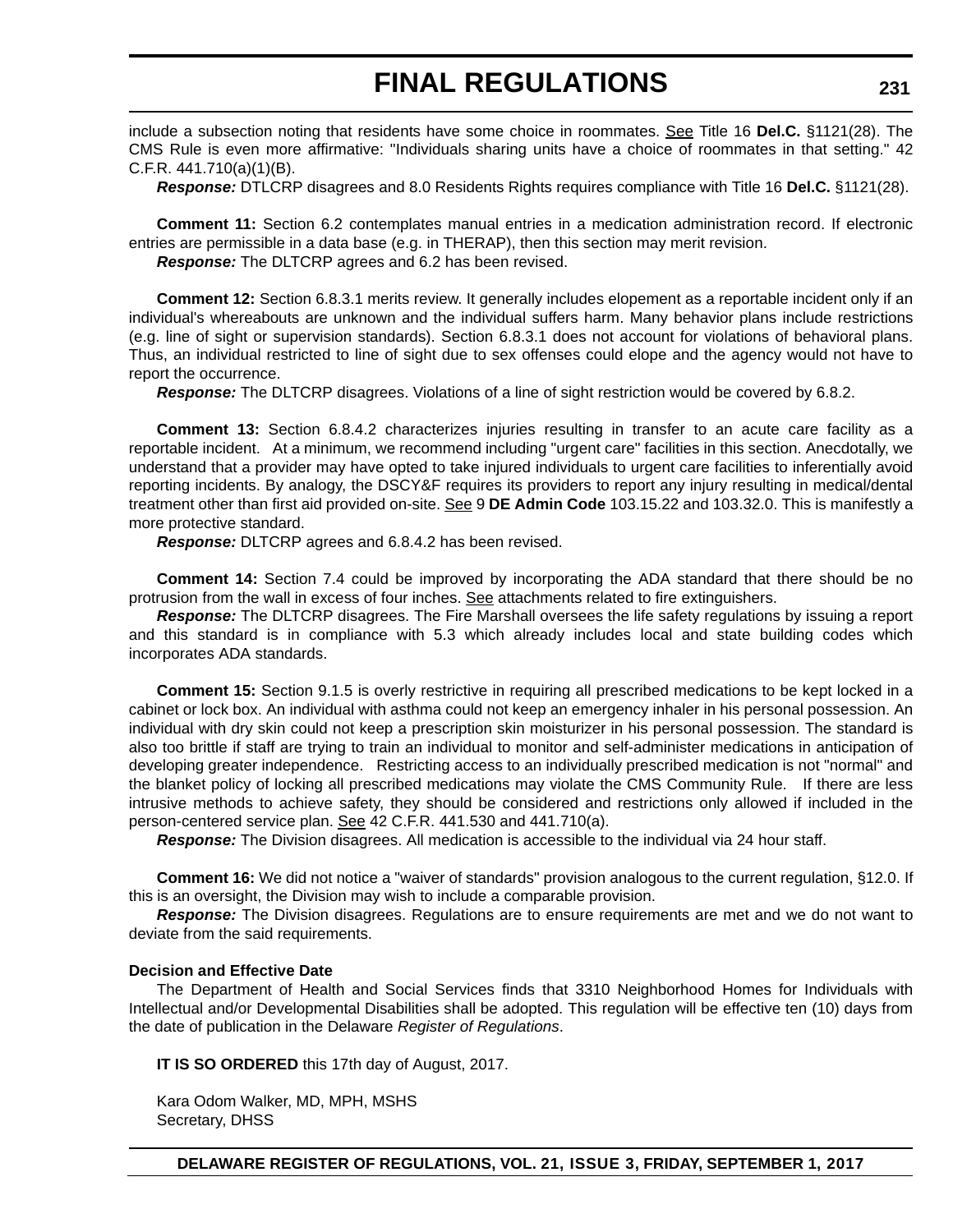### **3310 Neighborhood Homes for Individuals with Intellectual and/or Developmental Disabilities** *(Break in Continuity of Sections)*

## **2.0 Definitions**

## *(Break in Continuity Within Section)*

"**Person Centered Plan**" means the Life Span Plan or other plan approved by DDDS. This plan includes the following elements: people chosen by the individual; **[reflects]** cultural considerations; **[uses]** plain language; strategies for solving disagreements; **[offers]** informed choice**[s]** to the individual regarding services and supports that the individual receives and from whom; and **[provides]** a method to request updates.

### *(Break in Continuity Within Section)*

### **3.0 Licensing and General Requirements**

## *(Break in Continuity Within Section)*

- 3.2 Inspection
	- 3.2.1 Every neighborhood home for which a license has been issued under this chapter shall be inspected **[at least]** annually.

*(Break in Continuity of Sections)*

## **5.0 Environment**

*(Break in Continuity Within Section)*

5.4 Physical Plant

## *(Break in Continuity Within Section)*

**[5.4.6 Neighborhood homes accommodating individuals who regularly require wheelchairs shall be equipped with ramps.**

### **5.4.6.1 Egress ramps must be located at the primary means of egress.**

- **5.4.6.1.1 A secondary means of egress that is independent and remotely located from the primary means of egress must be provided to the outside of the dwelling at street/ground level or open to an exterior balcony.**
- **5.4.6.2 Ramps must be compliant with the standards outlined in Americans with Disabilities Act (ADA).]**
- **[5.4.7 5.4.6]** The physical dimensions of the home will provide, as a minimum, 150 square feet of common living space for the first occupant and 100 square feet of living space for each additional occupant.
- **[5.4.8 5.4.7]** Neighborhood homes with below grade accommodations must have a direct means of egress to the outside from that level.
- **[5.4.9 5.4.8]** The roof, exterior walls, doors, skylights and windows shall be weather tight and watertight and shall be kept in sound condition and good repair.

### *(Break in Continuity Within Section)*

5.10 Bedrooms

### *(Break in Continuity Within Section)*

5.10.7 Doors must be closable and lockable **[by the individual with only appropriate staff having keys to the doors]**.

### *(Break in Continuity Within Section)*

# **6.0 Records and Reports**

- 6.1 There shall be a separate record maintained on each individual as per DDDS standards.
- 6.2 There shall be a medication administration record (MAR) including medications, dosages, frequency, route of administration, and initials of the person administering each dose. The record shall include

# **DELAWARE REGISTER OF REGULATIONS, VOL. 21, ISSUE 3, FRIDAY, SEPTEMBER 1, 2017**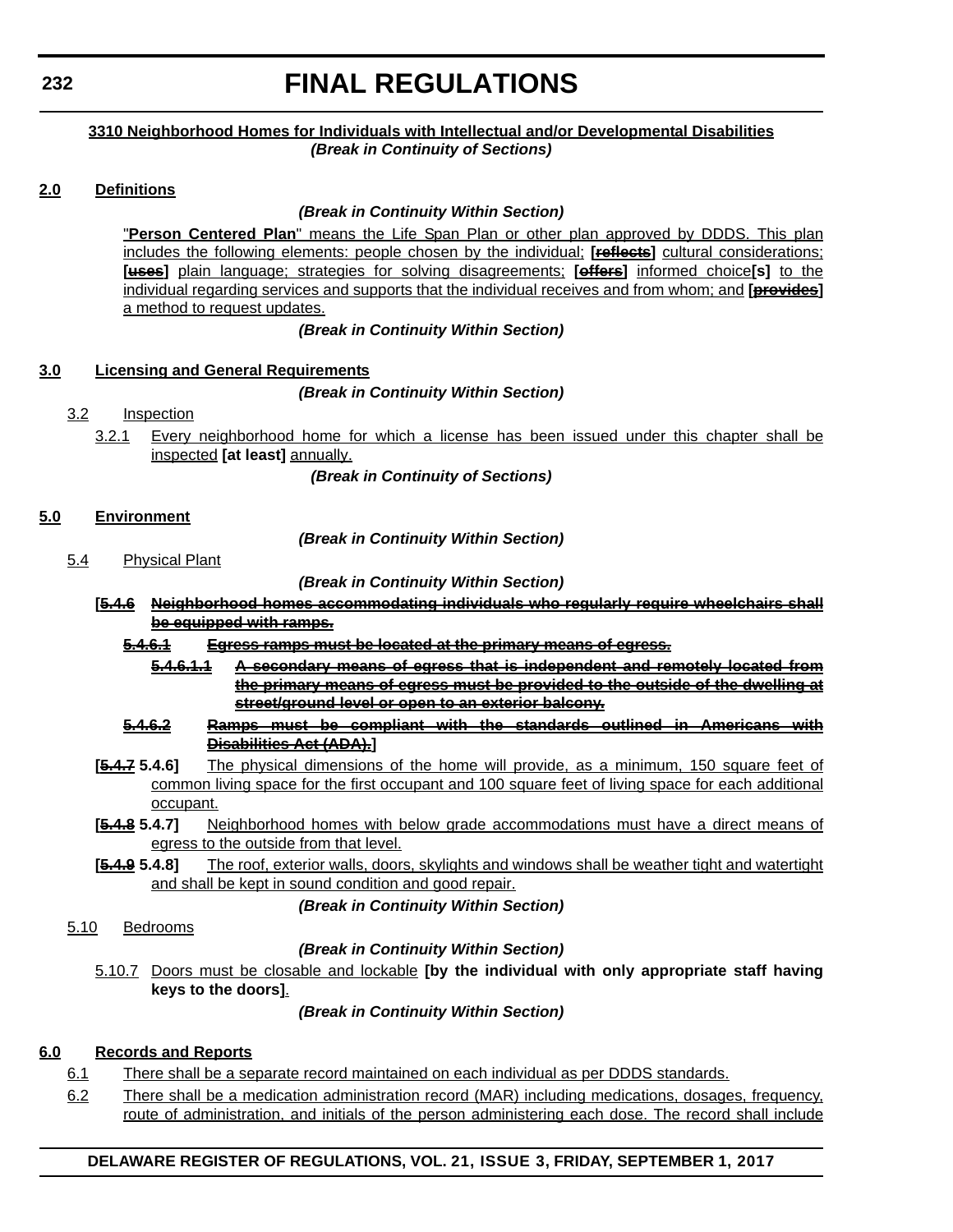**[the signature of each person whose initials appear on the MAR the identity of each person administering medication]**.

*(Break in Continuity Within Section)*

6.8 Reportable incidents are as follows:

*(Break in Continuity Within Section)*

6.8.4 Significant injuries.

*(Break in Continuity Within Section)*

6.8.4.2 Injury which results in **[transfer to an acute care facility for treatment or evaluation medical or dental treatment other than first aid provided in the home]**.

**\*Please note that no additional changes were made to the regulation as originally proposed and published in the April 2017 issue of the** *Register* **at page 766 (20 DE Reg. 766). Therefore, the final regulation is not being republished here in its entirety. A copy of the final regulation is available at:**

**3310 Neighborhood Homes [for Persons with Developmental Disabilities](http://regulations.delaware.gov/register/september2017/final/21 DE Reg 229 09-01-17.htm)** 

## **DIVISION [OF PUBLIC HEALTH](http://www.dhss.delaware.gov/dhss/dph/index.html)**

Statutory Authority: 16 Delaware Code, Section 2505A (16 **Del.C.** §2505A) 16 **DE Admin. Code** 4304

### **ORDER**

#### **[4304 Delaware Medical Orders for Scope of Treatment \(DMOST\)](#page-4-0)**

#### **NATURE OF THE PROCEEDINGS:**

Delaware Health and Social Services ("DHSS") initiated proceedings to adopt the State of Delaware Medical Orders for Scope of Treatment (DMOST, 4304). The DHSS proceedings to adopt regulations were initiated pursuant to 29 **Delaware Code** Chapter 101 and authority as prescribed by 16 **Delaware Code**, §2505A.

On April 1, 2017 (Volume 20, Issue 10), DHSS published in the Delaware *Register of Regulations* its notice of proposed regulations, pursuant to 29 **Delaware Code** Section 10115. It requested that written materials and suggestions from the public concerning the proposed regulations be delivered to DHSS by May 4, 2017, after which time the DHSS would review information, factual evidence and public comment to the said proposed regulations.

Endorsement of the revisions was received from the State Council on Persons with Disabilities, but no comments resulting in changes were received.

#### **FINDINGS OF FACT:**

No changes made to the regulations since publication as proposed. The Department finds that the proposed regulations, as set forth in the attached copy should be adopted in the best interest of the general public of the State of Delaware.

THEREFORE, IT IS ORDERED, that the proposed State of Delaware Medical Orders for Scope of Treatment (4304) is adopted and shall become effective September 11, 2017, after publication of the final regulation in the Delaware *Register of Regulations*.

Kara Odom Walker, MD, MPH, MSHS, 8/17/17 DHSS Secretary

**\*Please note that no changes were made to the regulation as originally proposed and published in the April 2017 issue of the** *Register* **at page 770 (20 DE Reg. 770). Therefore, the final regulation is not being**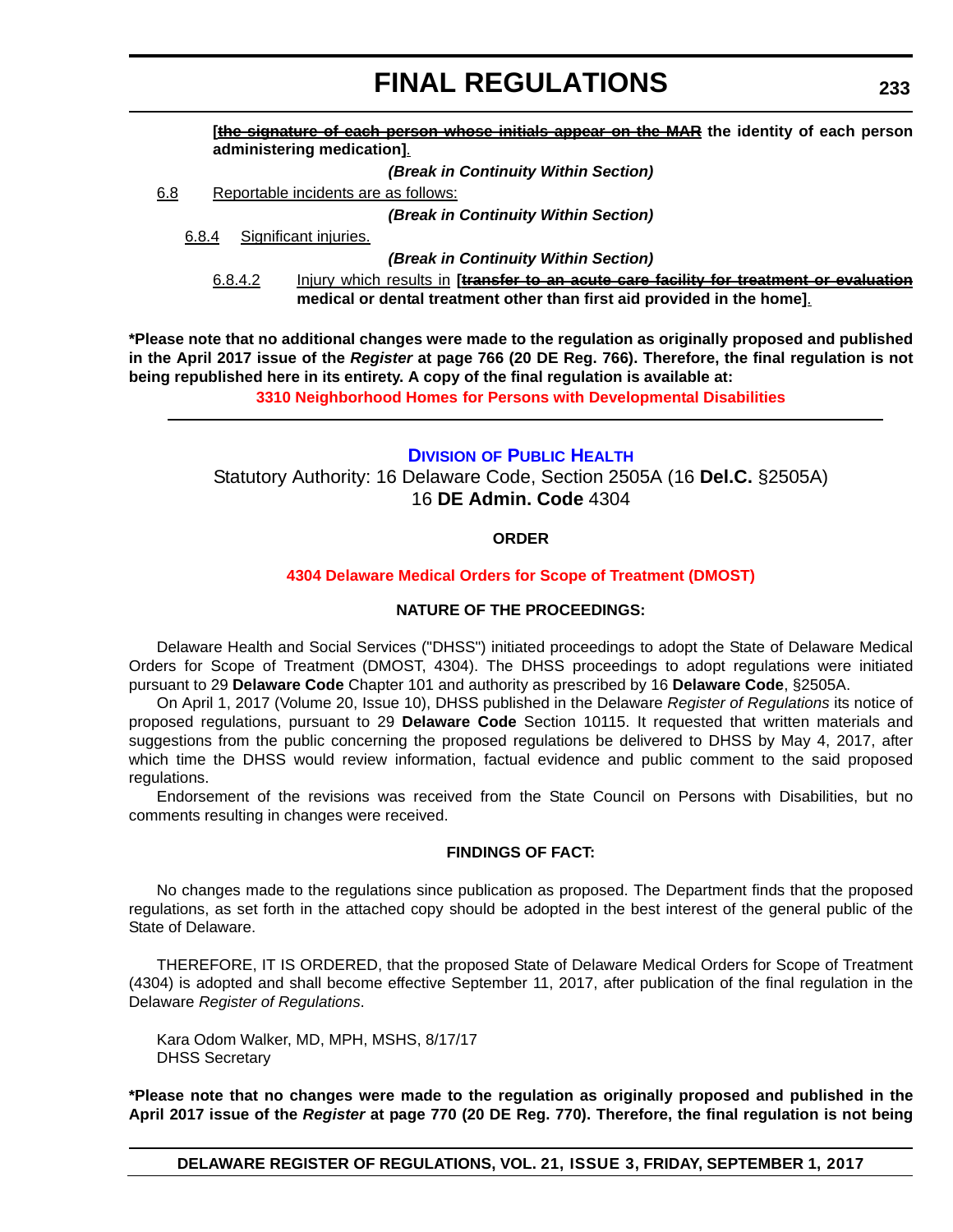#### **republished. A copy of the final regulation is available at: [4304 Delaware Medical Orders for Scope of Treatment \(DMOST\)](http://regulations.delaware.gov/register/september2017/final/21 DE Reg 233 09-01-17.htm)**

# **[DEPARTMENT OF HUMAN RESOURCES](http://www.hrm.omb.delaware.gov/) DIVISION [OF STATEWIDE BENEFITS](http://ben.omb.delaware.gov/)** Statutory Authority: 29 Delaware Code, Section 5256 (29 **Del.C.** §5256) 19 **DE Admin. Code** 2007

#### **ORDER**

#### **[2007 Disability Insurance Program Rules and Regulations](#page-4-0)**

Pursuant to House Bill No. 4 amended by House Amendment No. 1(149th General Assembly), the Department of Human Resources and the Division of Statewide Benefits of the Department of Human Resources was established effective July 1, 2017, having powers, duties and functions as follows:

"(1) With the exception of deferred compensation pursuant to Chapter 60A of this title and any other investment or retirement savings plan, the Director of Statewide Benefits shall be responsible for the management and administration of all currently existing and future state employee benefits programs, including but not limited to group health, group life, flexible benefits, dental, vision, prescription, longterm care, disability, supplemental benefits and the Blood Bank."

Epilogue language referenced below from Section 30 of House Substitute No. 1 for House Bill No. 275 (149th General Assembly) allows the SEBC to amend the Disability Insurance Program (DIP) Rules & Regulations.

"**Section 30.** Notwithstanding the provisions of the Administrative Procedures Act, 29 **Del. C.** c. 101 or any other laws to the contrary, the State Employee Benefits Committee is authorized to amend the rules for Employees Eligible to Participate in the State Group Health Insurance Program and the State Disability Insurance Program by approving such amendments and causing the amendments to be published in the Register of Regulations with such amendments to be effective as of the date of such publication unless otherwise specified by the State Employee Benefits Committee."

The attached version of the Disability Insurance Program (DIP) Rules & Regulations, effective September 1, 2017, adds section 16.7 referenced below requiring repayment to the State by the DIP insurance carrier and/or administrator of any STD overpayments before a (current or former) employee is eligible for or receives LTD benefits.

"16.7 If the State of Delaware notifies the DIP Insurance Carrier and/or administrator that a claimant receiving LTD benefits has been overpaid STD benefits, the DIP insurance carrier and/or administrator shall make any LTD payments that it would otherwise pay to the claimant directly to the State of Delaware until the State of Delaware has been paid in full for the claimant's overpaid STD benefits."

#### **STATE OF DELAWARE DEPARTMENT OF HUMAN RESOURCES**

Brenda L. Lakeman Director, Statewide Benefits 8/24/17

> **2007 Disability Insurance Program Rules and Regulations Effective February September 1, 2017**

**DELAWARE REGISTER OF REGULATIONS, VOL. 21, ISSUE 3, FRIDAY, SEPTEMBER 1, 2017**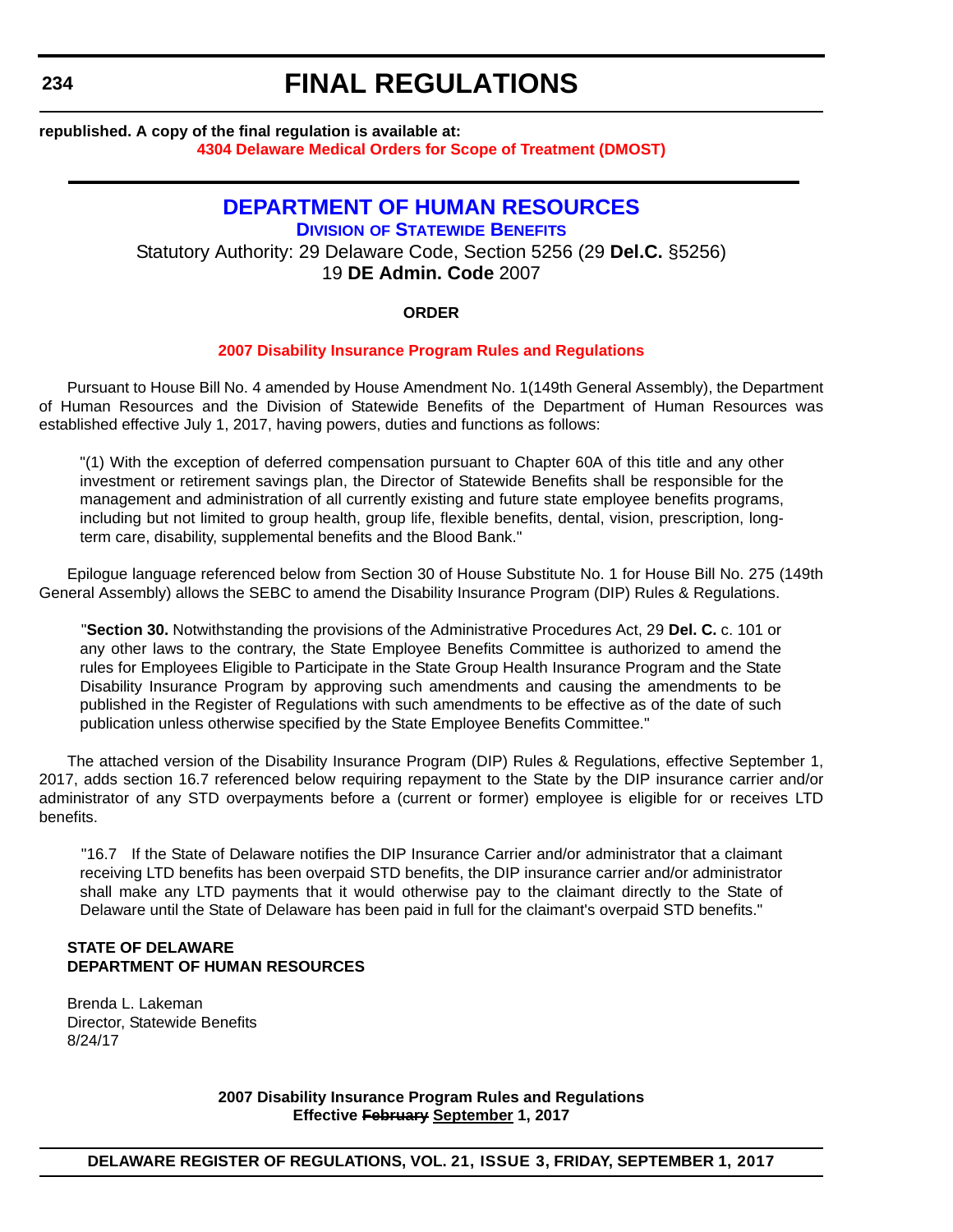### *(Break in Continuity of Sections)*

#### **2.0 Definitions**

"**Appeal**" is the action you can take pursuant to 29 **Del.C.** §5258 if you disagree with a coverage decision made by the DIP insurance carrier and/or third party administrator (Administrator) selected to administer and/or insure the program by the SEBC pursuant to 29 **Del.C.** §5254 and/or the Appeals Administrator from the Statewide Benefits Office and/or the Hearing Officer from the Office of Management and Budget Department of Human Resources and/or the SEBC.

#### *(Break in Continuity Within Section)*

"**Return to Work (RTW) Coordinator**" means the person selected by the Office of Management and **Budget Department of Human Resources to assist individuals enrolled or previously enrolled in the** DIP who expect to be out of work with their transition back to work. Return To Work assistance may be requested by an employee, previously employed individual and/or by an employing organization. The RTW Coordinator may also consult with the individual's health care provider(s) to acquire and/or clarify a claimant's restrictions and/or limitations if applicable, to facilitate a safe return to the workplace.

#### *(Break in Continuity of Sections)*

#### **11.0 Appeals - STD Claim Determinations**

#### *(Break in Continuity Within Section)*

11.2 Pursuant to 29 **Del.C.** §5258, within 90 days of the postmark date of the carrier's written notice of its determination regarding STD benefits, a claimant may appeal any determination of disability benefits by filing a written petition setting forth with particularity the grounds for appeal with the DIP insurance carrier and/or Administrator. The DIP insurance carrier and/or Administrator has the authority to reverse all or any part of its initial STD benefit determination and shall notify the claimant, the employing organization and the Statewide Benefits Office in writing by certified mail, return receipt requested within 10 days of the determination. The claimant's written appeal should be addressed and mailed to:

> Benefit Management Services Atlanta Disability Maitland Claim Office RE: DISABILITY APPEAL The Hartford P.O. Box 14301 14306 Lexington, KY 40512-43014306 Tel: (800) 549-6514/ Fax: (866) 411-5613 *(Break in Continuity Within Section)*

11.4 Pursuant to 29 **Del.C.** §5258, if the Appeals Administrator affirms the DIP insurance carrier and/or Administrator's decision to deny disability benefits or any part thereof, a claimant may file an appeal to the SEBC within 20 days of the postmark date of the notice of the determination from the Appeals Administrator by filing a written petition with the SEBC setting forth with particularity the grounds for the appeal. The claimant's written appeal should be addressed and mailed to:

> Co-Chair, State Employee Benefits Committee (SEBC) RE: DISABILITY APPEAL Office of Management and Budget Department of Human Resources Haslet Armory, Third Second Floor 122 Martin Luther King Jr. Blvd. South Dover, DE 19901 Tel: (302) 739-42044195 Fax: (302) 739-33423000

The SEBC may designate an appropriate representative from the Office of Management and Budget Department of Human Resources as a hearing officer to hear evidence presented by the employee or, in its sole discretion, it may decide to hear the appeal directly. The SEBC or the hearing officer, as the case may be, shall determine whether the determination to deny benefits complies with the applicable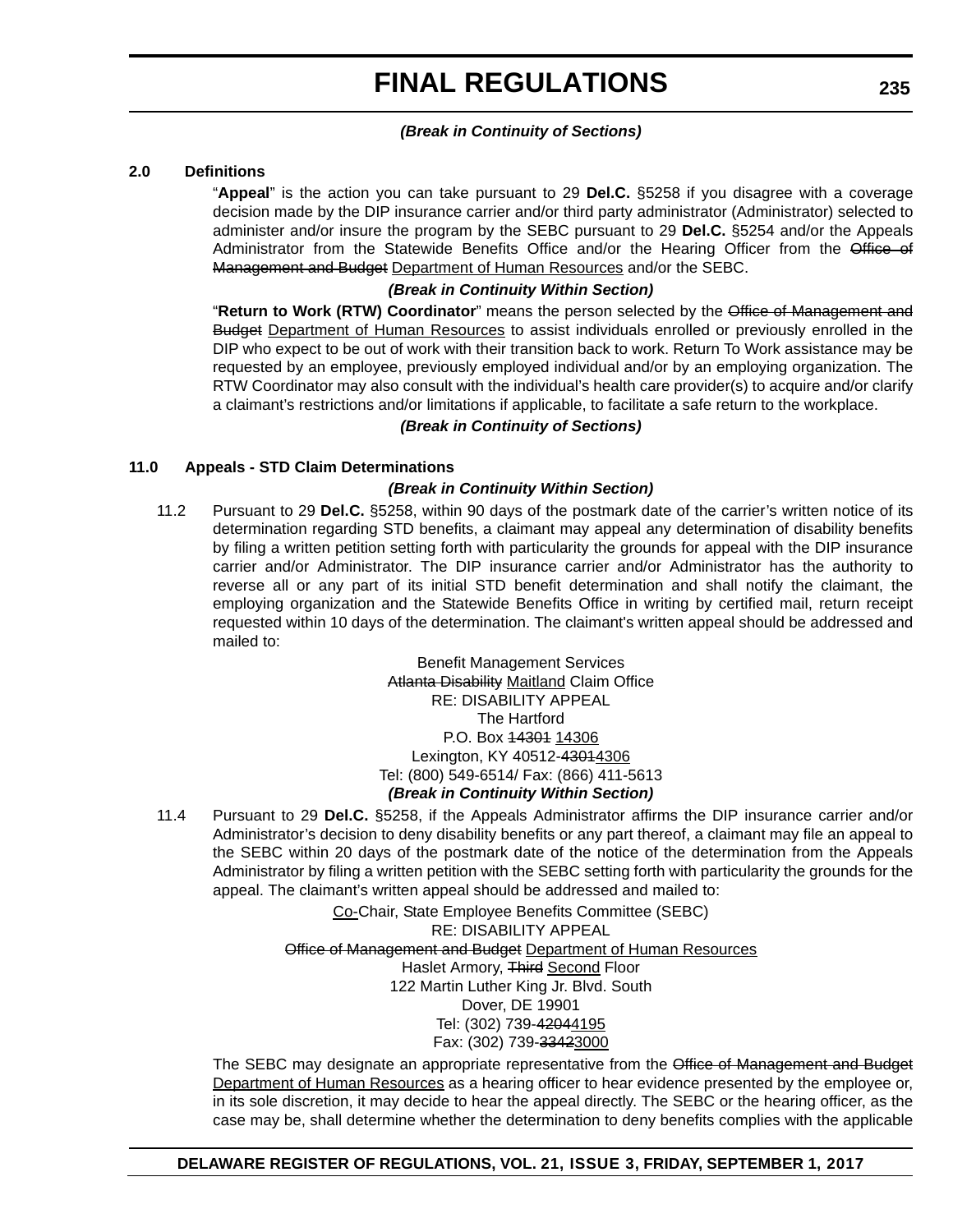# **FINAL REGULATIONS**

disability plan adopted by the SEBC. The Hearing officer and/or SEBC shall have all of the following powers in respect to the conduct at the hearing:

## *(Break in Continuity of Sections)*

#### **16.0 LTD Benefit Payment**

### *(Break in Continuity Within Section)*

16.7 If the State of Delaware notifies the DIP insurance carrier and/or administrator that a claimant receiving LTD benefits has been overpaid STD benefits, the DIP insurance carrier and/or administrator shall make any LTD payments that it would otherwise pay to the claimant directly to the State of Delaware until the State of Delaware has been paid in full for the claimant's overpaid STD benefits.

#### *(Break in Continuity of Sections)*

#### **20.0 Return To Work (RTW)**

- 20.1 Pursuant to 29 **Del.C.**, §5256(5), a contract exists between the SEBC and the Statewide Benefits Office for the purpose of the administration of the DIP, including but not limited to determination of an individual's ability to return to work by the RTW Coordinator pursuant to 29 **Del.C.** §5257(b).
	- 20.1.1 Short Term Disability Return To Work (RTW)
		- 20.1.1.1 Pursuant to 29 **Del.C.** §5257(a), once an employee has been determined to have the ability to return to employment by the SEBC, the employee will receive the following assistance:
			- 20.1.1.1.1 Merit employees may be placed in any vacant merit position, for which they qualify, by the Office of Management and Budget Department of Human Resources. *(Break in Continuity Within Section)*

### **21.0 Long Term Disability (RTW)**

- 21.1 Pursuant to 29 **Del.C.** §5257(b), once an individual has been determined to have the ability to return to employment by the SEBC, the individual will receive the following assistance:
	- 21.1.1 Former merit employees enrolled in and previously deemed eligible for the Long-Term Disability Program may, when available and appropriate, be placed by the Office of Management and Budget Department of Human Resources in any merit position, for which they qualify without a certification list, as long as the paygrade does not exceed their paygrade at the time of their acceptance into and eligibility for the Short-Term Disability Program. Exceptions to the paygrade limitation may be made for vacancies for which a documented shortage of qualified applicants exists.

**\*Please Note: As the rest of the sections were not amended, they are not being published. A copy of the regulation is available at:**

### **[2007 Disability Insurance Program Rules and Regulations](http://regulations.delaware.gov/register/september2017/final/21 DE Reg 234 09-01-17.htm)**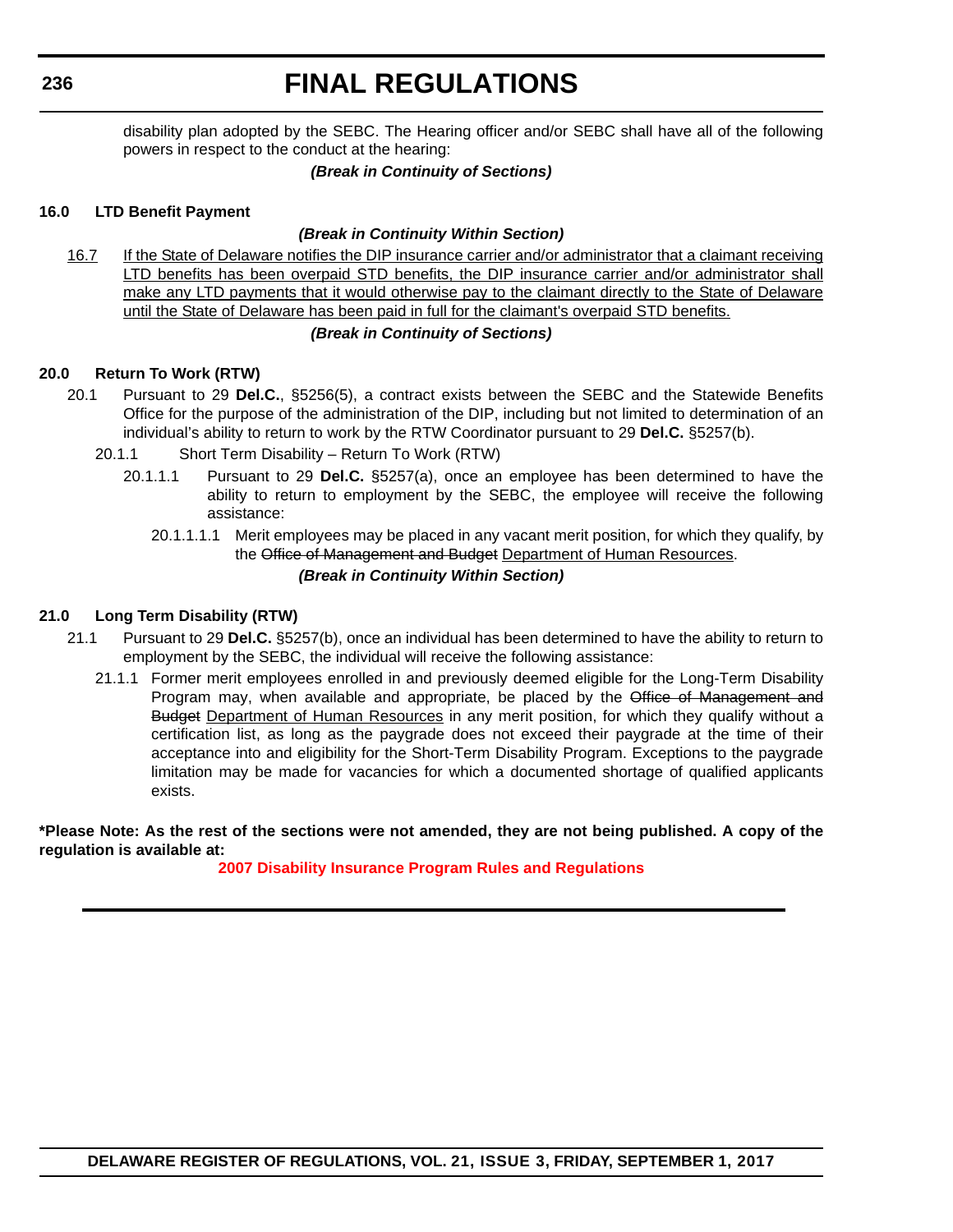## **[DEPARTMENT OF INSURANCE](http://insurance.delaware.gov/) OFFICE OF LEGAL [AND SPECIAL PROJECTS](http://insurance.delaware.gov/divisions/)**

Statutory Authority: 18 Delaware Code, Sections 311 and 2712 and 21 Delaware Code, Sections 2118 and 2902 (18 **Del.C.** §§311 & 2712, and 21 **Del.C.** §§2118 & 2902) 18 **DE Admin. Code** 603

### **ORDER**

#### **[603 Delaware Motorists Protection Act](#page-4-0)**

Regulation 603 implements the Delaware Motorists Protection Act. Recently, the Legislature passed HB 114, "An Act to Amend Title 21 of the Delaware Code Relating to Bodily Injury and Property Damage Coverage on Motor Vehicles," signed into law by the Governor on June 13, 2017 and effective on December 13, 2017 (six months after the date of enactment). The Act amends 21 **Del.C.** §2902 to raise the minimum bodily injury and property damage limits in all automobile insurance policies newly written or renewed after the effective date of the Act.

On July 15, 2017 the Department filed a general notice of amendments to Regulation 603 that updated coverage limits codified in the regulation to reflect the increased limits in HB 114. That notice was published in the August 1, 2017 *Register of Regulations*.

Attached to Regulation 603 is Form A, the Coverage Election form that must be presented by the insurer, broker or agent to the policyholder and acknowledged by the policyholder's signature that describes various types and levels of coverage. In its July 15, 2017 General Notice, the Department should have also updated the coverage limits set forth on Form A, Line 6. Accordingly, by way of this notice, the Department is updating Form A, Line 6 to reflect the revised coverage minimums promulgated by HB 114.

This amendment is exempt from the requirement of public notice and comment because it is an amendment to existing regulations to make them consistent with changes in basic law but which do not otherwise alter the substance of the regulations, pursuant to 29 **Del.C.** §10113(b)(5).

It is so ordered. This 9<sup>th</sup> day of August, 2017

Trinidad Navarro Commissioner, Delaware Department of Insurance

**\*Please note that due to the size of the final regulation, it is not being published here. A copy of the regulation is available at:**

**[603 Delaware Motorists Protection Act](http://regulations.delaware.gov/register/september2017/final/21 DE Reg 237 09-01-17.htm)** 

# **[DEPARTMENT OF LABOR](http://dol.delaware.gov/)**

**DIVISION OF I[NDUSTRIAL](https://dia.delawareworks.com/) AFFAIRS**

**OFFICE OF LABOR LAW E[NFORCEMENT](https://dia.delawareworks.com/)**

Statutory Authority: 19 Delaware Code, Section 105(a)(8) and 19 Delaware Code, Section 3503(f) (19 **Del.C.** §105(a)(8) & 19 **Del.C**. §3503(f)) 19 **DE Admin. Code** 1326

**ORDER**

**1326 [Workplace Fraud Act](#page-4-0) Regulations**

**I. NATURE OF PROCEEDINGS**

Pursuant to its authority under 29 **Del.C.** §10111(1), 19 **Del.C.** §105(a)(8) and 19 **Del.C.** §3503(f) the State of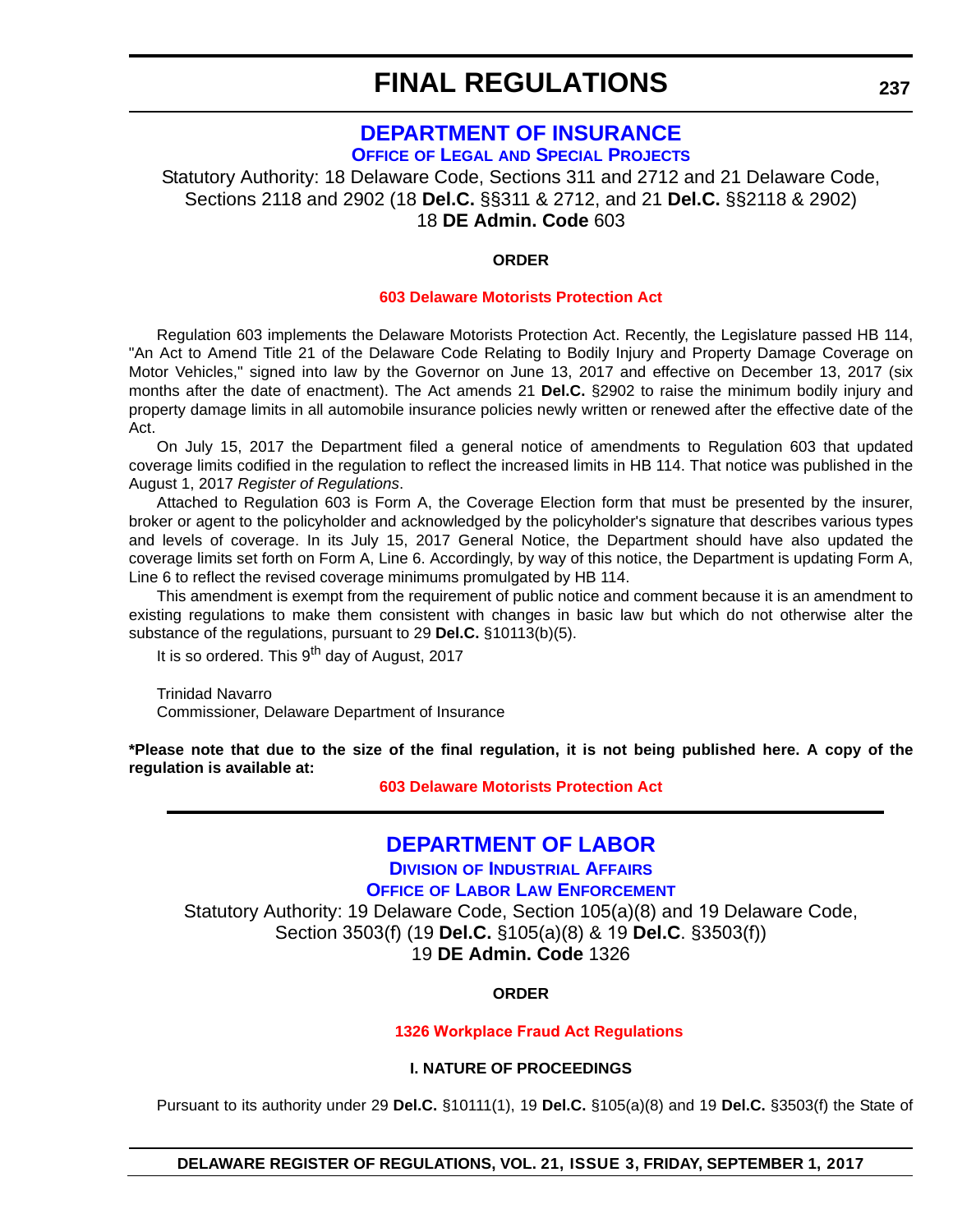#### **238**

# **FINAL REGULATIONS**

Delaware, Department of Labor's Division of Industrial Affairs (herein "the Division") proposed to amend its regulations. The Division's purpose in proposing these amendments was to provide additional due process to entities found by the Division to be in violation of the Workplace Fraud Act by making changes to the conduct of those hearings themselves. Minor amendments and changes were also inserted regarding other portions of the regulations.

Notice of a public comment period of thirty (30) days on the Division's proposed regulations was published in the Delaware *Register of Regulations* for July 1, 2017 as well as in two Delaware newspapers of general circulation in accordance with 29 **Del.C.** §10115. This is the Division's Decision and Order adopting the proposed regulations.

#### **II. PUBLIC COMMENTS**

The Division received no public comments in response to its notice of intention to adopt the proposed regulations apart from comments praising the Division's efforts. The Division did not receive comments suggesting changes to the proposed regulations.

#### **III. FINDINGS AND CONCLUSIONS**

The public was given the required notice of the Division's intention to adopt the proposed amended regulations and was given ample opportunity to provide the Division with comments opposing the Division's plan. Thus, the Division concludes that its consideration of the proposed amended regulations was entirely within its prerogatives and statutory authority and, having received no comments opposed to adoption, is now free to adopt the proposed amended regulations. They are unchanged from the proposed regulations.

### **IV. ORDER**

**AND NOW this 1st day of September, 2017,** it is hereby ordered that:

1. The proposed amendments to the Division's regulations are adopted;

2. The text of the regulations shall be in the form attached hereto as Exhibit A;

3. The effective date of this Order is ten days from the date of its publication in the Delaware *Register of Regulations* in accordance with 29 **Del.C.** §10118(e); and

4. The Division reserves to itself the authority to issue such order and further orders in this matter as may be just and proper.

#### **IT IS SO ORDERED.**

The Honorable Patrice Gilliam-Johnson, Secretary Delaware Department of Labor

**\*Please note that no changes were made to the regulation as originally proposed and published in the July 2017 issue of the** *Register* **at page 23 (21 DE Reg. 23). Therefore, the final regulation is not being republished. A copy of the final regulation is available at:**

**1326 [Workplace Fraud Act](http://regulations.delaware.gov/register/september2017/final/21 DE Reg 237a 09-01-17.htm) Regulations**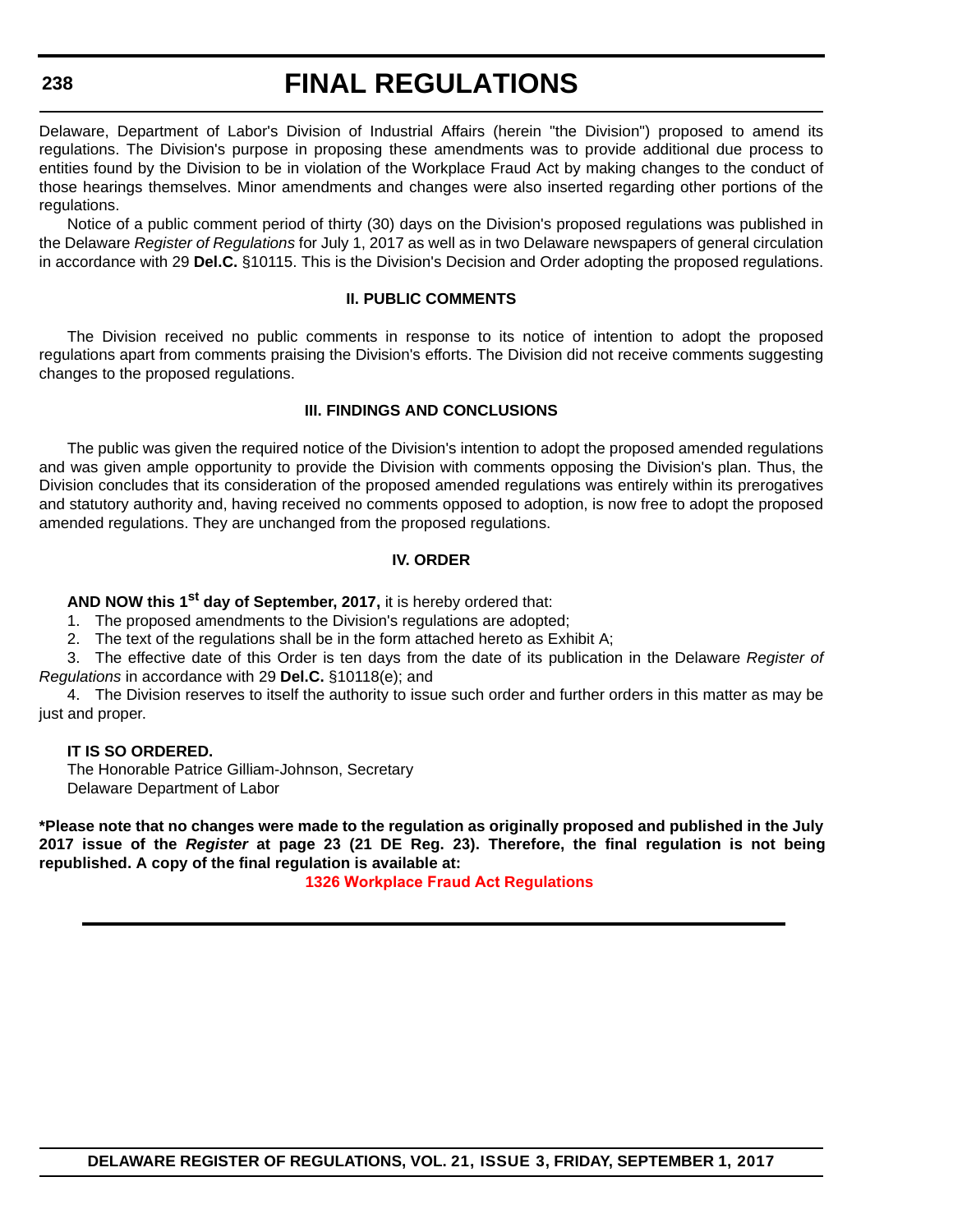# **[DEPARTMENT OF NATURAL RESOURCES AND ENVIRONMENTAL](http://dnrec.alpha.delaware.gov/)  CONTROL**

**DIVISION OF FISH [AND WILDLIFE](http://www.dnrec.delaware.gov/fw/Pages/DFW-Portal.aspx)**

Statutory Authority: 7 Delaware Code, Section 903(h) and 29 Delaware Code, Section 10119 (7 **Del.C.** §903(h) and 29 **Del.C.** §10119) 7 **DE Admin. Code** 3511

> **Secretary's Order No. 2017-F-0019 Date of Issuance: August 10, 2017 Effective Date of the Amendment: September 11, 2017**

#### **[3511 Summer Flounder Size Limits; Possession Limits; Season](#page-4-0)**

Under the authority vested in the Secretary of the Department of Natural Resources and Environmental Control ("Department" or "DNREC") pursuant to 7 **Del.C.** §§6006 and 6010, and 7 **Del.C.** §§901(c & d) and 903(e)(2), the following findings of fact based on the record, reasons and conclusions are entered as an Order of the Secretary in the above-referenced regulatory proceeding.

#### **Background, Procedural History and Findings of Fact**

This Order relates to proposed regulatory Amendments to 7 **DE Admin. Code** 3511: *Summer Flounder Size Limits; Possession Limits; Seasons* ("Amendments"). On February 2, 2017, the Atlantic States Marine Fisheries Commission's ("ASMFC") Summer Flounder, Scup and Black Sea Bass Management Board approved Addendum XXVIII to the Summer Flounder, Scup, and Black Sea Bass Fishery Management Plan ("FMP"), thus maintaining regional management for the 2017 recreational Summer Flounder fishery. Addendum XXVIII requires each region to increase their Summer Flounder minimum size limit by one inch and adopt a no more than four fish possession limit to stay within the 2017 recreational harvest limit. This action only affects Delaware's existing 16-inch minimum size limit, as Delaware's existing recreational Summer Flounder possession limit is four fish.

Subsequent to the ASMFC's approval of Addendum XXVIII as referenced above, the Department consulted with the other states (Maryland and Virginia) within Delaware's ASMFC-defined region, and both states committed at that time to adopt a 17-inch minimum size limit and a four fish possession limit by April 1, 2017. This deadline necessitated that the Department adopt an Emergency Regulation with regard to this matter, in order to (1) meet the implementation target date; (2) remain compliant with the FMP; and (3) protect the Summer Flounder resource from overfishing. Additionally, the adoption of such Emergency Regulation provided for the welfare of those individuals (and of Delaware's businesses) dependent upon the Summer Flounder recreational fishery. Failure to adopt such measures in a timely fashion would have risked a federal closure of the fishery, in accordance with the Atlantic Coastal Fisheries Cooperative Management Act.

Pursuant to 29 **Del.C.** §10119 and 7 **Del.C.** §903(h), the Department adopted such Emergency Regulation, as referenced above, without prior notice or public hearing, to amend 7 **DE Admin. Code** 3511: *Summer Flounder Size Limits; Possession Limits; Seasons* with the issuance of Emergency Secretary's Order (No. 2017-F-0012). Said Order became effective at 12:01 a.m. on April 1, 2017, and was published in the *State of Delaware Register of Regulations* on that same date. 29 **Del.C.** §10119 authorizes Emergency Regulations when an agency determines that an imminent peril to the public health, safety or welfare requires the amendment of a regulation with less than the notice required by 29 **Del.C.** §10115. Additionally, 7 **Del.C.** §903(h) authorizes the Department to adopt Emergency Regulations when such regulations are necessary to deal with an actual or imminent public health threat or danger to a fishing resource or habitat involving finfish. It should be noted that the aforementioned Emergency Secretary's Order was effective for ninety (90) days from its date of issuance on April 1, 2017.

While concurrently adopting the above-referenced Emergency Regulation, DNREC began its internal regulatory development process to formally amend 7 **DE Admin. Code** 3511. Thus, the Department's Division of Fish and Wildlife commenced said process with Start Action Notice ("SAN") #2017-05, signed by me on April 17, 2017. The Department subsequently published its initial proposed regulation Amendments in the June 1, 2017 *Delaware Register of Regulations*, and scheduled its public hearing to be held on June 29, 2017.

Since it would not be possible to complete DNREC's internal regulatory development process prior to the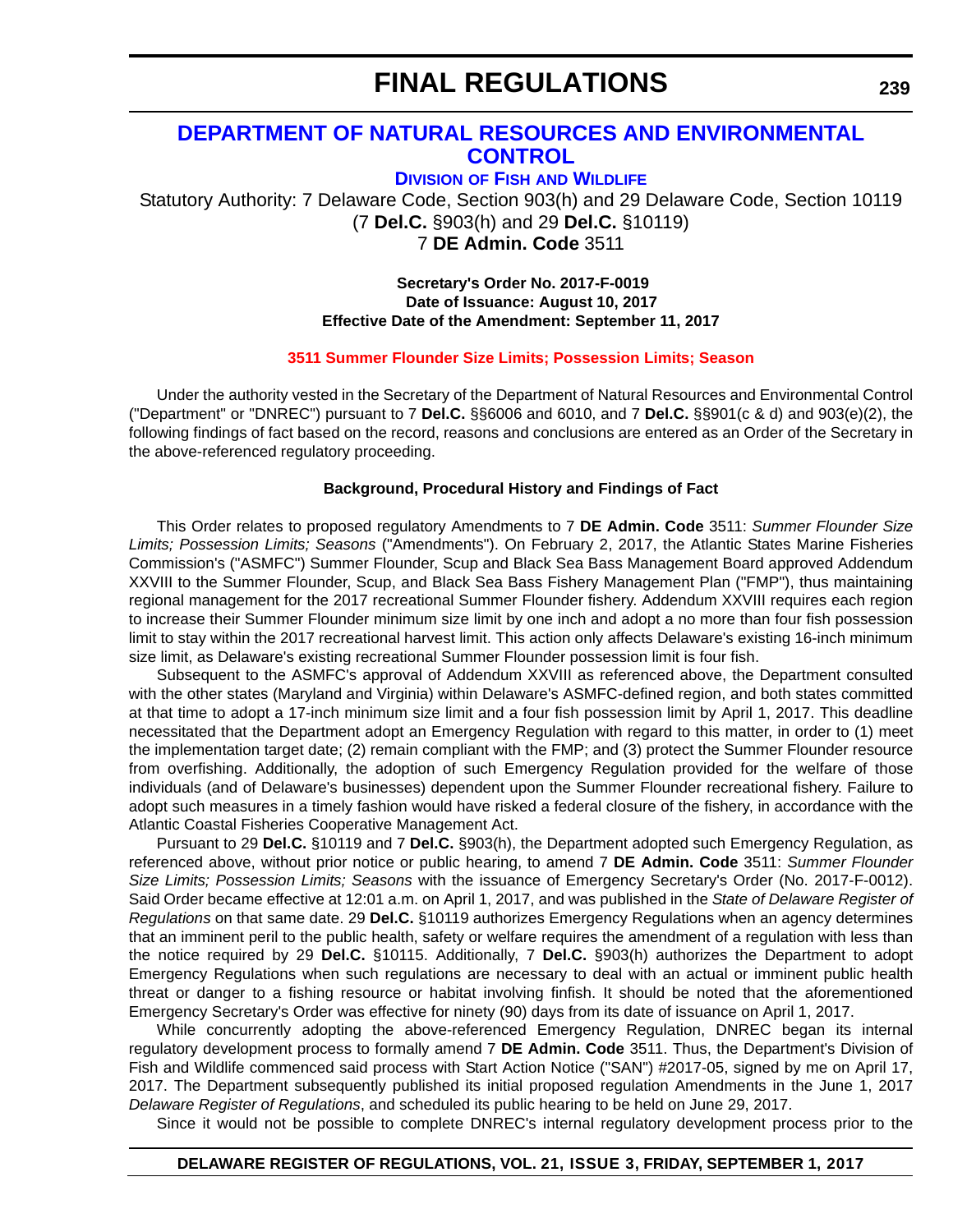expiration of the initial Emergency Regulation Order referenced above, on June 2, 2017, Emergency Secretary's Order No. 2017-F-0016 was issued, which, pursuant to 7 **Del.C.** §903(h), provides for a one-time renewal of an Emergency Regulation when such regulation is necessary to deal with an actual or imminent public health threat or danger to a fishing resource or habitat involving finfish. Said Order (which formally extended the aforementioned Emergency Regulation for an additional ninety [90] days) became effective at 12:01 a.m. on June 30, 2017, and was published in the *State of Delaware Register of Regulations* on July 1, 2017.

It should be noted that the issuance of the subsequent Emergency Secretary's Order dated June 2, 2017, provided for seamless regulatory coverage for Delaware's Summer Flounder resource, from the date of issuance of the initial Emergency Secretary's Order No. 2017-F-0012 (dated April 1, 2017), through the expiration of the subsequent Emergency Secretary's Order No. 2017-F-0016 (which will be September 30, 2017). Thus, the Department maintained continuous compliance with ASMFC's approved Addendum XXVIII to the Summer Flounder, Scup, and Black Sea Bass Fishery Management Plan, and was enabled to prevent overfishing the Summer Flounder resource.

As noted above, the Department held a public hearing regarding this proposed promulgation on June 29, 2017. Consistent with 29 **Del.C.** §10118(a), the public hearing record remained open for public comment through July 14, 2017. Members of the public attended the June 29, 2017 public hearing; however, no opposition to this proposed promulgation was received by the Department at that time, nor at any subsequent time prior to the hearing record closing with regard to public comment on July 14, 2017. All proper notification and noticing requirements concerning this matter were met by the Department. Proper notice of the hearing was provided as required by law.

Hearing Officer Lisa A. Vest prepared a Hearing Officer's Report dated July 24, 2017 ("Report"). The Report documents the proper completion of the required regulatory amendment process, establishes the record, and recommends the adoption of the proposed Amendments, attached to the Report as Appendix "A".

#### **Reasons and Conclusions**

Based on the record developed by the Department's experts and established by the Hearing Officer's Report, I find that the proposed regulatory Amendments to 7 **DE Admin. Code** 3511, *Summer Flounder Size Limits; Possession Limits; Seasons*, are well-supported. Therefore, the recommendations of the Hearing Officer are hereby adopted, and I direct that the proposed regulatory Amendments be promulgated as final.

I find that the Department's experts in the Division of Fish and Wildlife fully developed the record to support adoption of these regulatory Amendments. The adoption of the above will enable Delaware to comply with the ASMFC's approved Addendum XXVIII to the Summer Flounder, Scup, and Black Sea Bass Fishery Management Plan, thus maintaining consistent regional management for the 2017 recreational Summer Flounder fishery, and protecting the Summer Flounder resource from overfishing.

In conclusion, the following reasons and conclusions are entered:

1. The Department has the statutory basis and legal authority to act with regard to the proposed amendments to 7 **DE Admin. Code** 3511, *Summer Flounder Size Limits; Possession Limits; Seasons*, pursuant to 7 **Del.C.** Ch. 60, and 7 **Del.C.** §§901(c & d) and 903(e)(2);

2. The Department has jurisdiction under its statutory authority, pursuant to 7 **Del.C.** Ch. 60, and 7 **Del.C.** §§901(c & d) and 903(e)(2), to issue an Order adopting these proposed regulatory amendments as final;

3. The Department provided adequate public notice of the proposed regulatory amendments to 7 **DE Admin. Code** 3511, *Summer Flounder Size Limits; Possession Limits; Season*s, and all proceedings associated with the same, in a manner required by the law and regulations, provided the public with an adequate opportunity to comment on the proposed regulatory amendments, including at the time of the public hearing held on June 29, 2017, and held the record open through close of business on July 14, 2017, consistent with 29 **Del.C.** §10118(a), in order to consider public comment on the same before making any final decision;

4. Promulgation of the proposed regulatory amendments to 7 **DE Admin. Code** 3511, *Summer Flounder Size Limits; Possession Limits; Seasons*, will enable the Department to comply with the ASMFC's approved Addendum XXVIII to the Summer Flounder, Scup, and Black Sea Bass Fishery Management Plan, thus maintaining regional management for the 2017 recreational Summer Flounder fishery, and to protect the Summer Flounder resource from overfishing;

5. The Department's Hearing Officer's Report, including its established record and the recommended proposed regulatory Amendments as set forth in Appendix "A" thereto, are hereby adopted to provide additional reasons and findings for this Order;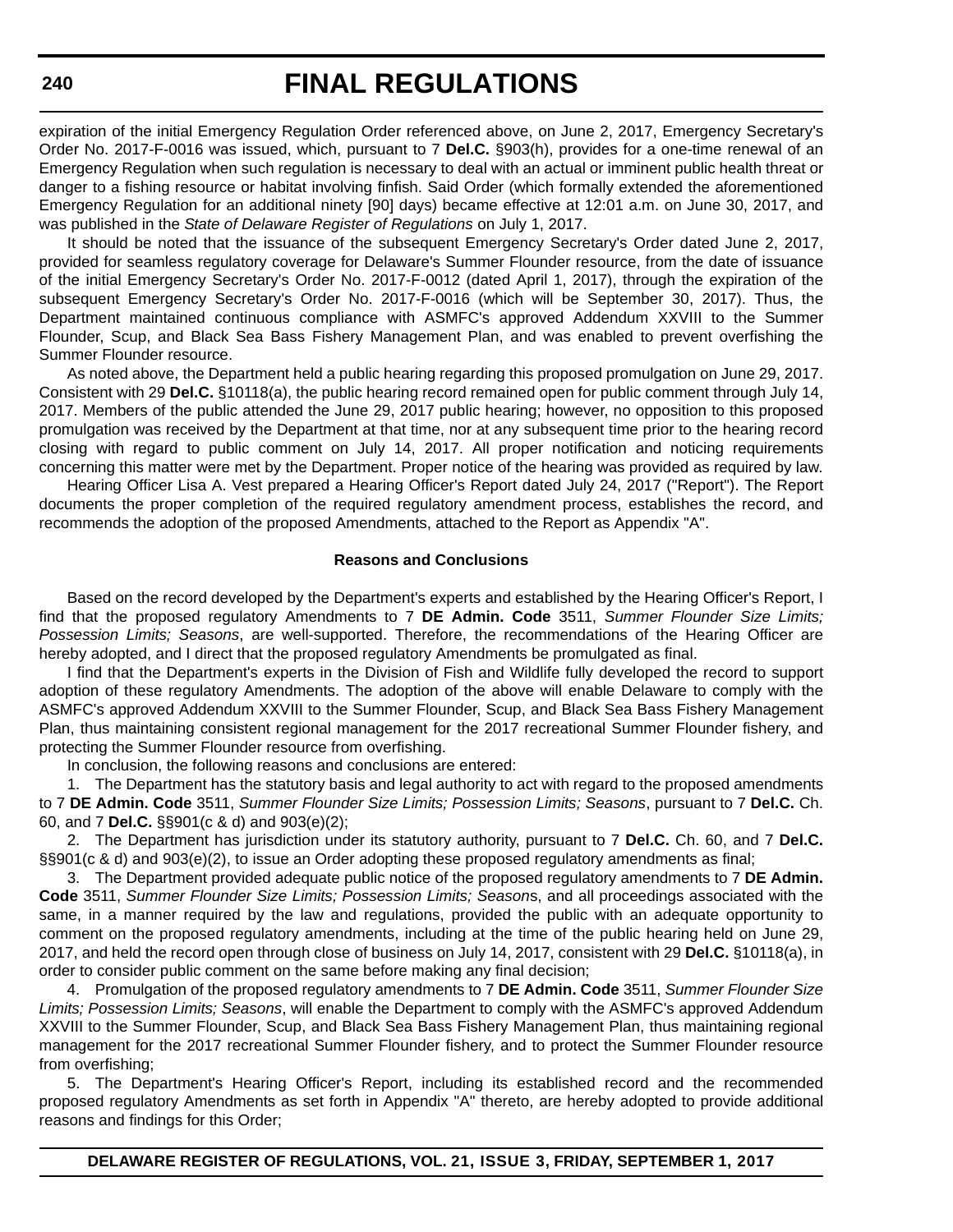6. The Department has reviewed these proposed regulatory Amendments in the light of the Regulatory Flexibility Act, consistent with 29 **Del.C.** Ch. 104 (version applicable to all regulations initially published on or after January 1, 2016), and has selected Exemption "B" regarding same, as this proposed regulation is not substantially likely to impose additional costs or burdens upon individuals and/or small businesses;

7. The Department's proposed regulatory Amendments, as published in the June 1, 2017 *Delaware Register of Regulations*, and as fully vetted at the public hearing of June 29, 2017 as noted above, are adequately supported, are not arbitrary or capricious, and are consistent with the applicable laws and regulations. Consequently, they are approved as final regulatory Amendments, which shall go into effect ten days after their publication in the next available issue of the *Delaware Register of Regulations*; and

8. The Department shall submit this Order approving as final the proposed amendments to 7 **DE Admin. Code** 3511, *Summer Flounder Size Limits; Possession Limits; Seasons* to the *Delaware Register of Regulations* for publication in its next available issue, and provide such other notice as the law and regulation require and the Department determines is appropriate.

Shawn M. Garvin **Secretary** 

**\*Please note that no changes were made to the regulation as originally proposed and published in the June 2017 issue of the** *Register* **at page 952 (20 DE Reg. 952). Therefore, the final regulation is not being republished. A copy of the final regulation is available at:**

**[3511 Summer Flounder Size Limits; Possession Limits; Season](http://regulations.delaware.gov/register/september2017/final/21 DE Reg 239 09-01-17.htm)** 

### **DIVISION [OF WATERSHED STEWARDSHIP](http://www.dnrec.delaware.gov/swc/Pages/portal.aspx)**

Statutory Authority: 7 Delaware Code, Section 6010 (7 **Del.C.** §6010) 7 **DE Admin. Code** 7401

> **Secretary's Order No.: 2017-WS-0020 Date of Issuance: August 14, 2017 Effective Date of the Amendment: September 11, 2017**

### **[7401 Surface Water Quality Standards](#page-4-0)**

Under the authority vested in the Secretary of the Department of Natural Resources and Environmental Control ("Department" or "DNREC") pursuant to 7 **Del.C.** §§6006 and 6010, and the following findings of fact based on the record, reasons and conclusions are entered as an Order of the Secretary in the above-referenced regulatory proceeding.

### **Background, Procedural History and Findings of Fact**

This Order relates to proposed regulation amendments ("Amendments") to 7 **DE Admin. Code** 7401, *Surface Water Quality Standards*. The Clean Water Act of 1972 ("CWA") set in place a federal program intended to restore the chemical, physical, and biological integrity of national waters. To reach these goals, a series of steps were mandated by Congress for the U.S. Environmental Protection Agency ("EPA") and the individual States to take. The first step was for the States to set their own standards for their waters. As established under the CWA, water quality standards are the regulations which list designated uses, water quality criteria, and an anti-degradation policy for each State. Such standards have been established to protect public health and welfare, and to further enhance water quality in the State. While the standards are State regulations, they must be approved by the EPA. If the EPA cannot approve the water quality standards as proposed by the State, then EPA is mandated to take over the process and set standards on that State's behalf.

The CWA was amended in 2000 by the *Beaches Environmental Assessment and Coastal Health* ("BEACH") Act. Pursuant to the BEACH Act, States are required to update their water quality criteria to meet updated guidance from the EPA, pursuant to the marine recreational bacteria standards found in EPA's *2012 Recreational Water*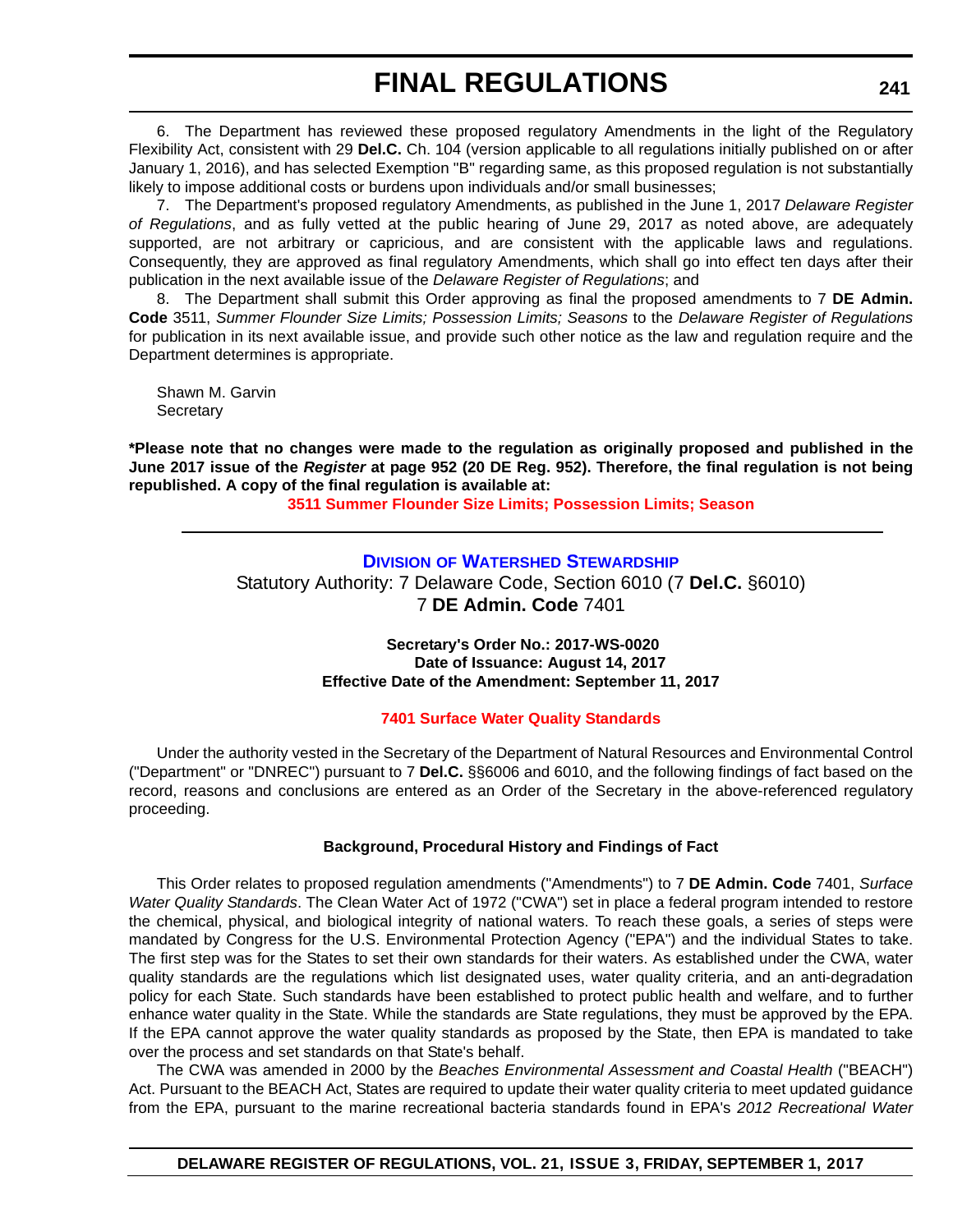*Quality Criteria*, which reflect the latest scientific knowledge, public comments, and external peer review. Said criteria are designed to protect the public from exposure to harmful levels of pathogens while participating in watercontact activities such as swimming, wading, and surfing in all waters designated for such recreational uses.

The Amendments to the CWA by the BEACH Act directed the EPA to conduct studies associated with pathogens and human health, and to publish new or revised criteria recommendations for pathogens and pathogen indicators based on those studies. The purpose of this proposed regulatory promulgation is to adopt as final the aforementioned *revised* proposed amendments to 7 **DE Admin. Code** 7401, *Surface Water Quality Standards*, in order to provide the Department with a criteria basis to assess water quality trends and pollution control needs with regard to primary and secondary contact recreation in waters of the State of Delaware, and to comply with the CWA, as amended by the BEACH Act, as set forth in 33 U.S.C. §1313(i)(1)(B) and 40 CFR §131.21.

It should be noted that the proposed adopted criteria would apply to enterococcus bacteria determined by the Department to be of non-wildlife origin, based on best scientific judgment using available information. Furthermore, the Department notes that swimming in waters affected by runoff during runoff periods may present an elevated risk of gastrointestinal illness, and is not recommended.

The Department's Division of Watershed Stewardship commenced the regulatory development process with Start Action Notice ("SAN") #2016-15 (approved by then-DNREC Secretary David S. Small on December 13, 2016). The Department published its initial proposed regulation Amendments in the January 1, 2017 Delaware *Register of Regulations*. The Department then held a public hearing on February 23, 2017. Consistent with 29 **Del.C.** §10118(a), the public hearing record remained open for public comment through March 10, 2017.

While no members of the public attended the February 23, 2017 hearing, comment was received from EPA by the Department on the actual day of said hearing. At that time, EPA recommended several revisions to the Department's proposed Amendments, namely, for the purposes of clarification, and to ensure that the proposed criteria for coastal recreation waters was consistent with EPA's recommended *2012 Recreational Water Quality Criteria*. As noted above, the hearing record initially closed for comment in this matter on March 10, 2017, with no additional comment (other than that from EPA) having been received by the Department regarding this matter.

Upon closure of the hearing record as noted above, a thorough review of EPA's recommendations was performed by the Department's Division of Watershed Stewardship. The Department concurred with EPA's suggested changes, and thus *revisions* to the initial proposed Amendments were made at that time. In addition to the above revisions resulting from EPA's comments, the Department also noticed several clerical errors that were contained in the initial proposed Amendments. Thus, revisions were made to correct those errors as well.

Due to the fact that the above revisions were made by the Department subsequent to the public hearing, and that the revisions were substantive in nature, the *revised* proposed Amendments were re-noticed and re-published in the Delaware *Register of Regulations* on May 1, 2017. Accordingly, the hearing record was re-opened for additional public comment for an additional forty-five (45) days, so as to provide complete transparency to the public with regard to this rule-making process. This additional comment period remained open through Thursday, June 15, 2017.

Once again, EPA provided comment on the *revised* proposed Amendments in its letter dated May 18, 2017. In that letter, EPA advised that it was pleased to see that DNREC had incorporated the suggested criteria changes as identified in its previous letter of February 22, 2017, and stated that no further comments would be forthcoming from EPA with regard to this matter. No other comment was received from the Department prior to the hearing record formally closing on June 15, 2017.

Subsequent to the hearing record closing on June 15, 2017, the Division of Watershed Stewardship provided the Department's presiding Hearing Officer, Lisa A. Vest, with a formal Technical Response Memorandum ("TRM"), dated July 21, 2017. This TRM provided a balanced discussion of the comment received, and provided the Department's reasoning for all action taken with regard to these *revised* proposed Amendments. As noted above, all revisions to the proposed Amendments were made *prior to* the re-publication and re-opening of the hearing record for comment from May 1, 2017 - June 15, 2017. Although comment was received by the Department during the second aforementioned comment period, no additional revisions were made to these *revised* proposed Amendments as a result of the same. Therefore, no further re-publication or re-noticing is necessary in this matter.

Hearing Officer Vest prepared a Hearing Officer's Report dated July 28, 2017 ("Report"). The Report documents the proper completion of the required regulatory amendment process, establishes the record, and recommends the adoption of the *revised* proposed Amendments as attached to the Report as Appendix "A".

#### **Reasons and Conclusions**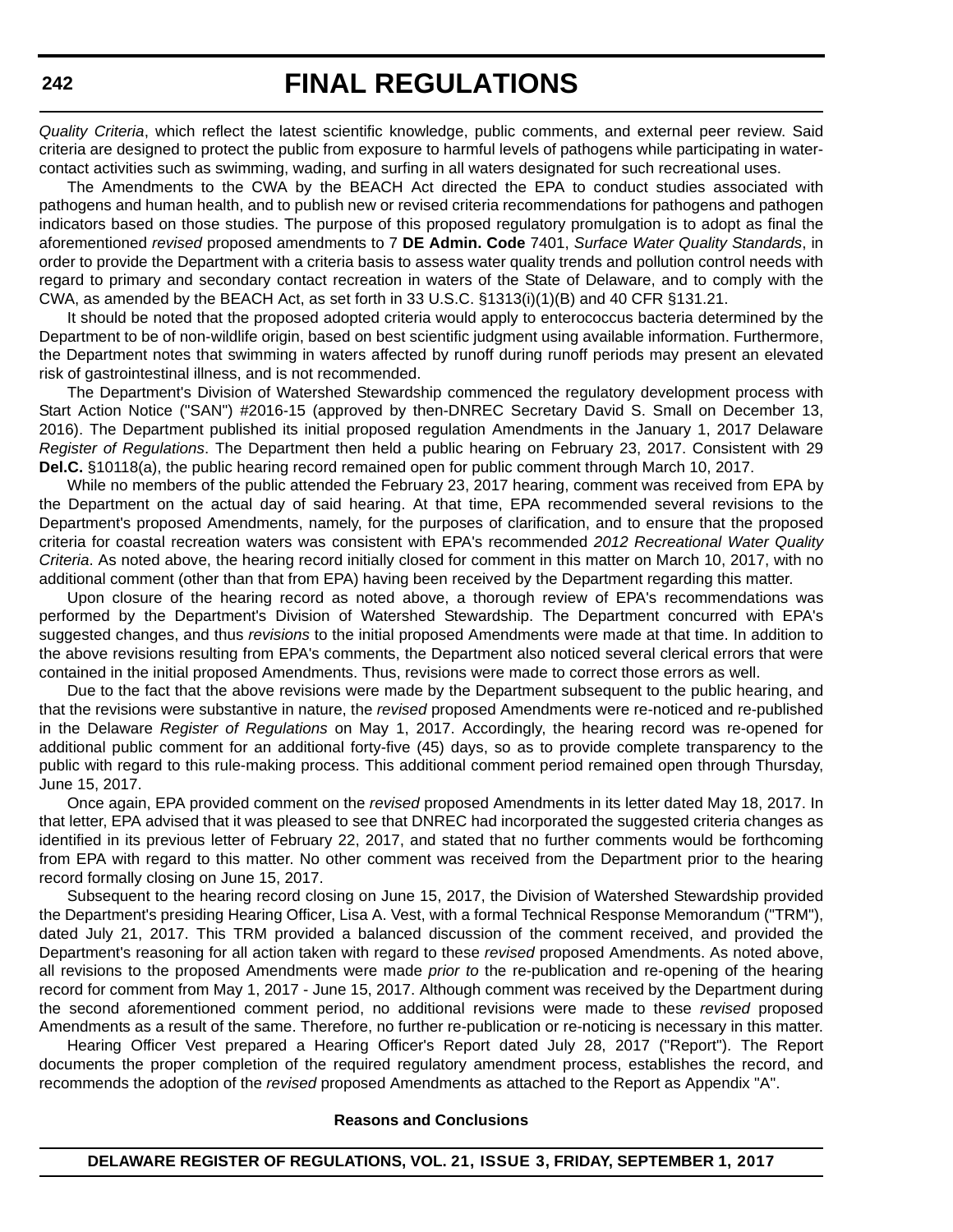Based on the record developed by the Department's experts and established by the Hearing Officer's Report, I find that the *revised* proposed regulatory amendments to 7 **DE Admin. Code** 7401, *Surface Water Quality Standards*, are well-supported. Therefore, the recommendations of the Hearing Officer are hereby adopted, and I direct that the *revised* proposed regulatory Amendments be promulgated as final.

I find that the Department's experts in the Division of Watershed Stewardship fully developed the record to support adoption of these *revised* regulatory Amendments. The adoption of these *revised* regulatory Amendments will enable the Department to formally update Delaware's water quality criteria to meet updated federal EPA guidance for bacterial water quality. Furthermore, adoption of these *revised* proposed Amendments will provide the Department with a criteria basis to assess water quality trends and pollution control needs with regard to primary and secondary contact recreation in waters of the State of Delaware, and to comply with the CWA, as amended by the BEACH Act, as set forth in 33 U.S.C. §1313(i)(1)(B) and 40 CFR §131.21

In conclusion, the following reasons and conclusions are entered:

1. The Department has the statutory basis and legal authority to act with regard to the *revised* proposed amendments to 7 **DE Admin. Code** 7401, *Surface Water Quality Standards*, pursuant to 7 **Del.C.** Ch. 60;

2. The Department has jurisdiction under its statutory authority, pursuant to 7 **Del.C.** Ch. 60, to issue an Order adopting these *revised* proposed regulatory amendments as final;

3. The Department provided adequate public notice of the initial proposed regulatory amendments, and all proceedings associated with the same, in a manner required by the law and regulations, provided the public with an adequate opportunity to comment on the proposed regulatory amendments, including at the time of the public hearing held on February 23, 2017, and initially held the record open through close of business on March 10, 2017, consistent with 29 **Del.C.** §10118(a), in order to consider public comment on the same before making any final decision;

4. To ensure that all of the aforementioned revisions to the initial proposed Amendments were fully vetted to the public, a re-noticing and re-publication of the revised proposed Amendments was issued by the Delaware *Register of Regulations* on May 1, 2017. Accordingly, the Department re-opened the hearing record from May 1, 2017, through close of business June 15, 2017, in order to properly vet the *revised* proposed Amendments to the public, and to consider any public comment which might be offered on same before making any final decision in this proposed promulgation;

5. While the Department has made revisions to the initial proposed regulatory Amendments to 7 **DE Admin. Code** 7401, *Surface Water Quality Standards*, such changes were all fully vetted to the public as referenced above. Moreover, although additional comment was received by the Department during the second public comment period of May 1, 2017 - June 15, 2017, no additional changes were made to these *revised* proposed Amendments as a result of the same. Therefore, no additional re-publication or re-noticing is necessitated at this time;

6. The Department's Hearing Officer's Report, including its established record and the recommended *revised* proposed regulatory Amendments as set forth in Appendix "A", are hereby adopted to provide additional reasons and findings for this Order;

7. The adoption of the *revised* proposed regulatory Amendments to 7 **DE Admin. Code** 7401, *Surface Water Quality Standards*, will enable the Department to formally update Delaware's water quality criteria to meet updated federal EPA guidance for bacterial water quality. Furthermore, adoption of these *revised* proposed Amendments will provide the Department with a criteria basis to assess water quality trends and pollution control needs with regard to primary and secondary contact recreation in waters of the State of Delaware, and to comply with the CWA, as amended by the BEACH Act, as set forth in 33 U.S.C. §1313(i)(1)(B) and 40 CFR §131.21. Lastly, the adoption of said Amendments will assist the Department in further enhancement of the water quality throughout the State, and in the continued protection of the public health and welfare of the citizens of Delaware;

8. The Department has reviewed these *revised* proposed regulatory Amendments in the light of the Regulatory Flexibility Act, consistent with 29 **Del.C.** Ch.104, and has selected Exemption "B" regarding same, as this proposed regulation is not substantially likely to impose additional costs or burdens upon individuals and/or small businesses;

9. The Department's *revised* proposed regulatory Amendments, as re-published in the May 1, 2017 Delaware *Register of Regulations*, and as set forth in Appendix "A" as noted above, are adequately supported, are not arbitrary or capricious, and are consistent with the applicable laws and regulations. Consequently, they are approved as final regulatory amendments, which shall go into effect ten days after their publication in the next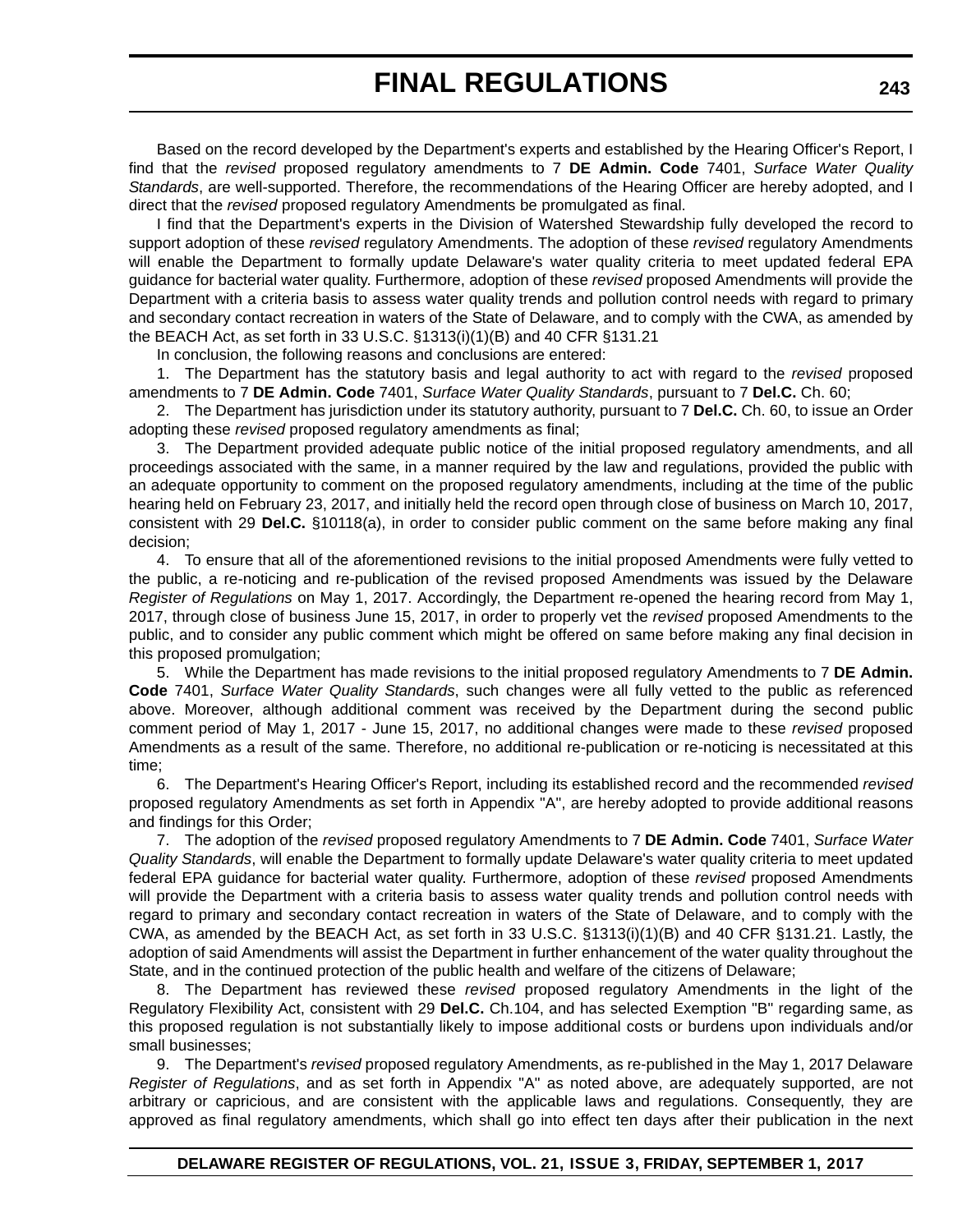#### **244**

# **FINAL REGULATIONS**

available issue of the Delaware *Register of Regulations*; and

10. The Department shall submit this Order approving as final the *revised* proposed Amendments to 7 **DE Admin. Code** 7401, *Surface Water Quality Standards*, to the *Delaware Register of Regulations* for publication in its next available issue, and provide such other notice as the law and regulation require and the Department determines is appropriate.

Shawn M. Garvin **Secretary** 

**\*Please note that no changes were made to the regulation as originally proposed and published in the May 2017 issue of the** *Register* **at page 880 (20 DE Reg. 880). Therefore, the final regulation is not being republished. A copy of the final regulation is available at:**

**[7401 Surface Water Quality Standards](http://regulations.delaware.gov/register/september2017/final/21 DE Reg 241 09-01-17.htm)** 

# **[DEPARTMENT OF STATE](http://sos.delaware.gov/)**

**DIVISION [OF PROFESSIONAL REGULATION](http://dpr.delaware.gov/) 2930 COUNCIL [ON REAL ESTATE APPRAISERS](http://dpr.delaware.gov/boards/realestateappraisers/)** Statutory Authority: 24 Delaware Code, Section 4006(a)(1) (24 **Del.C.** §4006(a)(1)) 24 **DE Admin. Code** 2930

### **ORDER**

### **[2930 Council on Real Estate Appraisers](#page-4-0)**

On May 1, 2017 the Delaware Council on Real Estate Appraisers published proposed changes to its regulations in the Delaware *Register of Regulations*, Volume 20, Issue 11. The notice indicated that written comments would be accepted by the Council, a public hearing would be held, and written comments would be accepted for fifteen days thereafter. After due notice in the *Register of Regulations* and two Delaware newspapers, a public hearing was held on June 20, 2017 at a regularly scheduled meeting of the Council on Real Estate Appraisers to receive verbal comments regarding the Council's proposed amendments to its regulations.

### **SUMMARY OF THE EVIDENCE AND INFORMATION SUBMITTED**

At the time of the deliberations, the Council considered the following documents:

**Board Exhibit 1**- Affidavit of publication of the public hearing notice in the *News Journal*; and

**Board Exhibit 2**- Affidavit of publication of the public hearing notice in the *Delaware State News*.

There was no verbal testimony presented at the public hearing. No written comments were received by the Council.

### **FINDINGS OF FACT AND CONCLUSIONS**

The public was given notice and an opportunity to provide the Council with comments on the proposed amendments to the Council's regulations in writing and by testimony at the public hearing.

2. There were no public comments provided to the Council during the written public comment periods.

3. Pursuant to 24 **Del.C.** §4006(a)(1) the Council has the statutory authority to promulgate rules and regulations to implement or clarify specific statutory sections of its statute.

4. Having reviewed no public comments, the Board finds no reason not to amend the regulations as proposed.

## **DECISION AND ORDER CONCERNING THE REGULATIONS**

**NOW THEREFORE**, pursuant to 24 **Del.C.** §4006(a)(1) and for the reasons set forth above, the Board does

### **DELAWARE REGISTER OF REGULATIONS, VOL. 21, ISSUE 3, FRIDAY, SEPTEMBER 1, 2017**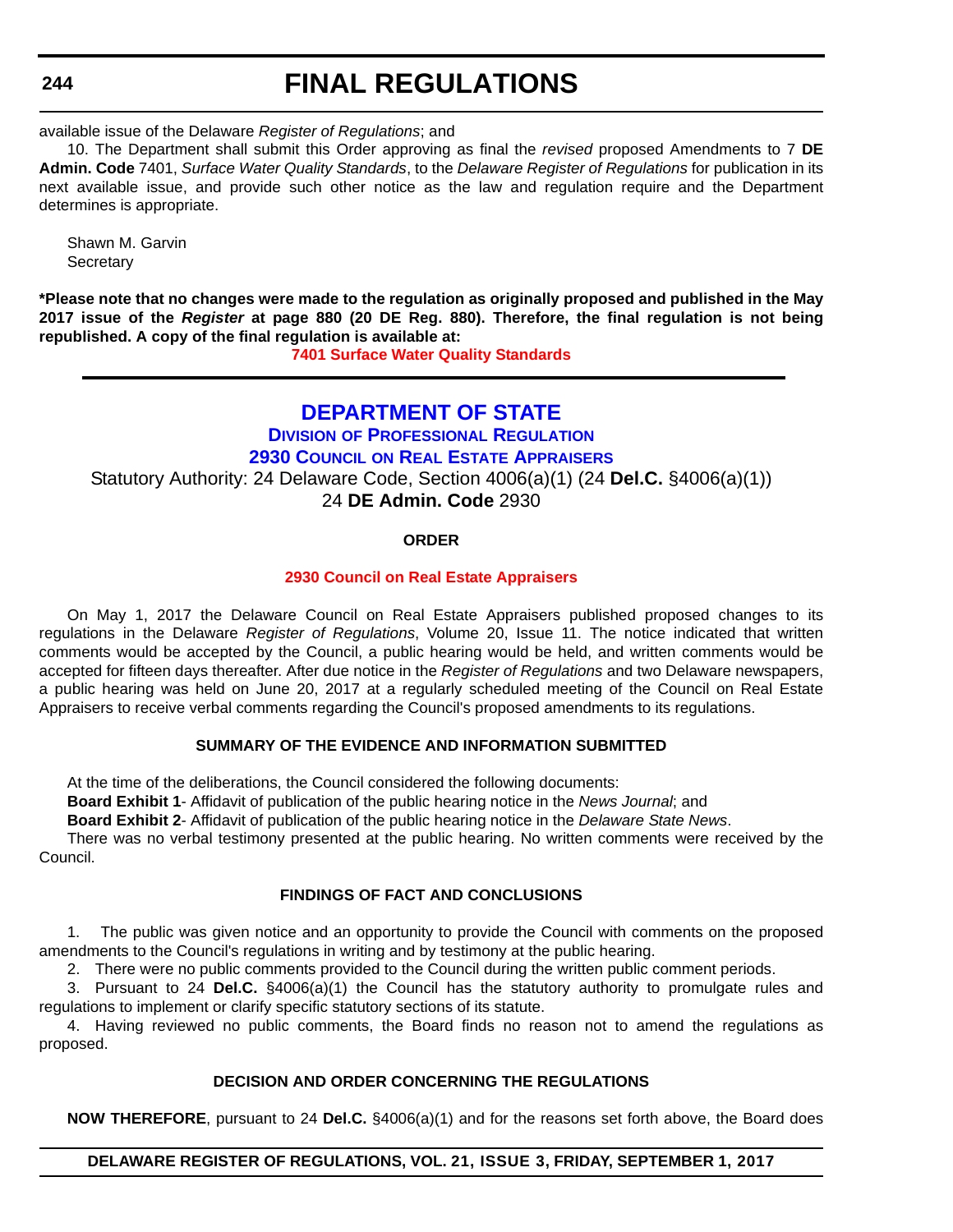hereby ORDER that the regulations be, and that they hereby are, adopted and promulgated as set forth in the Delaware *Register of Regulations* on May 1, 2017. The effective date of this Order is ten days from the date of its publication in the Delaware *Register of Regulations*, pursuant to 29 **Del.C.** §10118(g).

The new regulations are attached hereto as Exhibit A.

**SO ORDERED** this 18<sup>th</sup> day of July, 2017.

### **DELAWARE COUNCIL ON REAL ESTATE APPRAISERS**

Lynn Baker, Professional Member **Douglas Nickel, Professional Member** Douglas Nickel, Professional Member Earl Timmons Professional Member (absent) Mark Rainford, Public Member (absent) Georgina Trietley, Professional Member **Denise Stockes, Public Member** Denise Stockes, Public Member Patricia Ennis, Public Member

Kevin Gillis, Banking Member Christopher Schneider, Professional Member

**\*Please note that no changes were made to the regulation as originally proposed and published in the May 2017 issue of the** *Register* **at page 885 (20 DE Reg. 885). Therefore, the final regulation is not being republished. A copy of the final regulation is available at:**

**[2930 Council on Real Estate Appraisers](http://regulations.delaware.gov/register/september2017/final/21 DE Reg 244 09-01-17.htm)**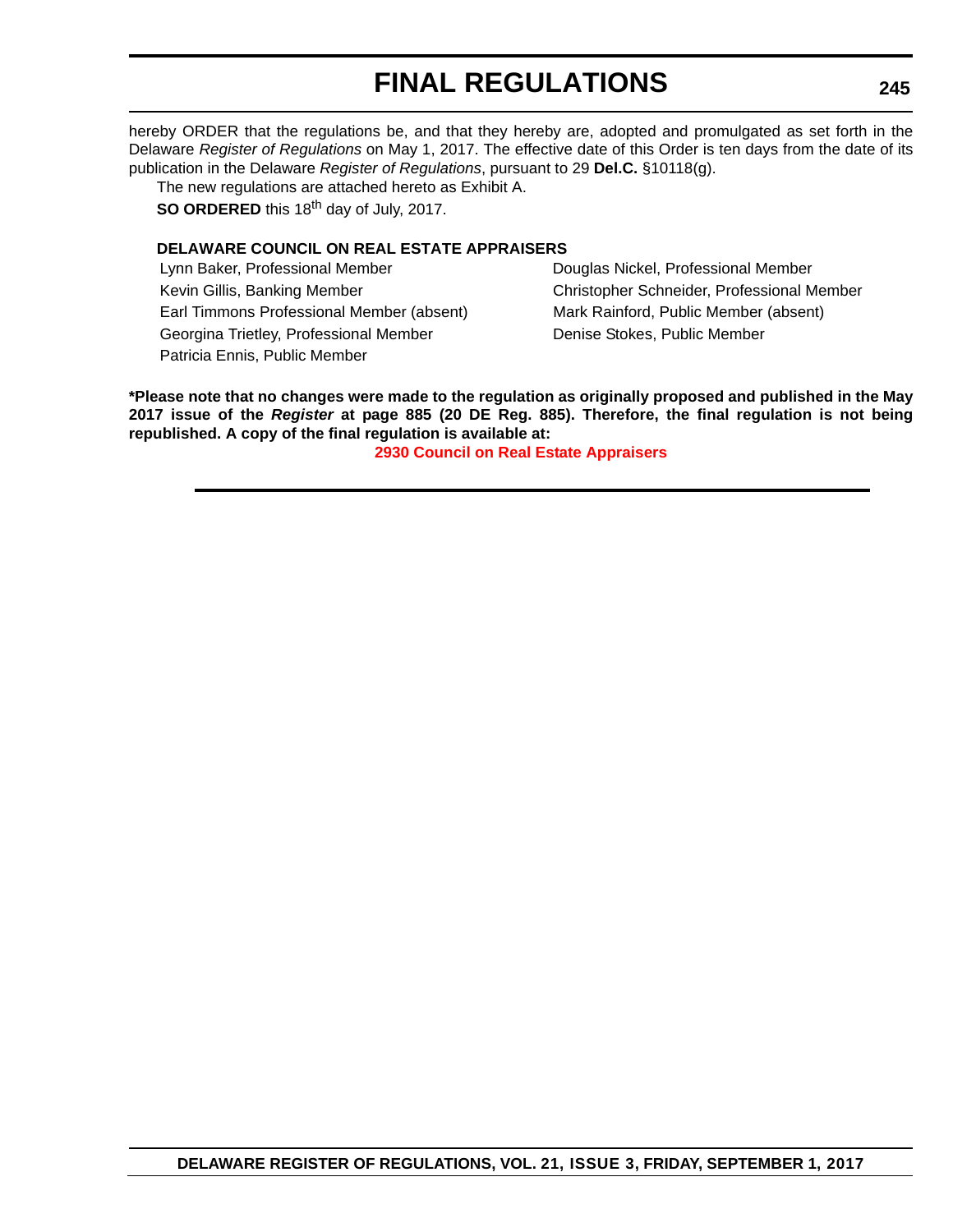# **GENERAL NOTICES**

# **[DEPARTMENT OF HEALTH AND SOCIAL SERVICES](http://www.dhss.delaware.gov/dhss/index.html) DIVISION [OF SOCIAL SERVICES](http://www.dhss.delaware.gov/dhss/dss/)**

#### **NOTICE**

#### **[TANF State Plan](#page-4-0)**

Delaware Health and Social Services (DHSS)/Division of Social Services is providing a public notice related to the state's plan to comply with federal regulations governing the TANF program.

#### **Purpose**

The purpose of this posting is to provide public notice and receive public input for consideration regarding Delaware's Temporary Assistance for Needy Families State Plan.

#### **Overview**

The TANF State plan is a comprehensive statement submitted by Delaware Division of Social Services describing the nature and scope of its program and giving assurance that it will be administered in conformity with the specific requirements stipulated in the pertinent title of the Social Security Act, the regulations in subtitle A and this chapter of this title, and other applicable official issuances of the Department. The State plan contains all information necessary for the Administration for Children and Families to determine whether the plan can be approved, as a basis for Federal financial participation in the State program.

A copy if the plan can be found at<http://www.dhss.delaware.gov/dhss/dss/repstats.html>.

#### **Public Comment Submission Process**

DHSS gives public notice and provides an open comment period for thirty (30) days to allow all stakeholders an opportunity to provide input on the TANF state plan. The comment period begins on September 1, 2017 and ends on October 2, 2017.

Comments and input may be submitted in the following ways:

By email: [Janneen.boyce@state.de.us](mailto:Janneen.boyce@state.de.us)

By fax: 302-255-4425 to the attention of Janneen Boyce

By mail: Janneen Boyce

Division of Social Services Policy & Program Development Unit 1901 North DuPont Highway P.O. Box 906 New Castle, Delaware 19720-0906

This notice shall appear for one (1) day only. Please identify in the subject line: TANF state Plan

Ray Fitzgerald August 8, 2017 **Director** Division of Social Services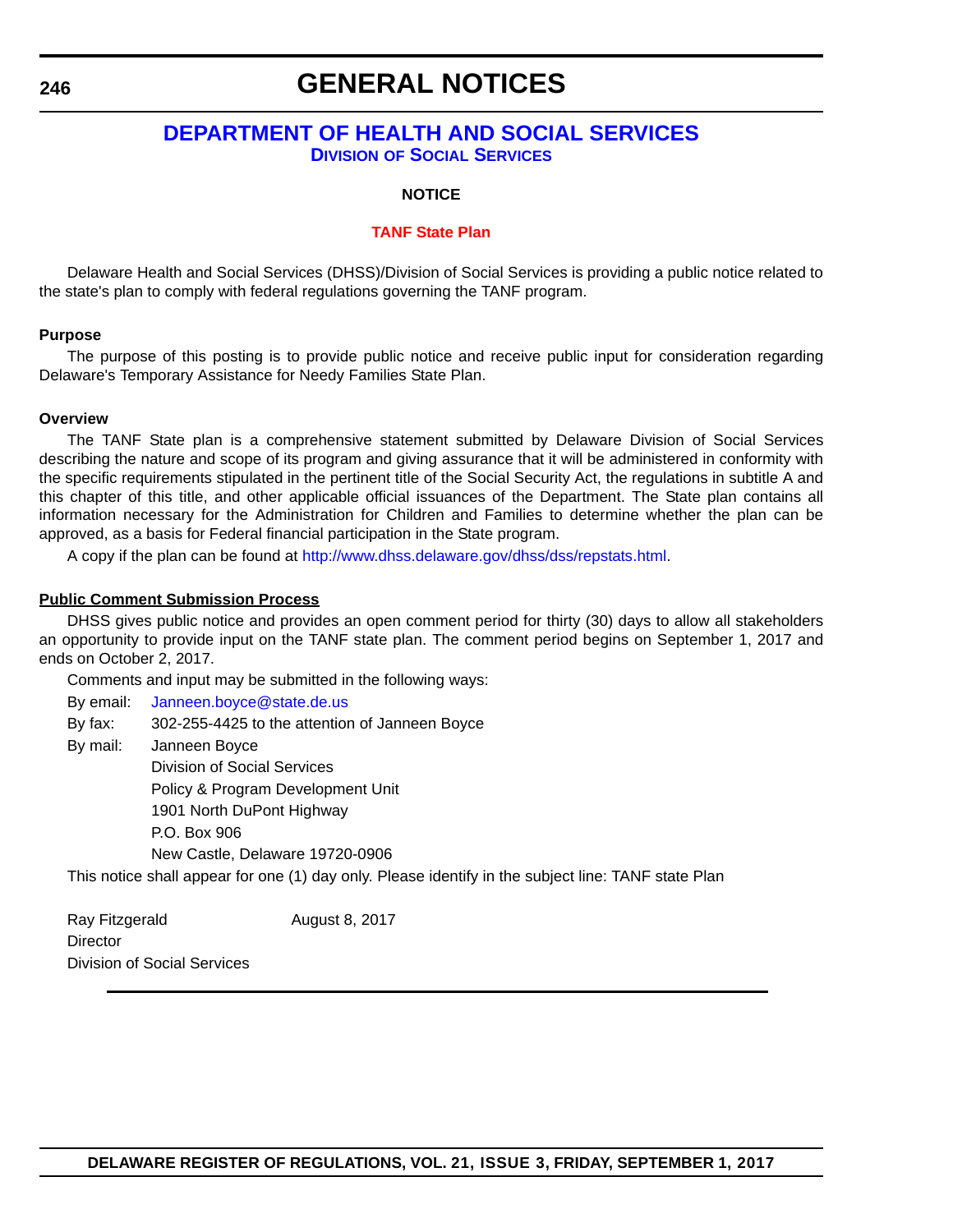# **[DEPARTMENT OF AGRICULTURE](http://dda.delaware.gov/) [HARNESS RACING COMMISSION](http://dda.delaware.gov/harness/index.shtml) [DELAWARE STANDARDBRED BREEDERS' FUND](http://desbf.delaware.gov/) [PUBLIC NOTICE](#page-4-0)**

#### **502 Delaware Standardbred Breeders' Fund Regulations**

The State of Delaware, Department of Agriculture's Standardbred Breeders' Fund ("the Fund") hereby gives notice of its intention to adopt an amended regulation pursuant to the General Assembly's delegation of authority to do so found at 29 **Del.C.** §4815(b)(4)b.2 and in compliance with Delaware's Administrative Procedures Act at 29 **Del.C.** §10115. The proposed amended regulations under 4.2, 9.2,13.7, and 14.5 address the fiduciary responsibility of "the Fund" to sustain the program into the future while maintaining the current status.

The Fund solicits, and will consider, timely filed written comments from interested individuals and groups concerning these proposed amended regulations. The deadline for the filing of such written comments will be thirty days (30) after these proposed amended regulations are promulgated in the Delaware *Register of Regulations*. Any such submissions should be mailed or hand-delivered to Ms. Judy Davis-Wilson, Administrator, Delaware Standardbred Breeders' Fund Program whose address is State of Delaware, Department of Agriculture, 2320 South DuPont Highway, Dover, Delaware 19901 by October 2, 2017.

#### **OFFICE OF [THE SECRETARY](http://dda.delaware.gov/nutrients/index.shtml) [PUBLIC NOTICE](#page-4-0) 1201 Nutrient Management Certification Regulations**

The Delaware Nutrient Management Commission, pursuant to 3 **Del.C.** §2220(a), proposes to revise its regulations incorporating by reference the State Technical Standards developed by an appointed committee to establish appropriate standards for nutrient application, development and implementation of nutrient management and animal waste management plans, compliance with CAFO permits, and siting new CAFO facilities. The State Technical Standards can be viewed in person at the Delaware Department of Agriculture or online at http:// dda.delaware.gov/nutrients/NM\_TechStandards.shtml.

The Commission originally published the proposed regulation change and technical standards on July 1, 2017. As a result of the submission of a public comment, the Commission voted to substantively amend the State Technical Standard regarding temporary field staging to allow for 120 days instead of 90. As such, the Commission will now allow for written comments to be sent to Chris Brosch, Administrator of the Delaware Nutrient Management Commission, 2320 S. DuPont Highway, Dover DE 19901, until October 2, 2017 pursuant to 29 **Del.C.** §10118(a).

## **[DEPARTMENT OF EDUCATION](https://www.doe.k12.de.us/) [PUBLIC NOTICE](#page-4-0)**

The State Board of Education will hold its monthly meeting on Thursday, September 21, 2017 at 1:00 p.m. in the Townsend Building, Dover, Delaware.

## **[DEPARTMENT OF HEALTH AND SOCIAL SERVICES](http://www.dhss.delaware.gov/dhss/index.html) DIVISION OF MEDICAID [AND MEDICAL ASSISTANCE](http://www.dhss.delaware.gov/dhss/dmma/) [PUBLIC NOTICE](#page-4-0) Reasonable Limits on Care Expenses**

In compliance with the State's Administrative Procedures Act (APA - Title 29, Chapter 101 of the Delaware Code), 42 CFR §447.205, and under the authority of Title 31 of the Delaware Code, Chapter 5, Section 512, Delaware Health and Social Services (DHSS) / Division of Medicaid and Medical Assistance (DMMA) is proposing

**DELAWARE REGISTER OF REGULATIONS, VOL. 21, ISSUE 3, FRIDAY, SEPTEMBER 1, 2017**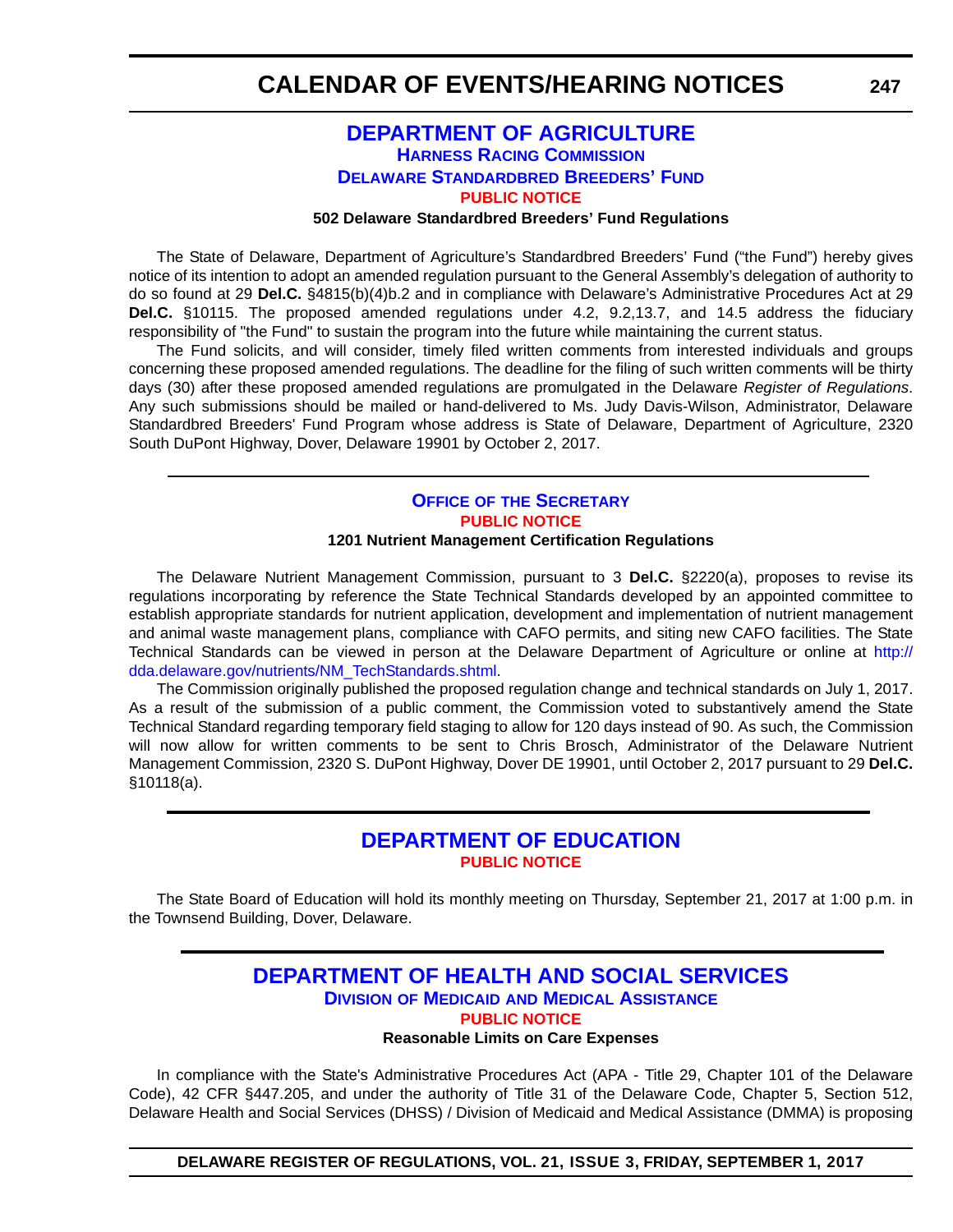to amend Title XIX Medicaid State Plan regarding Reasonable Limits on Care Expenses, specifically, to *clarify remedial care deductions for pre-incurred Medical expenses*.

Any person who wishes to make written suggestions, compilations of data, testimony, briefs or other written materials concerning the proposed new regulations must submit same to, Planning, Policy and Quality Unit, Division of Medicaid and Medical Assistance, 1901 North DuPont Highway, P.O. Box 906, New Castle, Delaware 19720-0906, by email to [Nicole.M.Cunningham@state.de.us](mailto:Nicole.M.Cunningham@state.de.us), or by fax to 302-255-4413 by 4:30 p.m. on October 2, 2017. Please identify in the subject line: Reasonable Limits on Care Expenses.

The action concerning the determination of whether to adopt the proposed regulation will be based upon the results of Department and Division staff analysis and the consideration of the comments and written materials filed by other interested persons.

# **DIVISION OF MEDICAID [AND MEDICAL ASSISTANCE](http://www.dhss.delaware.gov/dhss/dmma/) [PUBLIC NOTICE](#page-4-0)**

#### **Inpatient Psychiatric Hospital Services For Individuals Under Age 21**

In compliance with the State's Administrative Procedures Act (APA - Title 29, Chapter 101 of the Delaware Code), 42 CFR §447.205, and under the authority of Title 31 of the Delaware Code, Chapter 5, Section 512, Delaware Health and Social Services (DHSS) / Division of Medicaid and Medical Assistance (DMMA) is proposing to amend Title XIX Medicaid State Plan regarding Inpatient Psychiatric Hospital Services for Individuals under Age 21, specifically, to *clarify reimbursement methodology for psychiatric residential treatment facilities (PRTFs)*.

Any person who wishes to make written suggestions, compilations of data, testimony, briefs or other written materials concerning the proposed new regulations must submit same to, Planning, Policy and Quality Unit, Division of Medicaid and Medical Assistance, 1901 North DuPont Highway, P.O. Box 906, New Castle, Delaware 19720-0906, by email to [Nicole.M.Cunningham@state.de.us](mailto:Nicole.M.Cunningham@state.de.us), or by fax to 302-255-4413 by 4:30 p.m. on October 2, 2017. Please identify in the subject line: Inpatient Psychiatric Hospital Services for Individuals under Age 21.

The action concerning the determination of whether to adopt the proposed regulation will be based upon the results of Department and Division staff analysis and the consideration of the comments and written materials filed by other interested persons.

#### **DIVISION [OF PUBLIC HEALTH](http://www.dhss.delaware.gov/dhss/dph/index.html) [PUBLIC NOTICE](#page-4-0) 4453 Cosmetology and Barbering**

The Division of Public Health, Department of Health and Social Services, is proposing revisions to the Regulations Governing Cosmetology and Barbering (4453). The purpose of the amendments is to make technical corrections to the regulations to allow for the practice of threading. On September 1, 2017, DPH plans to publish as proposed the amended regulations, and hold them out for public comment per Delaware law.

Copies of the proposed regulations are available for review in the September 1, 2017 edition of the Delaware *Register of Regulations*, accessible online at: <http://regulations.delaware.gov> or by calling the DPH at (302) 744- 4951.

Any person who wishes to make written suggestions, testimony, briefs or other written materials concerning the proposed regulations must submit same to Jamie Mack by Friday, October 6, 2017, at:

Jamie Mack Division of Public Health 417 Federal Street Dover, DE 19901 Email: [jamie.mack@state.de.us](mailto:jamie.mack@state.de.us) Phone: (302) 744-4951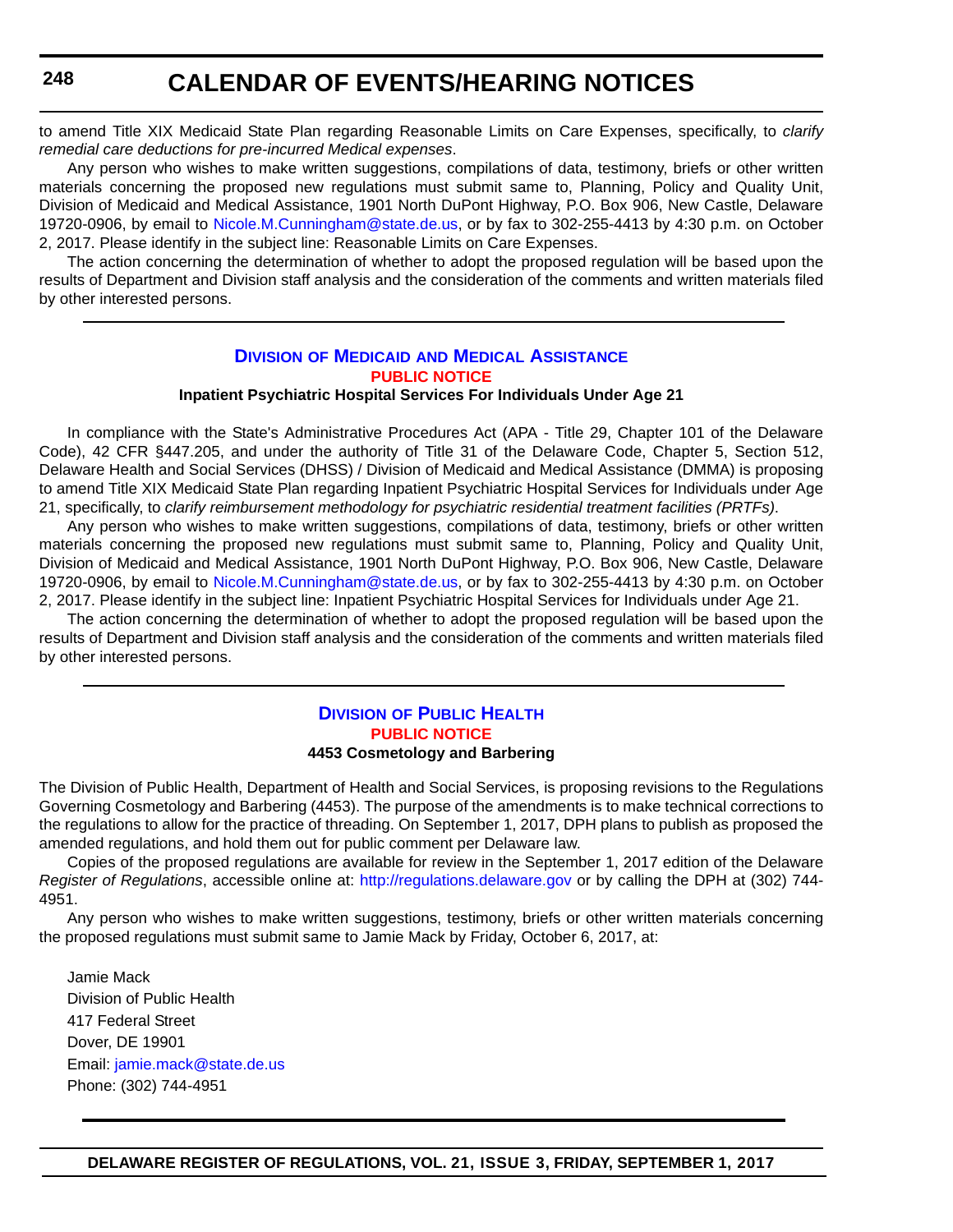## **[DEPARTMENT OF INSURANCE](http://insurance.delaware.gov/) OFFICE OF LEGAL [AND SPECIAL PROJECTS](http://insurance.delaware.gov/divisions/) [PUBLIC NOTICE](#page-4-0)**

#### **301 Audited Financial Reports**

THE DEPARTMENT OF INSURANCE hereby gives notice of a proposed amendment to Department of Insurance Regulation 301 relating to audited financial reports and financial statements of insurance companies. The Department's internal docket number for this regulatory project is 3575-2017.

The purpose of the proposed amendment to Regulation 301 is to update the existing financial report and audit requirements to conform to the Model Regulation published by the National Association of Insurance Commissioners (NAIC), by adding new section 15, recodifying sections 15 through 19 as 16 through 20 with no change in text, and updating definitions and internal cross references. The model regulation can be viewed on the NAIC's website at

[http://www.naic.org/documents/cmte\\_f\\_materials\\_%20annual\\_financial\\_reporting\\_model\\_reg\\_205.pdf.](http://www.naic.org/documents/cmte_f_materials_%20annual_financial_reporting_model_reg_205.pdf)

The text of the proposed amendment appears below and can also be viewed at the Delaware In-surance Commissioner's website at [http://insurance.delaware.gov/information/proposedregs/.](http://insurance.delaware.gov/information/proposedregs/) The Department of Insurance does not plan to hold a public hearing on the proposed regulation. The Department's Docket number is 3575-2017.

Any person may file written comments, suggestions, briefs, and compilations of data or other materials concerning the proposed amendment. Any written submission in response to this notice and relevant to the proposed regulation must be received by the Department of Insurance no later than 4:30 p.m. EST, 2<sup>nd</sup> day of October, 2017. Any such requests should be directed to:

Leslie W. Ledogar, Regulatory Specialist Dkt. No. 3575-2017 Delaware Department of Insurance 841 Silver Lake Drive Dover, 19904 (302) 674-7379 Email: [Leslie.Ledogar@state.de.us](mailto:Leslie.Ledogar@state.de.us)

### **OFFICE OF LEGAL [AND SPECIAL PROJECTS](http://insurance.delaware.gov/divisions/) [PUBLIC NOTICE](#page-4-0)**

#### **1301 Internal Review and Independent Utilization Review of Health Insurance Claims**

The Department of Insurance (Department) hereby gives notice of proposed amendment to existing Regulation 1301, Internal Review and Independent Utilization Review of Health Insurance Claims. The proposed regulatory amendments to the definition of "Authorized Representative" and to the content of the notice to be provided by carriers to their insureds and codified in Section 4 of this regulation, implement HB 100, which amends 18 **Del.C.** §332 to now require that an insurance carrier, when informing a covered person of its internal review process, must inform the covered person of the availability of legal assistance from attorneys working for the Delaware Department of Justice in the preparation of an appeal of an adverse determination involving treatment for substance abuse. HB 100 was signed into law on May 30, 2017, becomes effective on September 27, 2017 and sunsets on January 1, 2020 unless expressly reauthorized prior to that date. Published elsewhere in this volume of the *Register of Regulations* is a proposal to amend Regulation 1315 to also implement HB 100.

The Department is also taking this opportunity to make non-substantive corrections in punctuation at subparagraphs 3.1.6 and 9.4.6, and in style throughout paragraphs 5.7, 7.1 and 11.1, and throughout sections 9 and 10.

The Department does not plan to hold a public hearing on the proposed amendments. The proposed amendments appear below and can also be viewed at the Department of Insurance website at [http://](http://insurance.delaware.gov/information/proposedregs/) [insurance.delaware.gov/information/proposedregs/](http://insurance.delaware.gov/information/proposedregs/). The Department's docket number is DOI Docket No. 3571- 2017.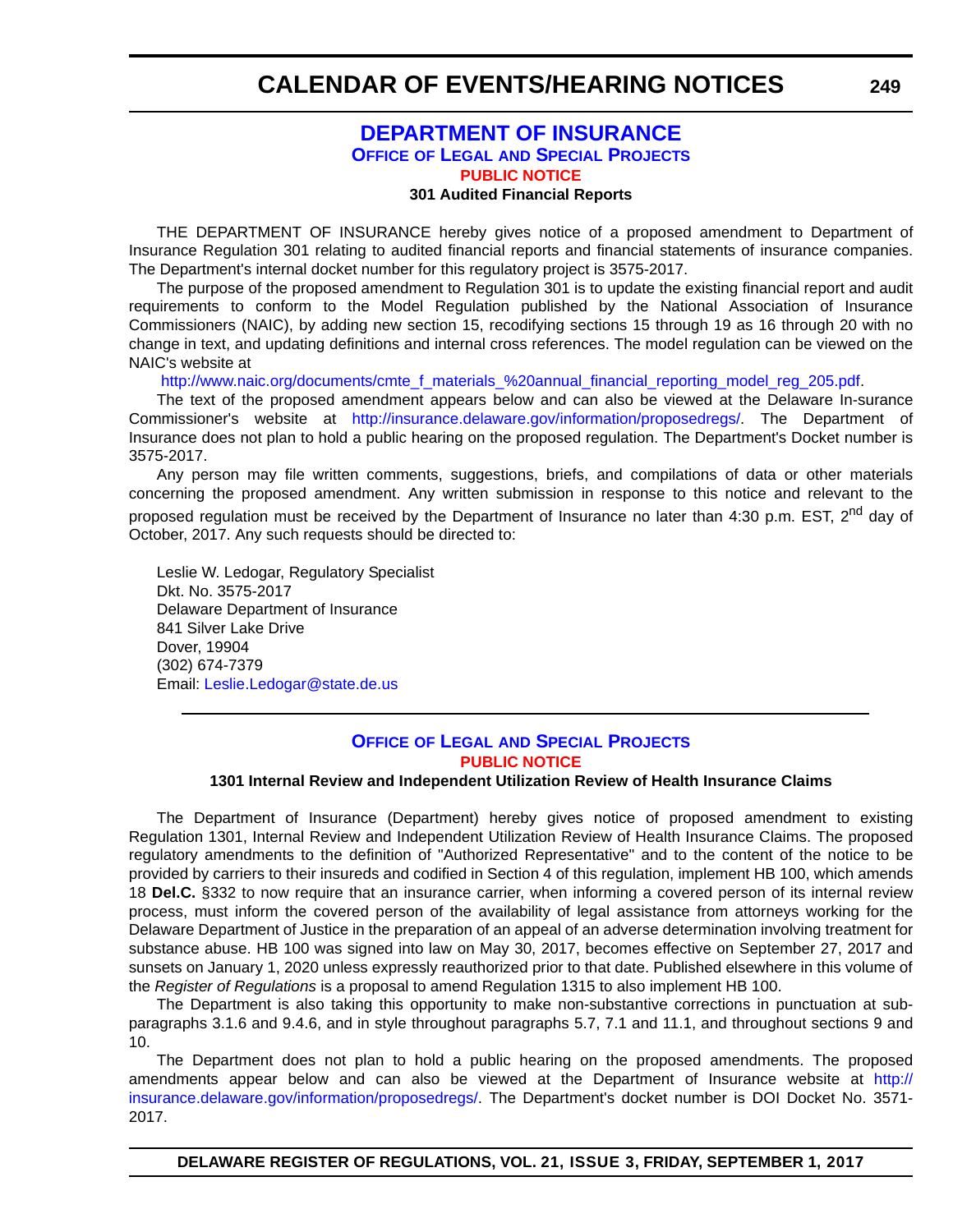Any person may file written comments, suggestions, briefs, and compilations of data or other materials concerning the proposed amendment. Any written submission in response to this notice and relevant to the proposed new regulation must be received by the Department of Insurance no later than 4:30 p.m. EST, the 2<sup>nd</sup> day, October, 2017. Any such requests should be directed to:

Leslie W. Ledogar, Regulatory Specialist Delaware Department of Insurance 841 Silver Lake Drive Dover, DE 19904 (302) 674-7379 Email: [Leslie.Ledogar@state.de.us](mailto:Leslie.Ledogar@state.de.us)

## **OFFICE OF LEGAL [AND SPECIAL PROJECTS](http://insurance.delaware.gov/divisions/) [PUBLIC NOTICE](#page-4-0)**

#### **1315 Arbitration of Health Insurance Disputes Between Individuals and Carriers**

The Department of Insurance (Department) hereby gives notice of a proposed amendment to the definition of "Authorized Representative" codified in existing Regulation 1315, Arbitration of Health Insurance Disputes Between Individuals and Carriers. The proposed amendment implements HB 100, which amends 18 **Del.C.** §332 to now require that an insurance carrier, when informing a covered person of its internal review process, must inform the covered person of the availability of legal assistance from attorneys working for the Delaware Department of Justice in the preparation of an appeal of an adverse determination involving treatment for substance abuse. HB 100 was signed into law on May 30, 2017, becomes effective on September 27, 2017 and sunsets on January 1, 2020 unless expressly reauthorized prior to that date. Published elsewhere in this volume of the *Register of Regulations* is a proposal to also amend Regulation 1301 to implement HB 100.

The Department is also taking this opportunity to make non-substantive corrections in punctuation and grammar throughout sections 3, 4 and 5.

The Department does not plan to hold a public hearing on the proposed amendments. The proposed amendments appear below and can also be viewed at the Department of Insurance website at [http://](http://insurance.delaware.gov/information/proposedregs/) [insurance.delaware.gov/information/proposedregs/.](http://insurance.delaware.gov/information/proposedregs/) The Department's docket number is DOI Docket No. 3572- 2017.

Any person may file written comments, suggestions, briefs, and compilations of data or other materials concerning the proposed amendment. Any written submission in response to this notice and relevant to the proposed new regulation must be received by the Department of Insurance no later than 4:30 p.m. EST, the 2<sup>nd</sup> day, October, 2017. Any such requests should be directed to:

Leslie W. Ledogar, Regulatory Specialist Delaware Department of Insurance 841 Silver Lake Drive Dover, DE 19904 (302) 674-7379 Email: [Leslie.Ledogar@state.de.us](mailto:Leslie.Ledogar@state.de.us)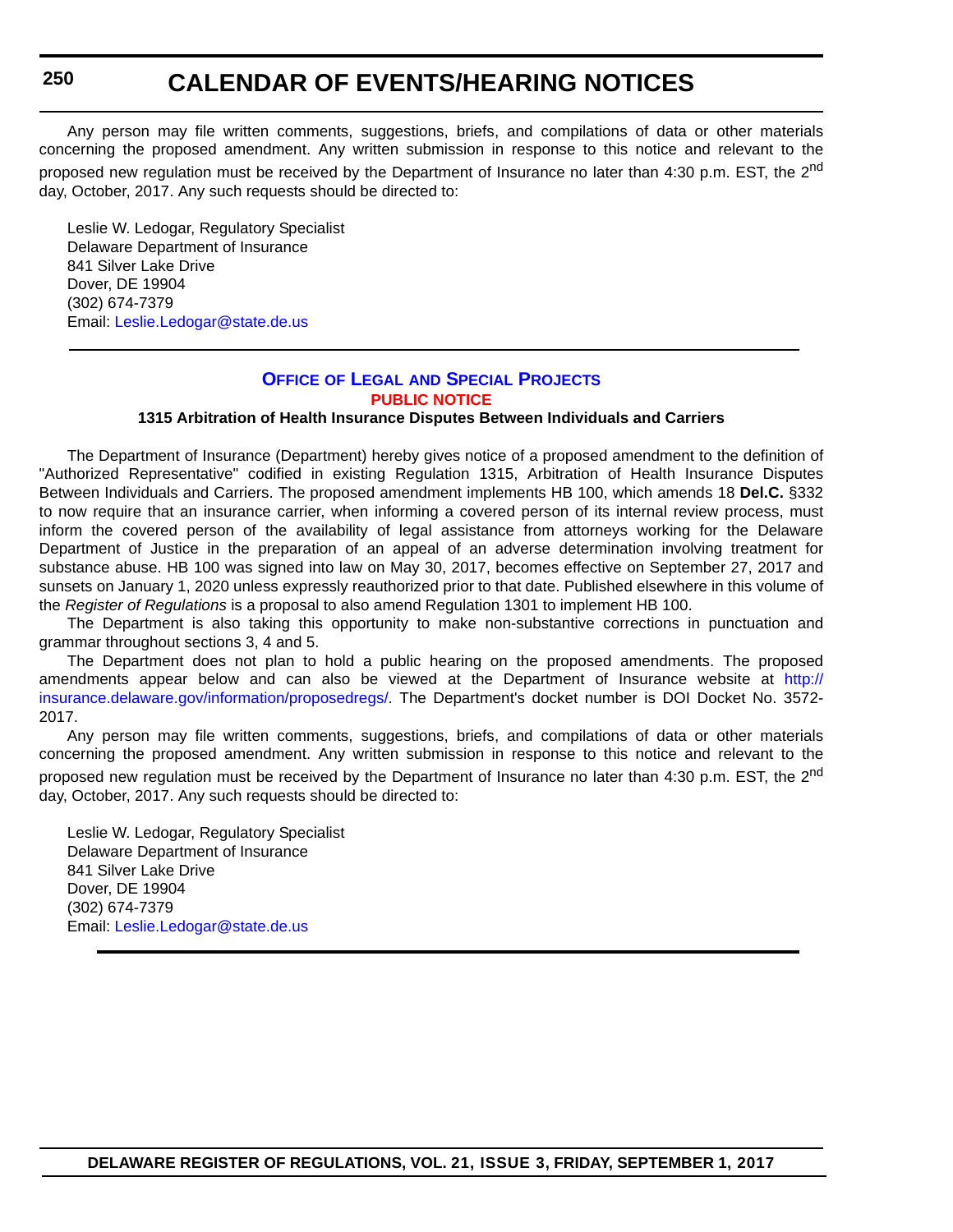## **[DEPARTMENT OF NATURAL RESOURCES AND ENVIRONMENTAL](http://dnrec.alpha.delaware.gov/)  CONTROL**

## **DIVISION [OF WATER](http://www.dnrec.delaware.gov/wr/Pages/Default.aspx)**

**[GROUND WATER DISCHARGES SECTION](http://www.dnrec.delaware.gov/wr/Services/Pages/GroundWaterDischarges.aspx)**

**[PUBLIC NOTICE](#page-4-0)**

**7102 Regulations Governing Underground Injection Control**

The purpose of the proposed revisions is to bring the regulations into compliance with current federal requirements, as determined by the United States Environmental Protection Agency (EPA). The EPA issued the *Revisions to the Underground Injection Control (UIC) Regulations for Class V Injection Wells*, effective April 2000 and December 2011. With this, the State of Delaware Regulations Governing Underground Injection Control is to be amended. The revised State regulations will also expand the existing regulations to include additional requirements for multiple water management activities. The regulations were published in the May 1, 2017, Delaware *Register of Regulations* and a public hearing was held on May 25, 2017. As a result of additional review and comments received, changes were made to the initial proposed UIC regulations. Since changes were made by the Department subsequent to the hearing record having closed for public comment, the decision was made to republish this revised proposed regulation and to reopen the public comment period for an additional 30 days to provide complete transparency to the public.

The hearing record on the proposed changes to State of Delaware Regulations Governing Underground Injection Control will be re-opened September 1, 2017 for a 30-day public comment period ending at the close of business on October 2, 2017. Individuals may submit written comments regarding the proposed changes via e-mail to [Lisa.Vest@state.de.us](mailto:Lisa.Vest@state.de.us) or via the USPS to Lisa Vest, Hearing Officer, DNREC, 89 Kings Highway, Dover, DE 19901 (302) 739-9042.

## **[DEPARTMENT OF STATE](http://sos.delaware.gov/) DIVISION [OF PROFESSIONAL REGULATION](http://dpr.delaware.gov/) 100 BOARD [OF CHARITABLE GAMING](http://dpr.delaware.gov/boards/gaming/) [PUBLIC NOTICE](#page-4-0) 101 Regulations Governing Bingo**

Pursuant to 28 **Del.C.** §1508(a)(2), the Delaware Gaming Control Board has proposed revisions to its rules and regulations. The rules pertaining to bingo and instant bingo are modified to provide additional guidance on allowable games.

A public hearing will be held on September 27 at 10:00 a.m. in the second floor conference room B of the Cannon Building, 861 Silver Lake Boulevard, Dover, Delaware, where members of the public can offer comments on the amendments to the rules and regulations. Anyone wishing to receive a copy of the proposed rules and regulations may obtain a copy from the Delaware Gaming Control Board, 861 Silver Lake Boulevard, Dover, Delaware 19904. Persons wishing to submit written comments may forward these to the Board, attention Meredith Hurley, at the above address by October 13, 2017 in accordance with 29 **Del.C.** §10118(a).

### **[PUBLIC SERVICE COMMISSION](http://depsc.delaware.gov/) [PUBLIC NOTICE](#page-4-0)**

#### **3008 Rules and Procedures to Implement the Renewable Energy Portfolio Standard (Opened August 23, 2005)**

The Delaware Public Service Commission, in compliance with the Memorandum Opinion, issued December 30, 2016, in Delaware Division of the Public Advocate v. Delaware Public Service Commission, C.A. N15A-12-002 AML, and pursuant to 26 **Del.C.** §362(b), proposes to revise its regulations for the limited purpose of complying with the Memorandum Opinion, issued December 30, 2016, in Delaware Division of the Public Advocate v. Delaware Public Service Commission, C.A. N15A-12-002 AML; that is, specifically to promulgate regulations to

**DELAWARE REGISTER OF REGULATIONS, VOL. 21, ISSUE 3, FRIDAY, SEPTEMBER 1, 2017**